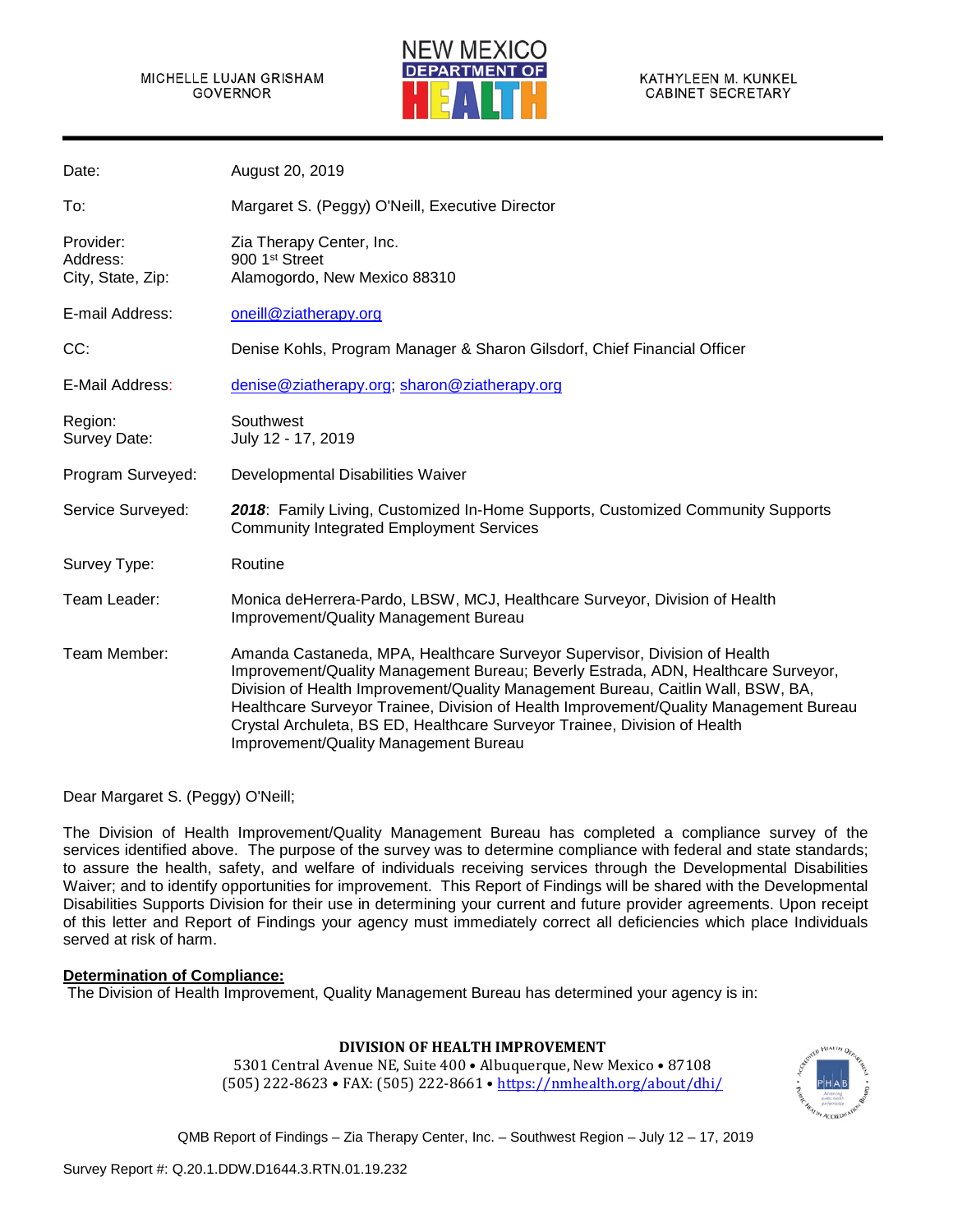*Partial Compliance with Standard Level Tags and Conditions of Participation Level Tags:* This determination is based on noncompliance with one to five (1 – 5) Condition of Participation Level Tags *(refer to Attachment D for details)*. The attached QMB Report of Findings indicates Standard Level and Condition of Participation Level deficiencies identified and requires completion and implementation of a Plan of Correction.

The following tags are identified as Condition of Participation Level:

- LS14 Residential Service Delivery Site Case File (ISP and Healthcare Requirements)
- 1A22 Agency Personnel Competency
- 1A08.2 Administrative Case File: Healthcare Requirements & Follow-up
- 1A05 General Requirements/Agency Policy and Procedure Requirements
- 1A15.2 Administrative Case File: Healthcare Documentation (Therap and Required Plans)

The following tags are identified as Standard Level:

- 1A08 Administrative Case File (Other Required Documents)
- 1A08.3 Administrative Case File: Individual Service Plan/ISP Components
- 1A08.1 Administrative and Residential Case File: Progress Notes
- 1A32.1 Administrative Case File: Individual Service Plan Implementation *(Not Completed at Frequency)*
- 1A32.2 Individual Service Plan Implementation *(*Residential Implementation*)*
- 1A38 LCA / CI Reporting Requirements
- 1A37 Individual Specific Training
- 1A43.1 General Events Reporting: Individual Reporting
- 1A39 Assistive Technology and Adaptive Equipment
- LS25 Residential Health & Safety (Supported Living & Family Living)
- IS30 Customized Community Supports Reimbursement

#### **Plan of Correction:**

The attached Report of Findings identifies the deficiencies found during your agency's on-site compliance review. You are required to complete and implement a Plan of Correction. Your agency has a total of 45 business days (10 business days to submit your POC for approval and 35 days to implement your *approved* Plan of Correction) from the receipt of this letter.

You were provided information during the exit meeting portion of your on-site survey. Please refer to this information (Attachment A) for specific instruction on completing your Plan of Correction. At a minimum your Plan of Correction should address the following for each Tag cited:

#### **Corrective Action for Current Citation**:

• How is the deficiency going to be corrected? (i.e. obtained documents, retrain staff, individuals and/or staff no longer in service, void/adjusts completed, etc.) This can be specific to each deficiency cited or if possible an overall correction, i.e. all documents will be requested and filed as appropriate.

#### **On-going Quality Assurance/Quality Improvement Processes:**

- What is going to be done on an ongoing basis? (i.e. file reviews, etc.)
- How many individuals is this going to effect? (i.e. percentage of individuals reviewed, number of files reviewed, etc.)
- How often will this be completed? (i.e. weekly, monthly, quarterly, etc.)
- Who is responsible? (responsible position within your agency)
- What steps will be taken if issues are found? (i.e. retraining, requesting documents, filing RORA, etc.)
- How is this integrated in your agency's QIS, QI Committee reviews and annual report?

#### **Submission of your Plan of Correction:**

Please submit your agency's Plan of Correction in the available space on the two right-hand columns of the Report of Findings. *(See attachment "A" for additional guidance in completing the Plan of Correction)*.

Within 10 business days of receipt of this letter your agency Plan of Correction must be submitted to the parties below: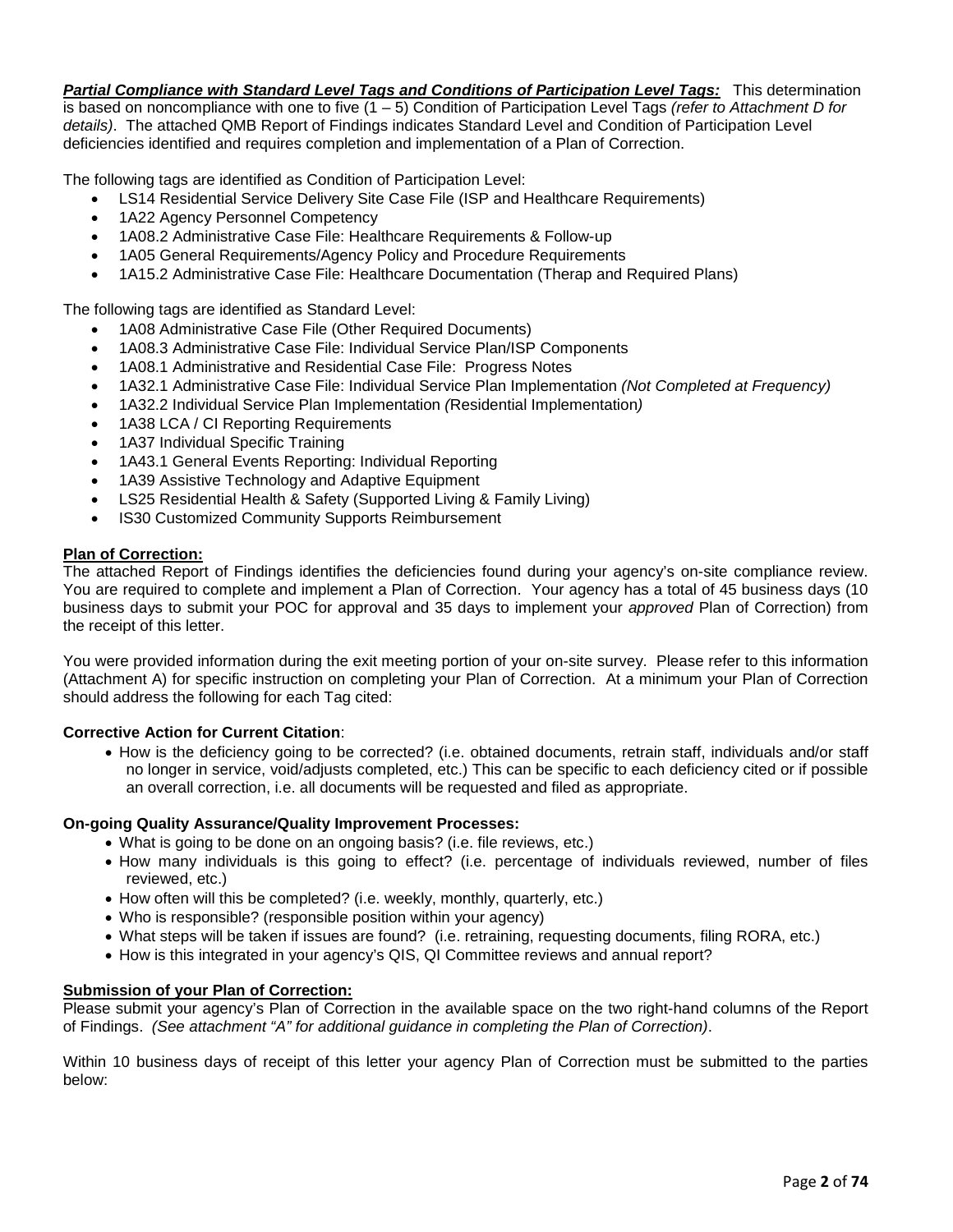### **1. Quality Management Bureau, Attention: Monica Valdez, Plan of Correction Coordinator 5301 Central Ave NE Suite 400, Albuquerque, New Mexico 87108**

## **2. Developmental Disabilities Supports Division Regional Office for region of service surveyed**

Upon notification from QMB that your *Plan of Correction has been approved*, you must implement all remedies and corrective actions to come into compliance. If your Plan of Correction is denied, you must resubmit a revised plan as soon as possible for approval, as your POC approval and all remedies must be completed within 45 business days of the receipt of this letter.

Failure to submit your POC within the allotted 10 business days or complete and implement your Plan of Correction within the total 45 business days allowed may result in the imposition of a \$200 per day Civil Monetary Penalty until it is received, completed and/or implemented.

#### **Billing Deficiencies:**

If you have deficiencies noted in this report of findings under the *Service Domain: Medicaid Billing/Reimbursement*, you must complete a "Void/Adjust" claim or remit the identified overpayment via a check within 30 calendar days of the date of this letter to HSD/OIG/PIU, *though this is not the preferred method of payment*. If you choose to pay via check, please include a copy of this letter with the payment. Make the check payable to the New Mexico Human Services Department and mail to:

> Attention: *Lisa Medina-Lujan* HSD/OIG/Program Integrity Unit 1474 Rodeo Road Santa Fe, New Mexico 87505

If you have questions and would like to speak with someone at HSD/OIG/PIU, please contact:

*Lisa Medina-Lujan [\(Lisa.medina-lujan@state.nm.us\)](mailto:Lisa.medina-lujan@state.nm.us) OR Jennifer Goble [\(Jennifer.goble2@state.nm.us\)](mailto:Jennifer.goble2@state.nm.us)*

Please be advised that there is a one-week lag period for applying payments received by check to Void/Adjust claims. During this lag period, your other claim payments may be applied to the amount you owe even though you have sent a refund, reducing your payment amount. For this reason, we recommend that you allow the system to recover the overpayment instead of sending in a check.

#### **Request for Informal Reconsideration of Findings (IRF):**

If you disagree with a finding of deficient practice, you have 10 business days upon receipt of this notice to request an IRF. Submit your request for an IRF in writing to:

> Request for Informal Reconsideration of Findings 5301 Central Ave NE Suite #400 Albuquerque, NM 87108 Attention: IRF request

See Attachment "C" for additional guidance in completing the request for Informal Reconsideration of Findings. The request for an IRF will not delay the implementation of your Plan of Correction which must be completed within 45 total business days (10 business days to submit your POC for approval and 35 days to implement your *approved* Plan of Correction). Providers may not appeal the nature or interpretation of the standard or regulation, the team composition or sampling methodology. If the IRF approves the modification or removal of a finding, you will be advised of any changes.

Please call the Plan of Correction Coordinator Monica Valdez at 505-273-1930 if you have questions about the Report of Findings or Plan of Correction. Thank you for your cooperation and for the work you perform.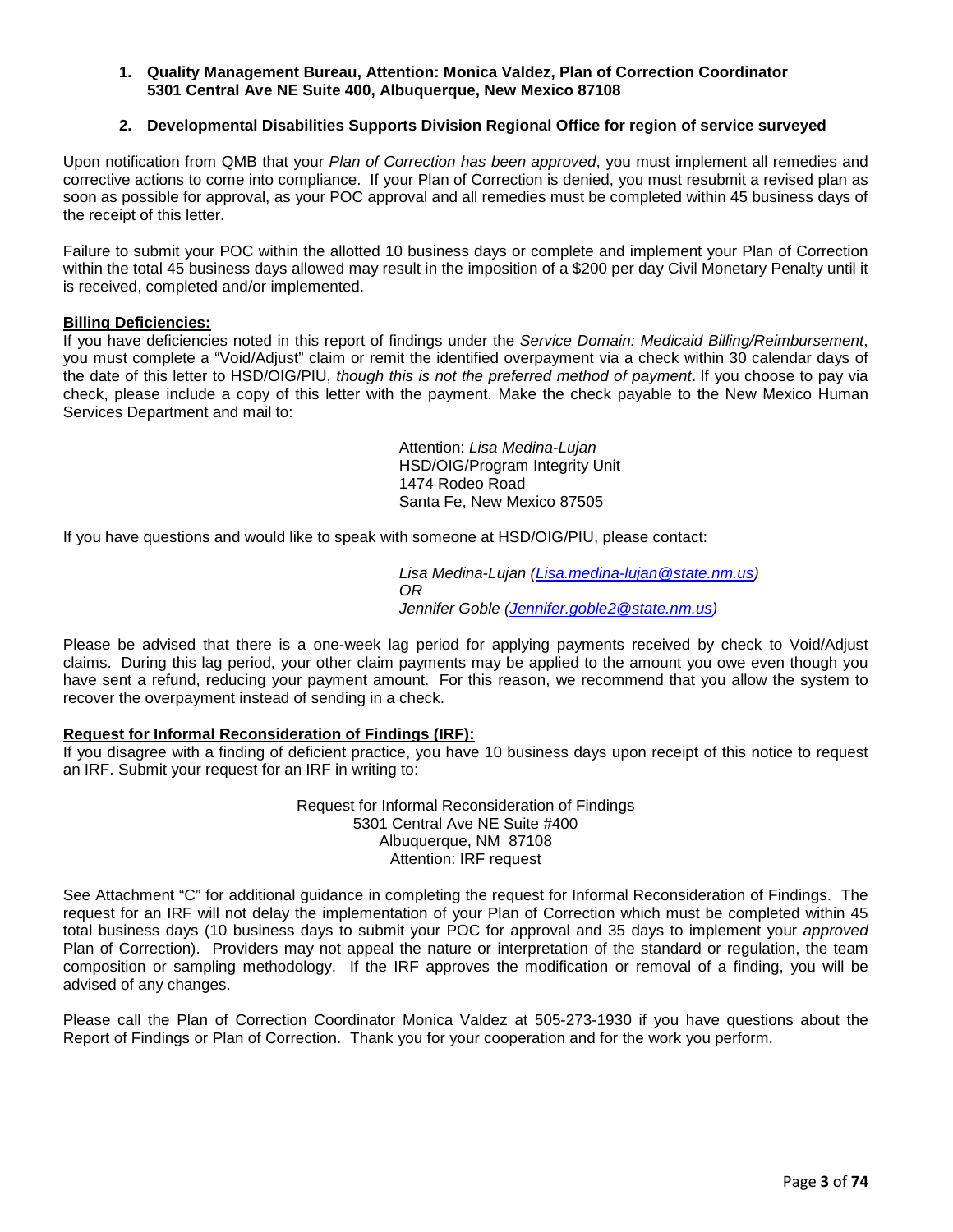Sincerely,

Monica deHerrera-Pardo, LBSW, MCJ

Monica deHerrera-Pardo, LBSW, MCJ Team Lead/Healthcare Surveyor Division of Health Improvement Quality Management Bureau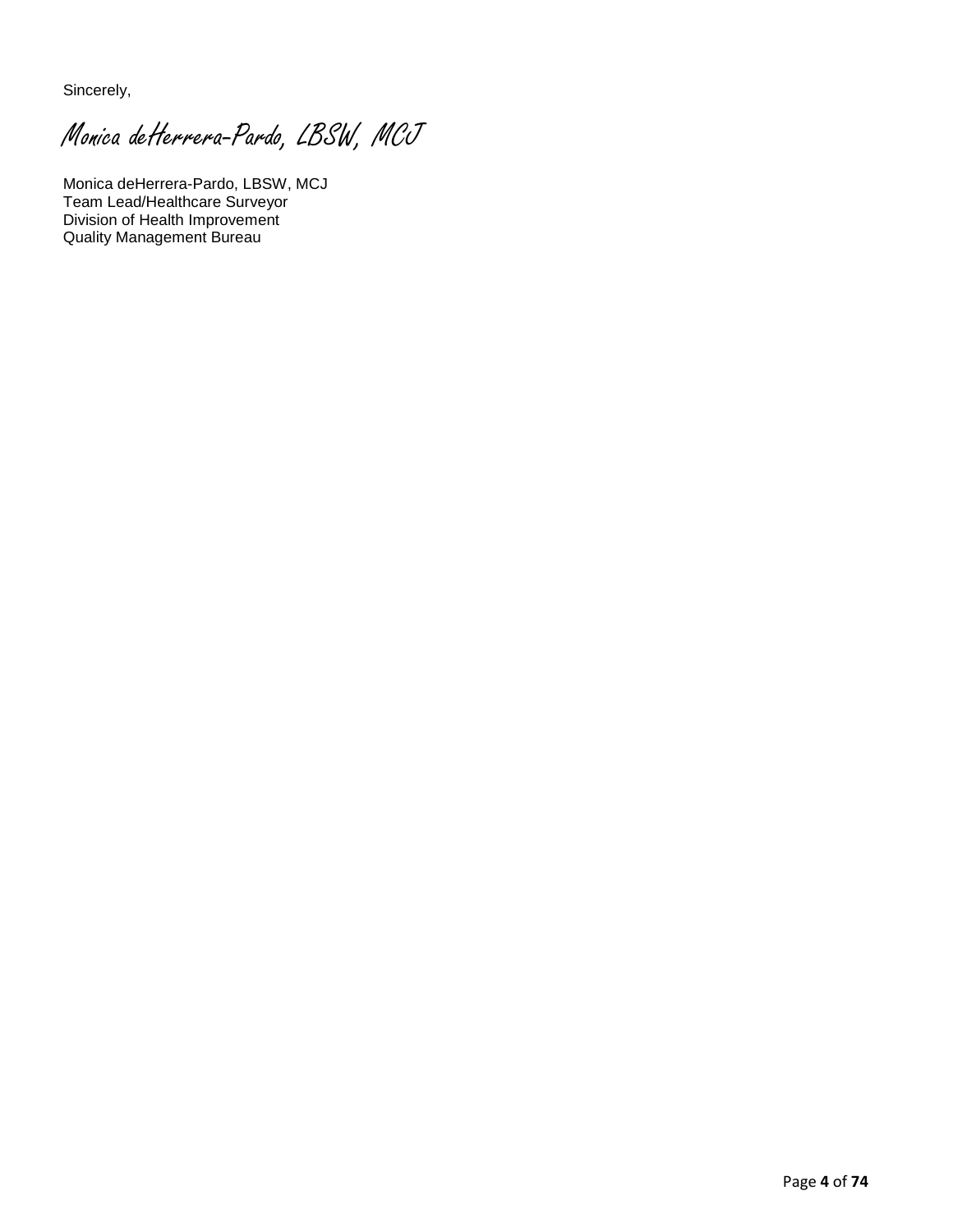|  | <b>Survey Process Employed:</b> |  |  |
|--|---------------------------------|--|--|
|--|---------------------------------|--|--|

Administrative Review Start Date: July 12, 2019 Contact: **Zia Therapy Center, Inc.** Denise Kohls, Program Manager **DOH/DHI/QMB** Monica deHerrera-Pardo, LBSW, MCJ, Team Lead / Healthcare Surveyor On-site Entrance Conference Date: July 15, 2019 Present: **Zia Therapy Center, Inc.** Margaret S. (Peggy) O'Neill, Chief Executive Officer Kerry Rice, Trainer/Incident Coordinator Robert Fitzgibbon, Service Coordinator / DSP Denise Kohls, Program Manager Pamela (PD) Perez, Service Coordinator / DSP  **DOH/DHI/QMB** Monica deHerrera-Pardo, LBSW, MCJ, Team Lead / Healthcare Surveyor Amanda Castaneda, MPA, Healthcare Surveyor Supervisor Beverly Estrada, ADN, Healthcare Surveyor Caitlin Wall, BSW, BA, Healthcare Surveyor Trainee Exit Conference Date: July 17, 2019 Present: **Zia Therapy Center, Inc.** Denise Kohls, Program Manager Margaret S. (Peggy) O'Neill, Chief Executive Officer Sharon Gilsdorf, Chief Financial Officer Pamela (PD) Perez, Service Coordinator / DSP Kerry Rice, Trainer/IMB Coordinator Claudia Enriquez, Registered Nurse  **DOH/DHI/QMB** Monica deHerrera-Pardo, LBSW, MCJ, Team Lead / Healthcare Surveyor Beverly Estrada, ADN, Healthcare Surveyor Amanda Castaneda, MPA, Healthcare Surveyor Supervisor (via phone)  **DDSD – Southwest Regional Office** Dave Brunson, Social and Community Coordinator (via phone) Administrative Locations Visited 1 Total Sample Size 9 0 - *Jackson* Class Members 9 - Non-*Jackson* Class Members 4 - Family Living 2 - Customized In-Home Supports

7 - Customized Community Supports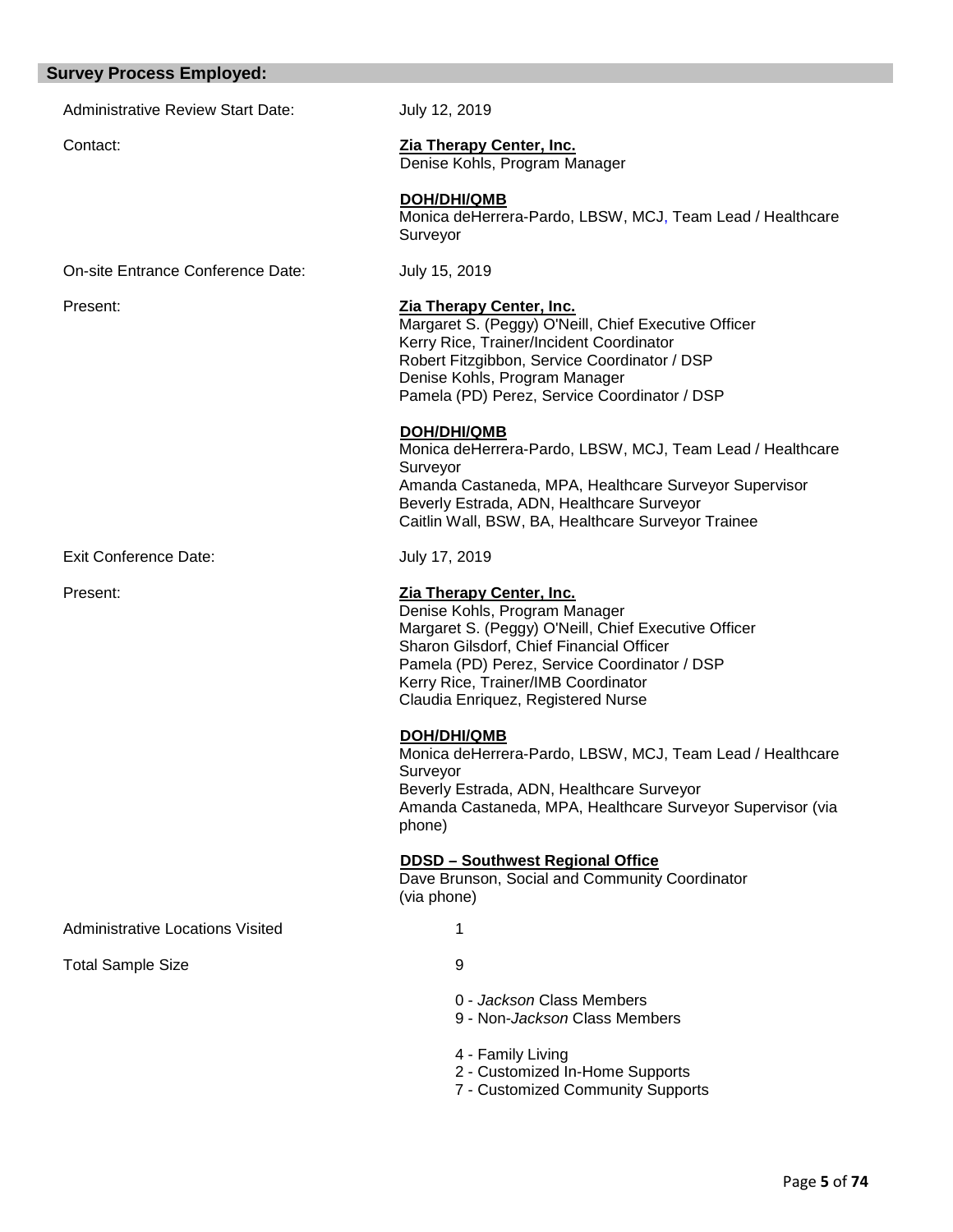| <b>Total Homes Visited</b>                                   | 4                                                            |
|--------------------------------------------------------------|--------------------------------------------------------------|
| <b>Family Living Homes Visited</b><br>❖                      | 4                                                            |
| Persons Served Records Reviewed                              | 9                                                            |
| Persons Served Interviewed                                   | 6                                                            |
| Persons Served Not Seen and/or Not Available                 | 3                                                            |
| Direct Support Personnel Interviewed                         | 12                                                           |
| Direct Support Personnel Records Reviewed                    | 40 (Two DSP also perform dual roles as Service Coordinators) |
| Substitute Care/Respite Personnel<br><b>Records Reviewed</b> | 3                                                            |
| Service Coordinator Records Reviewed                         | 3 (Two Service Coordinators also perform dual roles as DSP)  |
| Administrative Interviews                                    |                                                              |

Administrative Processes and Records Reviewed:

- Medicaid Billing/Reimbursement Records for all Services Provided
- Accreditation Records
- Oversight of Individual Funds
- Individual Medical and Program Case Files, including, but not limited to:
	- o Individual Service Plans
	- o Progress on Identified Outcomes
	- o Healthcare Plans
	- o Medication Administration Records
	- o Medical Emergency Response Plans
	- o Therapy Evaluations and Plans
	- o Healthcare Documentation Regarding Appointments and Required Follow-Up o Other Required Health Information
	- Internal Incident Management Reports and System Process / General Events Reports
- Personnel Files, including nursing and subcontracted staff
- Staff Training Records, Including Competency Interviews with Staff
- Agency Policy and Procedure Manual
- Caregiver Criminal History Screening Records
- Consolidated Online Registry/Employee Abuse Registry
- Human Rights Committee Notes and Meeting Minutes
- Evacuation Drills of Residences and Service Locations
- Quality Assurance / Improvement Plan

|  | CC: Distribution List: | DOH - Division of Health Improvement |
|--|------------------------|--------------------------------------|
|--|------------------------|--------------------------------------|

- DOH Developmental Disabilities Supports Division
- DOH Office of Internal Audit

HSD - Medical Assistance Division

NM Attorney General's Office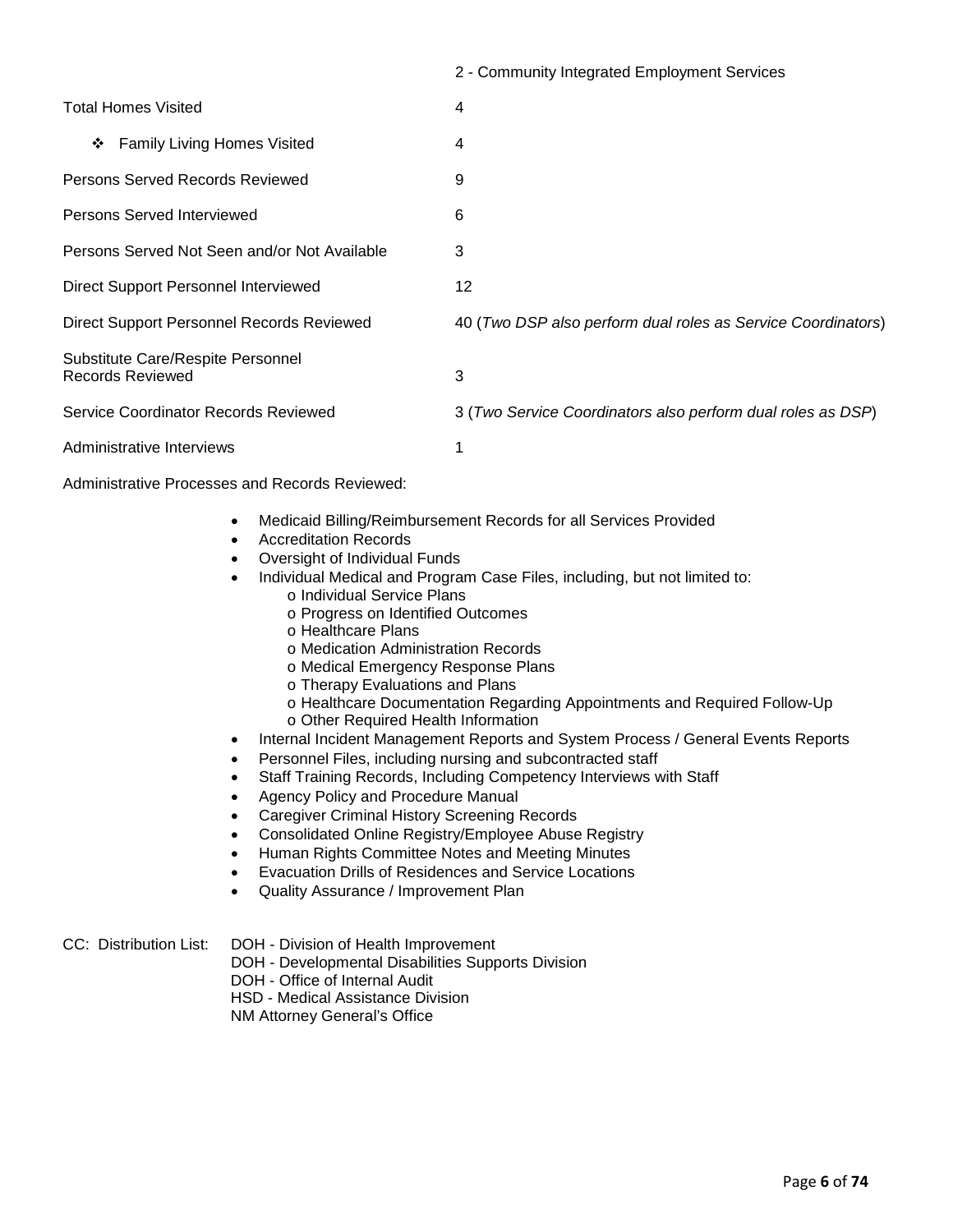## **Attachment A**

### **Provider Instructions for Completing the QMB Plan of Correction (POC) Process**

#### *Introduction:*

After a QMB Compliance Survey, your QMB Report of Findings will be sent to you via e-mail.

Each provider must develop and implement a Plan of Correction (POC) that identifies specific quality assurance and quality improvement activities the agency will implement to correct deficiencies and prevent continued deficiencies and non-compliance.

Agencies must submit their Plan of Correction within ten (10) business days from the date you receive the QMB Report of Findings. (Providers who do not submit a POC within 10 business days may be referred to the DDSD Regional Office for purposes of contract management or the Internal Review Committee [IRC] for possible actions or sanctions).

Agencies must fully implement their approved Plan of Correction within 45 business days (10 business days to submit your POC for approval and 35 days to implement your approved Plan of Correction) from the date they receive the QMB Report of Findings. Providers who fail to complete a POC within the 45-business days allowed will be referred to the IRC for possible actions or sanctions.

If you have questions about the Plan of Correction process, call the Plan of Correction Coordinator at 505-273-1930 or email at [MonicaE.Valdez@state.nm.us.](mailto:MonicaE.Valdez@state.nm.us) Requests for technical assistance must be requested through your Regional DDSD Office.

The POC process cannot resolve disputes regarding findings. If you wish to dispute a finding on the official Report of Findings, you must file an Informal Reconsideration of Findings (IRF) request within ten (10) business days of receiving your report. Please note that you must still submit a POC for findings that are in question (see Attachment C).

#### *Instructions for Completing Agency POC:*

#### *Required Content*

Your Plan of Correction should provide a step-by-step description of the methods to correct each deficient practice cited to prevent recurrence and information that ensures the regulation cited comes into and remains in compliance. The remedies noted in your POC are expected to be added to your Agency's required, annual Quality Assurance (QA) Plan.

If a deficiency has already been corrected since the on-site survey, the plan should state how it was corrected, the completion date (date the correction was accomplished), and how possible recurrence of the deficiency will be prevented.

*The following details should be considered when developing your Plan of Correction:*

#### *The Plan of Correction must address each deficiency cited in the Report of Findings unless otherwise noted with a "No Plan of Correction Required statement." The Plan of Correction must address the five (5) areas listed below:*

- 1. How the specific and realistic corrective action will be accomplished for individuals found to have been affected by the deficient practice.
- 2. How the agency will identify other individuals who have the potential to be affected by the same deficient practice, and how the agency will act to protect those individuals in similar situations.
- 3. What Quality Assurance measures will be put into place and what systemic changes made to ensure the deficient practice will not recur.
- 4. Indicate how the agency plans to monitor its performance to make certain solutions are sustained. The agency must develop a QA plan for ensuring correction is achieved and sustained. This QA plan must be implemented, and the corrective action is evaluated for its effectiveness. The plan of correction is integrated into the agency quality assurance system; and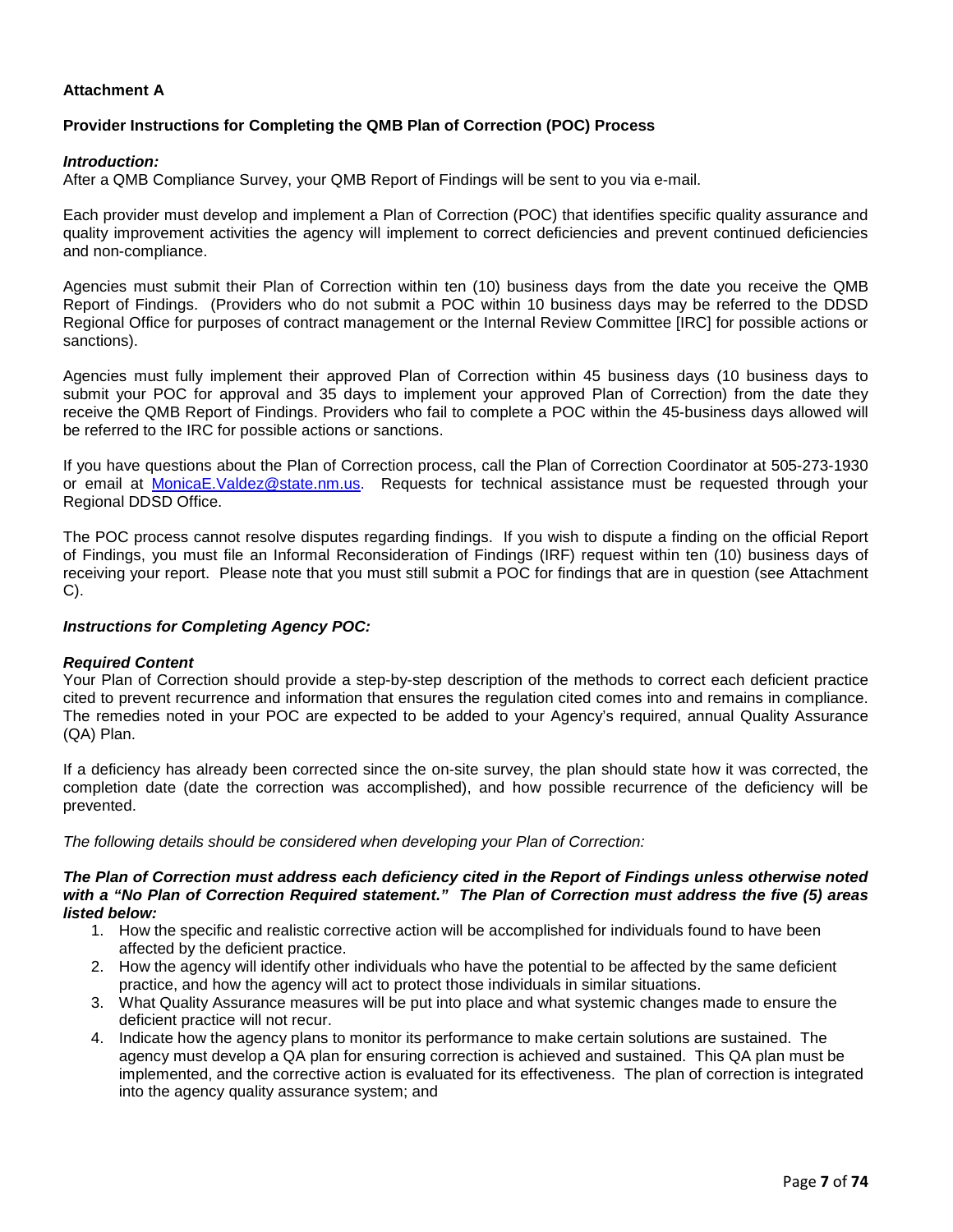5. Include dates when corrective actions will be completed. The corrective action completion dates must be acceptable to the State.

*The following details should be considered when developing your Plan of Correction:*

- Details about how and when Individual Served, agency personnel and administrative and service delivery site files are audited by agency personnel to ensure they contain required documents;
- Information about how medication administration records are reviewed to verify they contain all required information before they are distributed to service sites, as they are being used, and after they are completed;
- Your processes for ensuring that all required agency personnel are trained on required DDSD required trainings;
- How accuracy in billing/reimbursement documentation is assured;
- How health, safety is assured;
- For Case Management providers, how Individual Service Plans are reviewed to verify they meet requirements, how the timeliness of level of care (LOC) packet submissions and consumer visits are tracked;
- Your process for gathering, analyzing and responding to quality data indicators; and,
- Details about Quality Targets in various areas, current status, analyses about why targets were not met, and remedies implemented.

*Note:* **Instruction or in-service of staff alone may not be a sufficient plan of correction.** This is a good first step toward correction, but additional steps must be taken to ensure the deficiency is corrected and will not recur.

#### *Completion Dates*

- The plan of correction must include a **completion date** (entered in the far right-hand column) for each finding. Be sure the date is **realistic** in the amount of time your Agency will need to correct the deficiency; not to exceed 45 total business days.
- Direct care issues should be corrected immediately and monitored appropriately.
- Some deficiencies may require a staged plan to accomplish total correction.
- Deficiencies requiring replacement of equipment, etc., may require more time to accomplish correction but should show reasonable time frames.

## *Initial Submission of the Plan of Correction Requirements*

- 1. The Plan of Correction must be completed on the official QMB Survey Report of Findings/Plan of Correction Form and received by QMB within ten (10) business days from the date you received the report of findings.
- 2. For questions about the POC process, call the POC Coordinator, Monica Valdez at 505-273-1930 or email at [MonicaE.Valdez@state.nm.us](mailto:MonicaE.Valdez@state.nm.us) for assistance.
- 3. For Technical Assistance (TA) in developing or implementing your POC, contact your Regional DDSD Office.
- 4. Submit your POC to Monica Valdez, POC Coordinator in any of the following ways:
	- a. Electronically at [MonicaE.Valdez@state.nm.us](mailto:MonicaE.Valdez@state.nm.us) *(preferred method)*
	- b. Fax to 505-222-8661, or
	- c. Mail to POC Coordinator, 5301 Central Ave NE Suite 400, Albuquerque, New Mexico 87108
- 5. *Do not submit supporting documentation* (evidence of compliance) to QMB *until after* your POC has been approved by the QMB.
- 6. QMB will notify you when your POC has been "approved" or "denied."
	- a. During this time, whether your POC is "approved," or "denied," you will have a maximum of 45-business days from the date of receipt of your Report of Findings to correct all survey deficiencies.
	- b. If your POC is denied, it must be revised and resubmitted as soon as possible, as the 45-business day limit is in effect.
	- c. If your POC is denied a second time your agency may be referred to the Internal Review Committee.
	- d. You will receive written confirmation when your POC has been approved by QMB and a final deadline for completion of your POC.
	- e. Please note that all POC correspondence will be sent electronically unless otherwise requested.
- 7. Failure to submit your POC within 10 business days without prior approval of an extension by QMB will result in a referral to the Internal Review Committee and the possible implementation of monetary penalties and/or sanctions.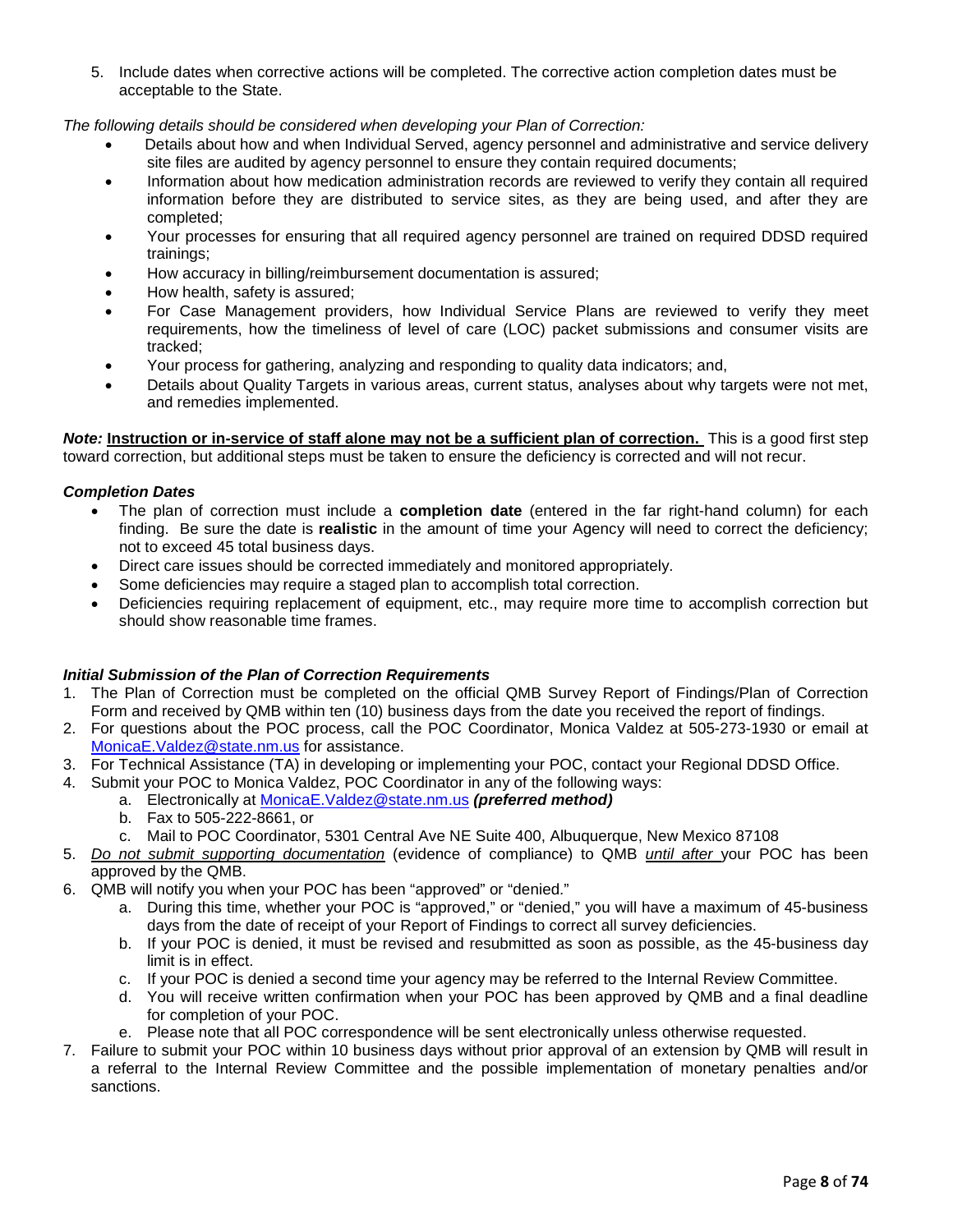## *POC Document Submission Requirements*

Once your POC has been approved by the QMB Plan of Correction Coordinator you must submit copies of documents as evidence that all deficiencies have been corrected, as follows.

- 1. Your internal documents are due within a *maximum* of 45-business days of receipt of your Report of Findings.
- 2. It is preferred that you submit your documents via USPS or other carrier (scanned and saved to CD/DVD disc, flash drive, etc.). If documents containing HIPAA Protected Health Information (PHI) documents must be submitted through S-Comm (Therap), Fax or Postal System, do not send PHI directly to NMDOH email accounts. If the documents do not contain protected Health information (PHI) then you may submit your documents electronically scanned and attached to e-mails.
- 3. All submitted documents *must be annotated*; please be sure the tag numbers and Identification numbers are indicated on each document submitted. Documents which are not annotated with the Tag number and Identification number may not be accepted.
- 4. Do not submit original documents; Please provide copies or scanned electronic files for evidence. Originals must be maintained in the agency file(s) per DDSD Standards.
- 5. In lieu of some documents, you may submit copies of file or home audit forms that clearly indicate cited deficiencies have been corrected, other attestations of correction must be approved by the Plan of Correction Coordinator prior to their submission.
- 6. When billing deficiencies are cited, you must provide documentation to justify billing and/or void and adjust forms submitted to Xerox State Healthcare, LLC for the deficiencies cited in the Report of Findings.

**Revisions, Modifications or Extensions to your Plan of Correction (post QMB approval) must be made in writing and submitted to the Plan of Correction Coordinator, prior to the due date and are approved on a case-by-case basis. No changes may be made to your POC or the timeframes for implementation without written approval of the POC Coordinator.**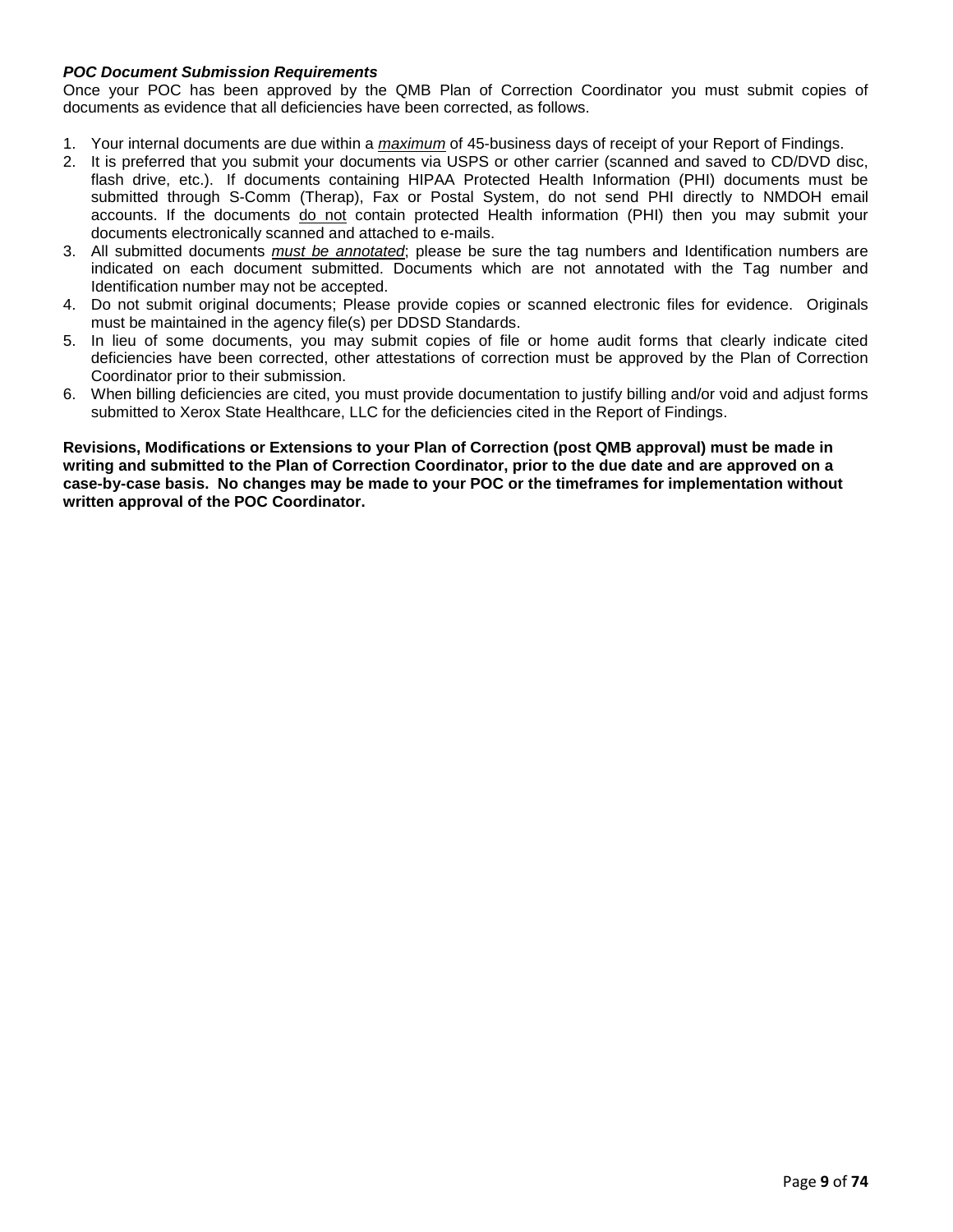## **Department of Health, Division of Health Improvement QMB Determination of Compliance Process**

The Division of Health Improvement, Quality Management Bureau (QMB) surveys compliance of the Developmental Disabilities Waiver (DDW) standards and other state and federal regulations. For the purpose of the LCA / CI survey the CMS waiver assurances have been grouped into four (4) Service Domains: Plan of Care (ISP Implementation); Qualified Providers; Health, Welfare and Safety; and Administrative Oversight (note that Administrative Oversight listed in this document is not the same as the CMS assurance of Administrative Authority. Used in this context it is related to the agency's operational policies and procedures, Quality Assurance system and Medicaid billing and reimbursement processes.)

The QMB Determination of Compliance process is based on provider compliance or non-compliance with standards and regulations identified during the on-site survey process and as reported in the QMB Report of Findings. All areas reviewed by QMB have been agreed to by DDSD and DHI/QMB and are reflective of CMS requirements. All deficiencies (non-compliance with standards and regulations) are identified and cited as either a Standard level deficiency or a Condition of Participation level deficiency in the QMB Reports of Findings. All deficiencies require corrective action when non-compliance is identified.

Each deficiency in your Report of Findings has been predetermined to be a Standard Level Deficiency, a Condition of Participation Level Deficiency, if below 85% compliance or a non-negotiable Condition of Participation Level Deficiency. Your Agency's overall Compliance Determination is based on a Scope and Severity Scale which takes into account the number of Standard and Condition Level Tags cited as well as the percentage of Individuals affected in the sample.

## **Conditions of Participation (CoPs)**

CoPs are based on the Centers for Medicare and Medicaid Services, Home and Community-Based Waiver required assurances, in addition to the New Mexico Developmental Disability Waiver (DDW) Service Standards. The Division of Health Improvement (DHI), in conjunction with the Developmental Disability Support Division (DDSD), has identified certain deficiencies that have the potential to be a Condition of Participation Level, if the tag falls below 85% compliance based on the number of people affected. Additionally, there are what are called nonnegotiable Conditions of Participation, regardless if one person or multiple people are affected. In this context, a CoP is defined as an essential / fundamental regulation or standard, which when out of compliance directly affects the health and welfare of the Individuals served. If no deficiencies within a Tag are at the level of a CoP, it is cited as a Standard Level Deficiency.

## *Service Domains and CoPs for Living Care Arrangements and Community Inclusion are as follows:*

**Service Domain: Service Plan: ISP Implementation -** *Services are delivered in accordance with the service plan, including type, scope, amount, duration and frequency specified in the service plan.*

#### **Potential Condition of Participation Level Tags, if compliance is below 85%:**

- **1A08.3 –** Administrative Case File: Individual Service Plan / ISP Components
- **1A32 –** Administrative Case File: Individual Service Plan Implementation
- **LS14 –** Residential Service Delivery Site Case File (ISP and Healthcare Requirements)
- **IS14** CCS / CIES Service Delivery Site Case File (ISP and Healthcare Requirements)

**Service Domain: Qualified Providers -** *The State monitors non-licensed/non-certified providers to assure adherence to waiver requirements. The State implements its policies and procedures for verifying that provider training is conducted in accordance with State requirements and the approved waiver.*

#### **Potential Condition of Participation Level Tags, if compliance is below 85%:**

- **1A20 -** Direct Support Personnel Training
- **1A22 -** Agency Personnel Competency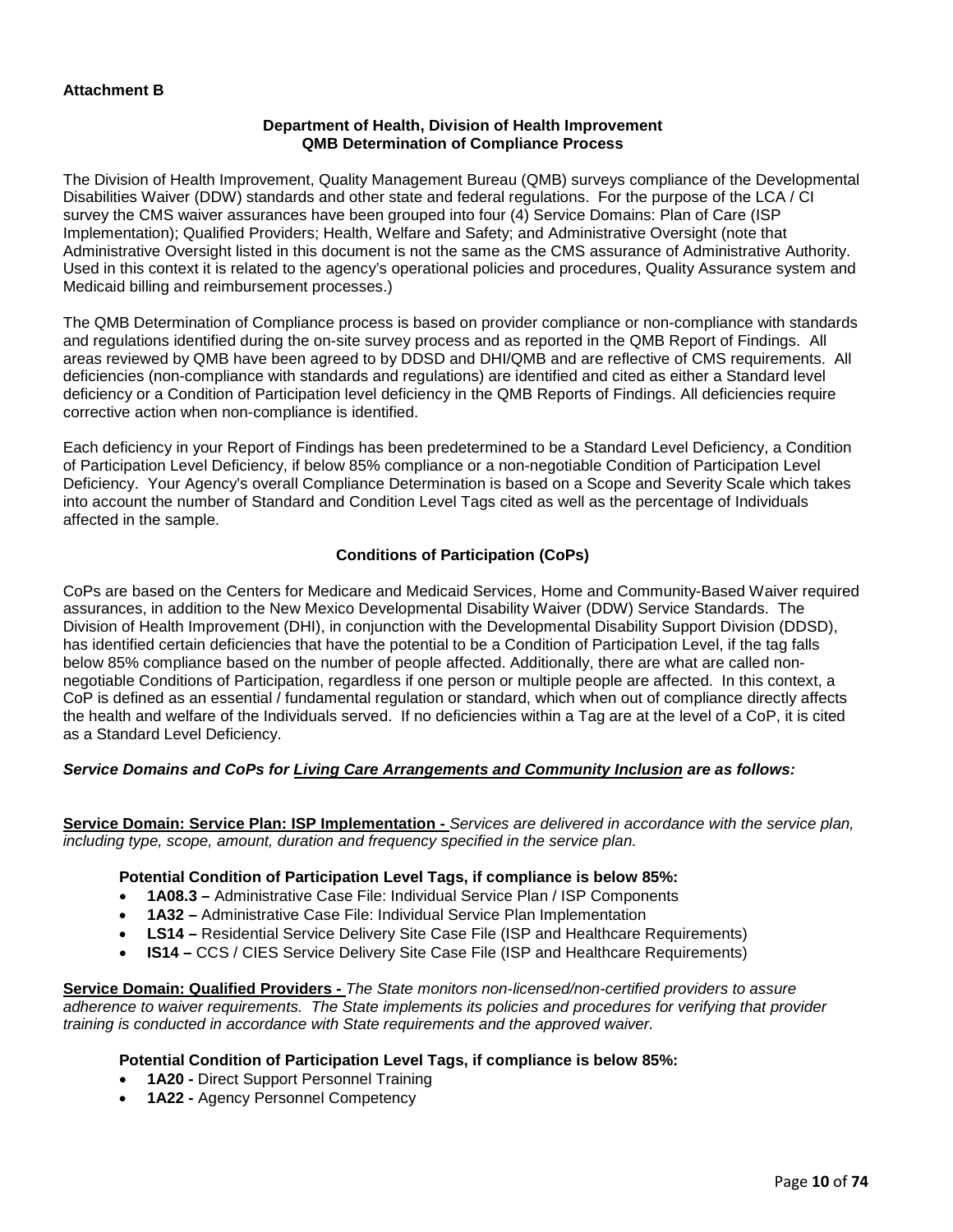• **1A37 –** Individual Specific Training

## **Non-Negotiable Condition of Participation Level Tags (one or more Individuals are cited):**

- **1A25.1 –** Caregiver Criminal History Screening
- **1A26.1 –** Consolidated On-line Registry Employee Abuse Registry

**Service Domain: Health, Welfare and Safety -** *The State, on an ongoing basis, identifies, addresses and seeks to prevent occurrences of abuse, neglect and exploitation. Individuals shall be afforded their basic human rights. The provider supports individuals to access needed healthcare services in a timely manner.*

### **Potential Condition of Participation Level Tags, if compliance is below 85%:**

- **1A08.2 –** Administrative Case File: Healthcare Requirements & Follow-up
- **1A09 –** Medication Delivery Routine Medication Administration
- **1A09.1 –** Medication Delivery PRN Medication Administration
- **1A15.2 –** Administrative Case File: Healthcare Documentation (Therap and Required Plans)

## **Non-Negotiable Condition of Participation Level Tags (one or more Individuals are cited):**

- **1A05 –** General Requirements / Agency Policy and Procedure Requirements
- **1A07 –** Social Security Income (SSI) Payments
- **1A09.2 –** Medication Delivery Nurse Approval for PRN Medication
- **1A15 –** Healthcare Documentation Nurse Availability / Knowledge
- **1A31 –** Client Rights/Human Rights
- **LS25.1** Residential Reqts. (Physical Environment Supported Living / Family Living / Intensive Medical Living)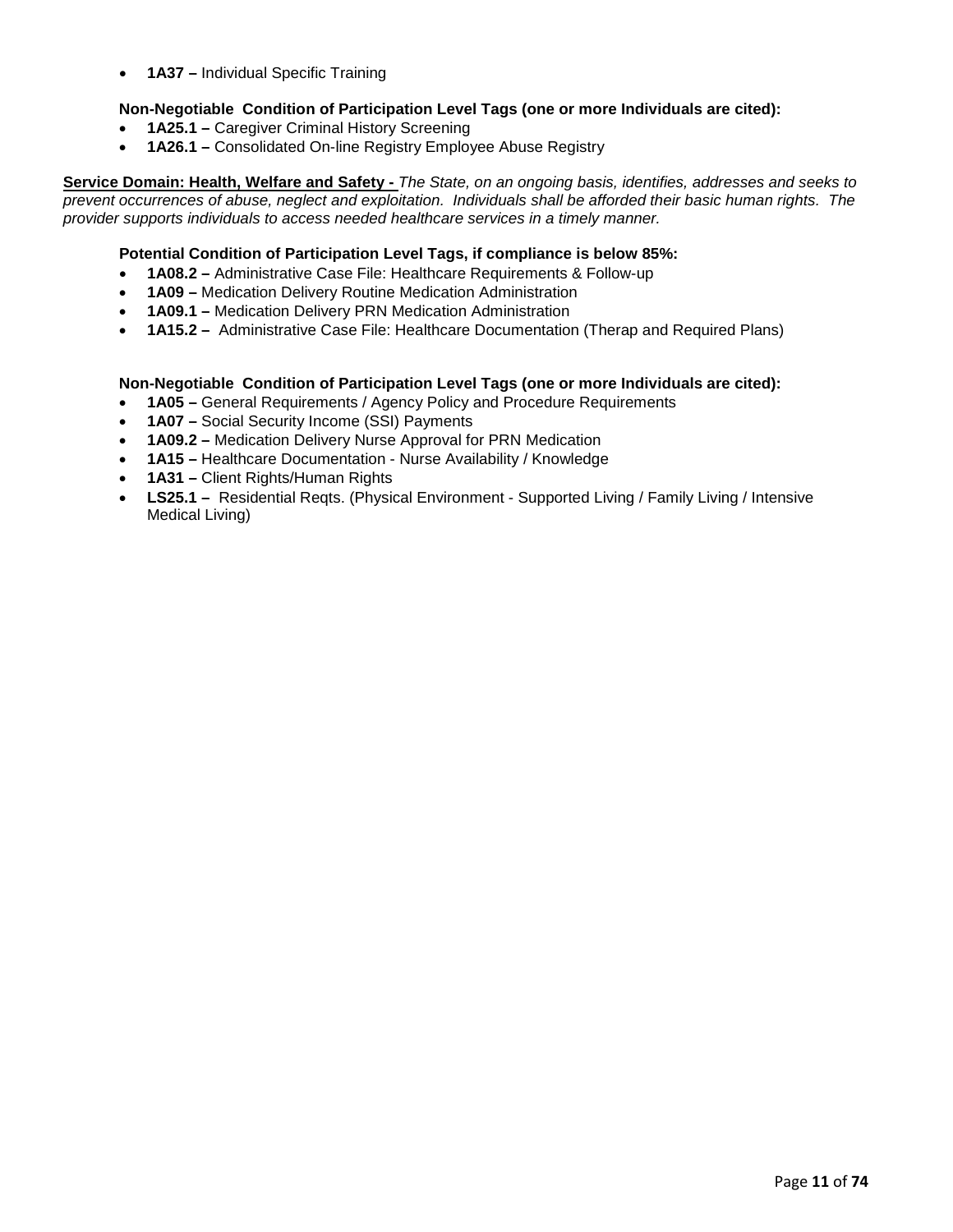## **Attachment C**

### **Guidelines for the Provider Informal Reconsideration of Finding (IRF) Process**

#### **Introduction:**

Throughout the QMB Survey process, surveyors are openly communicating with providers. Open communication means surveyors have clarified issues and/or requested missing information before completing the review through the use of the signed/dated "Document Request," or "Administrative Needs," etc. forms. Regardless, there may still be instances where the provider disagrees with a specific finding. Providers may use the following process to informally dispute a finding.

#### **Instructions:**

- 1. The Informal Reconsideration of the Finding (IRF) request must be received in writing to the QMB Deputy Bureau Chief **within 10 business days** of receipt of the final Report of Findings (*Note: No extensions are granted for the IRF)*.
- 2. The written request for an IRF *must* be completed on the QMB Request for Informal Reconsideration of Finding form available on the QMB website: <https://nmhealth.org/about/dhi/cbp/irf/>
- 3. The written request for an IRF must specify in detail the request for reconsideration and why the finding is inaccurate.
- 4. The IRF request must include all supporting documentation or evidence.
- 5. If you have questions about the IRF process, email the IRF Chairperson, Crystal Lopez-Beck at [Crystal.Lopez-Beck@state.nm.us](mailto:Crystal.Lopez-Beck@state.nm.us) for assistance.

#### **The following limitations apply to the IRF process:**

- The written request for an IRF and all supporting evidence must be received within 10 business days.
- Findings based on evidence requested during the survey and not provided may not be subject to reconsideration.
- The supporting documentation must be new evidence not previously reviewed or requested by the survey team.
- Providers must continue to complete their Plan of Correction during the IRF process
- Providers may not request an IRF to challenge the sampling methodology.
- Providers may not request an IRF based on disagreement with the nature of the standard or regulation.
- Providers may not request an IRF to challenge the team composition.
- Providers may not request an IRF to challenge the DHI/QMB determination of compliance or the length of their DDSD provider contract.

A Provider forfeits the right to an IRF if the request is not received within 10 business days of receiving the report and/or does not include all supporting documentation or evidence to show compliance with the standards and regulations.

The IRF Committee will review the request; the Provider will be notified in writing of the ruling; no face-to-face meeting will be conducted.

When a Provider requests that a finding be reconsidered, it does not stop or delay the Plan of Correction process. **Providers must continue to complete the Plan of Correction, including the finding in dispute regardless of the IRF status.** If a finding is removed or modified, it will be noted and removed or modified from the Report of Findings. It should be noted that in some cases a Plan of Correction may be completed prior to the IRF process being completed. The provider will be notified in writing on the decisions of the IRF committee.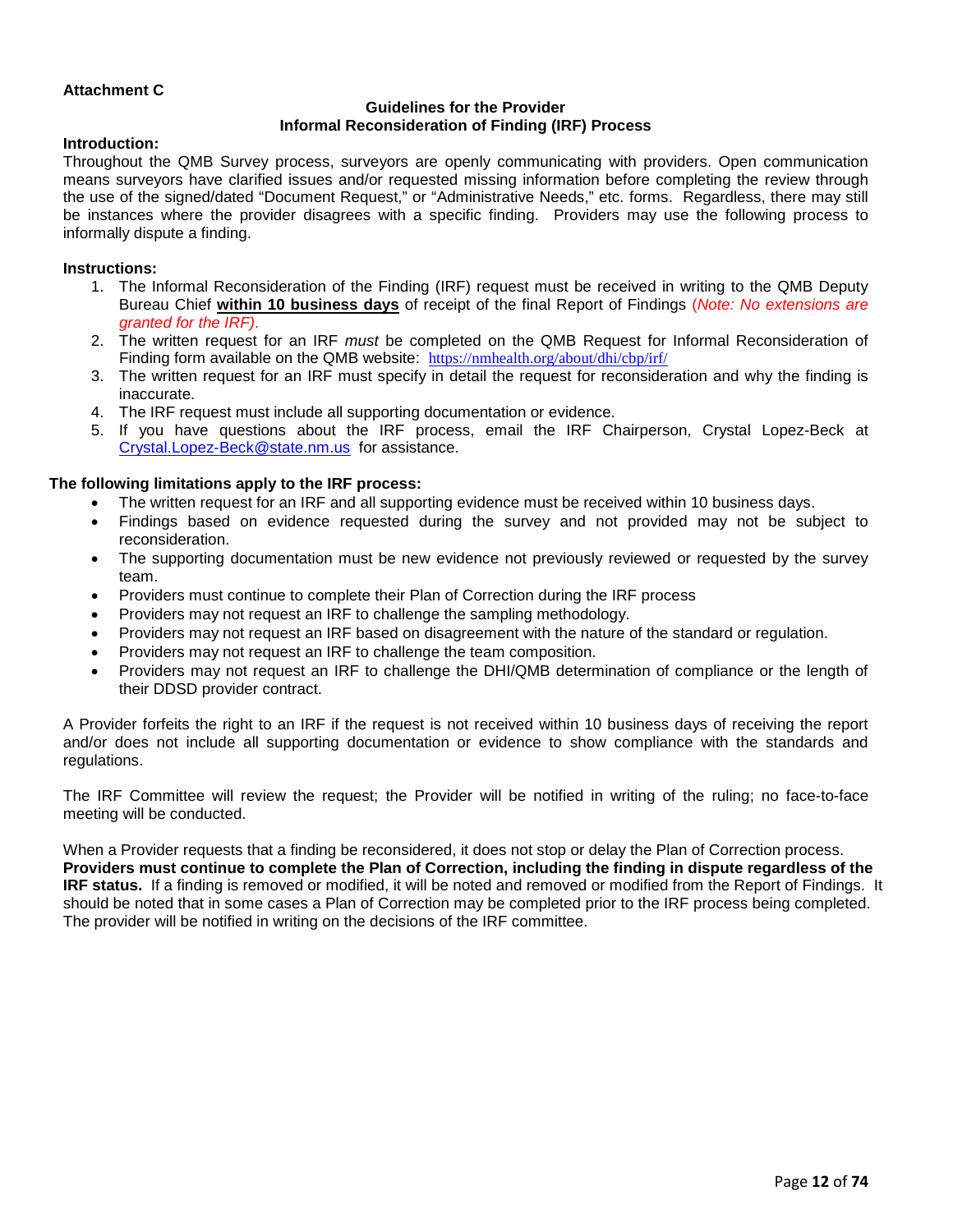## **Attachment D**

### **QMB Determinations of Compliance**

### **Compliance:**

The QMB determination of *Compliance* indicates that a provider has either no deficiencies found during a survey or that no deficiencies at the Condition of Participation Level were found. The agency has obtained a level of compliance such that there is a minimal potential for harm to individuals' health and safety. To qualify for a determination of *Compliance*, the provider must have received no Conditions of Participation Level Deficiencies and have a minimal number of Individuals on the sample affected by the findings indicated in the Standards Level Tags.

#### **Partial-Compliance with Standard Level Tags:**

The QMB determination of *Partial-Compliance with Standard Level Tags* indicates that a provider is in compliance with all Condition of Participation Level deficiencies but is out of compliance with a certain percentage of Standard Level deficiencies. This partial-compliance, if not corrected, may result in a negative outcome or the potential for more than minimal harm to individuals' health and safety. There are two ways to receive a determination of Partial Compliance with Standard Level Tags:

- 1. Your Report of Findings includes 16 or fewer Standards Level Tags with between 75% and 100% of the survey sample affected in any tag.
- 2. Your Report of Findings includes 17 or more Standard Level Tags with between 50% to 74% of the survey sample affected in any tag.

## **Partial-Compliance with Standard Level Tags and Condition of Participation Level Tags:**

The QMB determination of *Partial-Compliance with Standard Level Tags and Condition of Participation Level Tags*  indicates that a provider is out of compliance with one to five  $(1 - 5)$  Condition of Participation Level Tags. This partial-compliance, if not corrected, may result in a serious negative outcome or the potential for more than minimal harm to individuals' health and safety.

#### **Non-Compliance:**

The QMB determination of *Non-Compliance* indicates a provider is significantly out of compliance with both Standard Level deficiencies and Conditions of Participation level deficiencies. This non-compliance, if not corrected, may result in a serious negative outcome or the potential for more than minimal harm to individuals' health and safety. There are three ways an agency can receive a determination of Non-Compliance:

- 1. Your Report of Findings includes 17 or more total Tags with 0 to 5 Condition of Participation Level Tags with 75% to 100% of the survey sample affected in any Condition of Participation Level tag.
- 2. Your Report of Findings includes any amount of Standard Level Tags with 6 or more Condition of Participation Level Tags.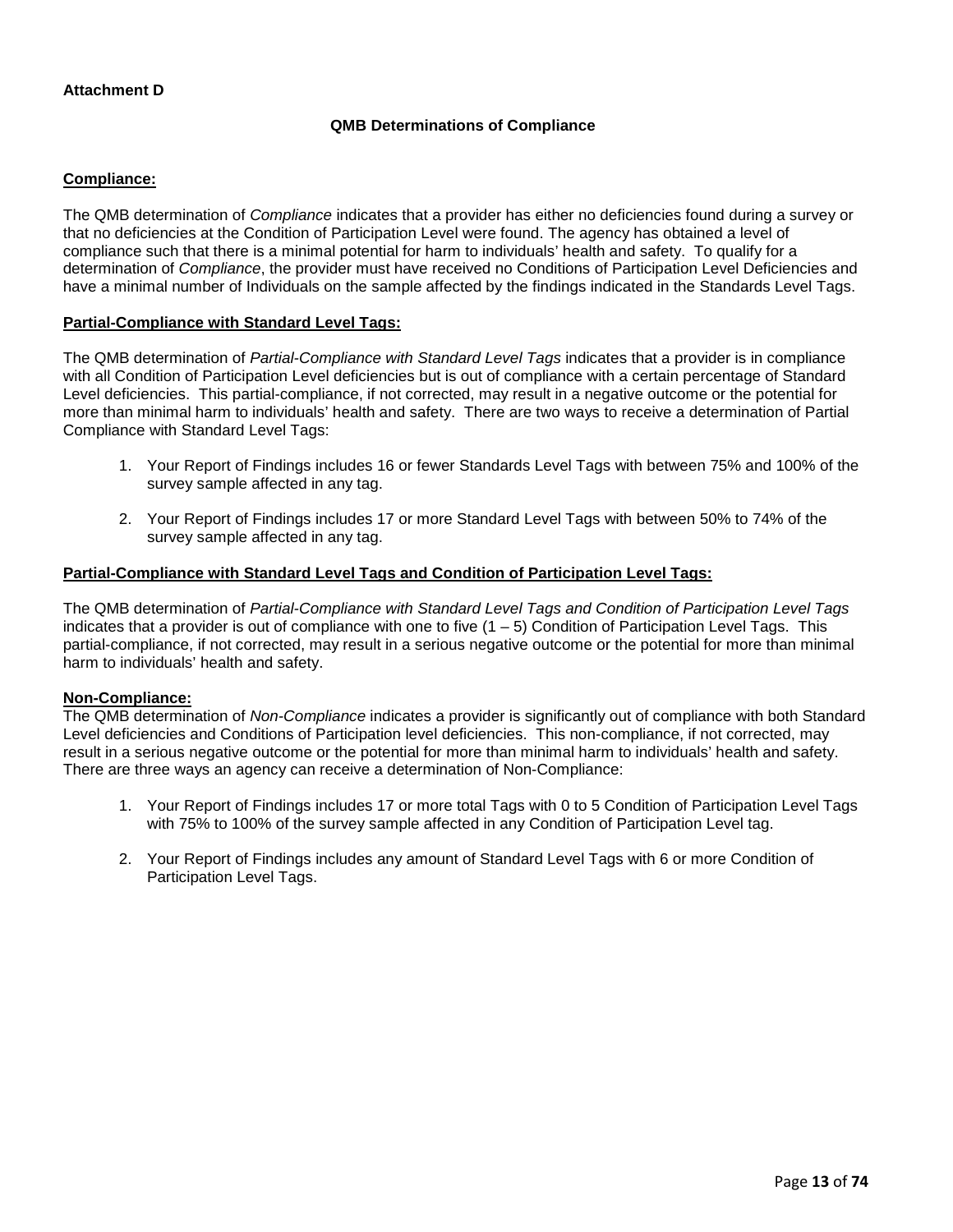| <b>Compliance</b>                                                                                   | Weighting                                                                                                                      |                                                                                                                               |                                                                                                                               |                                                                                                                           |                                                                                                                         |                                                                                                                      |                                                                                                               |
|-----------------------------------------------------------------------------------------------------|--------------------------------------------------------------------------------------------------------------------------------|-------------------------------------------------------------------------------------------------------------------------------|-------------------------------------------------------------------------------------------------------------------------------|---------------------------------------------------------------------------------------------------------------------------|-------------------------------------------------------------------------------------------------------------------------|----------------------------------------------------------------------------------------------------------------------|---------------------------------------------------------------------------------------------------------------|
| <b>Determination</b>                                                                                |                                                                                                                                | <b>LOW</b>                                                                                                                    |                                                                                                                               | <b>MEDIUM</b>                                                                                                             |                                                                                                                         |                                                                                                                      | <b>HIGH</b>                                                                                                   |
| <b>Total Tags:</b>                                                                                  | up to 16                                                                                                                       | 17 or more                                                                                                                    | up to $16$                                                                                                                    | 17 or more                                                                                                                | <b>Any Amount</b>                                                                                                       | 17 or more                                                                                                           | <b>Any Amount</b>                                                                                             |
|                                                                                                     | and                                                                                                                            | and                                                                                                                           | and                                                                                                                           | and                                                                                                                       | And/or                                                                                                                  | and                                                                                                                  | And/or                                                                                                        |
| COP Level Tags:                                                                                     | 0 COP                                                                                                                          | $0$ COP                                                                                                                       | $0$ COP                                                                                                                       | 0 COP                                                                                                                     | 1 to 5 COP                                                                                                              | 0 to 5 CoPs                                                                                                          | 6 or more<br><b>COP</b>                                                                                       |
|                                                                                                     | and                                                                                                                            | and                                                                                                                           | and                                                                                                                           | and                                                                                                                       |                                                                                                                         | and                                                                                                                  |                                                                                                               |
| Sample Affected:                                                                                    | 0 to 74%                                                                                                                       | 0 to 49%                                                                                                                      | 75 to 100%                                                                                                                    | 50 to 74%                                                                                                                 |                                                                                                                         | 75 to 100%                                                                                                           |                                                                                                               |
| $N$ on-<br>Compliance"                                                                              |                                                                                                                                |                                                                                                                               |                                                                                                                               |                                                                                                                           |                                                                                                                         | 17 or more<br>Total Tags with<br>75 to 100% of<br>the Individuals<br>in the sample<br>cited in any<br>CoP Level tag. | Any Amount of<br><b>Standard Level</b><br>Tags and 6 or<br>more Conditions<br>of Participation<br>Level Tags. |
| "Partial Compliance<br>with Standard Level<br>tags and Condition<br>of Participation<br>Level Tags" |                                                                                                                                |                                                                                                                               |                                                                                                                               |                                                                                                                           | <b>Any Amount</b><br><b>Standard Level</b><br>Tags, plus 1 to 5<br><b>Conditions of</b><br>Participation<br>Level tags. |                                                                                                                      |                                                                                                               |
| "Partial<br>Compliance with<br><b>Standard Level</b><br>tags"                                       |                                                                                                                                |                                                                                                                               | up to $16$<br><b>Standard Level</b><br>Tags with 75 to<br>100% of the<br>individuals in<br>the sample<br>cited in any<br>tag. | 17 or more<br><b>Standard Level</b><br>Tags with 50 to<br>$74\%$ of the<br>individuals in<br>the sample<br>cited any tag. |                                                                                                                         |                                                                                                                      |                                                                                                               |
| "Compliance"                                                                                        | Up to $16$<br><b>Standard Level</b><br>Tags with 0 to<br>$74\%$ of the<br>individuals in<br>the sample<br>cited in any<br>tag. | 17 or more<br><b>Standard Level</b><br>Tags with 0 to<br>$49%$ of the<br>individuals in<br>the sample<br>cited in any<br>tag. |                                                                                                                               |                                                                                                                           |                                                                                                                         |                                                                                                                      |                                                                                                               |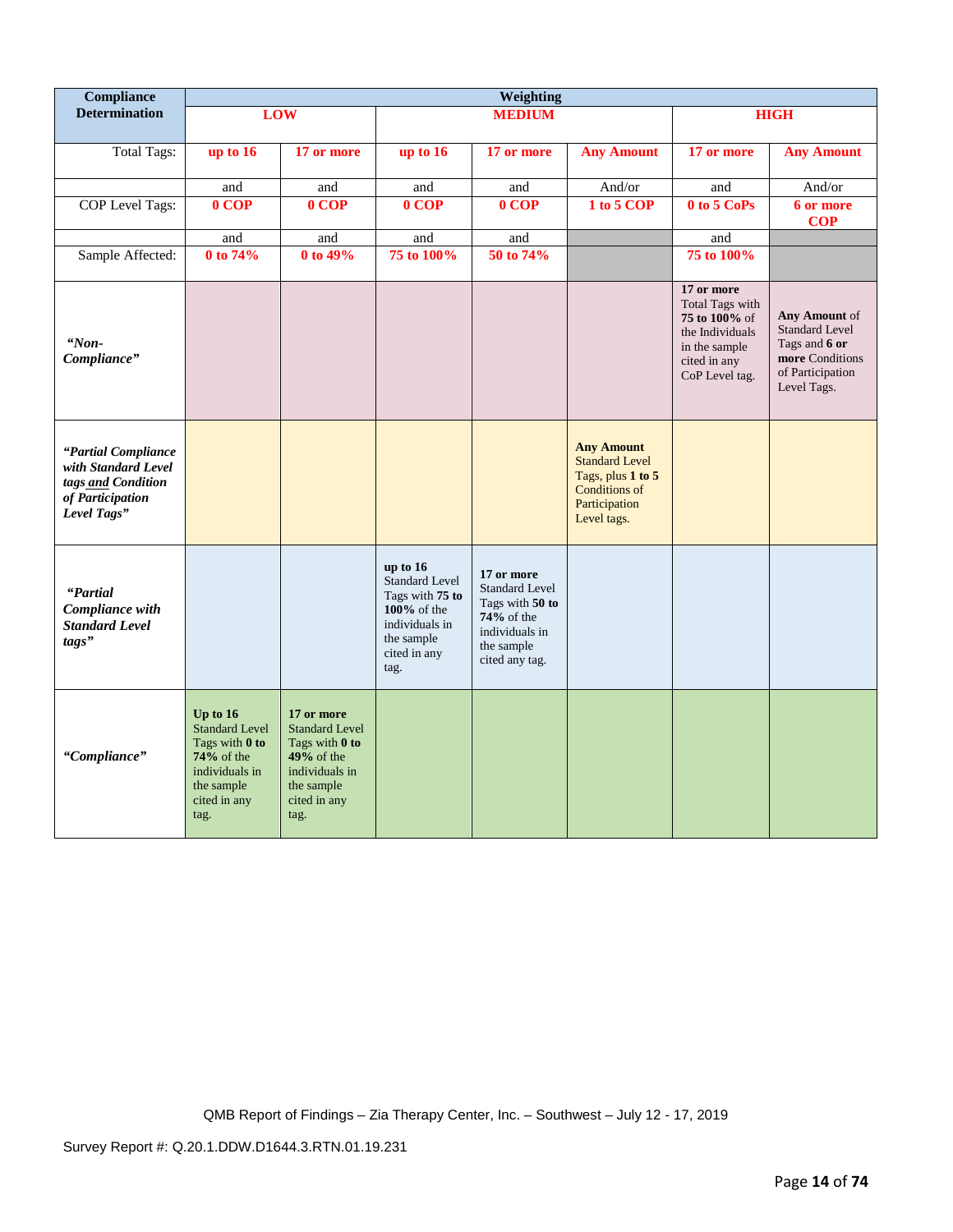Survey Type:<br>Survey Date:

Agency: **Zia Therapy Center, Inc. - Southwest**<br>
Program: Developmental Disabilities Waiver

Program: Developmental Disabilities Waiver<br>Service: 2018 Family Living, Customized In-

- 2018 Family Living, Customized In-Home Supports, Customized Community Supports, Community Integrated Employment Services<br>Routine
	- **Survey Date: July 12 - 17, 2019**

| <b>Standard of Care</b>                                                                           | <b>Deficiencies</b>                               | Agency Plan of Correction, On-going QA/QI<br>& Responsible Party                                                                                            | <b>Date</b><br><b>Due</b> |
|---------------------------------------------------------------------------------------------------|---------------------------------------------------|-------------------------------------------------------------------------------------------------------------------------------------------------------------|---------------------------|
|                                                                                                   |                                                   | Service Domain: Service Plans: ISP Implementation - Services are delivered in accordance with the service plan, including type, scope, amount, duration and |                           |
| frequency specified in the service plan.                                                          |                                                   |                                                                                                                                                             |                           |
| Tag #1A08 Administrative Case File (Other                                                         | <b>Standard Level Deficiency</b>                  |                                                                                                                                                             |                           |
| <b>Required Documents)</b>                                                                        |                                                   |                                                                                                                                                             |                           |
| Developmental Disabilities (DD) Waiver Service                                                    | Based on record review, the Agency did not        | Provider:                                                                                                                                                   |                           |
| Standards 2/26/2018; Re-Issue: 12/28/2018; Eff                                                    | maintain a complete and confidential case file at | <b>State your Plan of Correction for the</b>                                                                                                                |                           |
| 1/1/2019                                                                                          | the administrative office for 2 of 9 individuals. | deficiencies cited in this tag here (How is the                                                                                                             |                           |
| <b>Chapter 20: Provider Documentation and Client</b>                                              |                                                   | deficiency going to be corrected? This can be                                                                                                               |                           |
| Records: 20.2 Client Records Requirements: All                                                    | Review of the Agency administrative individual    | specific to each deficiency cited or if possible an                                                                                                         |                           |
| DD Waiver Provider Agencies are required to                                                       | case files revealed the following items were not  | overall correction?): $\rightarrow$                                                                                                                         |                           |
| create and maintain individual client records. The                                                | found, incomplete, and/or not current:            |                                                                                                                                                             |                           |
| contents of client records vary depending on the                                                  |                                                   |                                                                                                                                                             |                           |
| unique needs of the person receiving services and                                                 | Speech Therapy Plan (Therapy Intervention         |                                                                                                                                                             |                           |
| the resultant information produced. The extent of                                                 | Plan TIP):                                        |                                                                                                                                                             |                           |
| documentation required for individual client records                                              | Not Found (#7)                                    |                                                                                                                                                             |                           |
| per service type depends on the location of the file,                                             |                                                   |                                                                                                                                                             |                           |
| the type of service being provided, and the                                                       | Not Current (#6)<br>$\bullet$                     |                                                                                                                                                             |                           |
| information necessary.                                                                            |                                                   | <b>Provider:</b>                                                                                                                                            |                           |
| DD Waiver Provider Agencies are required to                                                       |                                                   | <b>Enter your ongoing Quality</b>                                                                                                                           |                           |
| adhere to the following:                                                                          |                                                   | <b>Assurance/Quality Improvement processes</b>                                                                                                              |                           |
| 1. Client records must contain all documents                                                      |                                                   | as it related to this tag number here (What is                                                                                                              |                           |
| essential to the service being provided and                                                       |                                                   | going to be done? How many individuals is this                                                                                                              |                           |
| essential to ensuring the health and safety of the<br>person during the provision of the service. |                                                   | going to affect? How often will this be completed?                                                                                                          |                           |
| 2. Provider Agencies must have readily accessible                                                 |                                                   | Who is responsible? What steps will be taken if                                                                                                             |                           |
| records in home and community settings in paper                                                   |                                                   | issues are found?): $\rightarrow$                                                                                                                           |                           |
| or electronic form. Secure access to electronic                                                   |                                                   |                                                                                                                                                             |                           |
| records through the Therap web based system                                                       |                                                   |                                                                                                                                                             |                           |
| using computers or mobile devices is acceptable.                                                  |                                                   |                                                                                                                                                             |                           |
| 3. Provider Agencies are responsible for ensuring                                                 |                                                   |                                                                                                                                                             |                           |
| that all plans created by nurses, RDs, therapists or                                              |                                                   |                                                                                                                                                             |                           |
| BSCs are present in all needed settings.                                                          |                                                   |                                                                                                                                                             |                           |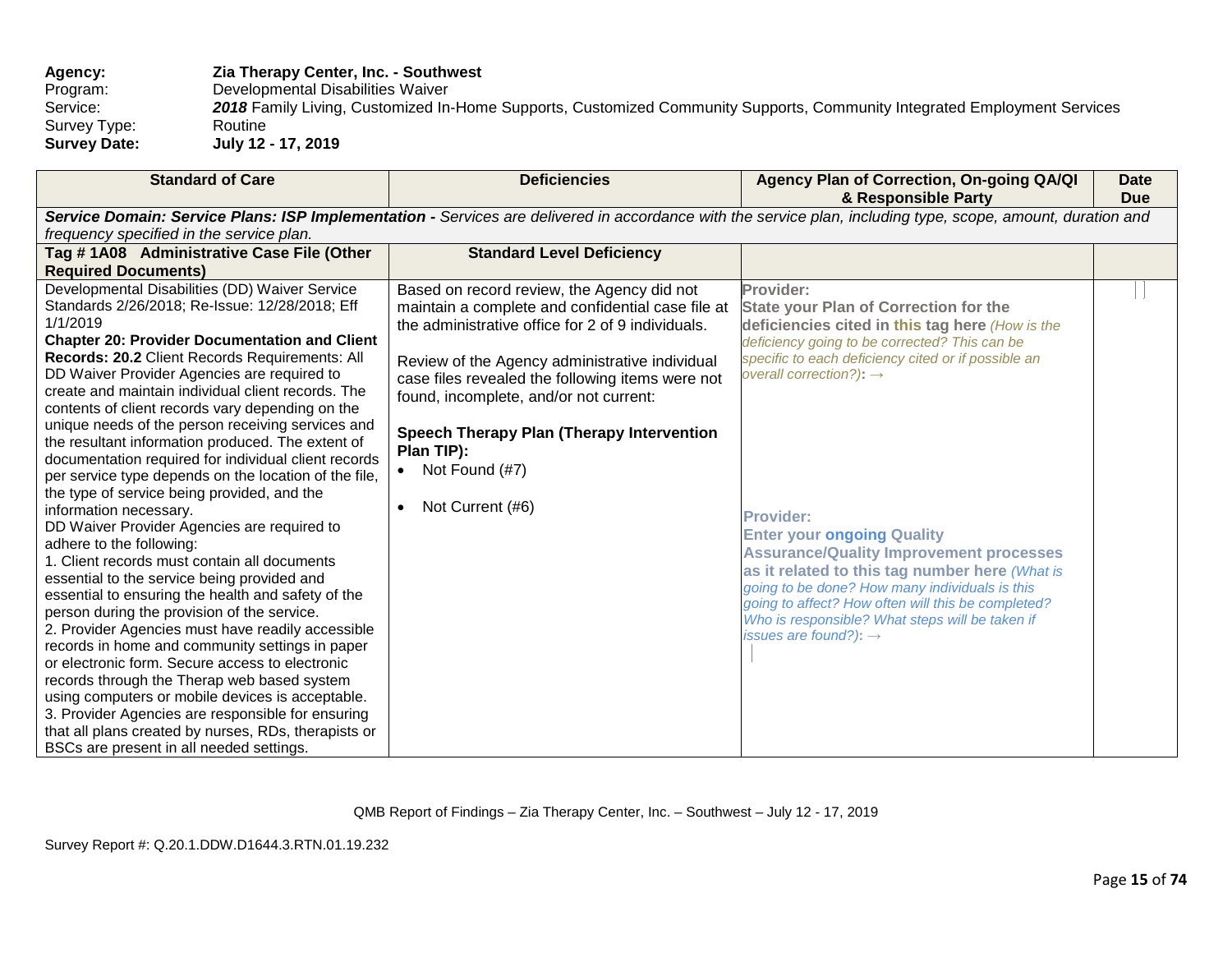| 4. Provider Agencies must maintain records of all                                                   |  |
|-----------------------------------------------------------------------------------------------------|--|
| documents produced by agency personnel or                                                           |  |
| contractors on behalf of each person, including any                                                 |  |
| routine notes or data, annual assessments, semi-                                                    |  |
| annual reports, evidence of training                                                                |  |
| provided/received, progress notes, and any other                                                    |  |
| interactions for which billing is generated.                                                        |  |
| 5. Each Provider Agency is responsible for                                                          |  |
| maintaining the daily or other contact notes                                                        |  |
| documenting the nature and frequency of service                                                     |  |
| delivery, as well as data tracking only for the                                                     |  |
| services provided by their agency.                                                                  |  |
| 6. The current Client File Matrix found in Appendix                                                 |  |
| A Client File Matrix details the minimum                                                            |  |
| requirements for records to be stored in agency                                                     |  |
| office files, the delivery site, or with DSP while                                                  |  |
| providing services in the community.                                                                |  |
| 7. All records pertaining to JCMs must be retained                                                  |  |
| permanently and must be made available to DDSD                                                      |  |
| upon request, upon the termination or expiration of                                                 |  |
| a provider agreement, or upon provider withdrawal                                                   |  |
| from services.                                                                                      |  |
|                                                                                                     |  |
| 20.5.1 Individual Data Form (IDF):                                                                  |  |
| The Individual Data Form provides an overview of                                                    |  |
| demographic information as well as other key                                                        |  |
| personal, programmatic, insurance, and health<br>related information. It lists medical information; |  |
|                                                                                                     |  |
| assistive technology or adaptive equipment;<br>diagnoses; allergies; information about whether a    |  |
| guardian or advance directives are in place;                                                        |  |
| information about behavioral and health related                                                     |  |
| needs; contacts of Provider Agencies and team                                                       |  |
| members and other critical information. The IDF                                                     |  |
| automatically loads information into other fields                                                   |  |
| and forms and must be complete and kept current.                                                    |  |
| This form is initiated by the CM. It must be opened                                                 |  |
| and continuously updated by Living Supports,                                                        |  |
| CCS- Group, ANS, CIHS and case management                                                           |  |
| when applicable to the person in order for accurate                                                 |  |
| data to auto populate other documents like the                                                      |  |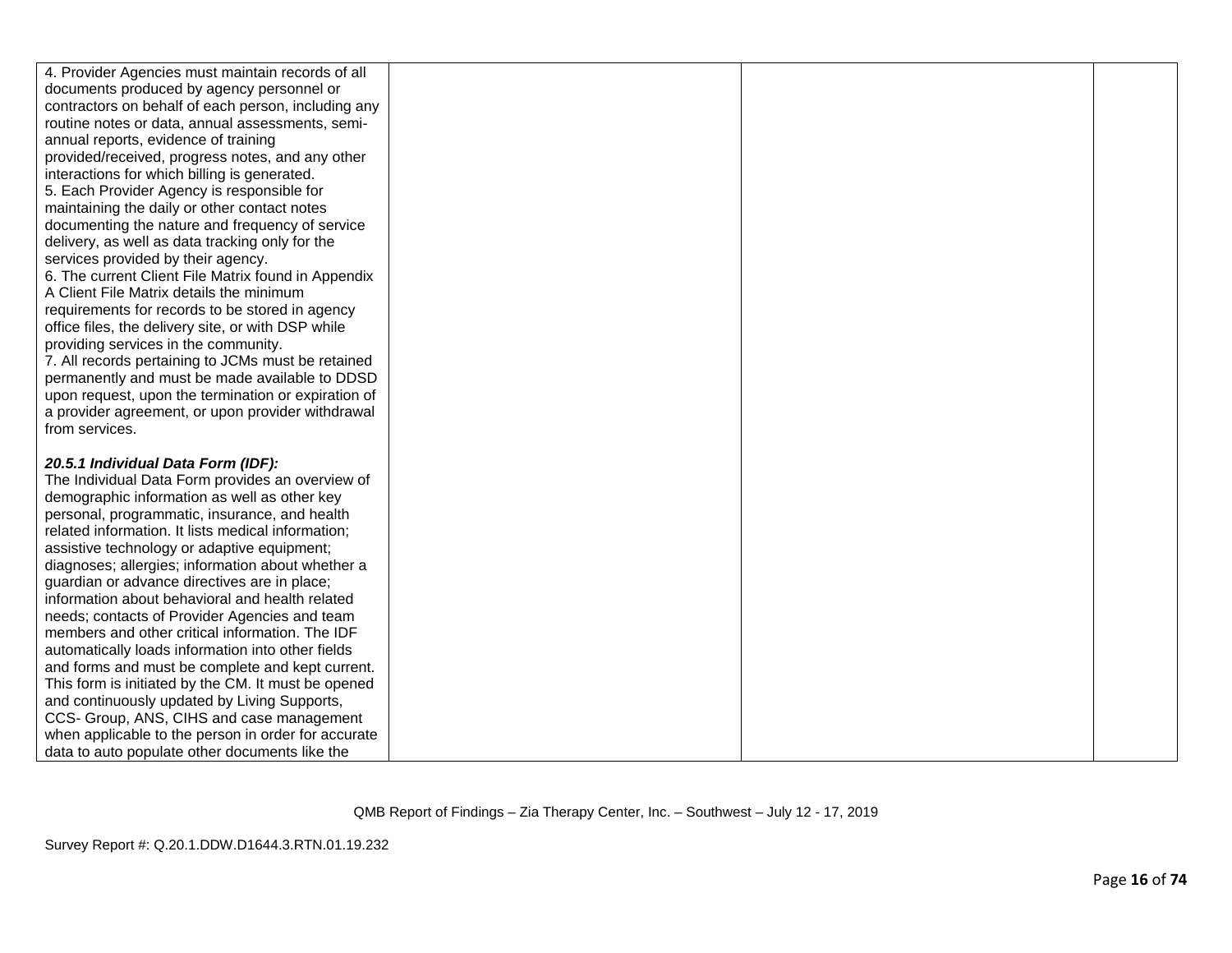| Health Passport and Physician Consultation Form.<br>Although the Primary Provider Agency is ultimately<br>responsible for keeping this form current, each<br>provider collaborates and communicates critical<br>information to update this form.                                                                                                                                                                                                                                                                                                                                                                                                                                                                                                                                                                                                                                                                                                                                                                                                                         |  |  |
|--------------------------------------------------------------------------------------------------------------------------------------------------------------------------------------------------------------------------------------------------------------------------------------------------------------------------------------------------------------------------------------------------------------------------------------------------------------------------------------------------------------------------------------------------------------------------------------------------------------------------------------------------------------------------------------------------------------------------------------------------------------------------------------------------------------------------------------------------------------------------------------------------------------------------------------------------------------------------------------------------------------------------------------------------------------------------|--|--|
| Chapter 3: Safeguards 3.1.2 Team Justification<br>Process: DD Waiver participants may receive<br>evaluations or reviews conducted by a variety of<br>professionals or clinicians. These evaluations or<br>reviews typically include recommendations or<br>suggestions for the person/guardian or the team to<br>consider. The team justification process includes:<br>1. Discussion and decisions about non-health<br>related recommendations are documented on the<br>Team Justification form.<br>2. The Team Justification form documents that the<br>person/guardian or team has considered the<br>recommendations and has decided:<br>a. to implement the recommendation;<br>b. to create an action plan and revise the ISP, if<br>necessary; or<br>c. not to implement the recommendation currently.<br>3. All DD Waiver Provider Agencies participate in<br>information gathering, IDT meeting attendance,<br>and accessing supplemental resources if needed<br>and desired.<br>4. The CM ensures that the Team Justification<br>Process is followed and complete. |  |  |
|                                                                                                                                                                                                                                                                                                                                                                                                                                                                                                                                                                                                                                                                                                                                                                                                                                                                                                                                                                                                                                                                          |  |  |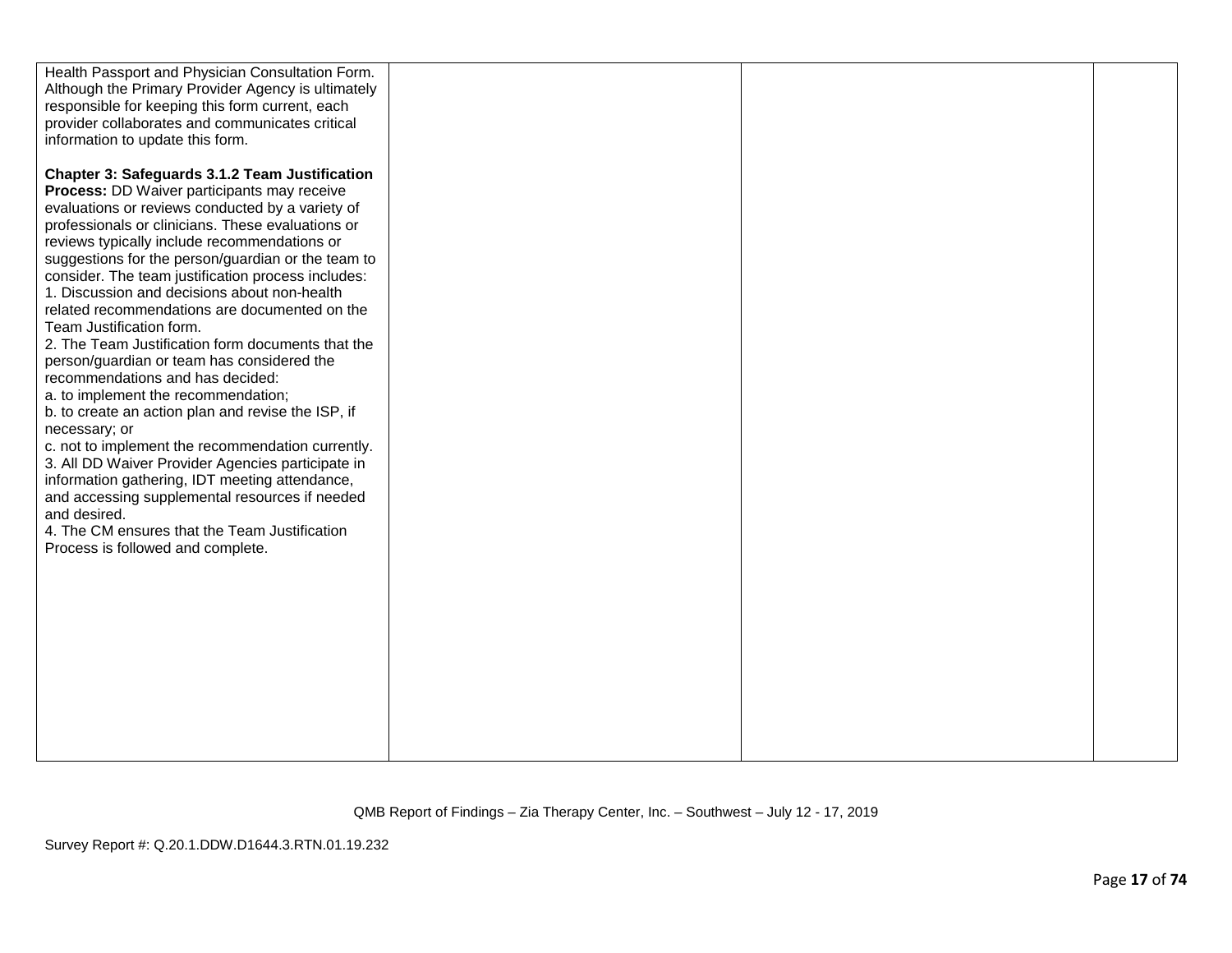| Tag #1A08.1 Administrative and Residential                                                        | <b>Standard Level Deficiency</b>                    |                                                     |  |
|---------------------------------------------------------------------------------------------------|-----------------------------------------------------|-----------------------------------------------------|--|
| <b>Case File: Progress Notes</b>                                                                  |                                                     |                                                     |  |
| Developmental Disabilities (DD) Waiver Service                                                    | Based on record review, the Agency did not          | Provider:                                           |  |
| Standards 2/26/2018; Re-Issue: 12/28/2018; Eff                                                    | maintain progress notes and other service           | <b>State your Plan of Correction for the</b>        |  |
| 1/1/2019                                                                                          | delivery documentation for 1 of 9 Individuals.      | deficiencies cited in this tag here (How is the     |  |
| <b>Chapter 20: Provider Documentation and</b>                                                     | Review of the Agency individual case files          | deficiency going to be corrected? This can be       |  |
| <b>Client Records 20.2 Client Records</b>                                                         | revealed the following items were not found:        | specific to each deficiency cited or if possible an |  |
| Requirements: All DD Waiver Provider                                                              |                                                     | overall correction?): $\rightarrow$                 |  |
| Agencies are required to create and maintain<br>individual client records. The contents of client | <b>Residential Case File:</b>                       |                                                     |  |
| records vary depending on the unique needs of                                                     | <b>Family Living Progress Notes/Daily Contact</b>   |                                                     |  |
| the person receiving services and the resultant                                                   | Logs:                                               |                                                     |  |
| information produced. The extent of                                                               |                                                     |                                                     |  |
| documentation required for individual client                                                      | • Individual #1 - None found for $7/6 - 14$ , 2019. |                                                     |  |
| records per service type depends on the location                                                  | (Date of home visit: 7/15/2019)                     | <b>Provider:</b>                                    |  |
| of the file, the type of service being provided,                                                  |                                                     | <b>Enter your ongoing Quality</b>                   |  |
| and the information necessary.                                                                    |                                                     | <b>Assurance/Quality Improvement processes</b>      |  |
| DD Waiver Provider Agencies are required to                                                       |                                                     | as it related to this tag number here (What is      |  |
| adhere to the following:                                                                          |                                                     | going to be done? How many individuals is this      |  |
| 1. Client records must contain all documents                                                      |                                                     | going to affect? How often will this be completed?  |  |
| essential to the service being provided and                                                       |                                                     | Who is responsible? What steps will be taken if     |  |
| essential to ensuring the health and safety of the                                                |                                                     | issues are found?): $\rightarrow$                   |  |
| person during the provision of the service.<br>2. Provider Agencies must have readily             |                                                     |                                                     |  |
| accessible records in home and community                                                          |                                                     |                                                     |  |
| settings in paper or electronic form. Secure                                                      |                                                     |                                                     |  |
| access to electronic records through the Therap                                                   |                                                     |                                                     |  |
| web-based system using computers or mobile                                                        |                                                     |                                                     |  |
| devices is acceptable.                                                                            |                                                     |                                                     |  |
| 3. Provider Agencies are responsible for                                                          |                                                     |                                                     |  |
| ensuring that all plans created by nurses, RDs,                                                   |                                                     |                                                     |  |
| therapists or BSCs are present in all needed                                                      |                                                     |                                                     |  |
| settings.                                                                                         |                                                     |                                                     |  |
| 4. Provider Agencies must maintain records of                                                     |                                                     |                                                     |  |
| all documents produced by agency personnel or                                                     |                                                     |                                                     |  |
| contractors on behalf of each person, including                                                   |                                                     |                                                     |  |
| any routine notes or data, annual assessments,                                                    |                                                     |                                                     |  |
| semi-annual reports, evidence of training                                                         |                                                     |                                                     |  |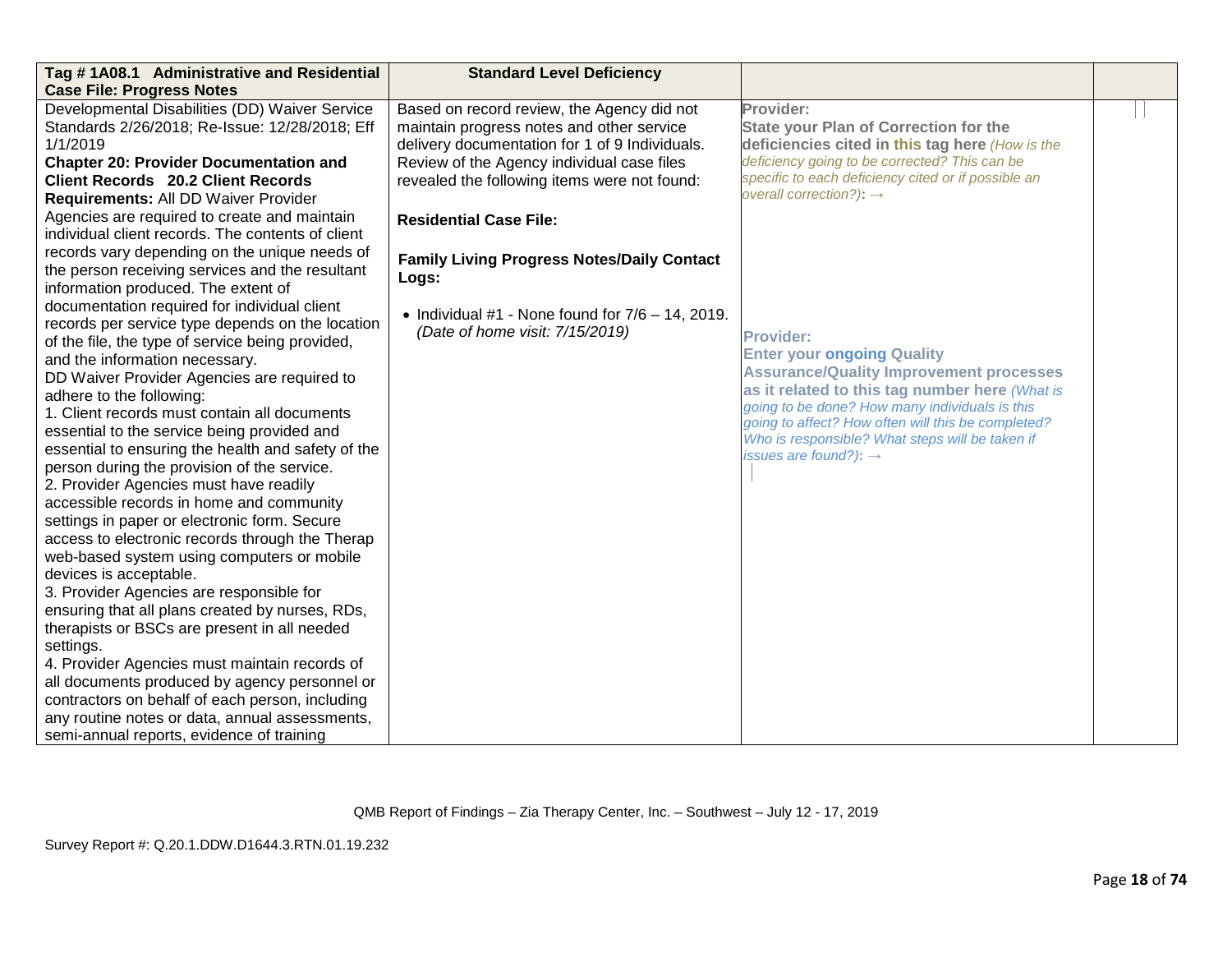| provided/received, progress notes, and any<br>other interactions for which billing is generated.<br>5. Each Provider Agency is responsible for<br>maintaining the daily or other contact notes<br>documenting the nature and frequency of<br>service delivery, as well as data tracking only for<br>the services provided by their agency.<br>6. The current Client File Matrix found in<br>Appendix A Client File Matrix details the<br>minimum requirements for records to be stored<br>in agency office files, the delivery site, or with<br>DSP while providing services in the community.<br>7. All records pertaining to JCMs must be<br>retained permanently and must be made<br>available to DDSD upon request, upon the<br>termination or expiration of a provider<br>agreement, or upon provider withdrawal from<br>services. |  |  |
|-----------------------------------------------------------------------------------------------------------------------------------------------------------------------------------------------------------------------------------------------------------------------------------------------------------------------------------------------------------------------------------------------------------------------------------------------------------------------------------------------------------------------------------------------------------------------------------------------------------------------------------------------------------------------------------------------------------------------------------------------------------------------------------------------------------------------------------------|--|--|
|                                                                                                                                                                                                                                                                                                                                                                                                                                                                                                                                                                                                                                                                                                                                                                                                                                         |  |  |

Survey Report #: Q.20.1.DDW.D1644.3.RTN.01.19.232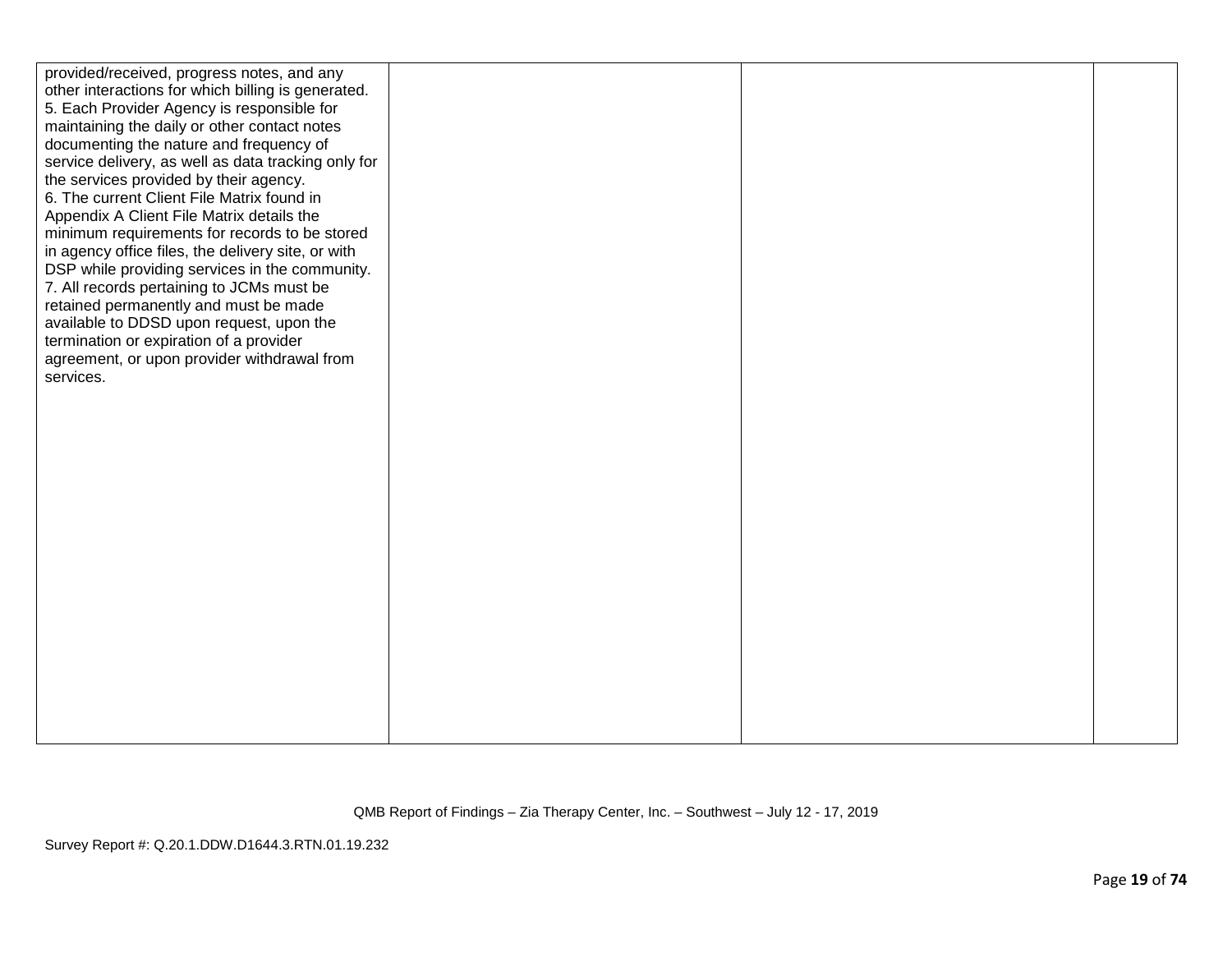| Tag #1A08.3 Administrative Case File:<br><b>Individual Service Plan/ISP Components</b>                                                                                                                                                                                                                                                                                                                                                                                                                  | <b>Standard Level Deficiency</b>                                                                                                                                                                                                                                         |                                                                                                                                                                                                                                                                                                                                                           |  |
|---------------------------------------------------------------------------------------------------------------------------------------------------------------------------------------------------------------------------------------------------------------------------------------------------------------------------------------------------------------------------------------------------------------------------------------------------------------------------------------------------------|--------------------------------------------------------------------------------------------------------------------------------------------------------------------------------------------------------------------------------------------------------------------------|-----------------------------------------------------------------------------------------------------------------------------------------------------------------------------------------------------------------------------------------------------------------------------------------------------------------------------------------------------------|--|
| <b>NMAC 7.26.5 SERVICE PLANS FOR</b><br>INDIVIDUALS WITH DEVELOPMENTAL<br>DISABILITIES LIVING IN THE COMMUNITY.<br>NMAC 7.26.5.12 DEVELOPMENT OF THE<br><b>INDIVIDUAL SERVICE PLAN (ISP) -</b><br><b>PARTICIPATION IN AND SCHEDULING OF</b><br><b>INTERDISCIPLINARY TEAM MEETINGS.</b>                                                                                                                                                                                                                  | Based on record review, the Agency did not<br>maintain a complete client record at the<br>administrative office for 1 of 9 individuals.<br>Review of the Agency individual case files<br>revealed the following items were not found,<br>incomplete, and/or not current: | Provider:<br><b>State your Plan of Correction for the</b><br>deficiencies cited in this tag here (How is the<br>deficiency going to be corrected? This can be<br>specific to each deficiency cited or if possible an<br>overall correction?): $\rightarrow$                                                                                               |  |
| NMAC 7.26.5.14 DEVELOPMENT OF THE<br>INDIVIDUAL SERVICE PLAN (ISP) - CONTENT<br>OF INDIVIDUAL SERVICE PLANS.                                                                                                                                                                                                                                                                                                                                                                                            | Addendum A:<br>• Not Found $(H6)$                                                                                                                                                                                                                                        |                                                                                                                                                                                                                                                                                                                                                           |  |
| Developmental Disabilities (DD) Waiver Service<br>Standards 2/26/2018; Re-Issue: 12/28/2018; Eff<br>1/1/2019<br>Chapter 6 Individual Service Plan: The CMS<br>requires a person-centered service plan for every<br>person receiving HCBS. The DD Waiver's person-<br>centered service plan is the ISP.<br>6.5.2 ISP Revisions: The ISP is a dynamic<br>document that changes with the person's desires,<br>circumstances, and need. IDT members must<br>collaborate and request an IDT meeting from the |                                                                                                                                                                                                                                                                          | <b>Provider:</b><br><b>Enter your ongoing Quality</b><br><b>Assurance/Quality Improvement processes</b><br>as it related to this tag number here (What is<br>going to be done? How many individuals is this<br>going to affect? How often will this be completed?<br>Who is responsible? What steps will be taken if<br>issues are found?): $\rightarrow$ |  |
| CM when a need to modify the ISP arises. The CM<br>convenes the IDT within ten days of receipt of any<br>reasonable request to convene the team, either in<br>person or through teleconference.                                                                                                                                                                                                                                                                                                         |                                                                                                                                                                                                                                                                          |                                                                                                                                                                                                                                                                                                                                                           |  |
| 6.6 DDSD ISP Template: The ISP must be written<br>according to templates provided by the DDSD.<br>Both children and adults have designated ISP<br>templates. The ISP template includes Vision<br>Statements, Desired Outcomes, a meeting<br>participant signature page, an Addendum A (i.e. an<br>acknowledgement of receipt of specific<br>information) and other elements depending on the                                                                                                            |                                                                                                                                                                                                                                                                          |                                                                                                                                                                                                                                                                                                                                                           |  |

Survey Report #: Q.20.1.DDW.D1644.3.RTN.01.19.232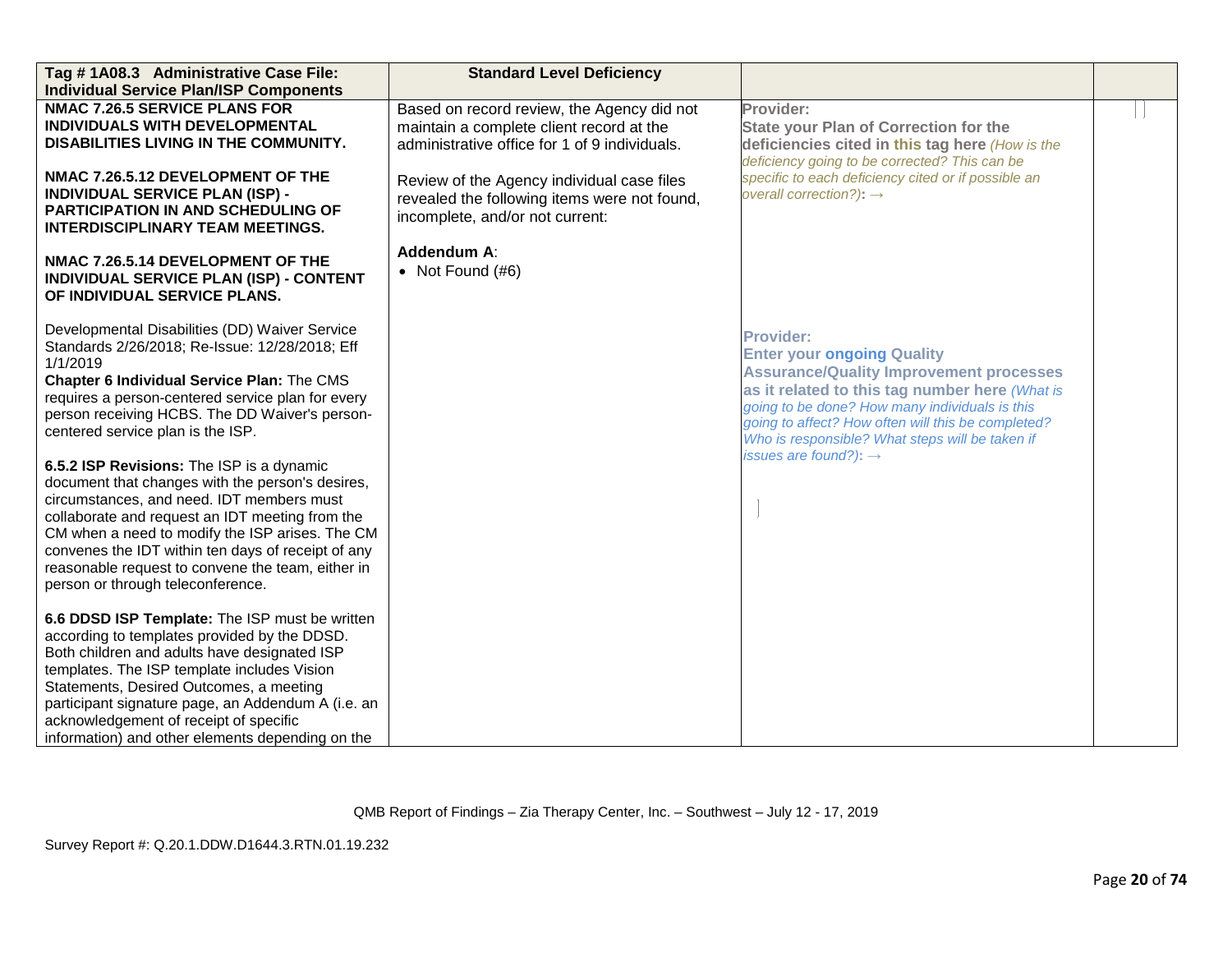| age of the individual. The ISP templates may be                                                     |  |  |
|-----------------------------------------------------------------------------------------------------|--|--|
| revised and reissued by DDSD to incorporate                                                         |  |  |
| initiatives that improve person - centered planning                                                 |  |  |
| practices. Companion documents may also be                                                          |  |  |
| issued by DDSD and be required for use in order                                                     |  |  |
| to better demonstrate required elements of the                                                      |  |  |
| PCP process and ISP development.                                                                    |  |  |
| The ISP is completed by the CM with the IDT input                                                   |  |  |
| and must be completed according to the following                                                    |  |  |
| requirements:                                                                                       |  |  |
| 1. DD Waiver Provider Agencies should not                                                           |  |  |
| recommend service type, frequency, and amount                                                       |  |  |
| (except for required case management services)                                                      |  |  |
| on an individual budget prior to the Vision                                                         |  |  |
| Statement and Desired Outcomes being                                                                |  |  |
| developed.                                                                                          |  |  |
| 2. The person does not require IDT                                                                  |  |  |
| agreement/approval regarding his/her dreams,                                                        |  |  |
| aspirations, and desired long-term outcomes.                                                        |  |  |
| 3. When there is disagreement, the IDT is required                                                  |  |  |
| to plan and resolve conflicts in a manner that                                                      |  |  |
| promotes health, safety, and quality of life through                                                |  |  |
| consensus. Consensus means a state of general                                                       |  |  |
| agreement that allows members to support the                                                        |  |  |
| proposal, at least on a trial basis.                                                                |  |  |
| 4. A signature page and/or documentation of                                                         |  |  |
| participation by phone must be completed.                                                           |  |  |
| 5. The CM must review a current Addendum A and                                                      |  |  |
| DHI ANE letter with the person and Court                                                            |  |  |
| appointed guardian or parents of a minor, if                                                        |  |  |
| applicable.                                                                                         |  |  |
|                                                                                                     |  |  |
| 6.6.3 Additional Requirements for Adults:                                                           |  |  |
| Because children have access to other funding                                                       |  |  |
| sources, a larger array of services are available to                                                |  |  |
| adults than to children through the DD Waiver.                                                      |  |  |
| (See Chapter 7: Available Services and Individual                                                   |  |  |
| Budget Development). The ISP Template for adults<br>is also more extensive, including Action Plans, |  |  |
|                                                                                                     |  |  |
| Teaching and Support Strategies (TSS), Written                                                      |  |  |
| Direct Support Instructions (WDSI), and Individual                                                  |  |  |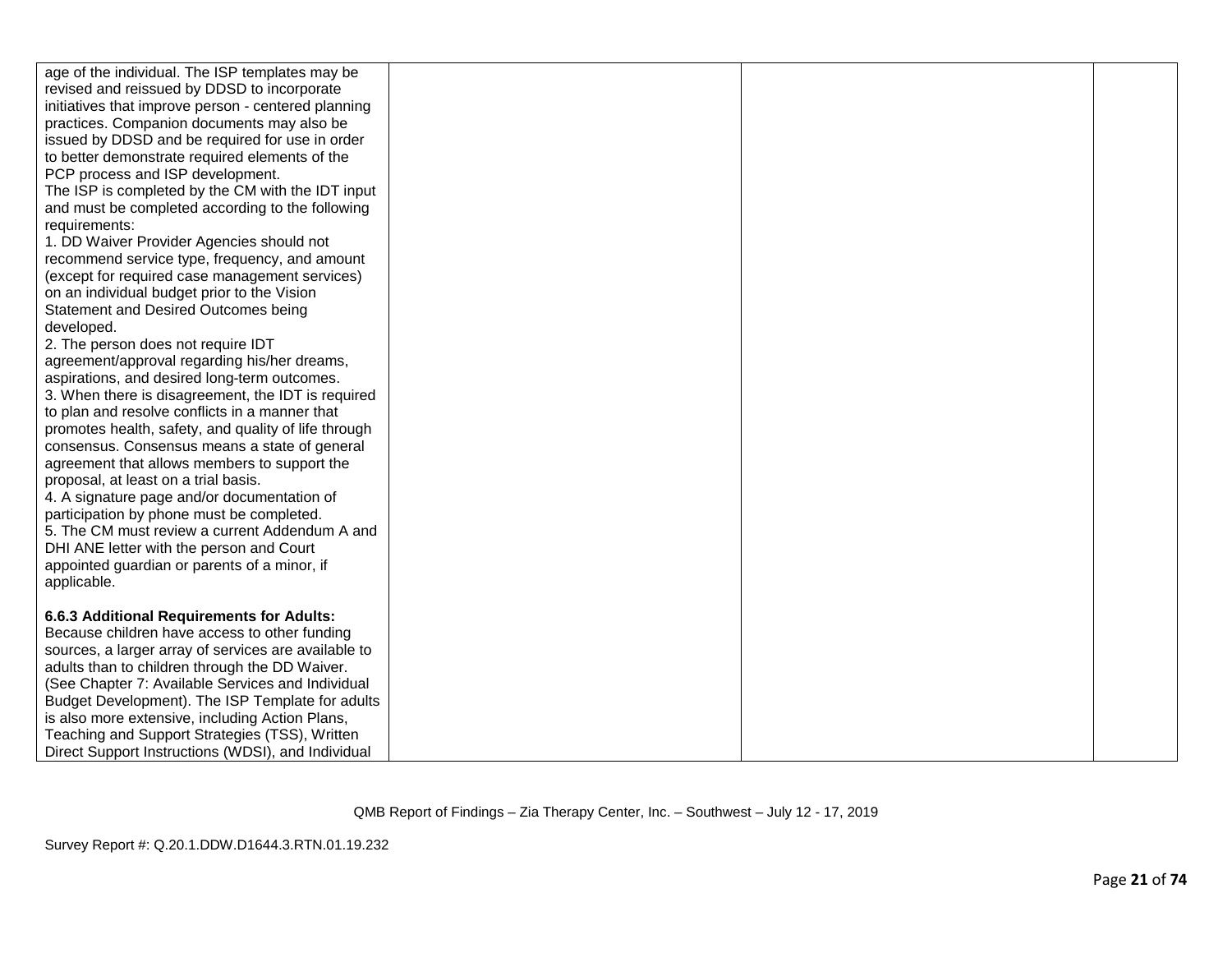| Specific Training (IST) requirements.                                                      |  |  |
|--------------------------------------------------------------------------------------------|--|--|
|                                                                                            |  |  |
| 6.6.3.1. Action Plan: Each Desired Outcome                                                 |  |  |
| requires an Action Plan. The Action Plan                                                   |  |  |
| addresses individual strengths and capabilities in                                         |  |  |
|                                                                                            |  |  |
| reaching Desired Outcomes. Multiple service types                                          |  |  |
| may be included in the Action Plan under a single                                          |  |  |
| Desired Outcome. Multiple Provider Agencies can                                            |  |  |
| and should be contributing to Action Plans toward                                          |  |  |
| each Desired Outcome.                                                                      |  |  |
| 1. Action Plans include actions the person will take;                                      |  |  |
| not just actions the staff will take.                                                      |  |  |
| 2. Action Plans delineate which activities will be                                         |  |  |
| completed within one year.                                                                 |  |  |
| 3. Action Plans are completed through IDT                                                  |  |  |
| consensus during the ISP meeting.                                                          |  |  |
| 4. Action Plans must indicate under "Responsible                                           |  |  |
| Party" which DSP or service provider (i.e. Family                                          |  |  |
| Living, CCS, etc.) are responsible for carrying out                                        |  |  |
| the Action Step.                                                                           |  |  |
|                                                                                            |  |  |
| 6.6.3.2 Teaching and Supports Strategies (TSS)                                             |  |  |
| and Written Direct Support Instructions (WDSI):                                            |  |  |
| After the ISP meeting, IDT members conduct a<br>task analysis and assessments necessary to |  |  |
| create effective TSS and WDSI to support those                                             |  |  |
| Action Plans that require this extra detail. All TSS                                       |  |  |
| and WDSI should support the person in achieving                                            |  |  |
| his/her Vision.                                                                            |  |  |
|                                                                                            |  |  |
| 6.6.3.3 Individual Specific Training in the ISP:                                           |  |  |
| The CM, with input from each DD Waiver Provider                                            |  |  |
| Agency at the annual ISP meeting, completes the                                            |  |  |
| IST requirements section of the ISP form listing all                                       |  |  |
| training needs specific to the individual. Provider                                        |  |  |
| Agencies bring their proposed IST to the annual                                            |  |  |
| meeting. The IDT must reach a consensus about                                              |  |  |
| who needs to be trained, at what level (awareness,                                         |  |  |
| knowledge or skill), and within what timeframe.                                            |  |  |
|                                                                                            |  |  |
|                                                                                            |  |  |
| (See Chapter 17.10 Individual-Specific Training for<br>more information about IST.)        |  |  |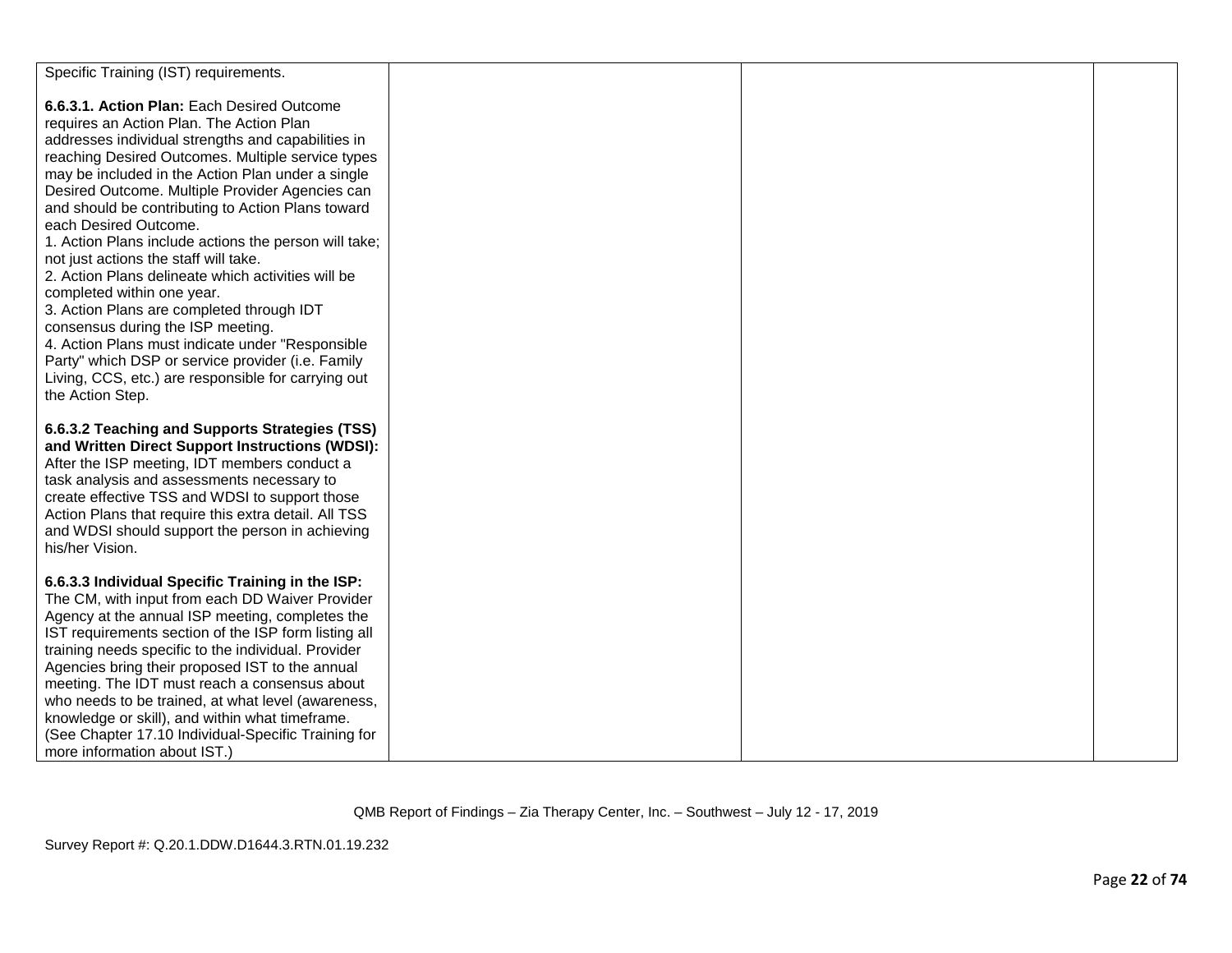| 6.8 ISP Implementation and Monitoring: All DD<br>Waiver Provider Agencies with a signed SFOC are<br>required to provide services as detailed in the ISP.<br>The ISP must be readily accessible to Provider<br>Agencies on the approved budget. (See Chapter<br>20: Provider Documentation and Client Records.)<br>CMs facilitate and maintain communication with<br>the person, his/her representative, other IDT<br>members, Provider Agencies, and relevant parties<br>to ensure that the person receives the maximum<br>benefit of his/her services and that revisions to the<br>ISP are made as needed. All DD Waiver Provider<br>Agencies are required to cooperate with monitoring<br>activities conducted by the CM and the DOH.<br>Provider Agencies are required to respond to<br>issues at the individual level and agency level as<br>described in Chapter 16: Qualified Provider<br>Agencies. |  |  |
|-----------------------------------------------------------------------------------------------------------------------------------------------------------------------------------------------------------------------------------------------------------------------------------------------------------------------------------------------------------------------------------------------------------------------------------------------------------------------------------------------------------------------------------------------------------------------------------------------------------------------------------------------------------------------------------------------------------------------------------------------------------------------------------------------------------------------------------------------------------------------------------------------------------|--|--|
| <b>Chapter 20: Provider Documentation and Client</b><br>Records: 20.2 Client Records Requirements: All<br>DD Waiver Provider Agencies are required to<br>create and maintain individual client records. The<br>contents of client records vary depending on the<br>unique needs of the person receiving services and<br>the resultant information produced. The extent of<br>documentation required for individual client records<br>per service type depends on the location of the file,<br>the type of service being provided, and the<br>information necessary.                                                                                                                                                                                                                                                                                                                                       |  |  |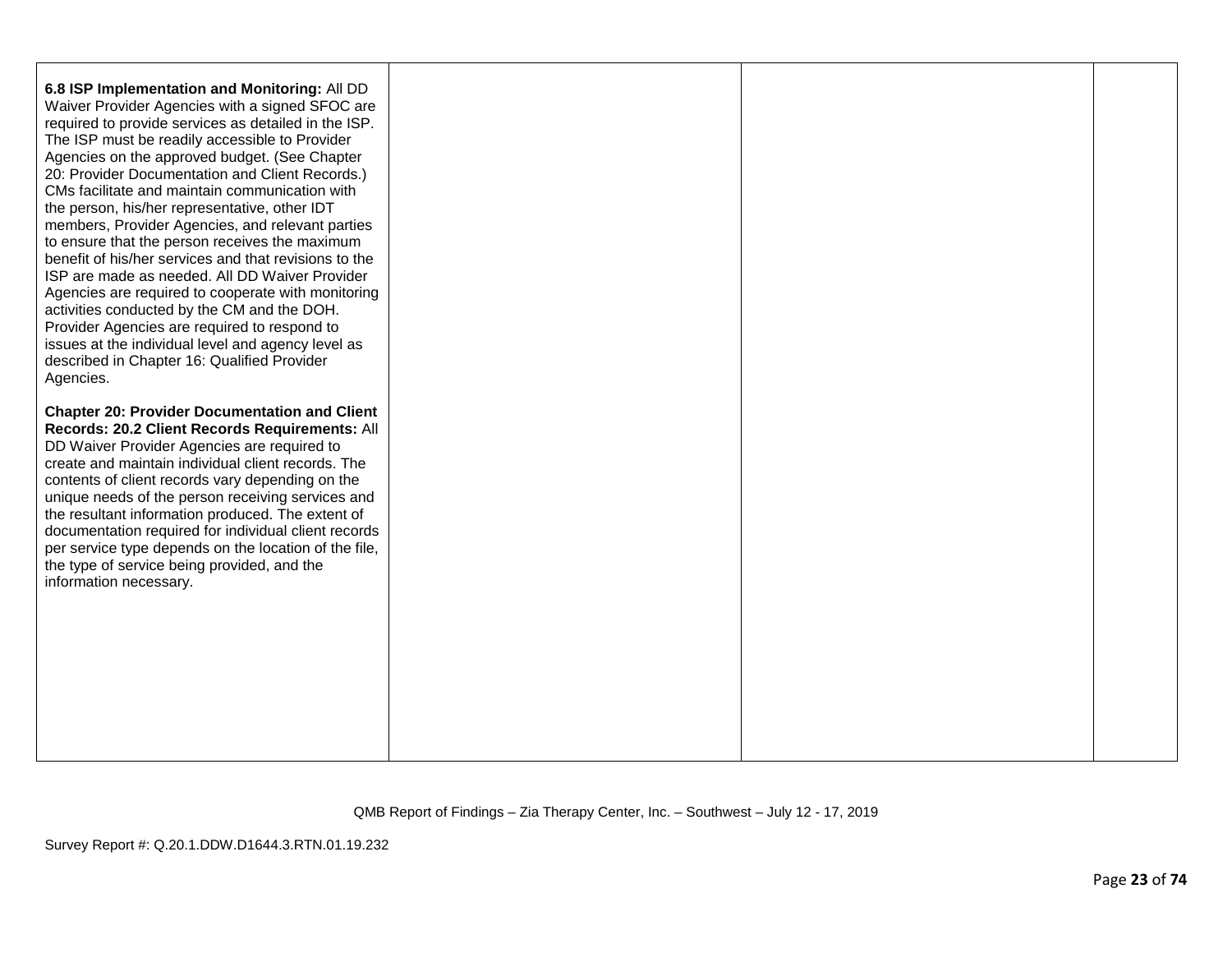| Tag #1A32.1 Administrative Case File:                                                                                                                                                                     | <b>Standard Level Deficiency</b>                                                                                  |                                                                                                  |  |
|-----------------------------------------------------------------------------------------------------------------------------------------------------------------------------------------------------------|-------------------------------------------------------------------------------------------------------------------|--------------------------------------------------------------------------------------------------|--|
| <b>Individual Service Plan Implementation (Not</b>                                                                                                                                                        |                                                                                                                   |                                                                                                  |  |
| <b>Completed at Frequency)</b>                                                                                                                                                                            |                                                                                                                   |                                                                                                  |  |
| NMAC 7.26.5.16.C and D Development of the<br>ISP. Implementation of the ISP. The ISP shall be<br>implemented according to the timelines determined                                                        | Based on administrative record review, the<br>Agency did not implement the ISP according to                       | Provider:<br><b>State your Plan of Correction for the</b>                                        |  |
| by the IDT and as specified in the ISP for each                                                                                                                                                           | the timelines determined by the IDT and as<br>specified in the ISP for each stated desired                        | deficiencies cited in this tag here (How is the<br>deficiency going to be corrected? This can be |  |
| stated desired outcomes and action plan.                                                                                                                                                                  | outcomes and action plan for 3 of 9 individuals.                                                                  | specific to each deficiency cited or if possible an<br>overall correction?): $\rightarrow$       |  |
| C. The IDT shall review and discuss information<br>and recommendations with the individual, with the<br>goal of supporting the individual in attaining<br>desired outcomes. The IDT develops an ISP based | As indicated by Individuals ISP the following was<br>found with regards to the implementation of ISP<br>Outcomes: |                                                                                                  |  |
| upon the individual's personal vision statement,<br>strengths, needs, interests and preferences. The<br>ISP is a dynamic document, revised periodically,                                                  | <b>Customized In-Home Supports Data</b><br><b>Collection/Data Tracking/Progress with</b>                          |                                                                                                  |  |
| as needed, and amended to reflect progress                                                                                                                                                                | regards to ISP Outcomes:                                                                                          | <b>Provider:</b>                                                                                 |  |
| towards personal goals and achievements                                                                                                                                                                   | Individual #9                                                                                                     | <b>Enter your ongoing Quality</b>                                                                |  |
| consistent with the individual's future vision. This<br>regulation is consistent with standards established                                                                                               | • According to the Work/Learn Outcome; Action                                                                     | <b>Assurance/Quality Improvement processes</b>                                                   |  |
| for individual plan development as set forth by the                                                                                                                                                       | Step for "downloads new songs to her music                                                                        | as it related to this tag number here (What is<br>going to be done? How many individuals is this |  |
| commission on the accreditation of rehabilitation                                                                                                                                                         | library" is to be completed weekly. Evidence                                                                      | going to affect? How often will this be completed?                                               |  |
| facilities (CARF) and/or other program<br>accreditation approved and adopted by the                                                                                                                       | found indicated it was not being completed at<br>the required frequency as indicated in the ISP                   | Who is responsible? What steps will be taken if                                                  |  |
| developmental disabilities division and the                                                                                                                                                               | for 3/2019 - 5/2019.                                                                                              | issues are found?): $\rightarrow$                                                                |  |
| department of health. It is the policy of the                                                                                                                                                             |                                                                                                                   |                                                                                                  |  |
| developmental disabilities division (DDD), that to<br>the extent permitted by funding, each individual                                                                                                    | <b>Customized Community Supports Data</b>                                                                         |                                                                                                  |  |
| receive supports and services that will assist and<br>encourage independence and productivity in the                                                                                                      | <b>Collection/Data Tracking/Progress with</b><br>regards to ISP Outcomes:                                         |                                                                                                  |  |
| community and attempt to prevent regression or                                                                                                                                                            | Individual #6                                                                                                     |                                                                                                  |  |
| loss of current capabilities. Services and supports<br>include specialized and/or generic services,                                                                                                       | • According to the Work/Learn Outcome; Action                                                                     |                                                                                                  |  |
| training, education and/or treatment as determined                                                                                                                                                        | Step for "will give proper change to                                                                              |                                                                                                  |  |
| by the IDT and documented in the ISP.                                                                                                                                                                     | customers at work" is to be completed 2 times<br>per week. Evidence found indicated it was not                    |                                                                                                  |  |
| D. The intent is to provide choice and obtain                                                                                                                                                             | being completed at the required frequency as                                                                      |                                                                                                  |  |
| opportunities for individuals to live, work and play                                                                                                                                                      | indicated in the ISP for 3/2019 - 5/2019.                                                                         |                                                                                                  |  |
| with full participation in their communities. The                                                                                                                                                         |                                                                                                                   |                                                                                                  |  |
| following principles provide direction and purpose                                                                                                                                                        | • According to the Work/Learn Outcome; Action                                                                     |                                                                                                  |  |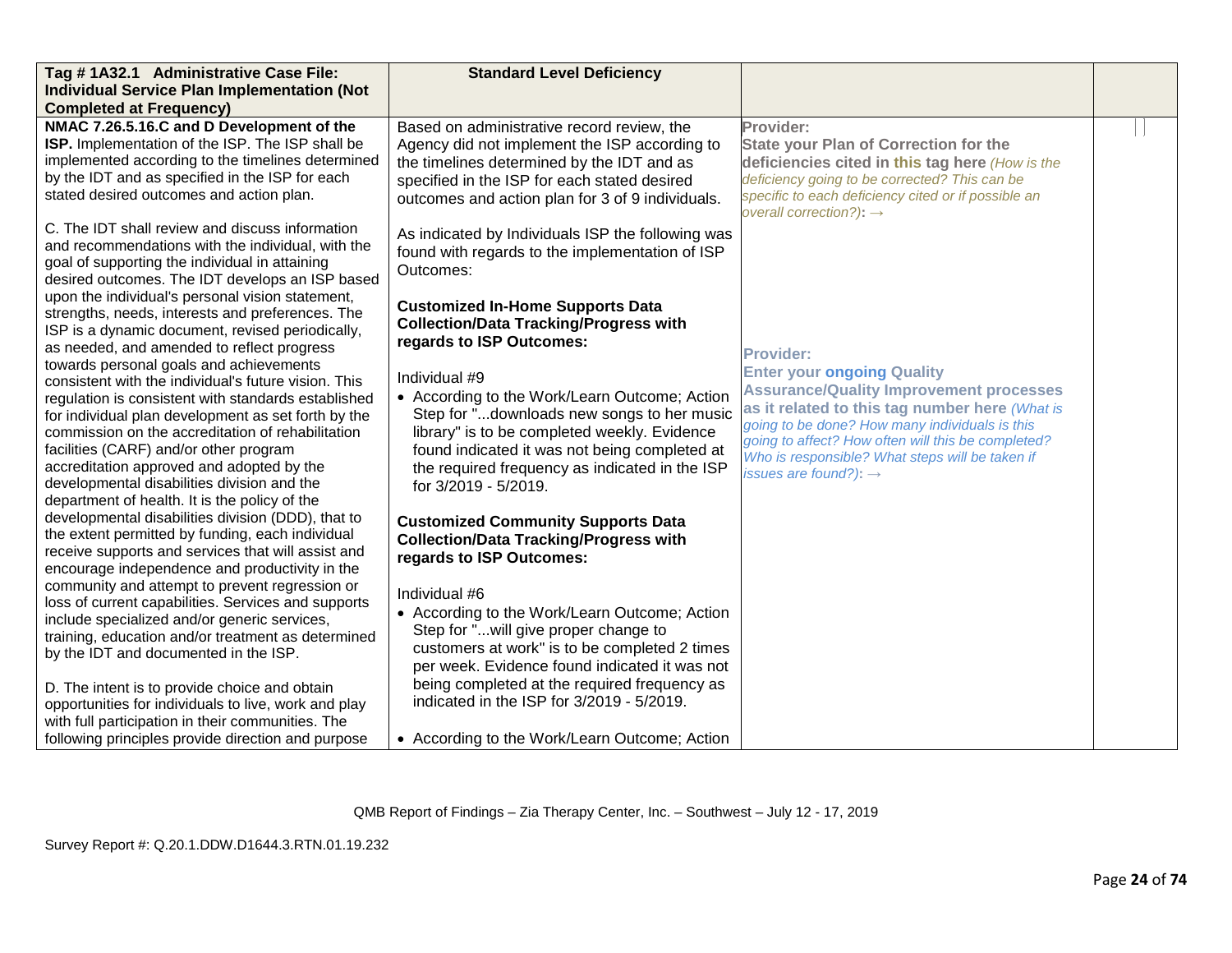| in planning for individuals with developmental<br>disabilities. [05/03/94; 01/15/97; Recompiled<br>10/31/01]<br>Developmental Disabilities (DD) Waiver Service<br>Standards 2/26/2018; Re-Issue: 12/28/2018; Eff<br>1/1/2019<br>Chapter 6: Individual Service Plan (ISP)<br>6.8 ISP Implementation and Monitoring: All DD<br>Waiver Provider Agencies with a signed SFOC are<br>required to provide services as detailed in the ISP.<br>The ISP must be readily accessible to Provider<br>Agencies on the approved budget. (See Chapter<br>20: Provider Documentation and Client Records.)<br>CMs facilitate and maintain communication with<br>the person, his/her representative, other IDT<br>members, Provider Agencies, and relevant parties<br>to ensure that the person receives the maximum<br>benefit of his/her services and that revisions to the<br>ISP are made as needed. All DD Waiver Provider | Step for "will go out into the community" is to<br>be completed 2 times per week. Evidence<br>found indicated it was not being completed at<br>the required frequency as indicated in the ISP<br>for 5/2019.<br>Individual #8<br>• According to the Fun Outcome; Action Step<br>for " will bowl and practice the techniques" is<br>to be completed 2 times per week. Evidence<br>found indicated it was not being completed at<br>the required frequency as indicated in the ISP<br>for 4/2019 - 5/2019.<br><b>Community Integrated Employment Services</b><br>Data Collection/Data Tracking/Progress with<br>regards to ISP Outcomes:<br>Individual #8 |  |
|----------------------------------------------------------------------------------------------------------------------------------------------------------------------------------------------------------------------------------------------------------------------------------------------------------------------------------------------------------------------------------------------------------------------------------------------------------------------------------------------------------------------------------------------------------------------------------------------------------------------------------------------------------------------------------------------------------------------------------------------------------------------------------------------------------------------------------------------------------------------------------------------------------------|---------------------------------------------------------------------------------------------------------------------------------------------------------------------------------------------------------------------------------------------------------------------------------------------------------------------------------------------------------------------------------------------------------------------------------------------------------------------------------------------------------------------------------------------------------------------------------------------------------------------------------------------------------|--|
| Agencies are required to cooperate with monitoring<br>activities conducted by the CM and the DOH.<br>Provider Agencies are required to respond to<br>issues at the individual level and agency level as<br>described in Chapter 16: Qualified Provider<br>Agencies.                                                                                                                                                                                                                                                                                                                                                                                                                                                                                                                                                                                                                                            | • According to the Work/Learn Outcome; Action<br>Step for " will attend work" is to be completed<br>2 times per week. Evidence found indicated it<br>was not being completed at the required<br>frequency as indicated in the ISP for 3/2019 -<br>5/2019.                                                                                                                                                                                                                                                                                                                                                                                               |  |
| <b>Chapter 20: Provider Documentation and Client</b><br>Records 20.2 Client Records Requirements:<br>All DD Waiver Provider Agencies are required to<br>create and maintain individual client records. The<br>contents of client records vary depending on the<br>unique needs of the person receiving services and<br>the resultant information produced. The extent of<br>documentation required for individual client records<br>per service type depends on the location of the file,<br>the type of service being provided, and the<br>information necessary.<br>DD Waiver Provider Agencies are required to<br>adhere to the following:<br>8. Client records must contain all documents                                                                                                                                                                                                                  | • According to the Work/Learn Outcome; Action<br>Step for "will use her tablet to give proper<br>change" is to be completed 2 times per week.<br>Evidence found indicated it was not being<br>completed at the required frequency as<br>indicated in the ISP for 3/2019 - 5/2019.<br>• According to the Work/Learn Outcome; Action<br>Step for "will give proper change to<br>customers at work" is to be completed 2 times<br>per week. Evidence found indicated it was not<br>being completed at the required frequency as                                                                                                                            |  |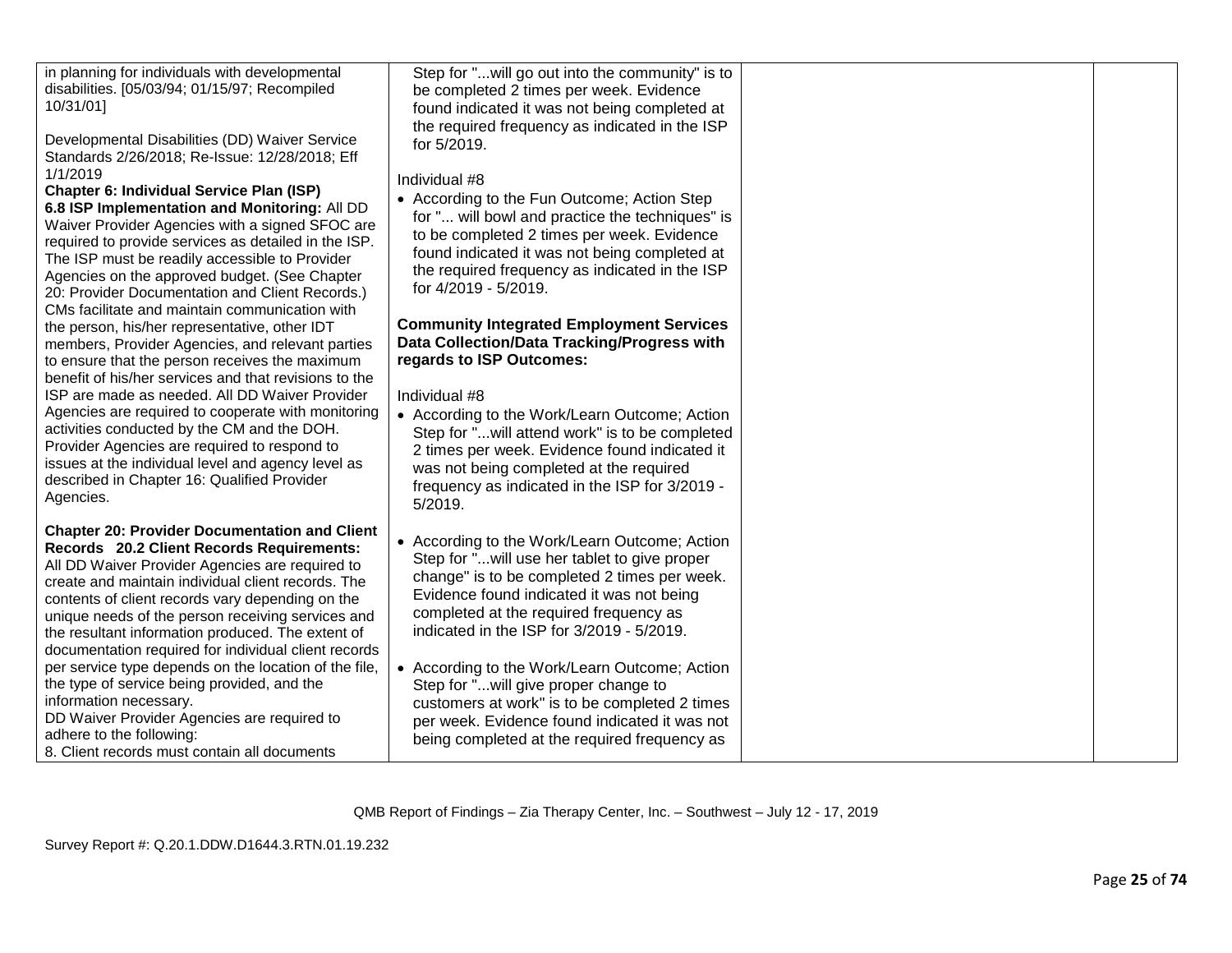| essential to the service being provided and          | indicated in the ISP for 3/2019 - 5/2019. |  |
|------------------------------------------------------|-------------------------------------------|--|
| essential to ensuring the health and safety of the   |                                           |  |
| person during the provision of the service.          |                                           |  |
| 9. Provider Agencies must have readily accessible    |                                           |  |
| records in home and community settings in paper      |                                           |  |
| or electronic form. Secure access to electronic      |                                           |  |
| records through the Therap web-based system          |                                           |  |
| using computers or mobile devices 10. Provider       |                                           |  |
| Agencies are responsible for ensuring that all plans |                                           |  |
| created by nurses, RDs, therapists or BSCs are       |                                           |  |
| present in all needed settings.                      |                                           |  |
| 11. Provider Agencies must maintain records of all   |                                           |  |
| documents produced by agency personnel or            |                                           |  |
| contractors on behalf of each person, including any  |                                           |  |
| routine notes or data, annual assessments, semi-     |                                           |  |
| annual reports, evidence of training                 |                                           |  |
| provided/received, progress notes, and any other     |                                           |  |
| interactions for which billing is generated.         |                                           |  |
| 12. Each Provider Agency is responsible for          |                                           |  |
| maintaining the daily or other contact notes         |                                           |  |
| documenting the nature and frequency of service      |                                           |  |
| delivery, as well as data tracking only for the      |                                           |  |
| services provided by their agency.                   |                                           |  |
| 13. The current Client File Matrix found in          |                                           |  |
| Appendix A Client File Matrix details the minimum    |                                           |  |
| requirements for records to be stored in agency      |                                           |  |
| office files, the delivery site, or with DSP while   |                                           |  |
| providing services in the community.                 |                                           |  |
| 14. All records pertaining to JCMs must be           |                                           |  |
| retained permanently and must be made available      |                                           |  |
| to DDSD upon request, upon the termination or        |                                           |  |
| expiration of a provider agreement, or upon          |                                           |  |
| provider withdrawal from services.                   |                                           |  |
|                                                      |                                           |  |
|                                                      |                                           |  |
|                                                      |                                           |  |
|                                                      |                                           |  |
|                                                      |                                           |  |
|                                                      |                                           |  |
|                                                      |                                           |  |

Survey Report #: Q.20.1.DDW.D1644.3.RTN.01.19.232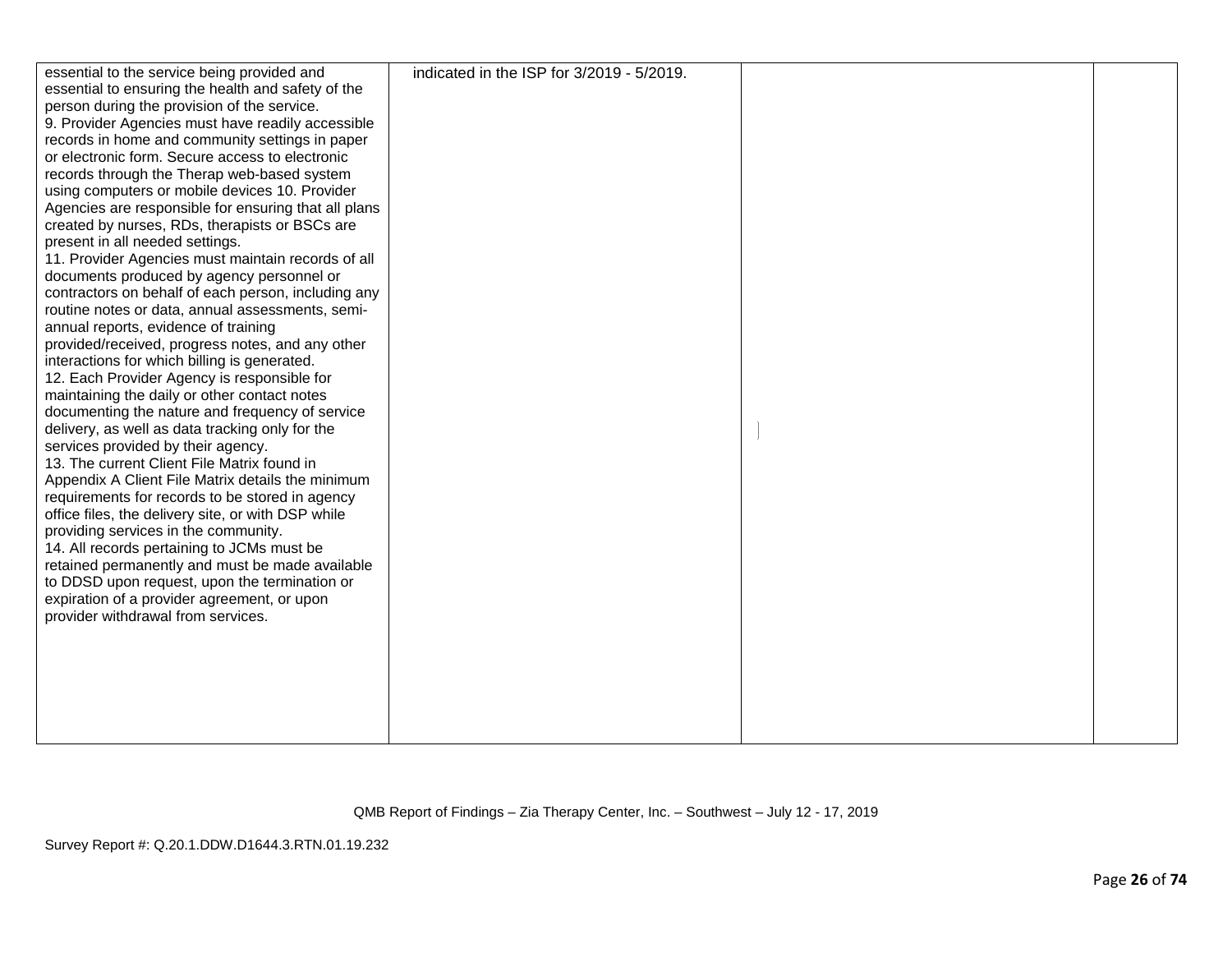| Tag #1A32.2 Individual Service Plan                                                                                                                                                                                                                                                                                                                                                                                                                                                                                                                                                                                                                                                                                                                                                                                                                                                                                                                                                                                                                                                                                                                                                                                                                                                                                                                                                                                                                                                                                                                                                                             | <b>Standard Level Deficiency</b>                                                                                                                                                                                                                                                                                                                                                                                                                                                                                                                                                                                                                                                                                                                                                                                                                                                                                                                                                                                                                                |                                                                                                                                                                                                                                                                                                                                                                                                                                                                                                                                                                                                                          |  |
|-----------------------------------------------------------------------------------------------------------------------------------------------------------------------------------------------------------------------------------------------------------------------------------------------------------------------------------------------------------------------------------------------------------------------------------------------------------------------------------------------------------------------------------------------------------------------------------------------------------------------------------------------------------------------------------------------------------------------------------------------------------------------------------------------------------------------------------------------------------------------------------------------------------------------------------------------------------------------------------------------------------------------------------------------------------------------------------------------------------------------------------------------------------------------------------------------------------------------------------------------------------------------------------------------------------------------------------------------------------------------------------------------------------------------------------------------------------------------------------------------------------------------------------------------------------------------------------------------------------------|-----------------------------------------------------------------------------------------------------------------------------------------------------------------------------------------------------------------------------------------------------------------------------------------------------------------------------------------------------------------------------------------------------------------------------------------------------------------------------------------------------------------------------------------------------------------------------------------------------------------------------------------------------------------------------------------------------------------------------------------------------------------------------------------------------------------------------------------------------------------------------------------------------------------------------------------------------------------------------------------------------------------------------------------------------------------|--------------------------------------------------------------------------------------------------------------------------------------------------------------------------------------------------------------------------------------------------------------------------------------------------------------------------------------------------------------------------------------------------------------------------------------------------------------------------------------------------------------------------------------------------------------------------------------------------------------------------|--|
| <b>Implementation (Residential Implementation)</b>                                                                                                                                                                                                                                                                                                                                                                                                                                                                                                                                                                                                                                                                                                                                                                                                                                                                                                                                                                                                                                                                                                                                                                                                                                                                                                                                                                                                                                                                                                                                                              |                                                                                                                                                                                                                                                                                                                                                                                                                                                                                                                                                                                                                                                                                                                                                                                                                                                                                                                                                                                                                                                                 |                                                                                                                                                                                                                                                                                                                                                                                                                                                                                                                                                                                                                          |  |
| NMAC 7.26.5.16.C and D Development of the<br>ISP. Implementation of the ISP. The ISP shall be<br>implemented according to the timelines determined<br>by the IDT and as specified in the ISP for each<br>stated desired outcomes and action plan.<br>C. The IDT shall review and discuss information<br>and recommendations with the individual, with the<br>goal of supporting the individual in attaining<br>desired outcomes. The IDT develops an ISP based<br>upon the individual's personal vision statement,<br>strengths, needs, interests and preferences. The<br>ISP is a dynamic document, revised periodically,<br>as needed, and amended to reflect progress<br>towards personal goals and achievements<br>consistent with the individual's future vision. This<br>regulation is consistent with standards established<br>for individual plan development as set forth by the<br>commission on the accreditation of rehabilitation<br>facilities (CARF) and/or other program<br>accreditation approved and adopted by the<br>developmental disabilities division and the<br>department of health. It is the policy of the<br>developmental disabilities division (DDD), that to<br>the extent permitted by funding, each individual<br>receive supports and services that will assist and<br>encourage independence and productivity in the<br>community and attempt to prevent regression or<br>loss of current capabilities. Services and supports<br>include specialized and/or generic services,<br>training, education and/or treatment as determined<br>by the IDT and documented in the ISP. | Based on residential record review, the Agency<br>did not implement the ISP according to the<br>timelines determined by the IDT and as<br>specified in the ISP for each stated desired<br>outcome and action plan for 1 of 4 individuals.<br>As indicated by Individual's ISP the following<br>was found with regards to the implementation of<br><b>ISP Outcomes:</b><br><b>Family Living Data Collection/Data</b><br>Tracking/Progress with regards to ISP<br><b>Outcomes:</b><br>Individual #1<br>• According to the Live Outcome; Action Step<br>for " will go to bank and transfer her money<br>to savings" is to be completed 1 time per<br>week. Evidence found indicated it was not<br>being completed at the required frequency as<br>indicated in the ISP for $7/7 - 14$ , 2019<br>• According to the Fun Outcome; Action Step<br>for " will choose an activity and attend" is to<br>be completed 1 time per week. Evidence<br>found indicated it was not being completed at<br>the required frequency as indicated in the ISP<br>for 7/7 - 14, 2019. | Provider:<br><b>State your Plan of Correction for the</b><br>deficiencies cited in this tag here (How is the<br>deficiency going to be corrected? This can be<br>specific to each deficiency cited or if possible an<br>overall correction?): $\rightarrow$<br><b>Provider:</b><br><b>Enter your ongoing Quality</b><br><b>Assurance/Quality Improvement processes</b><br>as it related to this tag number here (What is<br>going to be done? How many individuals is this<br>going to affect? How often will this be completed?<br>Who is responsible? What steps will be taken if<br>issues are found?): $\rightarrow$ |  |
| D. The intent is to provide choice and obtain<br>opportunities for individuals to live, work and play<br>with full participation in their communities. The<br>following principles provide direction and purpose<br>in planning for individuals with developmental                                                                                                                                                                                                                                                                                                                                                                                                                                                                                                                                                                                                                                                                                                                                                                                                                                                                                                                                                                                                                                                                                                                                                                                                                                                                                                                                              |                                                                                                                                                                                                                                                                                                                                                                                                                                                                                                                                                                                                                                                                                                                                                                                                                                                                                                                                                                                                                                                                 |                                                                                                                                                                                                                                                                                                                                                                                                                                                                                                                                                                                                                          |  |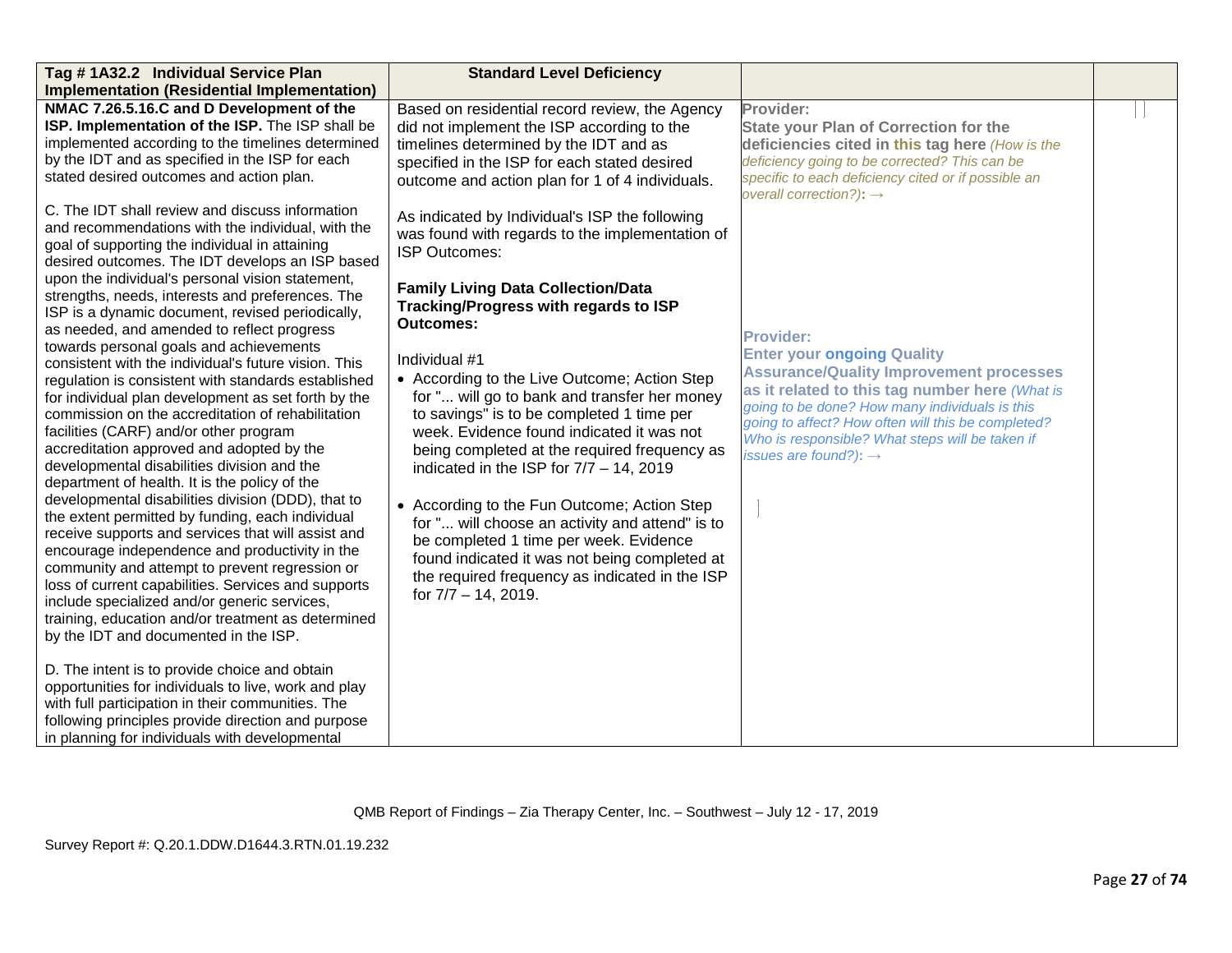| disabilities. [05/03/94; 01/15/97; Recompiled                                                                                                                                                                                                                                                                                                                                                                                                                                                                                                                                                                                                                                                                                                                                                                                                                                                                                                                                                                                                                                                                                                                                                                                                                                                                     |  |  |
|-------------------------------------------------------------------------------------------------------------------------------------------------------------------------------------------------------------------------------------------------------------------------------------------------------------------------------------------------------------------------------------------------------------------------------------------------------------------------------------------------------------------------------------------------------------------------------------------------------------------------------------------------------------------------------------------------------------------------------------------------------------------------------------------------------------------------------------------------------------------------------------------------------------------------------------------------------------------------------------------------------------------------------------------------------------------------------------------------------------------------------------------------------------------------------------------------------------------------------------------------------------------------------------------------------------------|--|--|
| 10/31/01]                                                                                                                                                                                                                                                                                                                                                                                                                                                                                                                                                                                                                                                                                                                                                                                                                                                                                                                                                                                                                                                                                                                                                                                                                                                                                                         |  |  |
|                                                                                                                                                                                                                                                                                                                                                                                                                                                                                                                                                                                                                                                                                                                                                                                                                                                                                                                                                                                                                                                                                                                                                                                                                                                                                                                   |  |  |
| Developmental Disabilities (DD) Waiver Service                                                                                                                                                                                                                                                                                                                                                                                                                                                                                                                                                                                                                                                                                                                                                                                                                                                                                                                                                                                                                                                                                                                                                                                                                                                                    |  |  |
| Standards 2/26/2018; Re-Issue: 12/28/2018; Eff                                                                                                                                                                                                                                                                                                                                                                                                                                                                                                                                                                                                                                                                                                                                                                                                                                                                                                                                                                                                                                                                                                                                                                                                                                                                    |  |  |
| 1/1/2019                                                                                                                                                                                                                                                                                                                                                                                                                                                                                                                                                                                                                                                                                                                                                                                                                                                                                                                                                                                                                                                                                                                                                                                                                                                                                                          |  |  |
| <b>Chapter 6: Individual Service Plan (ISP)</b>                                                                                                                                                                                                                                                                                                                                                                                                                                                                                                                                                                                                                                                                                                                                                                                                                                                                                                                                                                                                                                                                                                                                                                                                                                                                   |  |  |
| 6.8 ISP Implementation and Monitoring: All DD                                                                                                                                                                                                                                                                                                                                                                                                                                                                                                                                                                                                                                                                                                                                                                                                                                                                                                                                                                                                                                                                                                                                                                                                                                                                     |  |  |
| Waiver Provider Agencies with a signed SFOC are                                                                                                                                                                                                                                                                                                                                                                                                                                                                                                                                                                                                                                                                                                                                                                                                                                                                                                                                                                                                                                                                                                                                                                                                                                                                   |  |  |
|                                                                                                                                                                                                                                                                                                                                                                                                                                                                                                                                                                                                                                                                                                                                                                                                                                                                                                                                                                                                                                                                                                                                                                                                                                                                                                                   |  |  |
|                                                                                                                                                                                                                                                                                                                                                                                                                                                                                                                                                                                                                                                                                                                                                                                                                                                                                                                                                                                                                                                                                                                                                                                                                                                                                                                   |  |  |
|                                                                                                                                                                                                                                                                                                                                                                                                                                                                                                                                                                                                                                                                                                                                                                                                                                                                                                                                                                                                                                                                                                                                                                                                                                                                                                                   |  |  |
|                                                                                                                                                                                                                                                                                                                                                                                                                                                                                                                                                                                                                                                                                                                                                                                                                                                                                                                                                                                                                                                                                                                                                                                                                                                                                                                   |  |  |
|                                                                                                                                                                                                                                                                                                                                                                                                                                                                                                                                                                                                                                                                                                                                                                                                                                                                                                                                                                                                                                                                                                                                                                                                                                                                                                                   |  |  |
|                                                                                                                                                                                                                                                                                                                                                                                                                                                                                                                                                                                                                                                                                                                                                                                                                                                                                                                                                                                                                                                                                                                                                                                                                                                                                                                   |  |  |
| the person, his/her representative, other IDT                                                                                                                                                                                                                                                                                                                                                                                                                                                                                                                                                                                                                                                                                                                                                                                                                                                                                                                                                                                                                                                                                                                                                                                                                                                                     |  |  |
|                                                                                                                                                                                                                                                                                                                                                                                                                                                                                                                                                                                                                                                                                                                                                                                                                                                                                                                                                                                                                                                                                                                                                                                                                                                                                                                   |  |  |
|                                                                                                                                                                                                                                                                                                                                                                                                                                                                                                                                                                                                                                                                                                                                                                                                                                                                                                                                                                                                                                                                                                                                                                                                                                                                                                                   |  |  |
|                                                                                                                                                                                                                                                                                                                                                                                                                                                                                                                                                                                                                                                                                                                                                                                                                                                                                                                                                                                                                                                                                                                                                                                                                                                                                                                   |  |  |
|                                                                                                                                                                                                                                                                                                                                                                                                                                                                                                                                                                                                                                                                                                                                                                                                                                                                                                                                                                                                                                                                                                                                                                                                                                                                                                                   |  |  |
|                                                                                                                                                                                                                                                                                                                                                                                                                                                                                                                                                                                                                                                                                                                                                                                                                                                                                                                                                                                                                                                                                                                                                                                                                                                                                                                   |  |  |
|                                                                                                                                                                                                                                                                                                                                                                                                                                                                                                                                                                                                                                                                                                                                                                                                                                                                                                                                                                                                                                                                                                                                                                                                                                                                                                                   |  |  |
|                                                                                                                                                                                                                                                                                                                                                                                                                                                                                                                                                                                                                                                                                                                                                                                                                                                                                                                                                                                                                                                                                                                                                                                                                                                                                                                   |  |  |
|                                                                                                                                                                                                                                                                                                                                                                                                                                                                                                                                                                                                                                                                                                                                                                                                                                                                                                                                                                                                                                                                                                                                                                                                                                                                                                                   |  |  |
|                                                                                                                                                                                                                                                                                                                                                                                                                                                                                                                                                                                                                                                                                                                                                                                                                                                                                                                                                                                                                                                                                                                                                                                                                                                                                                                   |  |  |
|                                                                                                                                                                                                                                                                                                                                                                                                                                                                                                                                                                                                                                                                                                                                                                                                                                                                                                                                                                                                                                                                                                                                                                                                                                                                                                                   |  |  |
|                                                                                                                                                                                                                                                                                                                                                                                                                                                                                                                                                                                                                                                                                                                                                                                                                                                                                                                                                                                                                                                                                                                                                                                                                                                                                                                   |  |  |
|                                                                                                                                                                                                                                                                                                                                                                                                                                                                                                                                                                                                                                                                                                                                                                                                                                                                                                                                                                                                                                                                                                                                                                                                                                                                                                                   |  |  |
| <b>Chapter 20: Provider Documentation and Client</b>                                                                                                                                                                                                                                                                                                                                                                                                                                                                                                                                                                                                                                                                                                                                                                                                                                                                                                                                                                                                                                                                                                                                                                                                                                                              |  |  |
|                                                                                                                                                                                                                                                                                                                                                                                                                                                                                                                                                                                                                                                                                                                                                                                                                                                                                                                                                                                                                                                                                                                                                                                                                                                                                                                   |  |  |
|                                                                                                                                                                                                                                                                                                                                                                                                                                                                                                                                                                                                                                                                                                                                                                                                                                                                                                                                                                                                                                                                                                                                                                                                                                                                                                                   |  |  |
|                                                                                                                                                                                                                                                                                                                                                                                                                                                                                                                                                                                                                                                                                                                                                                                                                                                                                                                                                                                                                                                                                                                                                                                                                                                                                                                   |  |  |
|                                                                                                                                                                                                                                                                                                                                                                                                                                                                                                                                                                                                                                                                                                                                                                                                                                                                                                                                                                                                                                                                                                                                                                                                                                                                                                                   |  |  |
|                                                                                                                                                                                                                                                                                                                                                                                                                                                                                                                                                                                                                                                                                                                                                                                                                                                                                                                                                                                                                                                                                                                                                                                                                                                                                                                   |  |  |
|                                                                                                                                                                                                                                                                                                                                                                                                                                                                                                                                                                                                                                                                                                                                                                                                                                                                                                                                                                                                                                                                                                                                                                                                                                                                                                                   |  |  |
|                                                                                                                                                                                                                                                                                                                                                                                                                                                                                                                                                                                                                                                                                                                                                                                                                                                                                                                                                                                                                                                                                                                                                                                                                                                                                                                   |  |  |
|                                                                                                                                                                                                                                                                                                                                                                                                                                                                                                                                                                                                                                                                                                                                                                                                                                                                                                                                                                                                                                                                                                                                                                                                                                                                                                                   |  |  |
|                                                                                                                                                                                                                                                                                                                                                                                                                                                                                                                                                                                                                                                                                                                                                                                                                                                                                                                                                                                                                                                                                                                                                                                                                                                                                                                   |  |  |
|                                                                                                                                                                                                                                                                                                                                                                                                                                                                                                                                                                                                                                                                                                                                                                                                                                                                                                                                                                                                                                                                                                                                                                                                                                                                                                                   |  |  |
|                                                                                                                                                                                                                                                                                                                                                                                                                                                                                                                                                                                                                                                                                                                                                                                                                                                                                                                                                                                                                                                                                                                                                                                                                                                                                                                   |  |  |
|                                                                                                                                                                                                                                                                                                                                                                                                                                                                                                                                                                                                                                                                                                                                                                                                                                                                                                                                                                                                                                                                                                                                                                                                                                                                                                                   |  |  |
| adhere to the following:                                                                                                                                                                                                                                                                                                                                                                                                                                                                                                                                                                                                                                                                                                                                                                                                                                                                                                                                                                                                                                                                                                                                                                                                                                                                                          |  |  |
| 16. Client records must contain all documents                                                                                                                                                                                                                                                                                                                                                                                                                                                                                                                                                                                                                                                                                                                                                                                                                                                                                                                                                                                                                                                                                                                                                                                                                                                                     |  |  |
| essential to the service being provided and                                                                                                                                                                                                                                                                                                                                                                                                                                                                                                                                                                                                                                                                                                                                                                                                                                                                                                                                                                                                                                                                                                                                                                                                                                                                       |  |  |
| required to provide services as detailed in the ISP.<br>The ISP must be readily accessible to Provider<br>Agencies on the approved budget. (See Chapter<br>20: Provider Documentation and Client Records.)<br>CMs facilitate and maintain communication with<br>members, Provider Agencies, and relevant parties<br>to ensure that the person receives the maximum<br>benefit of his/her services and that revisions to the<br>ISP are made as needed. All DD Waiver Provider<br>Agencies are required to cooperate with monitoring<br>activities conducted by the CM and the DOH.<br>Provider Agencies are required to respond to<br>issues at the individual level and agency level as<br>described in Chapter 16: Qualified Provider<br>Agencies.<br>Records 20.2 Client Records Requirements: All<br>DD Waiver Provider Agencies are required to<br>create and maintain individual client records. The<br>contents of client records vary depending on the<br>unique needs of the person receiving services and<br>the resultant information produced. The extent of<br>documentation required for individual client records<br>per service type depends on the location of the file,<br>the type of service being provided, and the<br>information necessary.<br>DD Waiver Provider Agencies are required to |  |  |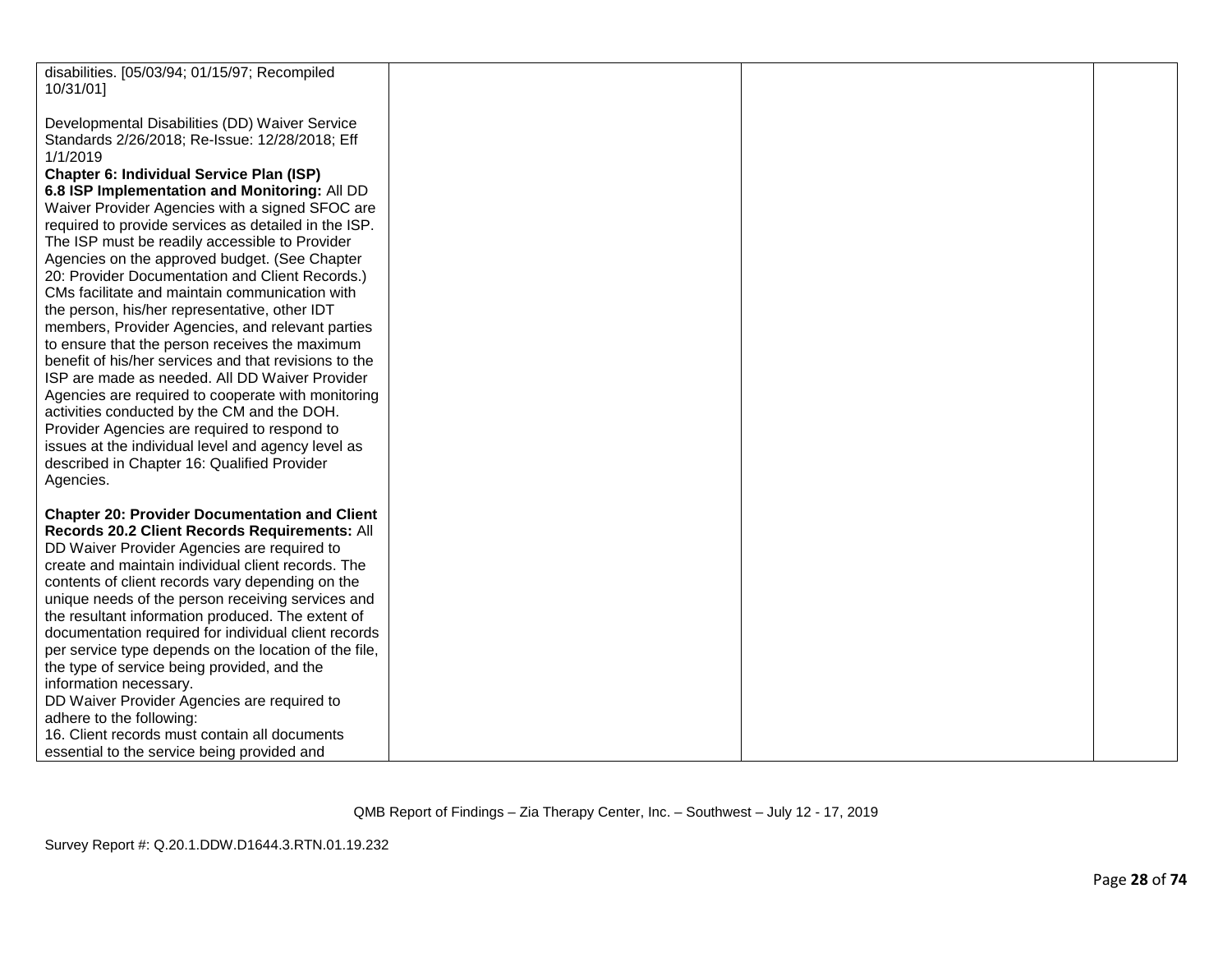| essential to ensuring the health and safety of the                                                    |  |  |
|-------------------------------------------------------------------------------------------------------|--|--|
| person during the provision of the service.                                                           |  |  |
| 17. Provider Agencies must have readily                                                               |  |  |
| accessible records in home and community                                                              |  |  |
| settings in paper or electronic form. Secure access                                                   |  |  |
| to electronic records through the Therap web                                                          |  |  |
| based system using computers or mobile devices                                                        |  |  |
| is acceptable.                                                                                        |  |  |
| 18. Provider Agencies are responsible for ensuring                                                    |  |  |
| that all plans created by nurses, RDs, therapists or                                                  |  |  |
| BSCs are present in all needed settings.                                                              |  |  |
| 19. Provider Agencies must maintain records of all                                                    |  |  |
| documents produced by agency personnel or                                                             |  |  |
| contractors on behalf of each person, including any                                                   |  |  |
| routine notes or data, annual assessments, semi-                                                      |  |  |
| annual reports, evidence of training                                                                  |  |  |
| provided/received, progress notes, and any other                                                      |  |  |
| interactions for which billing is generated.                                                          |  |  |
| 20. Each Provider Agency is responsible for                                                           |  |  |
| maintaining the daily or other contact notes                                                          |  |  |
| documenting the nature and frequency of service                                                       |  |  |
| delivery, as well as data tracking only for the                                                       |  |  |
| services provided by their agency.                                                                    |  |  |
| 21. The current Client File Matrix found in                                                           |  |  |
| Appendix A Client File Matrix details the minimum                                                     |  |  |
| requirements for records to be stored in agency<br>office files, the delivery site, or with DSP while |  |  |
| providing services in the community.                                                                  |  |  |
| 22. All records pertaining to JCMs must be                                                            |  |  |
| retained permanently and must be made available                                                       |  |  |
| to DDSD upon request, upon the termination or                                                         |  |  |
| expiration of a provider agreement, or upon                                                           |  |  |
| provider withdrawal from services.                                                                    |  |  |
|                                                                                                       |  |  |
|                                                                                                       |  |  |
|                                                                                                       |  |  |
|                                                                                                       |  |  |
|                                                                                                       |  |  |
|                                                                                                       |  |  |
|                                                                                                       |  |  |

Survey Report #: Q.20.1.DDW.D1644.3.RTN.01.19.232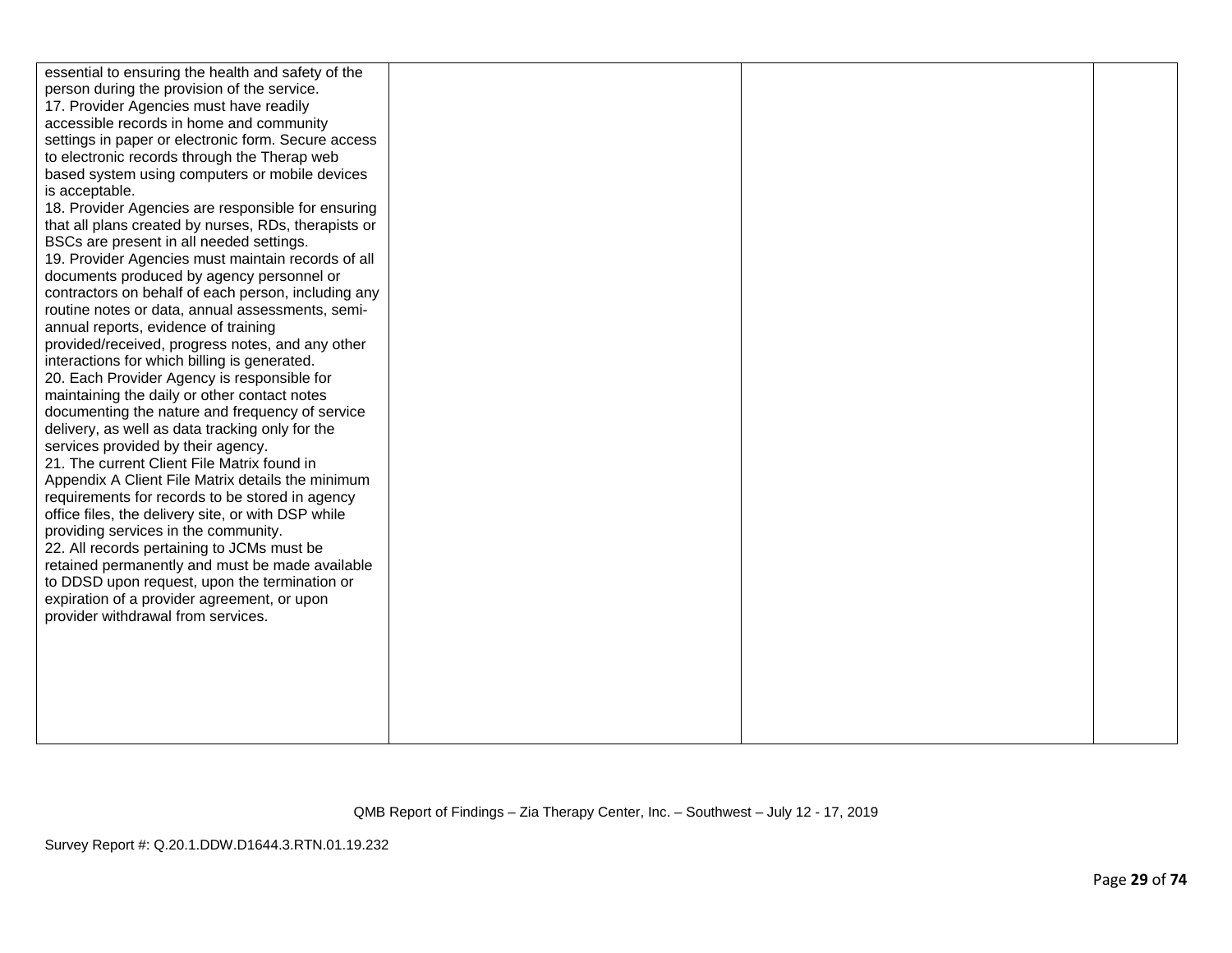| Tag #1A38 Living Care Arrangement /                                                 | <b>Standard Level Deficiency</b>                  |                                                                                                  |  |
|-------------------------------------------------------------------------------------|---------------------------------------------------|--------------------------------------------------------------------------------------------------|--|
| <b>Community Inclusion Reporting</b>                                                |                                                   |                                                                                                  |  |
| <b>Requirements</b>                                                                 |                                                   |                                                                                                  |  |
| 7.26.5.17 DEVELOPMENT OF THE                                                        | Based on record review, the Agency did not        | Provider:                                                                                        |  |
| <b>INDIVIDUAL SERVICE PLAN (ISP) -</b>                                              | complete written status reports as required for 6 | <b>State your Plan of Correction for the</b>                                                     |  |
| <b>DISSEMINATION OF THE ISP,</b>                                                    | of 9 individuals receiving Living Care            | deficiencies cited in this tag here (How is the                                                  |  |
| <b>DOCUMENTATION AND COMPLIANCE:</b>                                                | Arrangements and Community Inclusion.             | deficiency going to be corrected? This can be                                                    |  |
| C. Objective quantifiable data reporting progress                                   |                                                   | specific to each deficiency cited or if possible an                                              |  |
| or lack of progress towards stated outcomes,                                        | <b>Customized In-Home Supports Semi-Annual</b>    | overall correction?): $\rightarrow$                                                              |  |
| and action plans shall be maintained in the                                         | <b>Reports:</b>                                   |                                                                                                  |  |
| individual's records at each provider agency                                        | • Individual #9 - None found for 3/2018 -         |                                                                                                  |  |
| implementing the ISP. Provider agencies shall                                       | 5/2018. (Term of ISP 9/30/2018 - 9/29/2019.       |                                                                                                  |  |
| use this data to evaluate the effectiveness of                                      | ISP meeting held on 5/22/2018).                   |                                                                                                  |  |
| services provided. Provider agencies shall                                          |                                                   |                                                                                                  |  |
| submit to the case manager data reports and                                         | <b>Customized Community Supports Semi-</b>        |                                                                                                  |  |
| individual progress summaries quarterly, or                                         | <b>Annual Reports:</b>                            | <b>Provider:</b>                                                                                 |  |
| more frequently, as decided by the IDT.                                             | • Individual #6 - Report not completed 14 days    |                                                                                                  |  |
| These reports shall be included in the                                              | prior to the Annual ISP meeting. (Semi-           | <b>Enter your ongoing Quality</b>                                                                |  |
| individual's case management record, and used                                       | Annual Report 1/2019 - 3/2019; Date               | <b>Assurance/Quality Improvement processes</b><br>as it related to this tag number here (What is |  |
| by the team to determine the ongoing                                                | Completed: 3/11/2019; ISP meeting held on         | going to be done? How many individuals is this                                                   |  |
| effectiveness of the supports and services being                                    | $3/22/2019$ ).                                    | going to affect? How often will this be completed?                                               |  |
| provided. Determination of effectiveness shall                                      |                                                   | Who is responsible? What steps will be taken if                                                  |  |
| result in timely modification of supports and                                       | • Individual #7 - None found for 4/2018 -         | issues are found?): $\rightarrow$                                                                |  |
| services as needed.                                                                 | 6/2018. (Term of ISP 10/12/2017 -                 |                                                                                                  |  |
|                                                                                     | 10/11/2018. ISP meeting held on 6/26/2018).       |                                                                                                  |  |
| Developmental Disabilities (DD) Waiver Service                                      |                                                   |                                                                                                  |  |
| Standards 2/26/2018; Re-Issue: 12/28/2018; Eff                                      | • Individual #8 - None found for 8/2018 -         |                                                                                                  |  |
| 1/1/2019                                                                            | 10/2018. (Term of ISP 2/1/2018 - 1/31/2019.       |                                                                                                  |  |
| <b>Chapter 20: Provider Documentation and</b>                                       | ISP meeting held on 10/16/2018).                  |                                                                                                  |  |
| <b>Client Records: 20.2 Client Records</b>                                          |                                                   |                                                                                                  |  |
| Requirements: All DD Waiver Provider                                                | <b>Nursing Semi-Annual:</b>                       |                                                                                                  |  |
| Agencies are required to create and maintain                                        | • Individual #2 - Report not completed 14 days    |                                                                                                  |  |
| individual client records. The contents of client                                   | prior to the Annual ISP meeting. (Semi-           |                                                                                                  |  |
| records vary depending on the unique needs of                                       | Annual Report 6/2018 - 8/2018; Date               |                                                                                                  |  |
| the person receiving services and the resultant                                     | Completed: 2/28/2019; ISP meeting held on         |                                                                                                  |  |
| information produced. The extent of<br>documentation required for individual client | 8/14/2018).                                       |                                                                                                  |  |
|                                                                                     |                                                   |                                                                                                  |  |
| records per service type depends on the location                                    | • Individual #3 - Report not completed 14 days    |                                                                                                  |  |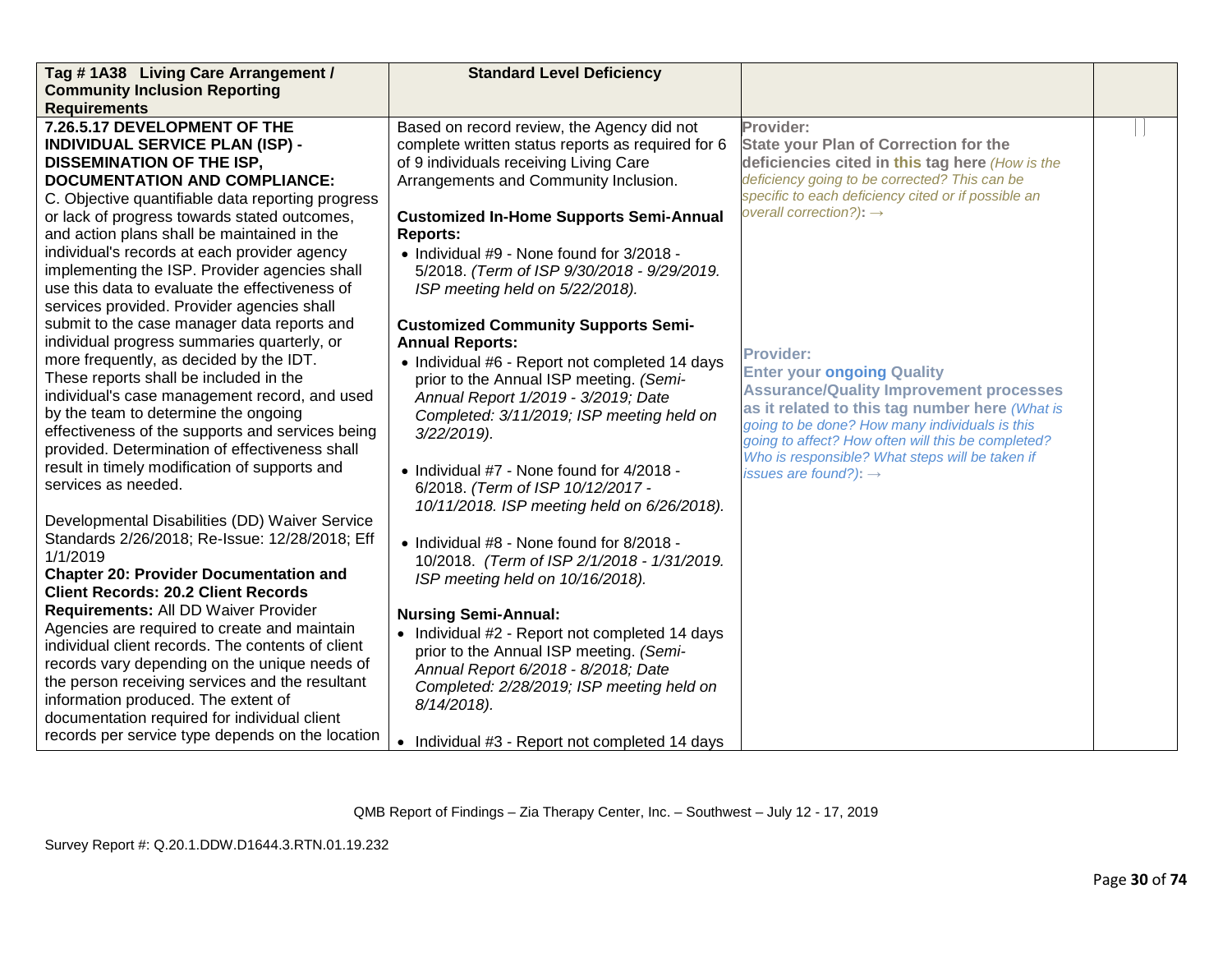| of the file, the type of service being provided,    | prior to the Annual ISP meeting. (Semi-   |  |
|-----------------------------------------------------|-------------------------------------------|--|
| and the information necessary.                      | Annual Report 10/2018 - 11/2018; Date     |  |
| DD Waiver Provider Agencies are required to         | Completed: 4/26/2019; ISP meeting held on |  |
| adhere to the following:                            | 12/5/2018).                               |  |
| 1. Client records must contain all documents        |                                           |  |
| essential to the service being provided and         |                                           |  |
| essential to ensuring the health and safety of the  |                                           |  |
| person during the provision of the service.         |                                           |  |
| 2. Provider Agencies must have readily              |                                           |  |
| accessible records in home and community            |                                           |  |
| settings in paper or electronic form. Secure        |                                           |  |
| access to electronic records through the Therap     |                                           |  |
| web-based system using computers or mobile          |                                           |  |
| devices is acceptable.                              |                                           |  |
| 3. Provider Agencies are responsible for            |                                           |  |
| ensuring that all plans created by nurses, RDs,     |                                           |  |
| therapists or BSCs are present in all needed        |                                           |  |
| settings.                                           |                                           |  |
| 4. Provider Agencies must maintain records of       |                                           |  |
| all documents produced by agency personnel or       |                                           |  |
| contractors on behalf of each person, including     |                                           |  |
| any routine notes or data, annual assessments,      |                                           |  |
| semi-annual reports, evidence of training           |                                           |  |
| provided/received, progress notes, and any          |                                           |  |
| other interactions for which billing is generated.  |                                           |  |
| 5. Each Provider Agency is responsible for          |                                           |  |
| maintaining the daily or other contact notes        |                                           |  |
| documenting the nature and frequency of             |                                           |  |
| service delivery, as well as data tracking only for |                                           |  |
| the services provided by their agency.              |                                           |  |
| 6. The current Client File Matrix found in          |                                           |  |
| Appendix A Client File Matrix details the           |                                           |  |
| minimum requirements for records to be stored       |                                           |  |
| in agency office files, the delivery site, or with  |                                           |  |
| DSP while providing services in the community.      |                                           |  |
| 7. All records pertaining to JCMs must be           |                                           |  |
| retained permanently and must be made               |                                           |  |
| available to DDSD upon request, upon the            |                                           |  |
| termination or expiration of a provider             |                                           |  |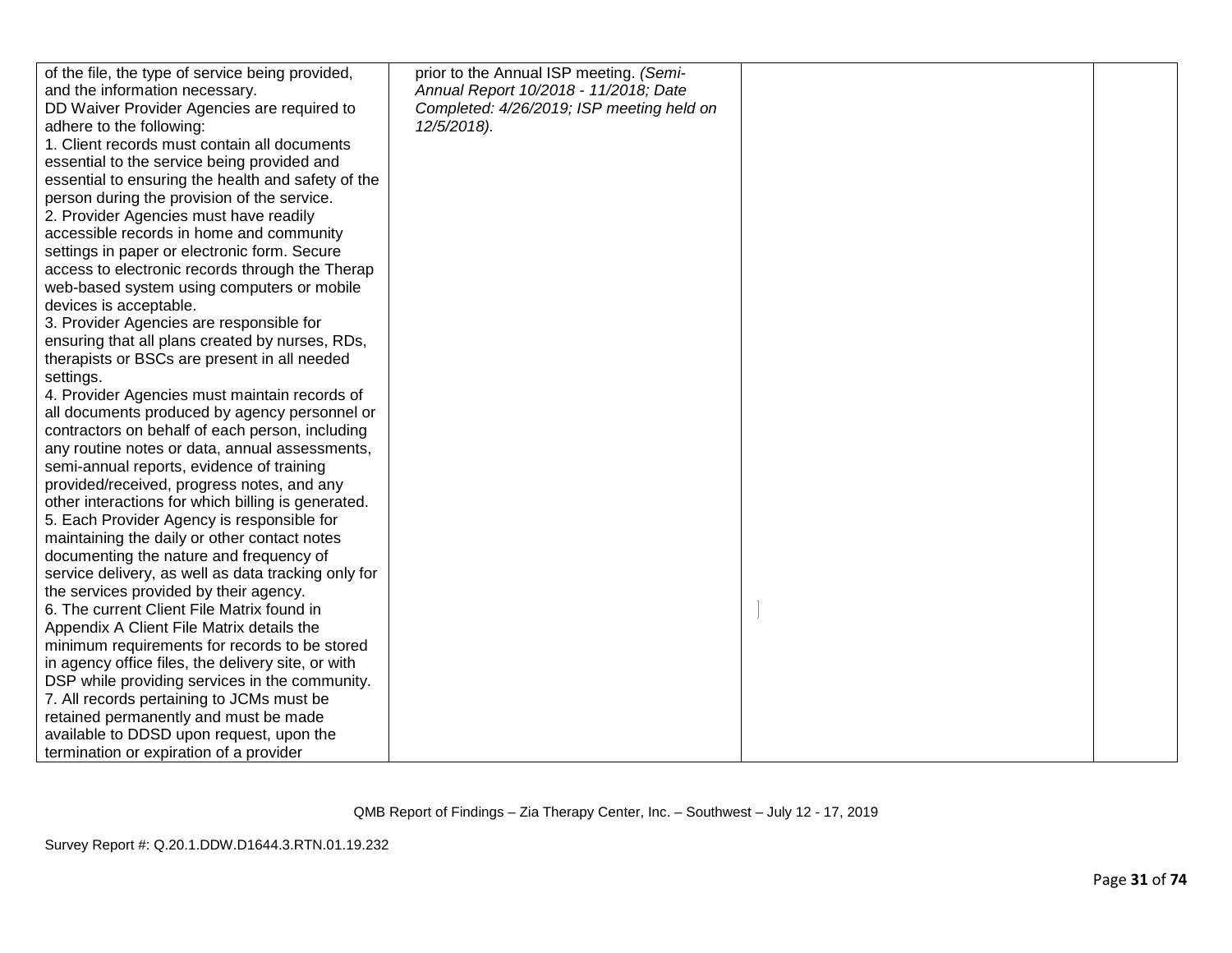| agreement, or upon provider withdrawal from<br>services.                                        |  |  |
|-------------------------------------------------------------------------------------------------|--|--|
| <b>Chapter 19: Provider Reporting</b><br><b>Requirements: 19.5 Semi-Annual Reporting:</b>       |  |  |
| The semi-annual report provides status updates                                                  |  |  |
| to life circumstances, health, and progress<br>toward ISP goals and/or goals related to         |  |  |
| professional and clinical services provided                                                     |  |  |
| through the DD Waiver. This report is submitted                                                 |  |  |
| to the CM for review and may guide actions                                                      |  |  |
| taken by the person's IDT if necessary. Semi-                                                   |  |  |
| annual reports may be requested by DDSD for                                                     |  |  |
| QA activities.                                                                                  |  |  |
| Semi-annual reports are required as follows:                                                    |  |  |
| 1. DD Waiver Provider Agencies, except AT,                                                      |  |  |
| EMSP, Supplemental Dental, PRSC, SSE and                                                        |  |  |
| Crisis Supports, must complete semi-annual                                                      |  |  |
| reports.                                                                                        |  |  |
| 2. A Respite Provider Agency must submit a                                                      |  |  |
| semi-annual progress report to the CM that                                                      |  |  |
| describes progress on the Action Plan(s) and                                                    |  |  |
| Desired Outcome(s) when Respite is the only                                                     |  |  |
| service included in the ISP other than Case                                                     |  |  |
| Management for an adult age 21 or older.<br>3. The first semi-annual report will cover the time |  |  |
| from the start of the person's ISP year until the                                               |  |  |
| end of the subsequent six-month period (180                                                     |  |  |
| calendar days) and is due ten calendar days                                                     |  |  |
| after the period ends (190 calendar days).                                                      |  |  |
| 4. The second semi-annual report is integrated                                                  |  |  |
| into the annual report or professional                                                          |  |  |
| assessment/annual re-evaluation when                                                            |  |  |
| applicable and is due 14 calendar days prior to                                                 |  |  |
| the annual ISP meeting.                                                                         |  |  |
| 5. Semi-annual reports must contain at a                                                        |  |  |
| minimum written documentation of:                                                               |  |  |
| a. the name of the person and date on each                                                      |  |  |
| page;                                                                                           |  |  |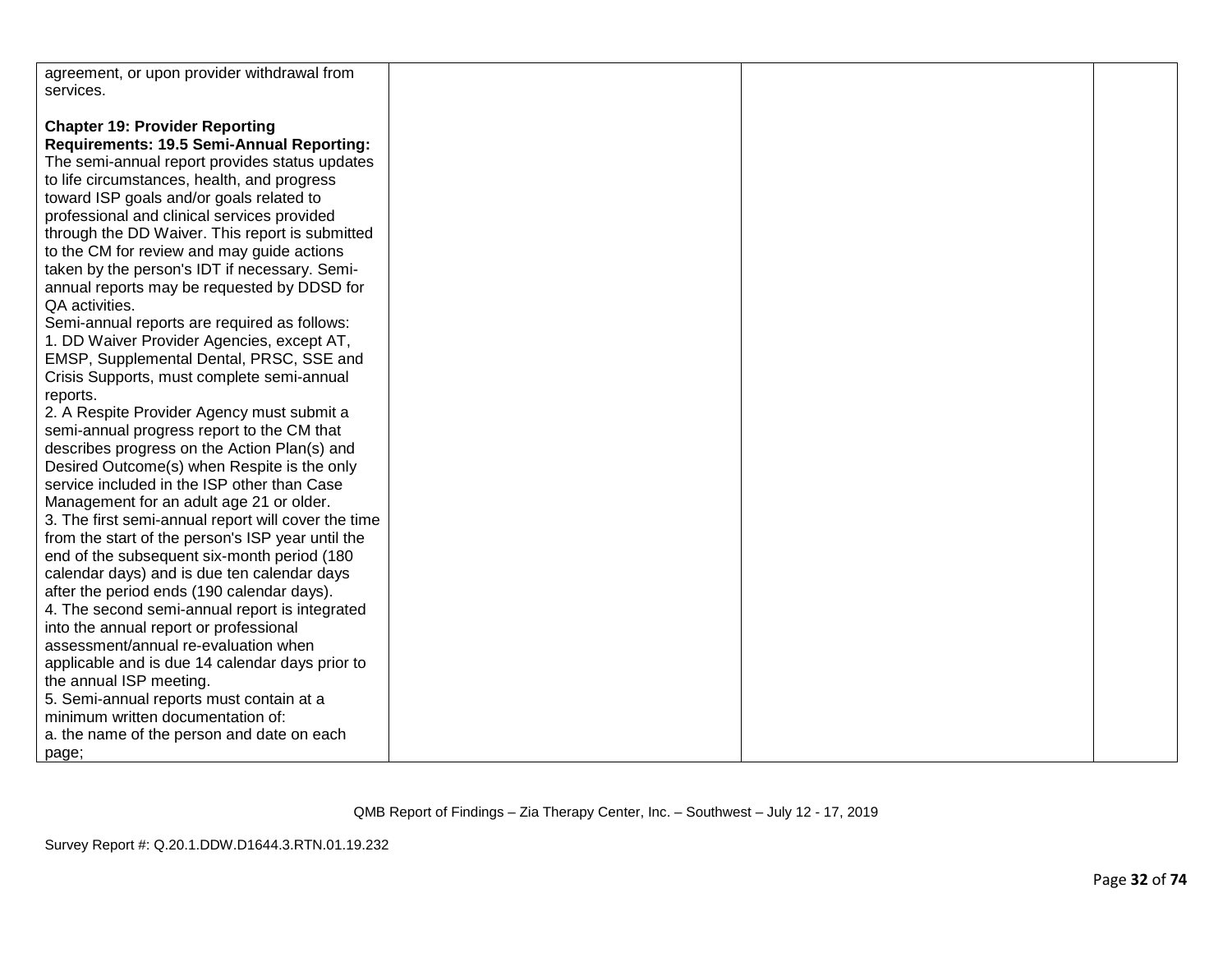| b. the timeframe that the report covers;<br>c. timely completion of relevant activities from<br>ISP Action Plans or clinical service goals during<br>timeframe the report is covering;<br>d. a description of progress towards Desired<br>Outcomes in the ISP related to the service<br>provided;<br>e. a description of progress toward any service<br>specific or treatment goals when applicable (e.g.<br>health related goals for nursing);<br>f. significant changes in routine or staffing if<br>applicable;<br>g. unusual or significant life events, including<br>significant change of health or behavioral health<br>condition;<br>h. the signature of the agency staff responsible<br>for preparing the report; and<br>i. any other required elements by service type<br>that are detailed in these standards. |  |  |
|---------------------------------------------------------------------------------------------------------------------------------------------------------------------------------------------------------------------------------------------------------------------------------------------------------------------------------------------------------------------------------------------------------------------------------------------------------------------------------------------------------------------------------------------------------------------------------------------------------------------------------------------------------------------------------------------------------------------------------------------------------------------------------------------------------------------------|--|--|
|                                                                                                                                                                                                                                                                                                                                                                                                                                                                                                                                                                                                                                                                                                                                                                                                                           |  |  |

Survey Report #: Q.20.1.DDW.D1644.3.RTN.01.19.232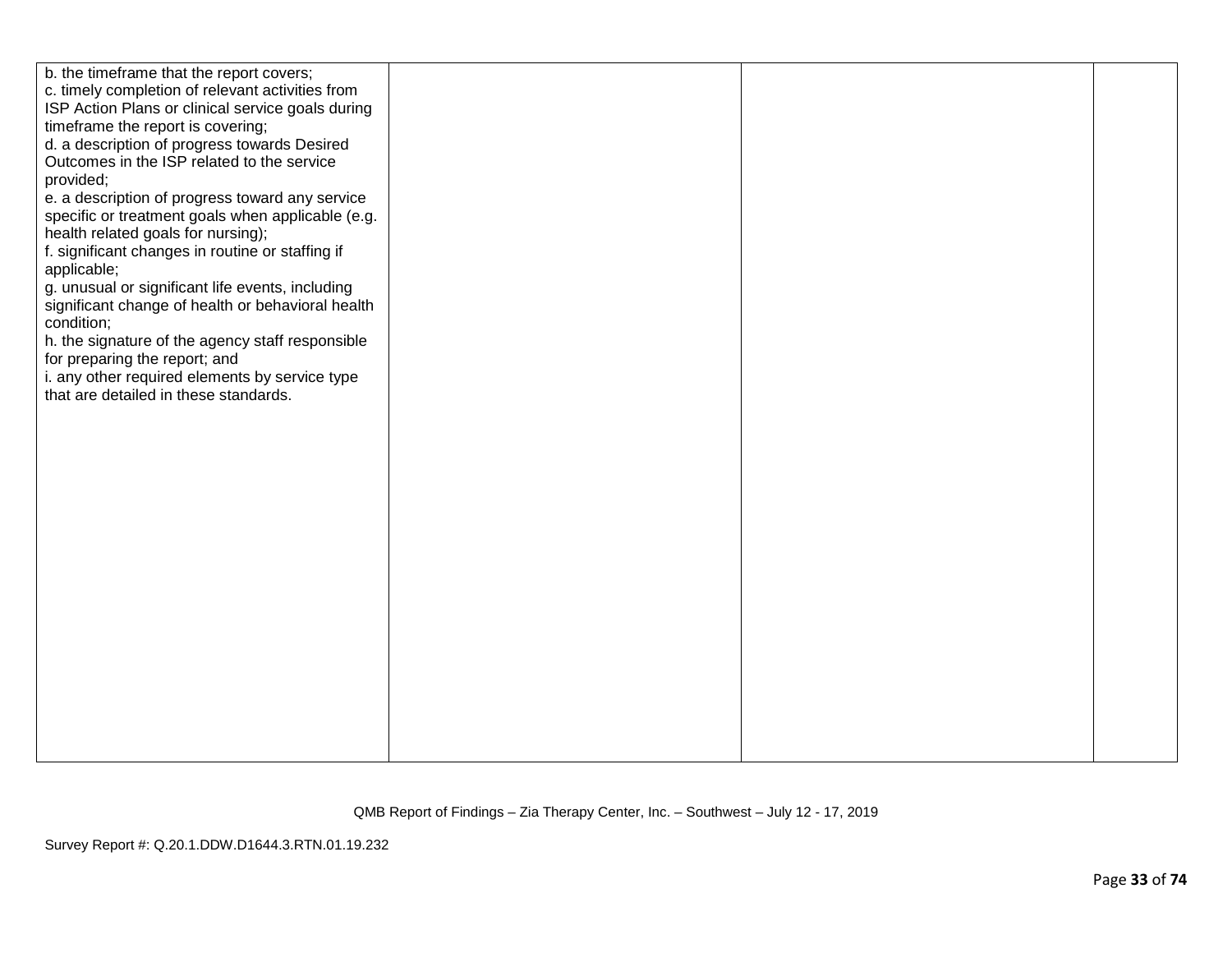| Tag # LS14 Residential Service Delivery Site          | <b>Condition of Participation Level Deficiency</b> |                                                     |  |
|-------------------------------------------------------|----------------------------------------------------|-----------------------------------------------------|--|
| <b>Case File (ISP and Healthcare requirements)</b>    |                                                    |                                                     |  |
| Developmental Disabilities (DD) Waiver Service        | After an analysis of the evidence it has been      | Provider:                                           |  |
| Standards 2/26/2018; Re-Issue: 12/28/2018; Eff        | determined there is a significant potential for a  | <b>State your Plan of Correction for the</b>        |  |
| 1/1/2019                                              | negative outcome to occur.                         | deficiencies cited in this tag here (How is the     |  |
| <b>Chapter 20: Provider Documentation and Client</b>  |                                                    | deficiency going to be corrected? This can be       |  |
| Records: 20.2 Client Records Requirements: All        | Based on record review, the Agency did not         | specific to each deficiency cited or if possible an |  |
| DD Waiver Provider Agencies are required to           | maintain a complete and confidential case file in  | overall correction?): $\rightarrow$                 |  |
| create and maintain individual client records. The    | the residence for 2 of 4 Individuals receiving     |                                                     |  |
| contents of client records vary depending on the      |                                                    |                                                     |  |
| unique needs of the person receiving services and     | Living Care Arrangements.                          |                                                     |  |
| the resultant information produced. The extent of     |                                                    |                                                     |  |
| documentation required for individual client records  | Review of the residential individual case files    |                                                     |  |
| per service type depends on the location of the file, | revealed the following items were not found,       |                                                     |  |
| the type of service being provided, and the           | incomplete, and/or not current:                    |                                                     |  |
| information necessary.                                |                                                    |                                                     |  |
| DD Waiver Provider Agencies are required to           | <b>Annual ISP:</b>                                 | <b>Provider:</b>                                    |  |
| adhere to the following:                              | • Not Current (#2)                                 | <b>Enter your ongoing Quality</b>                   |  |
| 1. Client records must contain all documents          |                                                    | <b>Assurance/Quality Improvement processes</b>      |  |
| essential to the service being provided and           | <b>Health Care Plans:</b>                          | as it related to this tag number here (What is      |  |
| essential to ensuring the health and safety of the    | • Respiratory $(#2)$                               | going to be done? How many individuals is this      |  |
| person during the provision of the service.           |                                                    | going to affect? How often will this be completed?  |  |
| 2. Provider Agencies must have readily accessible     | <b>Medical Emergency Response Plans:</b>           | Who is responsible? What steps will be taken if     |  |
| records in home and community settings in paper       | $\bullet$ Falls (#4)                               | issues are found?): $\rightarrow$                   |  |
| or electronic form. Secure access to electronic       |                                                    |                                                     |  |
| records through the Therap web-based system           |                                                    |                                                     |  |
| using computers or mobile devices is acceptable.      |                                                    |                                                     |  |
| 3. Provider Agencies are responsible for ensuring     |                                                    |                                                     |  |
| that all plans created by nurses, RDs, therapists or  |                                                    |                                                     |  |
| BSCs are present in all needed settings.              |                                                    |                                                     |  |
| 4. Provider Agencies must maintain records of all     |                                                    |                                                     |  |
| documents produced by agency personnel or             |                                                    |                                                     |  |
| contractors on behalf of each person, including any   |                                                    |                                                     |  |
| routine notes or data, annual assessments, semi-      |                                                    |                                                     |  |
| annual reports, evidence of training                  |                                                    |                                                     |  |
| provided/received, progress notes, and any other      |                                                    |                                                     |  |
| interactions for which billing is generated.          |                                                    |                                                     |  |
| 5. Each Provider Agency is responsible for            |                                                    |                                                     |  |
| maintaining the daily or other contact notes          |                                                    |                                                     |  |
| documenting the nature and frequency of service       |                                                    |                                                     |  |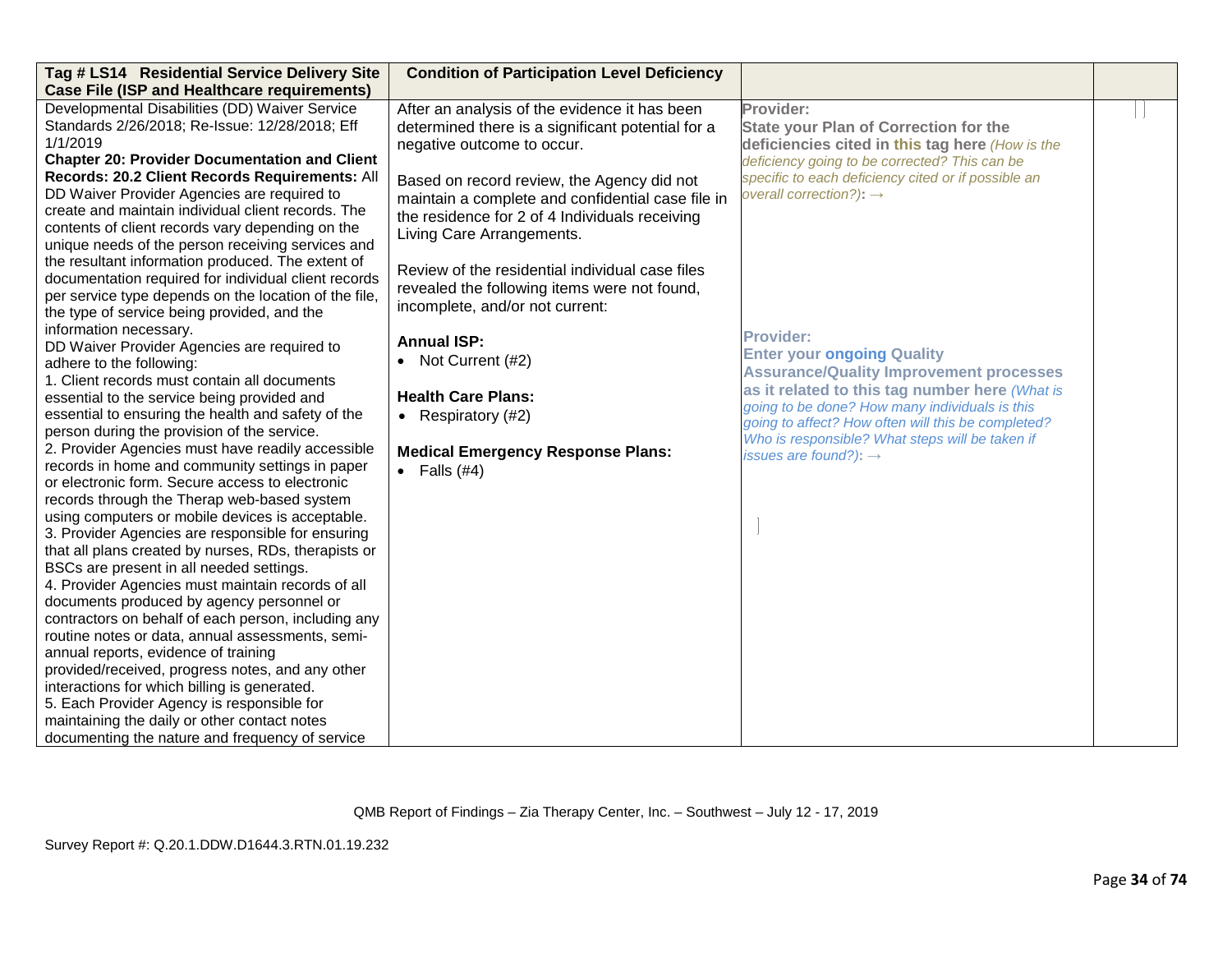| delivery, as well as data tracking only for the       |  |  |
|-------------------------------------------------------|--|--|
| services provided by their agency.                    |  |  |
|                                                       |  |  |
| 6. The current Client File Matrix found in Appendix   |  |  |
| A Client File Matrix details the minimum              |  |  |
| requirements for records to be stored in agency       |  |  |
| office files, the delivery site, or with DSP while    |  |  |
| providing services in the community.                  |  |  |
| 7. All records pertaining to JCMs must be retained    |  |  |
| permanently and must be made available to DDSD        |  |  |
| upon request, upon the termination or expiration of   |  |  |
| a provider agreement, or upon provider withdrawal     |  |  |
|                                                       |  |  |
| from services.                                        |  |  |
|                                                       |  |  |
| 20.5.3 Health Passport and Physician                  |  |  |
| <b>Consultation Form: All Primary and Secondary</b>   |  |  |
| Provider Agencies must use the Health Passport        |  |  |
| and Physician Consultation form from the Therap       |  |  |
| system. This standardized document contains           |  |  |
| individual, physician and emergency contact           |  |  |
| information, a complete list of current medical       |  |  |
| diagnoses, health and safety risk factors, allergies, |  |  |
| and information regarding insurance, guardianship,    |  |  |
| and advance directives. The Health Passport also      |  |  |
| includes a standardized form to use at medical        |  |  |
| appointments called the Physician Consultation        |  |  |
| form. The Physician Consultation form contains a      |  |  |
| list of all current medications. Requirements for the |  |  |
| Health Passport and Physician Consultation form       |  |  |
| are:                                                  |  |  |
| 2. The Primary and Secondary Provider Agencies        |  |  |
| must ensure that a current copy of the Health         |  |  |
| Passport and Physician Consultation forms are         |  |  |
| printed and available at all service delivery sites.  |  |  |
|                                                       |  |  |
| Both forms must be reprinted and placed at all        |  |  |
| service delivery sites each time the e-CHAT is        |  |  |
| updated for any reason and whenever there is a        |  |  |
| change to contact information contained in the IDF.   |  |  |
|                                                       |  |  |
| <b>Chapter 13: Nursing Services:</b>                  |  |  |
| 13.2.9 Healthcare Plans (HCP):                        |  |  |
| 1. At the nurse's discretion, based on prudent        |  |  |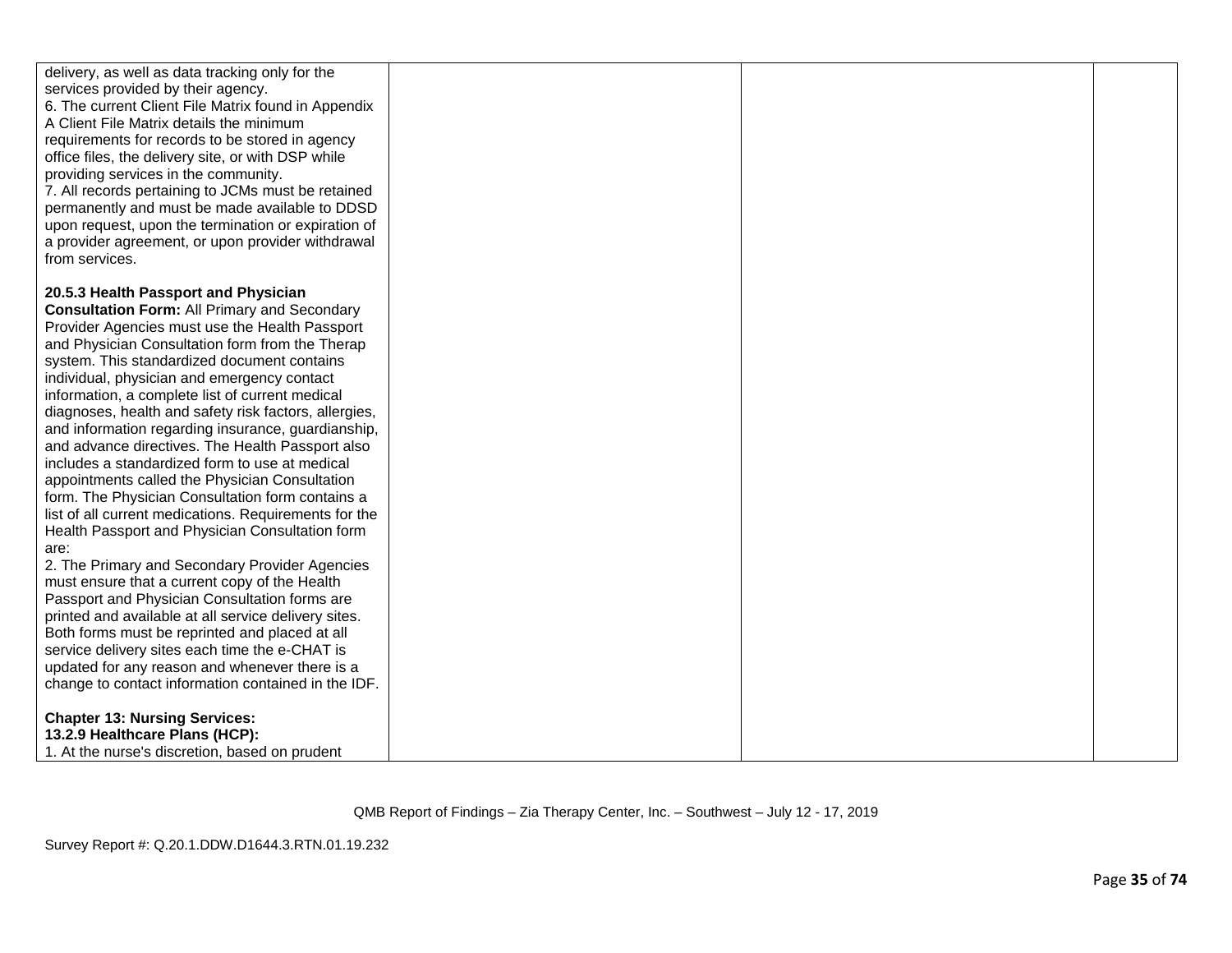| nursing practice, interim HCPs may be developed<br>to address issues that must be implemented<br>immediately after admission, readmission or<br>change of medical condition to provide safe<br>services prior to completion of the e-CHAT and<br>formal care planning process. This includes interim<br>ARM plans for those persons newly identified at<br>moderate or high risk for aspiration. All interim<br>plans must be removed if the plan is no longer<br>needed or when final HCP including CARMPs are<br>in place to avoid duplication of plans.<br>2. In collaboration with the IDT, the agency nurse<br>is required to create HCPs that address all the<br>areas identified as required in the most current e-<br><b>CHAT</b> summary |  |  |
|---------------------------------------------------------------------------------------------------------------------------------------------------------------------------------------------------------------------------------------------------------------------------------------------------------------------------------------------------------------------------------------------------------------------------------------------------------------------------------------------------------------------------------------------------------------------------------------------------------------------------------------------------------------------------------------------------------------------------------------------------|--|--|
| 13.2.10 Medical Emergency Response Plan<br>(MERP):<br>1. The agency nurse is required to develop a<br>Medical Emergency Response Plan (MERP) for all<br>conditions marked with an "R" in the e-CHAT<br>summary report. The agency nurse should use<br>her/his clinical judgment and input from the<br>Interdisciplinary Team (IDT) to determine whether<br>shown as "C" in the e-CHAT summary report or<br>other conditions also warrant a MERP.<br>2. MERPs are required for persons who have one<br>or more conditions or illnesses that present a likely<br>potential to become a life-threatening situation.                                                                                                                                  |  |  |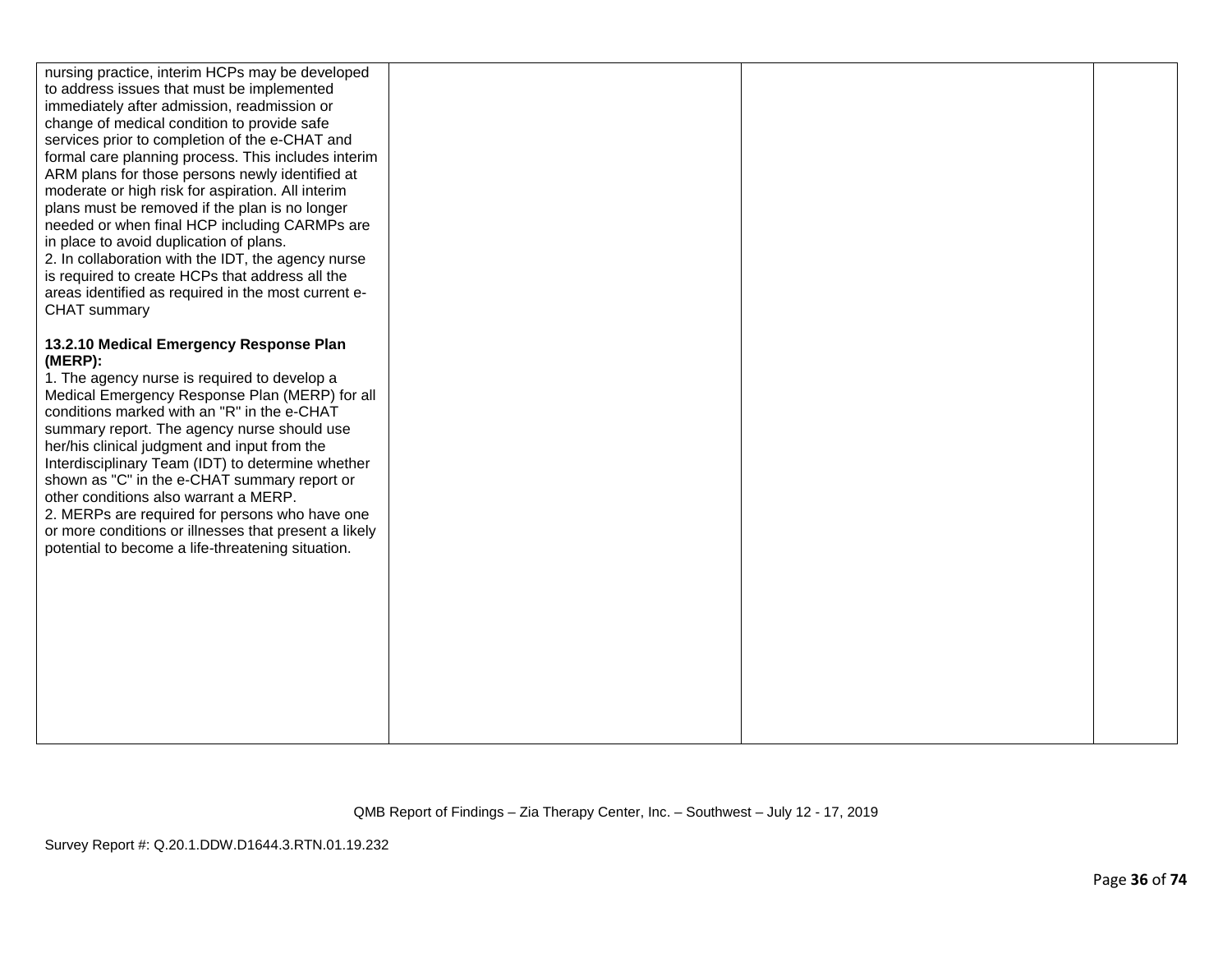| <b>Standard of Care</b>                          | <b>Deficiencies</b>                                                                                                                                     | Agency Plan of Correction, On-going QA/QI<br>& Responsible Party                                                                                    | <b>Date</b><br><b>Due</b> |
|--------------------------------------------------|---------------------------------------------------------------------------------------------------------------------------------------------------------|-----------------------------------------------------------------------------------------------------------------------------------------------------|---------------------------|
|                                                  |                                                                                                                                                         | Service Domain: Qualified Providers - The State monitors non-licensed/non-certified providers to assure adherence to waiver requirements. The State |                           |
|                                                  | implements its policies and procedures for verifying that provider training is conducted in accordance with State requirements and the approved waiver. |                                                                                                                                                     |                           |
| Tag #1A22 Agency Personnel Competency            | <b>Condition of Participation Level Deficiency</b>                                                                                                      |                                                                                                                                                     |                           |
| Developmental Disabilities (DD) Waiver Service   | After an analysis of the evidence it has been                                                                                                           | Provider:                                                                                                                                           |                           |
| Standards 2/26/2018; Re-Issue: 12/28/2018; Eff   | determined there is a significant potential for a                                                                                                       | <b>State your Plan of Correction for the</b>                                                                                                        |                           |
| 1/1/2019                                         | negative outcome to occur.                                                                                                                              | deficiencies cited in this tag here (How is the                                                                                                     |                           |
| <b>Chapter 13: Nursing Services</b>              |                                                                                                                                                         | deficiency going to be corrected? This can be                                                                                                       |                           |
| 13.2.11 Training and Implementation of           | Based on interview, the Agency did not ensure                                                                                                           | specific to each deficiency cited or if possible an                                                                                                 |                           |
| Plans:                                           | training competencies were met for 3 of 12                                                                                                              | overall correction?): $\rightarrow$                                                                                                                 |                           |
| 1. RNs and LPNs are required to provide          | Direct Support Personnel.                                                                                                                               |                                                                                                                                                     |                           |
| Individual Specific Training (IST) regarding     |                                                                                                                                                         |                                                                                                                                                     |                           |
| <b>HCPs and MERPs.</b>                           | When DSP were asked if the Individual had a                                                                                                             |                                                                                                                                                     |                           |
| 2. The agency nurse is required to deliver and   | <b>Comprehensive Aspiration Risk Management</b>                                                                                                         |                                                                                                                                                     |                           |
| document training for DSP/DSS regarding the      | Plan (CARMP) and where it was located, the                                                                                                              |                                                                                                                                                     |                           |
| healthcare interventions/strategies and MERPs    | following was reported:                                                                                                                                 |                                                                                                                                                     |                           |
| that the DSP are responsible to implement,       |                                                                                                                                                         | <b>Provider:</b>                                                                                                                                    |                           |
| clearly indicating level of competency achieved  | • DSP #507 stated, "Yes, it pertains to bites and                                                                                                       |                                                                                                                                                     |                           |
| by each trainee as described in Chapter 17.10    | swallowing." As indicated by the Individual                                                                                                             | <b>Enter your ongoing Quality</b>                                                                                                                   |                           |
| Individual-Specific Training.                    | Specific Training section of the ISP the                                                                                                                | <b>Assurance/Quality Improvement processes</b>                                                                                                      |                           |
|                                                  | individual does not require a Comprehensive                                                                                                             | as it related to this tag number here (What is<br>going to be done? How many individuals is this                                                    |                           |
| <b>Chapter 17: Training Requirement</b>          | Aspiration Risk Management Plan (CARMP).                                                                                                                | going to affect? How often will this be completed?                                                                                                  |                           |
| 17.10 Individual-Specific Training: The          | (Individual #2)                                                                                                                                         | Who is responsible? What steps will be taken if                                                                                                     |                           |
| following are elements of IST: defined standards |                                                                                                                                                         | issues are found?): $\rightarrow$                                                                                                                   |                           |
| of performance, curriculum tailored to teach     | • DSP #512 stated, "No, he used to, but not no                                                                                                          |                                                                                                                                                     |                           |
| skills and knowledge necessary to meet those     | more." As indicated by the Individual Specific                                                                                                          |                                                                                                                                                     |                           |
| standards of performance, and formal             | Training section of the ISP the individual has a                                                                                                        |                                                                                                                                                     |                           |
| examination or demonstration to verify           | <b>Comprehensive Aspiration Risk Management</b>                                                                                                         |                                                                                                                                                     |                           |
| standards of performance, using the established  | Plan (CARMP). (Individual #6)                                                                                                                           |                                                                                                                                                     |                           |
| DDSD training levels of awareness, knowledge,    |                                                                                                                                                         |                                                                                                                                                     |                           |
| and skill.                                       | When DSP were asked if the Individual had                                                                                                               |                                                                                                                                                     |                           |
| Reaching an awareness level may be               | any food and / or medication allergies that                                                                                                             |                                                                                                                                                     |                           |
| accomplished by reading plans or other           | could be potentially life threatening, the                                                                                                              |                                                                                                                                                     |                           |
| information. The trainee is cognizant of         | following was reported:                                                                                                                                 |                                                                                                                                                     |                           |
| information related to a person's specific       |                                                                                                                                                         |                                                                                                                                                     |                           |
| condition. Verbal or written recall of basic     | • DSP #500 stated, "No." As indicated by the                                                                                                            |                                                                                                                                                     |                           |
| information or knowing where to access the       | Health Passport the individual is allergic to                                                                                                           |                                                                                                                                                     |                           |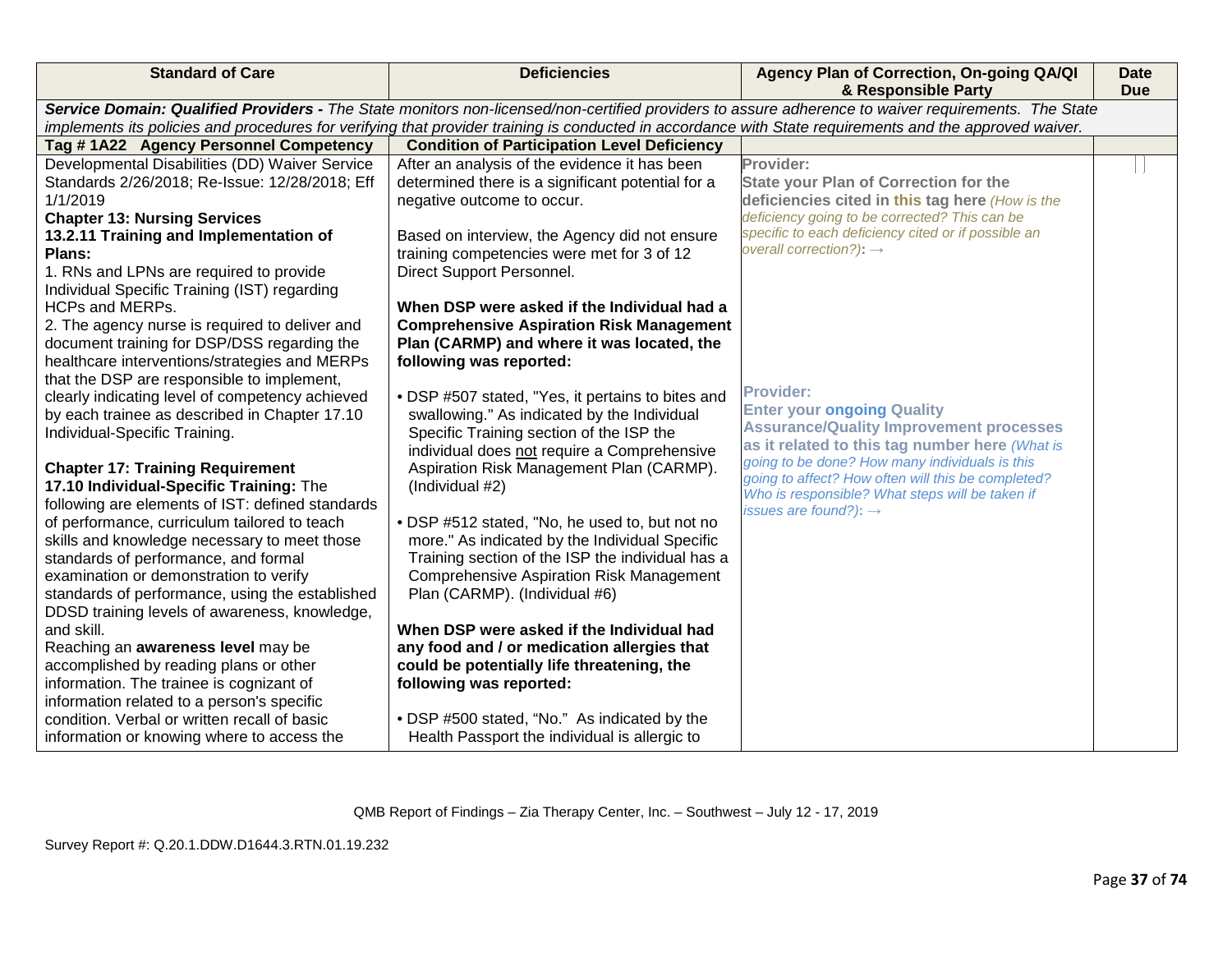| information can verify awareness.                 | Augmentin. (Individual #1)                         |  |
|---------------------------------------------------|----------------------------------------------------|--|
| Reaching a knowledge level may take the form      |                                                    |  |
| of observing a plan in action, reading a plan     | • DSP #512 stated, "No." As indicated by the       |  |
| more thoroughly, or having a plan described by    | Electronic Comprehensive Health Assessment         |  |
| the author or their designee. Verbal or written   | Tool, the individual is allergic to Sulfa drugs,   |  |
| recall or demonstration may verify this level of  | Tamiflu, Penicillin and Prozac. (Individual #5)    |  |
| competence.                                       |                                                    |  |
| Reaching a skill level involves being trained by  | When DSP were asked if the Individual is           |  |
| a therapist, nurse, designated or experienced     | diagnosed with Aspiration, as well as a            |  |
| designated trainer. The trainer shall demonstrate | series of questions specific to the DSP's          |  |
| the techniques according to the plan. Then they   | knowledge of Aspiration, the following was         |  |
| observe and provide feedback to the trainee as    | reported:                                          |  |
| they implement the techniques. This should be     |                                                    |  |
| repeated until competence is demonstrated.        | • DSP #512 stated, "No." As indicated by the       |  |
| Demonstration of skill or observed                | Individual Specific Plan the Individual has a      |  |
| implementation of the techniques or strategies    | diagnosed of Aspiration. (Individual #6)           |  |
| verifies skill level competence. Trainees should  |                                                    |  |
| be observed on more than one occasion to          | When DSP were asked if they knew the               |  |
| ensure appropriate techniques are maintained      | Individual's health condition/ diagnosis or        |  |
| and to provide additional coaching/feedback.      | where the information could be found, the          |  |
| Individuals shall receive services from           | following was reported:                            |  |
| competent and qualified Provider Agency           |                                                    |  |
| personnel who must successfully complete IST      | • DSP #512 stated, "Obesity, depression,           |  |
| requirements in accordance with the               | diabetic and anxiety." Per the Electronic          |  |
| specifications described in the ISP of each       | Comprehensive Health Assessment Tool, the          |  |
| person supported.                                 | Individual also has a diagnosis of Traumatic       |  |
| 1. IST must be arranged and conducted at least    | Brain Injury and Hemiplegia unspecified.           |  |
| annually. IST includes training on the ISP        | (Individual #5)                                    |  |
| Desired Outcomes, Action Plans, strategies, and   |                                                    |  |
| information about the person's preferences        | • DSP #512 stated, "Autism, OCD, Anxiety and       |  |
| regarding privacy, communication style, and       | Hodgkin's Disease." Per the Individual Service     |  |
| routines. More frequent training may be           | Plan the Individual also has a diagnosis of        |  |
| necessary if the annual ISP changes before the    | GERD. (Individual #6)                              |  |
| year ends.                                        |                                                    |  |
|                                                   |                                                    |  |
| 2. IST for therapy-related WDSI, HCPs, MERPs,     | When DSP were asked to give examples of            |  |
| CARMPs, PBSA, PBSP, and BCIP, must occur          | Abuse, Neglect and Exploitation, the               |  |
| at least annually and more often if plans change, | following was reported:                            |  |
| or if monitoring by the plan author or agency     |                                                    |  |
| finds incorrect implementation, when new DSP      | • DSP #512 stated in regard to Exploitation, "I've |  |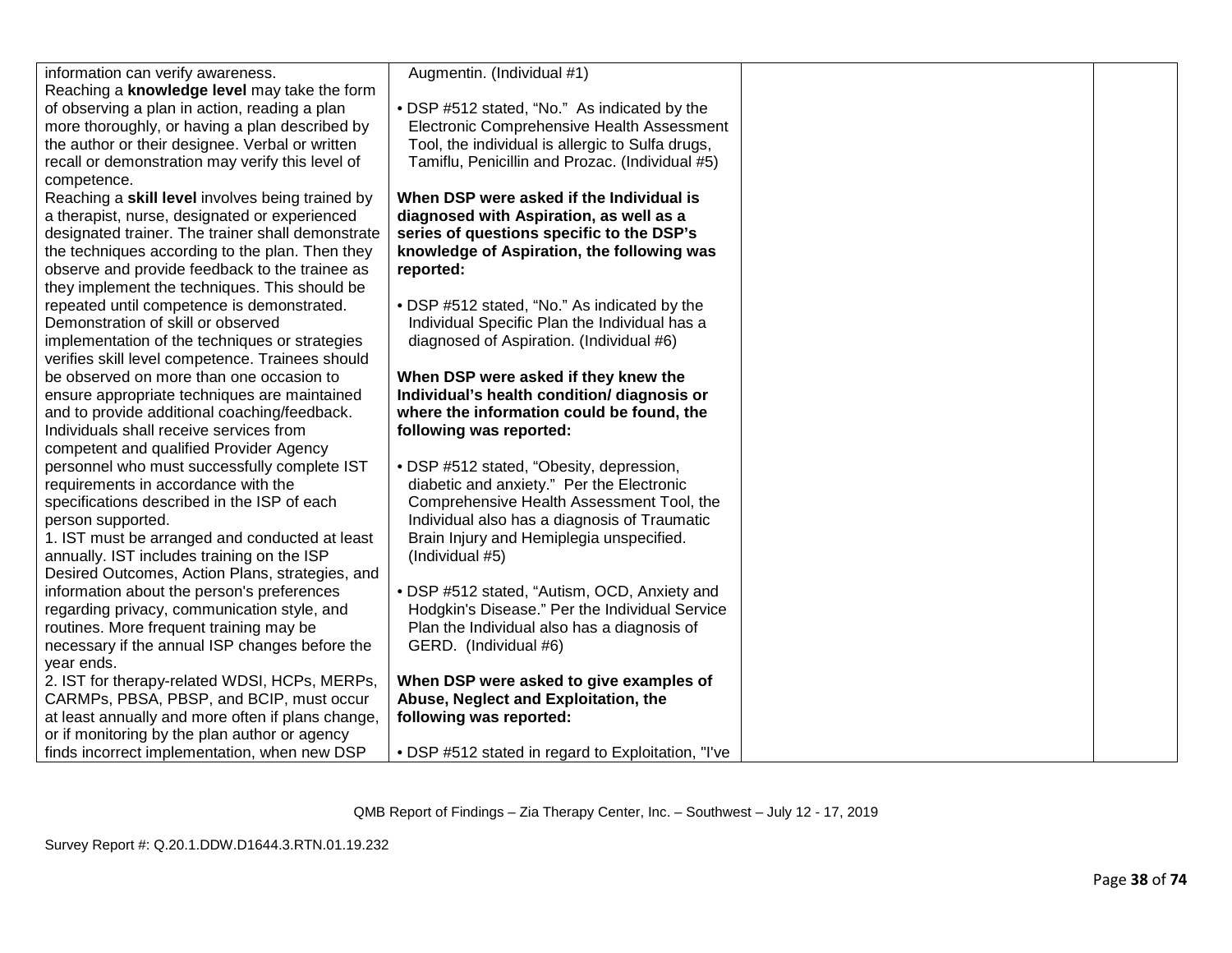| or CM are assigned to work with a person, or        | never experienced anything like that." |  |
|-----------------------------------------------------|----------------------------------------|--|
| when an existing DSP or CM requires a               | (Individual #6)                        |  |
| refresher.                                          |                                        |  |
| 3. The competency level of the training is based    |                                        |  |
| on the IST section of the ISP.                      |                                        |  |
| 4. The person should be present for and             |                                        |  |
| involved in IST whenever possible.                  |                                        |  |
| 5. Provider Agencies are responsible for tracking   |                                        |  |
| of IST requirements.                                |                                        |  |
| 6. Provider Agencies must arrange and ensure        |                                        |  |
| that DSP's are trained on the contents of the       |                                        |  |
| plans in accordance with timelines indicated in     |                                        |  |
| the Individual-Specific Training Requirements:      |                                        |  |
| Support Plans section of the ISP and notify the     |                                        |  |
| plan authors when new DSP are hired to              |                                        |  |
| arrange for trainings.                              |                                        |  |
| 7. If a therapist, BSC, nurse, or other author of a |                                        |  |
| plan, healthcare or otherwise, chooses to           |                                        |  |
| designate a trainer, that person is still           |                                        |  |
| responsible for providing the curriculum to the     |                                        |  |
| designated trainer. The author of the plan is also  |                                        |  |
| responsible for ensuring the designated trainer     |                                        |  |
| is verifying competency in alignment with their     |                                        |  |
| curriculum, doing periodic quality assurance        |                                        |  |
| checks with their designated trainer, and re-       |                                        |  |
| certifying the designated trainer at least annually |                                        |  |
| and/or when there is a change to a person's         |                                        |  |
| plan.                                               |                                        |  |
|                                                     |                                        |  |
|                                                     |                                        |  |
|                                                     |                                        |  |
|                                                     |                                        |  |
|                                                     |                                        |  |
|                                                     |                                        |  |
|                                                     |                                        |  |
|                                                     |                                        |  |
|                                                     |                                        |  |
|                                                     |                                        |  |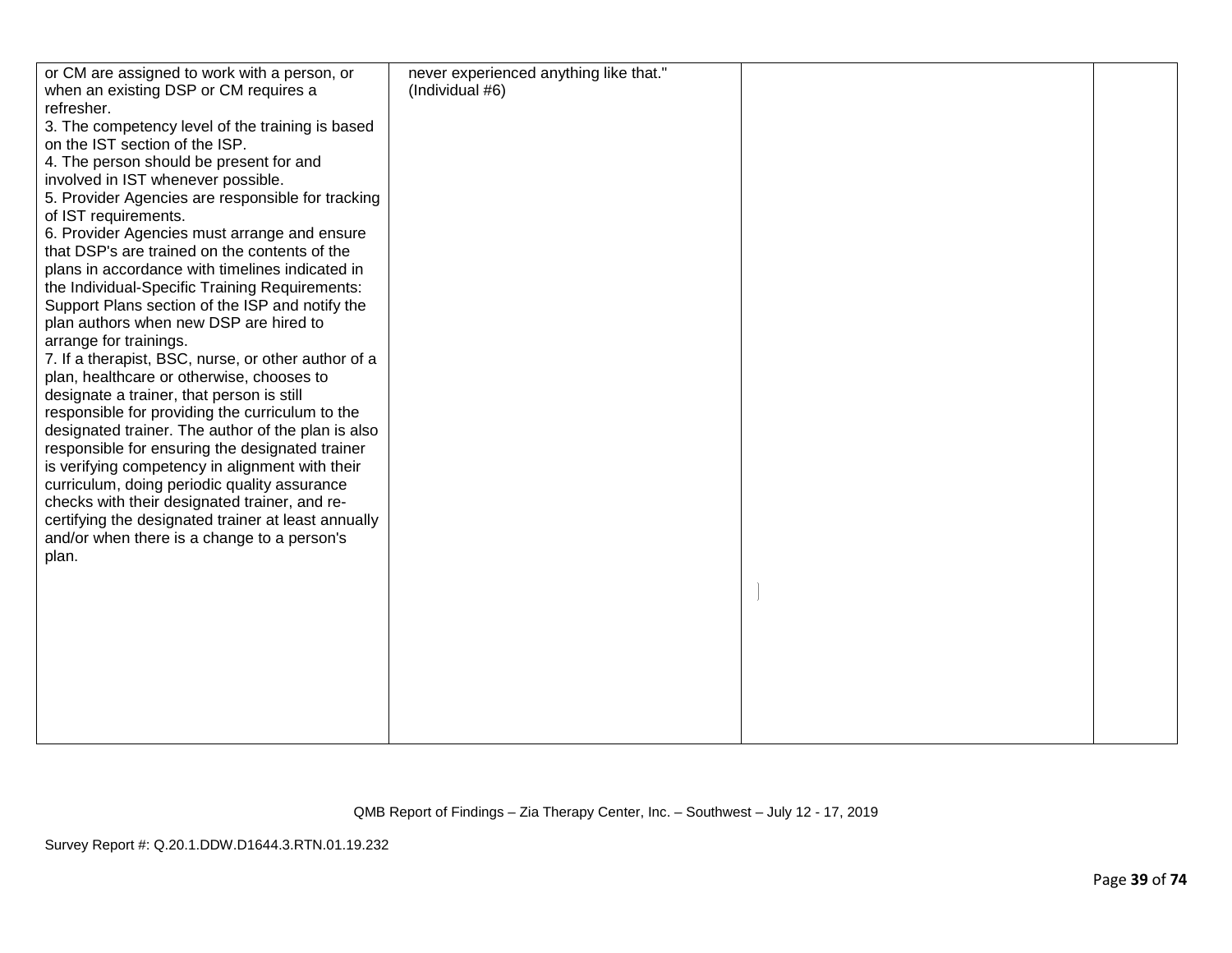| Tag #1A37 Individual Specific Training             | <b>Standard Level Deficiency</b>              |                                                                                                       |  |
|----------------------------------------------------|-----------------------------------------------|-------------------------------------------------------------------------------------------------------|--|
| Developmental Disabilities (DD) Waiver Service     | Based on record review, the Agency did not    | Provider:                                                                                             |  |
| Standards 2/26/2018; Re-Issue: 12/28/2018; Eff     | ensure that Individual Specific Training      | <b>State your Plan of Correction for the</b>                                                          |  |
| 1/1/2019                                           | requirements were met for 2 of 41 Agency      | deficiencies cited in this tag here (How is the                                                       |  |
| <b>Chapter 17: Training Requirements: The</b>      | Personnel.                                    | deficiency going to be corrected? This can be                                                         |  |
| purpose of this chapter is to outline              |                                               | specific to each deficiency cited or if possible an                                                   |  |
| requirements for completing, reporting and         | Review of personnel records found no evidence | overall correction?): $\rightarrow$                                                                   |  |
| documenting DDSD training requirements for         | of the following:                             |                                                                                                       |  |
| DD Waiver Provider Agencies as well as             |                                               |                                                                                                       |  |
| requirements for certified trainers or mentors of  | <b>Direct Support Personnel (DSP):</b>        |                                                                                                       |  |
| DDSD Core curriculum training.                     | • Individual Specific Training (#513, 525)    |                                                                                                       |  |
| <b>17.1 Training Requirements for Direct</b>       |                                               |                                                                                                       |  |
| <b>Support Personnel and Direct Support</b>        |                                               |                                                                                                       |  |
| <b>Supervisors: Direct Support Personnel (DSP)</b> |                                               |                                                                                                       |  |
| and Direct Support Supervisors (DSS) include       |                                               | <b>Provider:</b>                                                                                      |  |
| staff and contractors from agencies providing      |                                               | <b>Enter your ongoing Quality</b>                                                                     |  |
| the following services: Supported Living, Family   |                                               | <b>Assurance/Quality Improvement processes</b>                                                        |  |
| Living, CIHS, IMLS, CCS, CIE and Crisis            |                                               | as it related to this tag number here (What is                                                        |  |
| Supports.                                          |                                               | going to be done? How many individuals is this                                                        |  |
| 1. DSP/DSS must successfully:                      |                                               | going to affect? How often will this be completed?<br>Who is responsible? What steps will be taken if |  |
| a. Complete IST requirements in accordance         |                                               | issues are found?): $\rightarrow$                                                                     |  |
| with the specifications described in the ISP of    |                                               |                                                                                                       |  |
| each person supported and as outlined in 17.10     |                                               |                                                                                                       |  |
| Individual-Specific Training below.                |                                               |                                                                                                       |  |
| b. Complete training on DOH-approved ANE           |                                               |                                                                                                       |  |
| reporting procedures in accordance with NMAC       |                                               |                                                                                                       |  |
| 7.1.14                                             |                                               |                                                                                                       |  |
| c. Complete training in universal precautions.     |                                               |                                                                                                       |  |
| The training materials shall meet Occupational     |                                               |                                                                                                       |  |
| Safety and Health Administration (OSHA)            |                                               |                                                                                                       |  |
| requirements                                       |                                               |                                                                                                       |  |
| d. Complete and maintain certification in First    |                                               |                                                                                                       |  |
| Aid and CPR. The training materials shall meet     |                                               |                                                                                                       |  |
| OSHA requirements/guidelines.                      |                                               |                                                                                                       |  |
| e. Complete relevant training in accordance with   |                                               |                                                                                                       |  |
| OSHA requirements (if job involves exposure to     |                                               |                                                                                                       |  |
| hazardous chemicals).                              |                                               |                                                                                                       |  |
| f. Become certified in a DDSD-approved system      |                                               |                                                                                                       |  |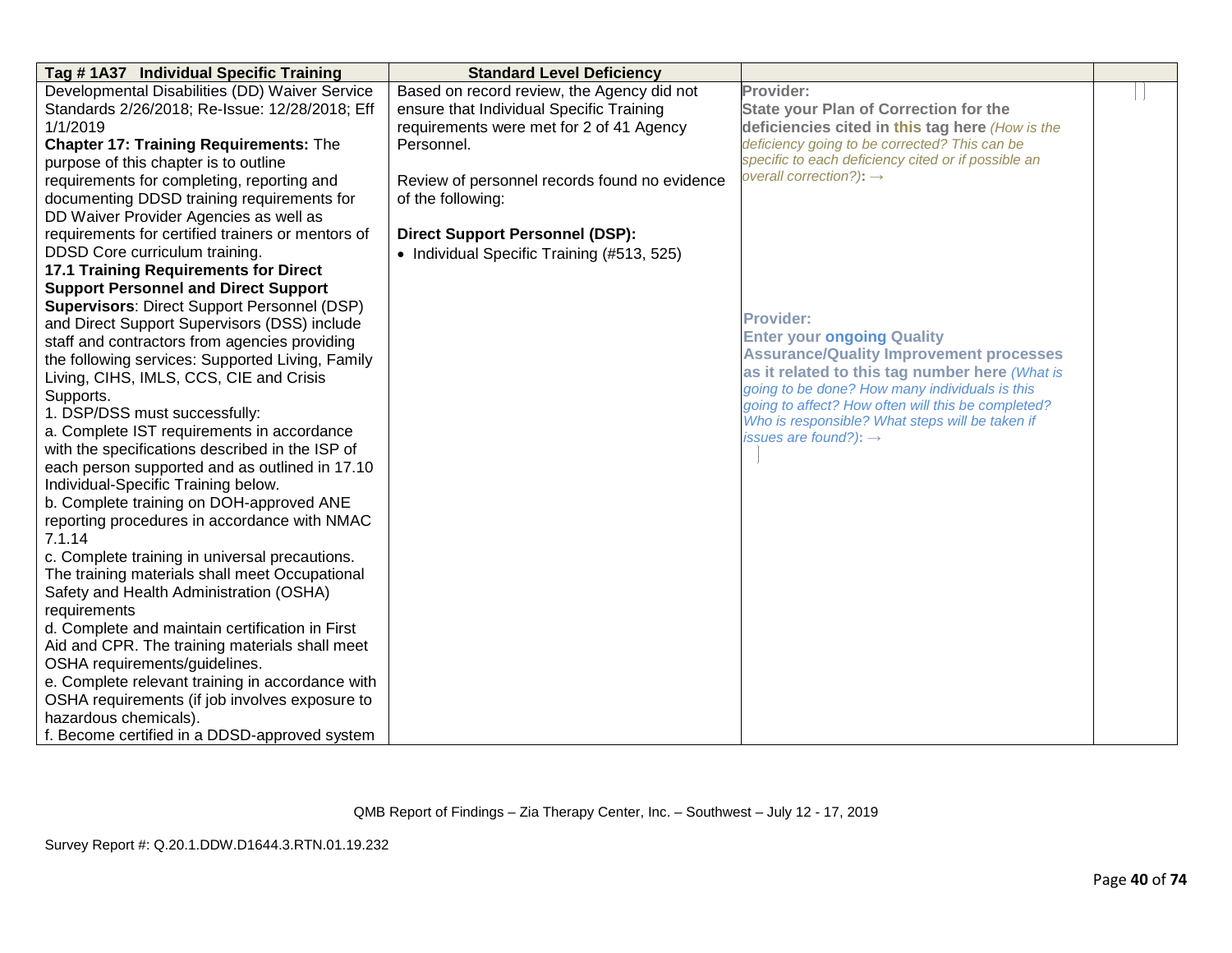| of crisis prevention and intervention (e.g.,       |  |  |
|----------------------------------------------------|--|--|
| MANDT, Handle with Care, CPI) before using         |  |  |
| EPR. Agency DSP and DSS shall maintain             |  |  |
| certification in a DDSD-approved system if any     |  |  |
| person they support has a BCIP that includes       |  |  |
| the use of EPR.                                    |  |  |
| g. Complete and maintain certification in a        |  |  |
| DDSD-approved medication course if required to     |  |  |
| assist with medication delivery.                   |  |  |
| h. Complete training regarding the HIPAA.          |  |  |
| 2. Any staff being used in an emergency to fill in |  |  |
| or cover a shift must have at a minimum the        |  |  |
| DDSD required core trainings and be on shift       |  |  |
| with a DSP who has completed the relevant IST.     |  |  |
| 17.10 Individual-Specific Training: The            |  |  |
| following are elements of IST: defined standards   |  |  |
| of performance, curriculum tailored to teach       |  |  |
| skills and knowledge necessary to meet those       |  |  |
| standards of performance, and formal               |  |  |
| examination or demonstration to verify             |  |  |
| standards of performance, using the established    |  |  |
| DDSD training levels of awareness, knowledge,      |  |  |
| and skill.                                         |  |  |
| Reaching an awareness level may be                 |  |  |
| accomplished by reading plans or other             |  |  |
| information. The trainee is cognizant of           |  |  |
| information related to a person's specific         |  |  |
| condition. Verbal or written recall of basic       |  |  |
| information or knowing where to access the         |  |  |
| information can verify awareness.                  |  |  |
| Reaching a knowledge level may take the form       |  |  |
| of observing a plan in action, reading a plan      |  |  |
| more thoroughly, or having a plan described by     |  |  |
| the author or their designee. Verbal or written    |  |  |
| recall or demonstration may verify this level of   |  |  |
| competence.                                        |  |  |
| Reaching a skill level involves being trained by   |  |  |
| a therapist, nurse, designated or experienced      |  |  |
| designated trainer. The trainer shall demonstrate  |  |  |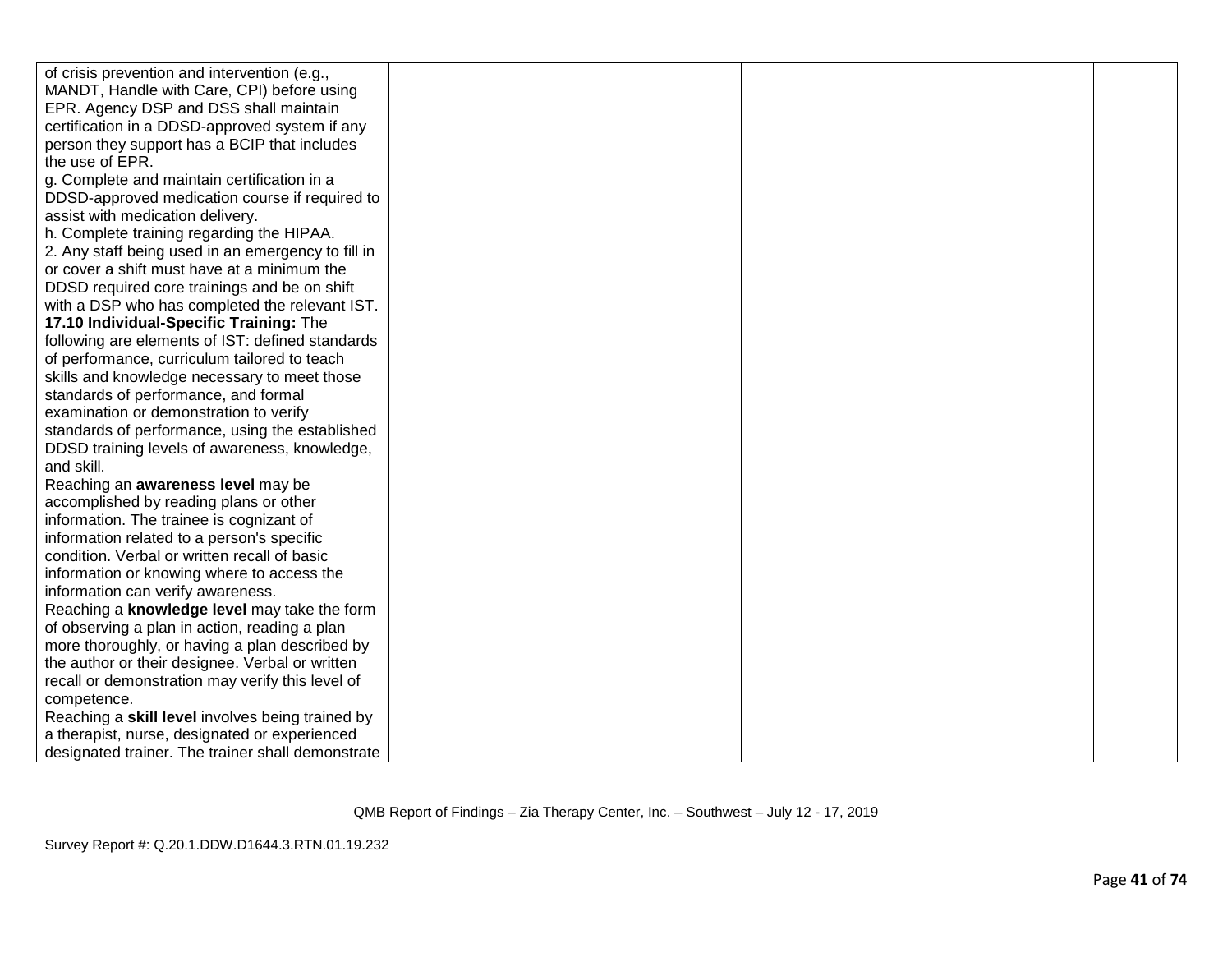| the techniques according to the plan. Then they   |  |  |
|---------------------------------------------------|--|--|
| observe and provide feedback to the trainee as    |  |  |
| they implement the techniques. This should be     |  |  |
| repeated until competence is demonstrated.        |  |  |
| Demonstration of skill or observed                |  |  |
| implementation of the techniques or strategies    |  |  |
| verifies skill level competence. Trainees should  |  |  |
| be observed on more than one occasion to          |  |  |
| ensure appropriate techniques are maintained      |  |  |
| and to provide additional coaching/feedback.      |  |  |
| Individuals shall receive services from           |  |  |
| competent and qualified Provider Agency           |  |  |
| personnel who must successfully complete IST      |  |  |
| requirements in accordance with the               |  |  |
| specifications described in the ISP of each       |  |  |
| person supported.                                 |  |  |
| 1. IST must be arranged and conducted at least    |  |  |
| annually. IST includes training on the ISP        |  |  |
| Desired Outcomes, Action Plans, strategies, and   |  |  |
| information about the person's preferences        |  |  |
| regarding privacy, communication style, and       |  |  |
| routines. More frequent training may be           |  |  |
| necessary if the annual ISP changes before the    |  |  |
| year ends.                                        |  |  |
| 2. IST for therapy-related WDSI, HCPs, MERPs,     |  |  |
| CARMPs, PBSA, PBSP, and BCIP, must occur          |  |  |
| at least annually and more often if plans change, |  |  |
| or if monitoring by the plan author or agency     |  |  |
| finds incorrect implementation, when new DSP      |  |  |
| or CM are assigned to work with a person, or      |  |  |
| when an existing DSP or CM requires a             |  |  |
| refresher.                                        |  |  |
| 3. The competency level of the training is based  |  |  |
| on the IST section of the ISP.                    |  |  |
| 4. The person should be present for and           |  |  |
| involved in IST whenever possible.                |  |  |
| 5. Provider Agencies are responsible for tracking |  |  |
| of IST requirements.                              |  |  |
| 6. Provider Agencies must arrange and ensure      |  |  |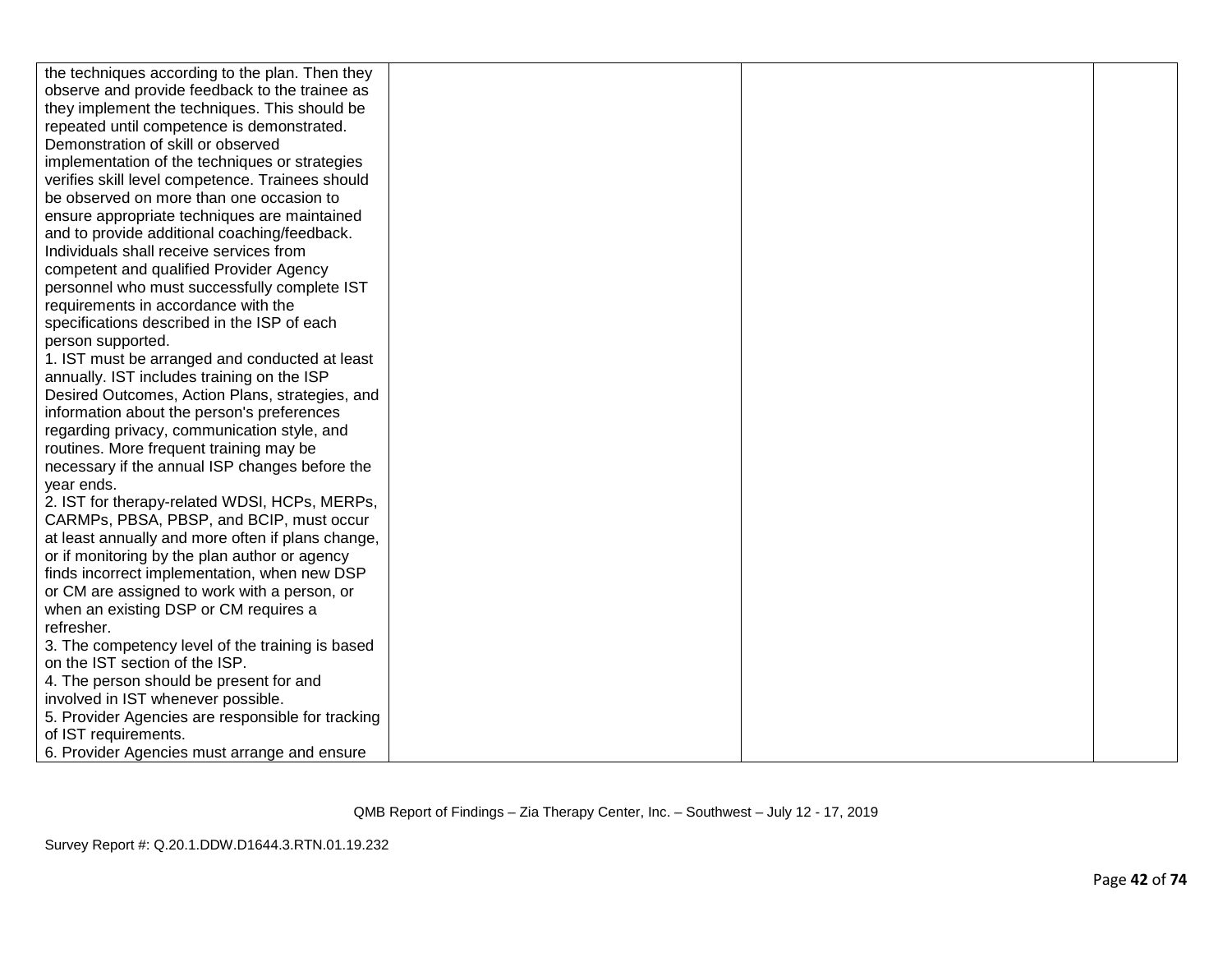| that DSP's are trained on the contents of the       |  |  |
|-----------------------------------------------------|--|--|
| plans in accordance with timelines indicated in     |  |  |
| the Individual-Specific Training Requirements:      |  |  |
| Support Plans section of the ISP and notify the     |  |  |
| plan authors when new DSP are hired to              |  |  |
| arrange for trainings.                              |  |  |
| 7. If a therapist, BSC, nurse, or other author of a |  |  |
| plan, healthcare or otherwise, chooses to           |  |  |
| designate a trainer, that person is still           |  |  |
| responsible for providing the curriculum to the     |  |  |
| designated trainer. The author of the plan is also  |  |  |
| responsible for ensuring the designated trainer     |  |  |
| is verifying competency in alignment with their     |  |  |
| curriculum, doing periodic quality assurance        |  |  |
| checks with their designated trainer, and re-       |  |  |
| certifying the designated trainer at least annually |  |  |
| and/or when there is a change to a person's         |  |  |
| plan.                                               |  |  |
| 17.10.1 IST Training Rosters: IST Training          |  |  |
| Rosters are required for all IST trainings:         |  |  |
| 1. IST Training Rosters must include:               |  |  |
| a. the name of the person receiving DD Waiver       |  |  |
| services;                                           |  |  |
| b. the date of the training;                        |  |  |
| c. IST topic for the training;                      |  |  |
| d. the signature of each trainee;                   |  |  |
| e. the role of each trainee (e.g., CIHS staff, CIE  |  |  |
| staff, family, etc.); and                           |  |  |
| f. the signature and title or role of the trainer.  |  |  |
| 2. A competency based training roster (required     |  |  |
| for CARMPs) includes all information above but      |  |  |
| also includes the level of training (awareness,     |  |  |
| knowledge, or skilled) the trainee has attained.    |  |  |
| (See Chapter 5.5 Aspiration Risk Management         |  |  |
| for more details about CARMPs.)                     |  |  |
| 3. A copy of the training roster is submitted to    |  |  |
| the agency employing the staff trained within       |  |  |
| seven calendar days of the training date. The       |  |  |
| original is retained by the trainer.                |  |  |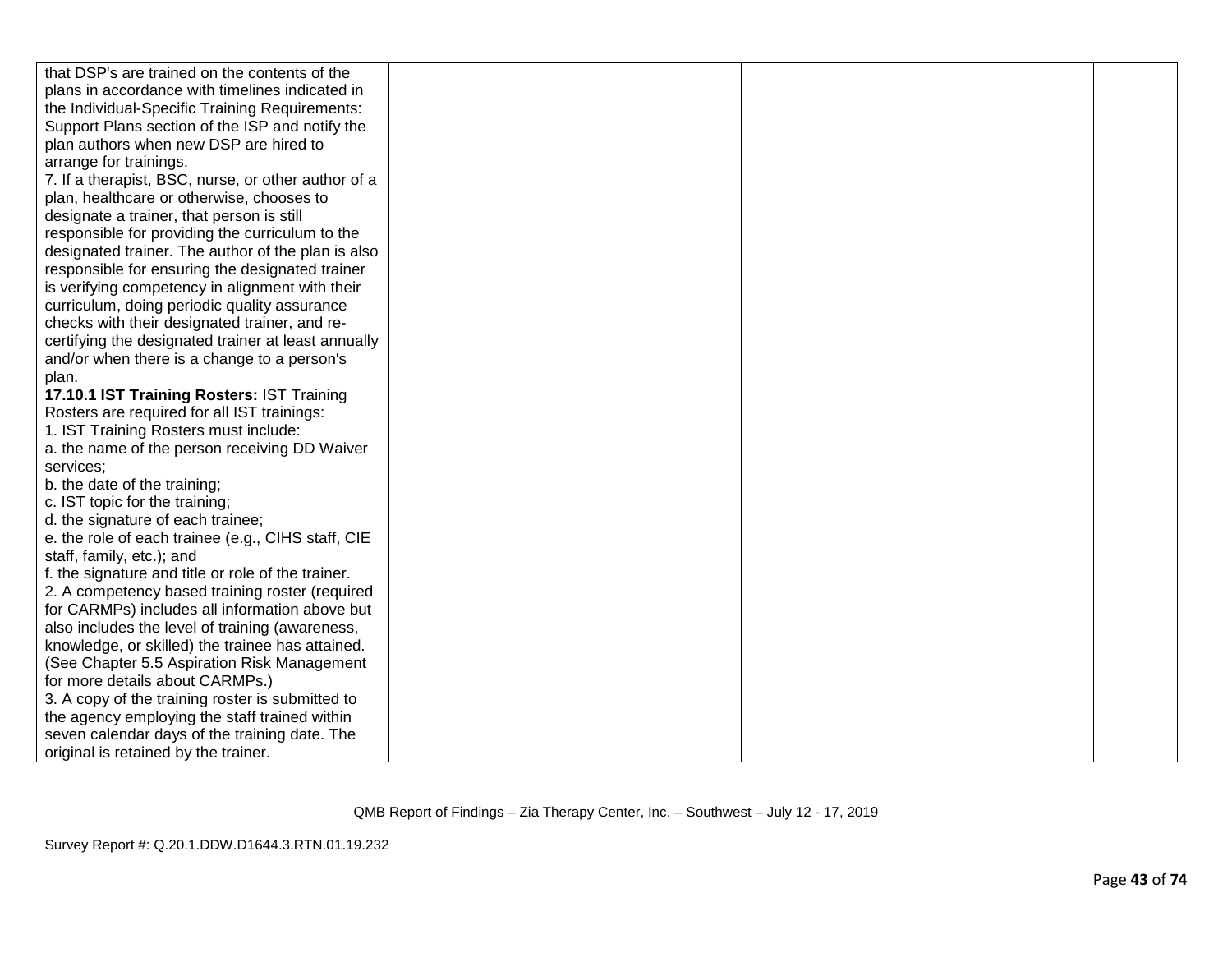| Tag #1A43.1 General Events Reporting -            | <b>Standard Level Deficiency</b>                   |                                                                                     |  |
|---------------------------------------------------|----------------------------------------------------|-------------------------------------------------------------------------------------|--|
| <b>Individual Reporting</b>                       |                                                    |                                                                                     |  |
| Developmental Disabilities (DD) Waiver Service    | Based on record review, the Agency did not         | Provider:                                                                           |  |
| Standards 2/26/2018; Re-Issue: 12/28/2018; Eff    | follow the General Events Reporting                | <b>State your Plan of Correction for the</b>                                        |  |
| 1/1/2019                                          | requirements as indicated by the policy for 1 of 9 | deficiencies cited in this tag here (How is the                                     |  |
| <b>Chapter 19: Provider Reporting</b>             | individuals.                                       | deficiency going to be corrected? This can be                                       |  |
| Requirements: 19.2 General Events                 |                                                    | specific to each deficiency cited or if possible an                                 |  |
| Reporting (GER): The purpose of General           | The following General Events Reporting             | overall correction?): $\rightarrow$                                                 |  |
| Events Reporting (GER) is to report, track and    | records contained evidence that indicated          |                                                                                     |  |
| analyze events, which pose a risk to adults in    | the General Events Report was not entered          |                                                                                     |  |
| the DD Waiver program, but do not meet criteria   | and / or approved within the required              |                                                                                     |  |
| for ANE or other reportable incidents as defined  | timeframe:                                         |                                                                                     |  |
| by the IMB. Analysis of GER is intended to        |                                                    |                                                                                     |  |
| identify emerging patterns so that preventative   | Individual #4                                      |                                                                                     |  |
| action can be taken at the individual, Provider   | • General Events Report (GER) indicates on         | <b>Provider:</b>                                                                    |  |
| Agency, regional and statewide level. On a        | 2/19/2019 the Individual was standing in line      |                                                                                     |  |
| quarterly and annual basis, DDSD analyzes         | at Lowes (Injury). GER was approved on             | <b>Enter your ongoing Quality</b><br><b>Assurance/Quality Improvement processes</b> |  |
| GER data at the provider, regional and            | 2/22/2019.                                         | as it related to this tag number here (What is                                      |  |
| statewide levels to identify any patterns that    |                                                    | going to be done? How many individuals is this                                      |  |
| warrant intervention. Provider Agency use of      |                                                    | going to affect? How often will this be completed?                                  |  |
| GER in Therap is required as follows:             |                                                    | Who is responsible? What steps will be taken if                                     |  |
| 1. DD Waiver Provider Agencies approved to        |                                                    | issues are found?): $\rightarrow$                                                   |  |
| provide Customized In- Home Supports, Family      |                                                    |                                                                                     |  |
| Living, IMLS, Supported Living, Customized        |                                                    |                                                                                     |  |
| Community Supports, Community Integrated          |                                                    |                                                                                     |  |
| Employment, Adult Nursing and Case                |                                                    |                                                                                     |  |
| Management must use GER in the Therap             |                                                    |                                                                                     |  |
| system.                                           |                                                    |                                                                                     |  |
| 2. DD Waiver Provider Agencies referenced         |                                                    |                                                                                     |  |
| above are responsible for entering specified      |                                                    |                                                                                     |  |
| information into the GER section of the secure    |                                                    |                                                                                     |  |
| website operated under contract by Therap         |                                                    |                                                                                     |  |
| according to the GER Reporting Requirements       |                                                    |                                                                                     |  |
| in Appendix B GER Requirements.                   |                                                    |                                                                                     |  |
| 3. At the Provider Agency's discretion additional |                                                    |                                                                                     |  |
| events, which are not required by DDSD, may       |                                                    |                                                                                     |  |
| also be tracked within the GER section of         |                                                    |                                                                                     |  |
| Therap.                                           |                                                    |                                                                                     |  |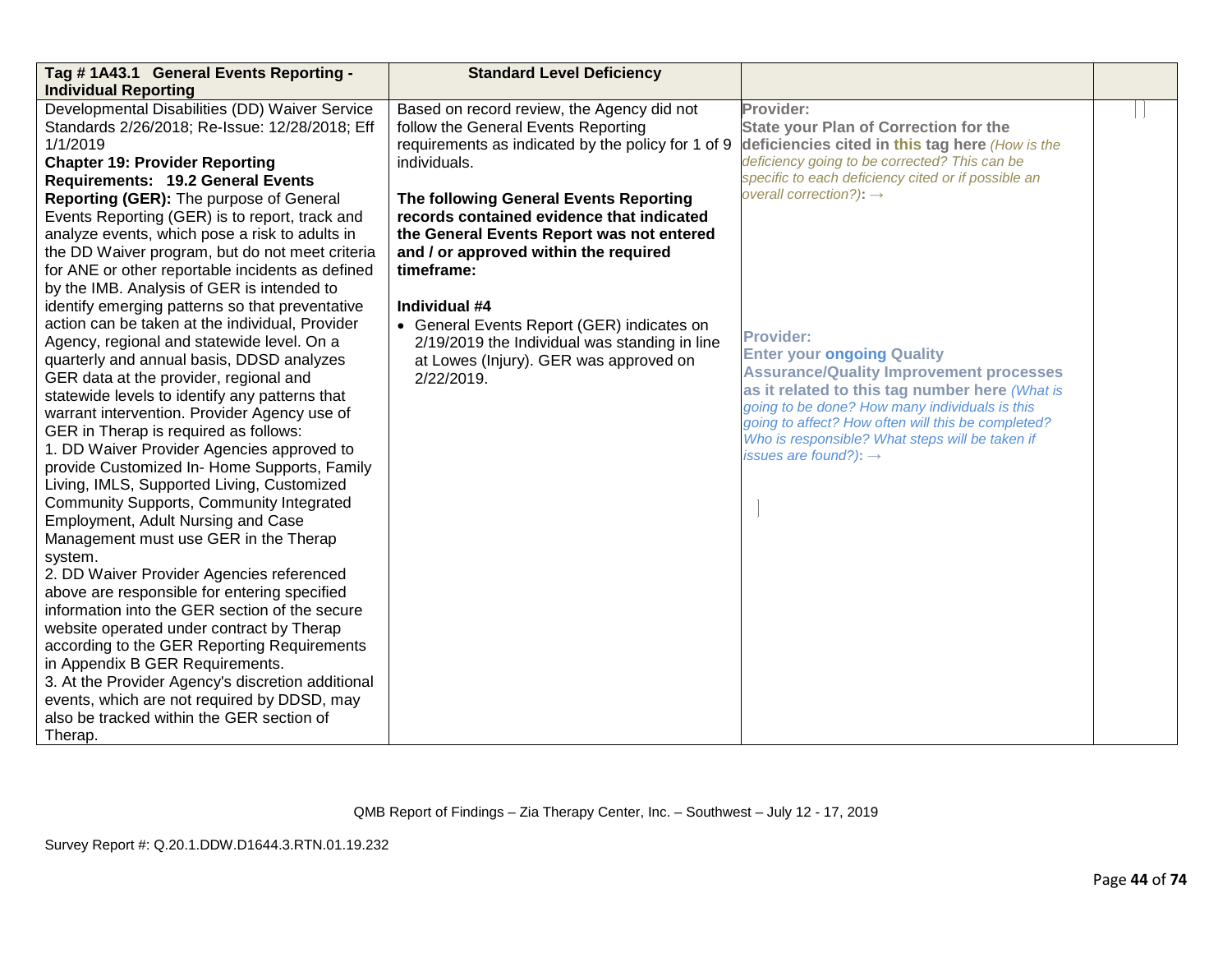| 4. GER does not replace a Provider Agency's      |  |  |
|--------------------------------------------------|--|--|
| obligations to report ANE or other reportable    |  |  |
| incidents as described in Chapter 18: Incident   |  |  |
| Management System.                               |  |  |
| 5. GER does not replace a Provider Agency's      |  |  |
| obligations related to healthcare coordination,  |  |  |
| modifications to the ISP, or any other risk      |  |  |
| management and QI activities.                    |  |  |
|                                                  |  |  |
| <b>Appendix B GER Requirements: DDSD is</b>      |  |  |
| pleased to introduce the revised General Events  |  |  |
| Reporting (GER), requirements. There are two     |  |  |
| important changes related to medication error    |  |  |
| reporting:                                       |  |  |
| 1. Effective immediately, DDSD requires ALL      |  |  |
| medication errors be entered into Therap GER     |  |  |
| with the exception of those required to be       |  |  |
| reported to Division of Health Improvement-      |  |  |
| Incident Management Bureau.                      |  |  |
| 2. No alternative methods for reporting are      |  |  |
| permitted.                                       |  |  |
| The following events need to be reported in      |  |  |
| the Therap GER:                                  |  |  |
| - Emergency Room/Urgent Care/Emergency           |  |  |
| <b>Medical Services</b>                          |  |  |
| - Falls Without Injury                           |  |  |
| - Injury (including Falls, Choking, Skin         |  |  |
| Breakdown and Infection)                         |  |  |
| - Law Enforcement Use                            |  |  |
| - Medication Errors                              |  |  |
| - Medication Documentation Errors                |  |  |
| - Missing Person/Elopement                       |  |  |
| - Out of Home Placement- Medical:                |  |  |
| Hospitalization, Long Term Care, Skilled Nursing |  |  |
| or Rehabilitation Facility Admission             |  |  |
| - PRN Psychotropic Medication                    |  |  |
| - Restraint Related to Behavior                  |  |  |
| - Suicide Attempt or Threat                      |  |  |
| Entry Guidance: Provider Agencies must           |  |  |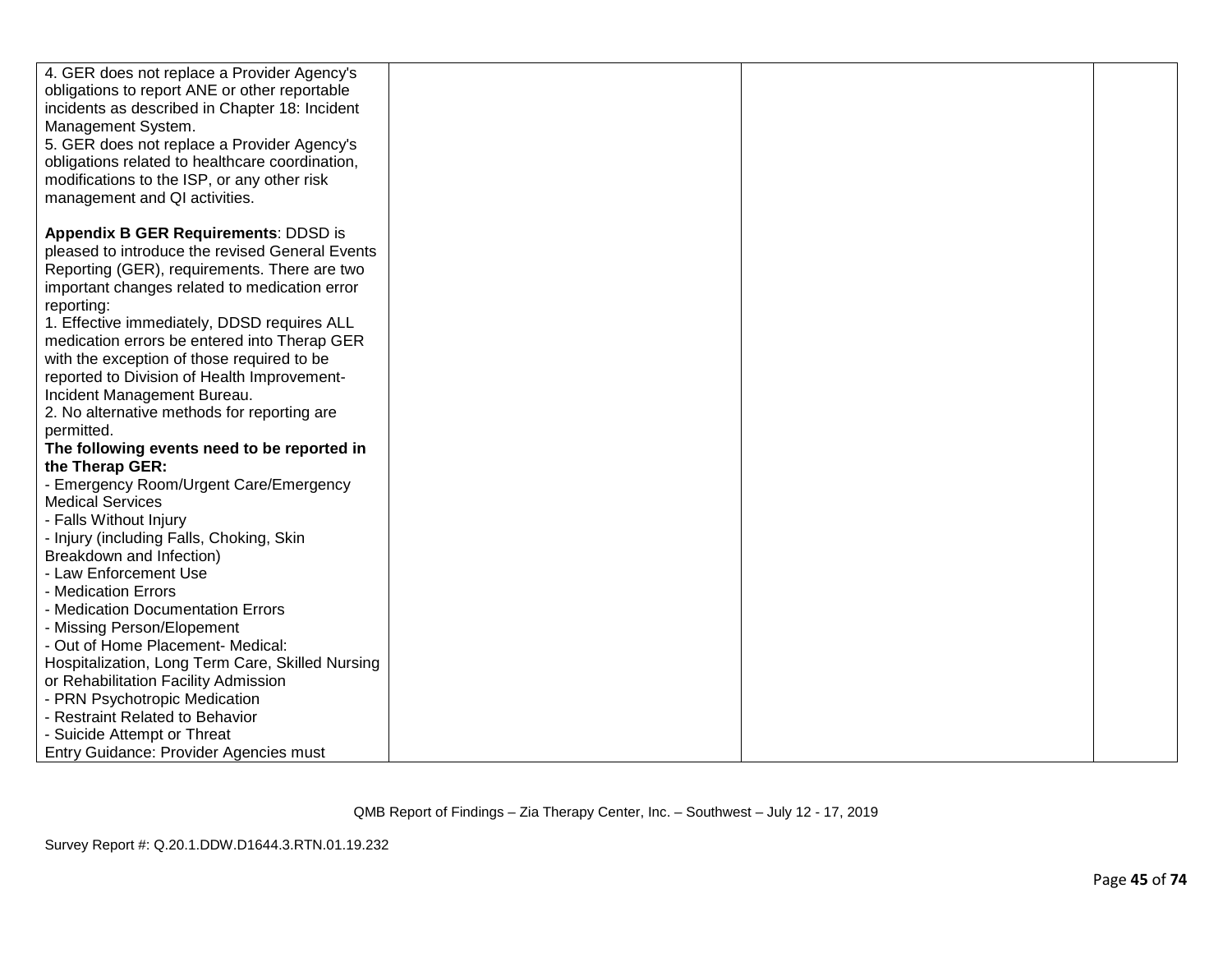| complete the following sections of the GER with  |  |  |
|--------------------------------------------------|--|--|
| detailed information: profile information, event |  |  |
| information, other event information, general    |  |  |
| information, notification, actions taken or      |  |  |
| planned, and the review follow up comments       |  |  |
| section. Please attach any pertinent external    |  |  |
| documents such as discharge summary,             |  |  |
| medical consultation form, etc. Provider         |  |  |
| Agencies must enter and approve GERs within 2    |  |  |
| business days with the exception of Medication   |  |  |
| Errors which must be entered into GER on at      |  |  |
| least a monthly basis.                           |  |  |
|                                                  |  |  |
|                                                  |  |  |
|                                                  |  |  |
|                                                  |  |  |
|                                                  |  |  |
|                                                  |  |  |
|                                                  |  |  |
|                                                  |  |  |
|                                                  |  |  |
|                                                  |  |  |
|                                                  |  |  |
|                                                  |  |  |
|                                                  |  |  |
|                                                  |  |  |
|                                                  |  |  |
|                                                  |  |  |
|                                                  |  |  |
|                                                  |  |  |
|                                                  |  |  |
|                                                  |  |  |
|                                                  |  |  |
|                                                  |  |  |
|                                                  |  |  |
|                                                  |  |  |
|                                                  |  |  |
|                                                  |  |  |
|                                                  |  |  |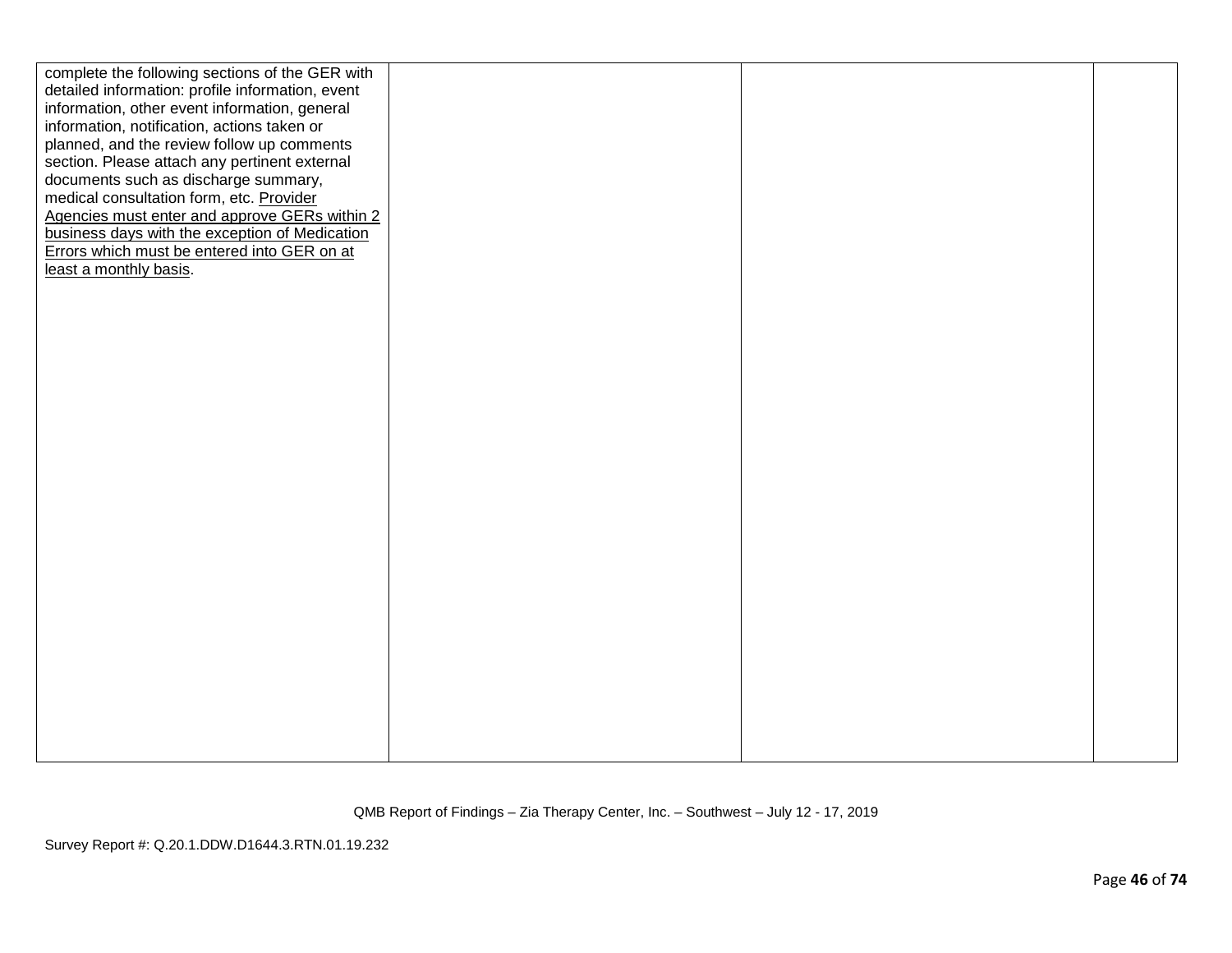| <b>Standard of Care</b>                                                                                                                                                                                                                                                                                                                                                                                                                                                                                                                                                                                                                                                                                                                                                                                                                                                                                  | <b>Deficiencies</b>                                                                                                                                                                                                                                                                                                                                                                                                                                                                                                                                                                                                                                                                                                                                                                          | Agency Plan of Correction, On-going QA/QI<br>& Responsible Party                                                                                                                                                                                                                                                                                          | <b>Date</b><br><b>Due</b> |  |
|----------------------------------------------------------------------------------------------------------------------------------------------------------------------------------------------------------------------------------------------------------------------------------------------------------------------------------------------------------------------------------------------------------------------------------------------------------------------------------------------------------------------------------------------------------------------------------------------------------------------------------------------------------------------------------------------------------------------------------------------------------------------------------------------------------------------------------------------------------------------------------------------------------|----------------------------------------------------------------------------------------------------------------------------------------------------------------------------------------------------------------------------------------------------------------------------------------------------------------------------------------------------------------------------------------------------------------------------------------------------------------------------------------------------------------------------------------------------------------------------------------------------------------------------------------------------------------------------------------------------------------------------------------------------------------------------------------------|-----------------------------------------------------------------------------------------------------------------------------------------------------------------------------------------------------------------------------------------------------------------------------------------------------------------------------------------------------------|---------------------------|--|
|                                                                                                                                                                                                                                                                                                                                                                                                                                                                                                                                                                                                                                                                                                                                                                                                                                                                                                          | Service Domain: Health and Welfare - The state, on an ongoing basis, identifies, addresses and seeks to prevent occurrences of abuse, neglect and<br>exploitation. Individuals shall be afforded their basic human rights. The provider supports individuals to access needed healthcare services in a timely manner.                                                                                                                                                                                                                                                                                                                                                                                                                                                                        |                                                                                                                                                                                                                                                                                                                                                           |                           |  |
| Tag #1A05 General Provider                                                                                                                                                                                                                                                                                                                                                                                                                                                                                                                                                                                                                                                                                                                                                                                                                                                                               | <b>Condition of Participation Level Deficiency</b>                                                                                                                                                                                                                                                                                                                                                                                                                                                                                                                                                                                                                                                                                                                                           |                                                                                                                                                                                                                                                                                                                                                           |                           |  |
| <b>Requirements/Agency Policy and</b>                                                                                                                                                                                                                                                                                                                                                                                                                                                                                                                                                                                                                                                                                                                                                                                                                                                                    |                                                                                                                                                                                                                                                                                                                                                                                                                                                                                                                                                                                                                                                                                                                                                                                              |                                                                                                                                                                                                                                                                                                                                                           |                           |  |
| <b>Procedures Requirements</b>                                                                                                                                                                                                                                                                                                                                                                                                                                                                                                                                                                                                                                                                                                                                                                                                                                                                           |                                                                                                                                                                                                                                                                                                                                                                                                                                                                                                                                                                                                                                                                                                                                                                                              |                                                                                                                                                                                                                                                                                                                                                           |                           |  |
| Developmental Disabilities (DD) Waiver Service<br>Standards 2/26/2018; Re-Issue: 12/28/2018; Eff<br>1/1/2019<br><b>Chapter 16: Qualified Provider Agencies</b><br>Qualified DD Waiver Provider Agencies must<br>deliver DD Waiver services. DD Waiver Provider<br>Agencies must have a current Provider<br>Agreement and continually meet required<br>screening, licensure, accreditation, and training<br>requirements as well as continually adhere to                                                                                                                                                                                                                                                                                                                                                                                                                                                 | After an analysis of the evidence it has been<br>determined there is a significant potential for a<br>negative outcome to occur.<br>Based on interview, the Agency did not develop,<br>implement and / or comply with written policies<br>and procedures to protect the physical/mental<br>health of individuals that complies with all DDSD<br>requirements.                                                                                                                                                                                                                                                                                                                                                                                                                                | Provider:<br><b>State your Plan of Correction for the</b><br>deficiencies cited in this tag here (How is the<br>deficiency going to be corrected? This can be<br>specific to each deficiency cited or if possible an<br>overall correction?): $\rightarrow$                                                                                               |                           |  |
| the DD Waiver Service Standards. All Provider<br>Agencies must comply with contract<br>management activities to include any type of<br>quality assurance review and/or compliance<br>review completed by DDSD, the Division of<br>Health Improvement (DHI) or other state<br>agencies.<br><b>NEW MEXICO DEPARTMENT OF HEALTH</b><br>DEVELOPMENTAL DISABILITIES SUPPORTS<br><b>DIVISION: Provider Application</b><br>- Emergency and on-call procedures;<br>- On-call nursing services that specifically state<br>the nurse must be available to DSP during<br>periods when a nurse is not present. The on-call<br>nurse must be available to make an on-site visit<br>when information provided by the DSP over the<br>phone indicate, in the nurse's professional<br>judgment, a need for a face to face assessment<br>to determine appropriate action;<br>- Incident Management Procedures that comply | When DSP were asked, to provide and call<br>the on-call phone number, the following<br>occurred:<br>DSP #500 provided Surveyors the Agency's<br>On-Call phone number of 575-439-XXXX.<br>On 7/15/2019 at 4:15PM surveyors<br>confirmed the number provided was the<br>agency's front desk phone number and not<br>the afterhours on-call. Per the provider<br>application the provider is required to have<br>an on-call system. (Individual #1)<br>DSP #507 provided Surveyors the Agency's<br>On-Call phone number of 575-439-XXXX.<br>On 7/15/2019 at 8:20PM Surveyors<br>confirmed the number provided was the<br>Alamogordo Police department and not the<br>afterhours on-call. Per the provider<br>application the provider is required to have<br>an on-call system. (Individual #2) | <b>Provider:</b><br><b>Enter your ongoing Quality</b><br><b>Assurance/Quality Improvement processes</b><br>as it related to this tag number here (What is<br>going to be done? How many individuals is this<br>going to affect? How often will this be completed?<br>Who is responsible? What steps will be taken if<br>issues are found?): $\rightarrow$ |                           |  |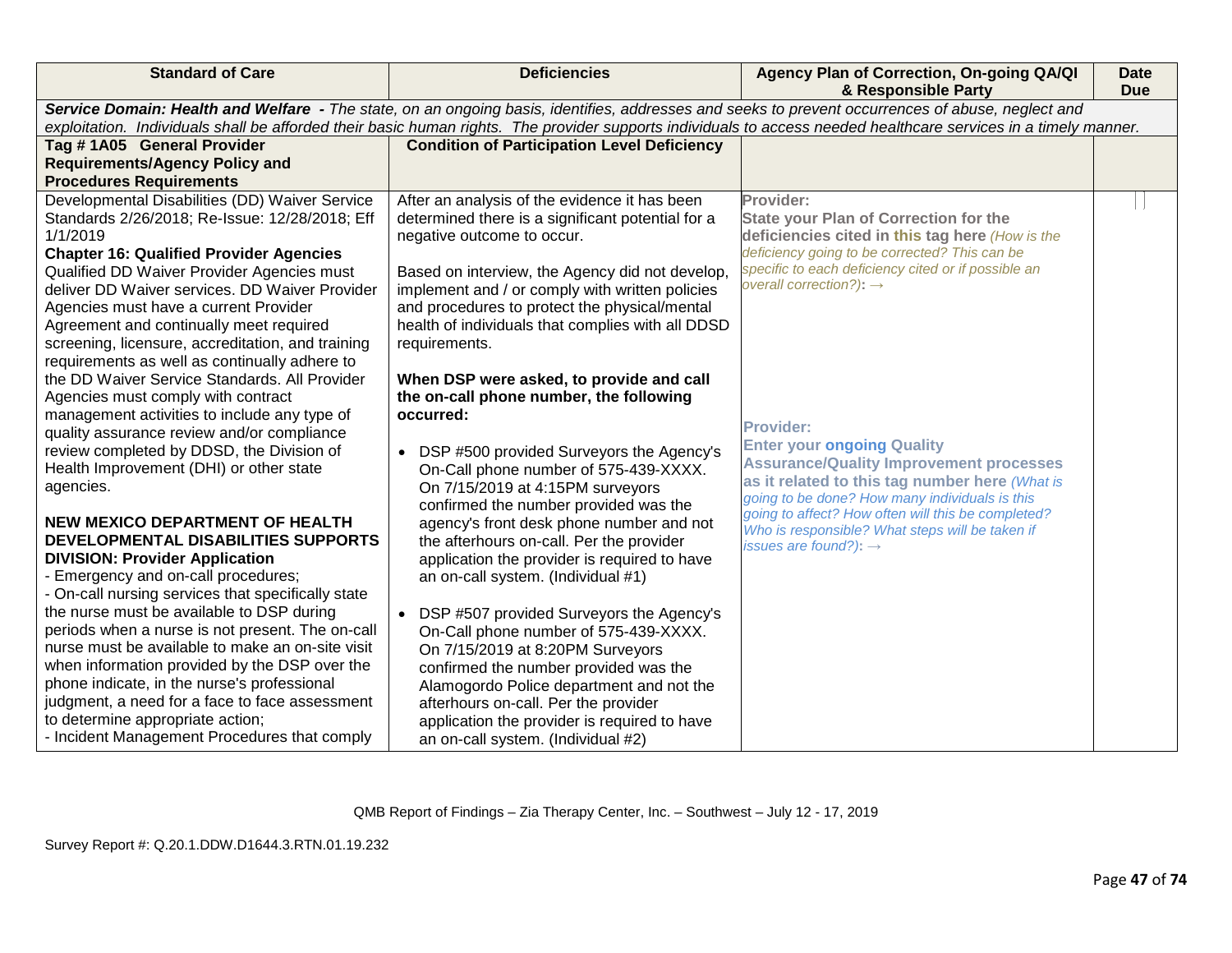| with the current NM Department of Health           |  |  |
|----------------------------------------------------|--|--|
| Improvement Incident Management Guide              |  |  |
| - Medication Assessment and Delivery Policy        |  |  |
| and Procedure;                                     |  |  |
| - Policy and procedures regarding delegation of    |  |  |
|                                                    |  |  |
| specific nursing functions                         |  |  |
| - Policies and procedures regarding the safe       |  |  |
| transportation of individuals in the community     |  |  |
| and how you will comply with the New Mexico        |  |  |
| regulations governing the operation of motor       |  |  |
| vehicles                                           |  |  |
|                                                    |  |  |
| <b>STATE OF NEW MEXICO DEPARTMENT OF</b>           |  |  |
| HEALTH DEVELOPMENTAL DISABILITIES                  |  |  |
| <b>SUPPORTS DIVISION PROVIDER</b>                  |  |  |
|                                                    |  |  |
| <b>AGREEMENT: ARTICLE 39. POLICIES AND</b>         |  |  |
| <b>REGULATIONS</b>                                 |  |  |
| Provider Agreements and amendments                 |  |  |
| reference and incorporate laws, regulations,       |  |  |
| policies, procedures, directives, and contract     |  |  |
| provisions not only of DOH, but of HSD.            |  |  |
| Additionally, the PROVIDER agrees to abide by      |  |  |
| all the following, whenever relevant to the        |  |  |
| delivery of services specified under this Provider |  |  |
| Agreement:                                         |  |  |
| a. DD Waiver Service Standards and MF Waiver       |  |  |
| Service Standards.                                 |  |  |
| b. DEPARTMENT/DDSD Accreditation Mandate           |  |  |
| Policies.                                          |  |  |
| c. Policies and Procedures for Centralized         |  |  |
| Admission and Discharge Process for New            |  |  |
| Mexicans with Disabilities.                        |  |  |
| d. Policies for Behavior Support Service           |  |  |
| Provisions.                                        |  |  |
| e. Rights of Individuals with Developmental        |  |  |
| Disabilities living in the Community, 7.26.3       |  |  |
| NMAC.                                              |  |  |
| f. Service Plans for Individuals with              |  |  |
| Developmental Disability Community Programs,       |  |  |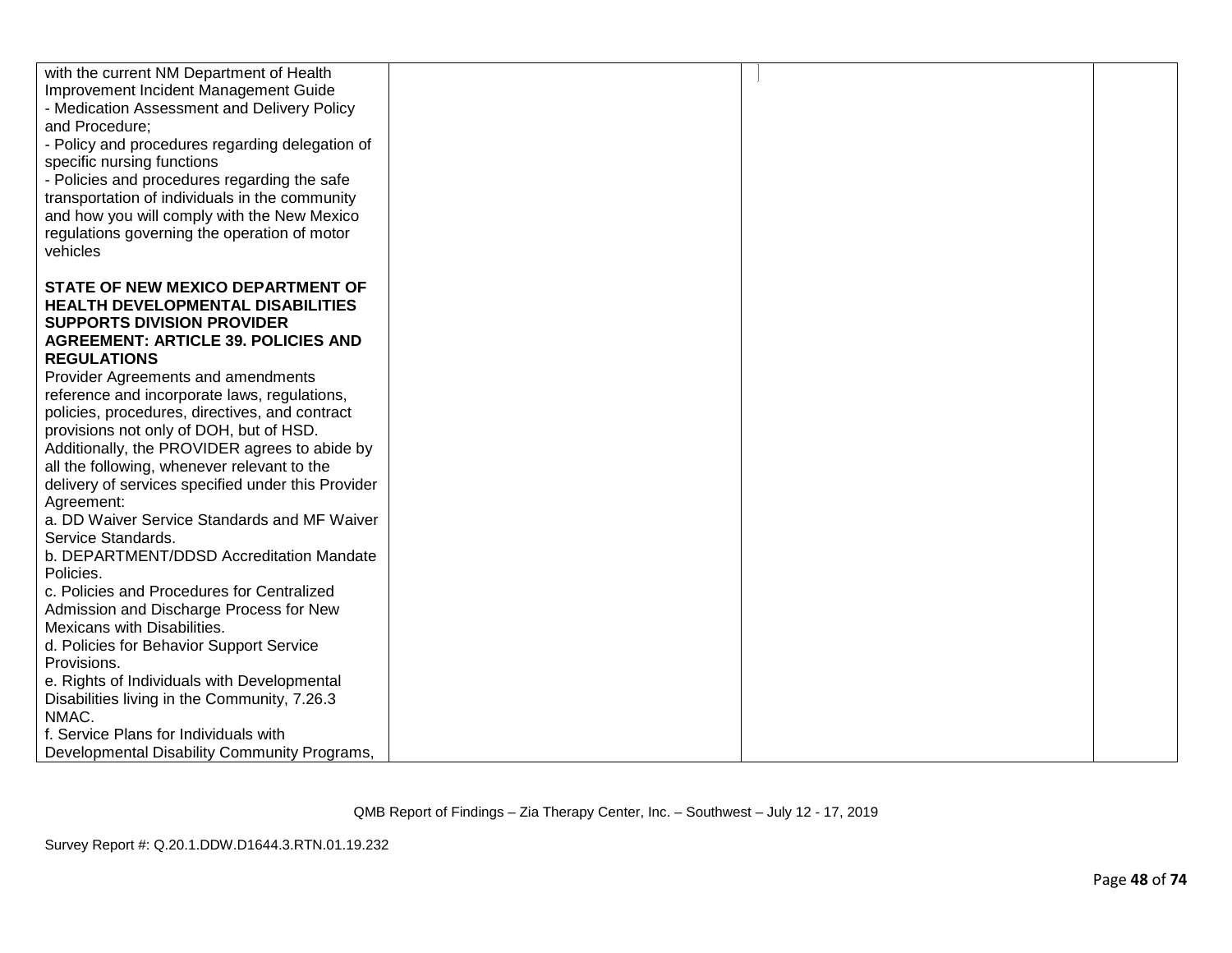| 7.26.5 NMAC.                                                               |  |  |
|----------------------------------------------------------------------------|--|--|
| g. Requirement for Developmental Disability                                |  |  |
| Community Programs, 7.26.6 NMAC.                                           |  |  |
| h. DEPARTMENT Client Complaint Procedures,                                 |  |  |
| 7.26.4 NMAC.                                                               |  |  |
| i. Individual Transition Planning Process, 7.26.7                          |  |  |
| NMAC.                                                                      |  |  |
| j. Dispute Resolution Process, 7.26.8 NMAC.                                |  |  |
| k. DEPARTMENT/DDSD Training Policies and                                   |  |  |
| Procedures.                                                                |  |  |
| I. Fair Labor Standards Act.                                               |  |  |
| m. New Mexico Nursing Practice Act and New                                 |  |  |
| Mexico Board of Nursing requirements                                       |  |  |
| governing certified medication aides and                                   |  |  |
| administration of medications, 16.12.5 NMAC.                               |  |  |
| n. Incident Reporting and Investigation                                    |  |  |
| Requirements for Providers of Community                                    |  |  |
| Based Services, 7.14.3 NMAC, and                                           |  |  |
| <b>DHI/DEPARTMENT Incident Management</b>                                  |  |  |
| System Policies and Procedures.                                            |  |  |
| o. DHI/DEPARTMENT Statewide Mortality                                      |  |  |
| Review Policy and Procedures.                                              |  |  |
| p. Caregivers Criminal History Screening                                   |  |  |
| Requirements, 7.1.9 NMAC.                                                  |  |  |
| q. Quality Management System and Review                                    |  |  |
| Requirements for Providers of Community                                    |  |  |
| Based Services, 7.1.13 NMAC.<br>r. All Medicaid Regulations of the Medical |  |  |
| Assistance Division of the HS D.                                           |  |  |
| s. Health Insurance Portability and                                        |  |  |
| Accountability Act (HIPAA).                                                |  |  |
| t. DEPARTMENT Sanctions Policy.                                            |  |  |
| u. All other regulations, standards, policies and                          |  |  |
| procedures, guidelines and interpretive                                    |  |  |
| memoranda of the DDSD and the DHI of the                                   |  |  |
| DEPARTMENT.                                                                |  |  |
|                                                                            |  |  |
| <b>Chapter 18 Incident Management:</b>                                     |  |  |
| 18.1 Training on Abuse, Neglect, and                                       |  |  |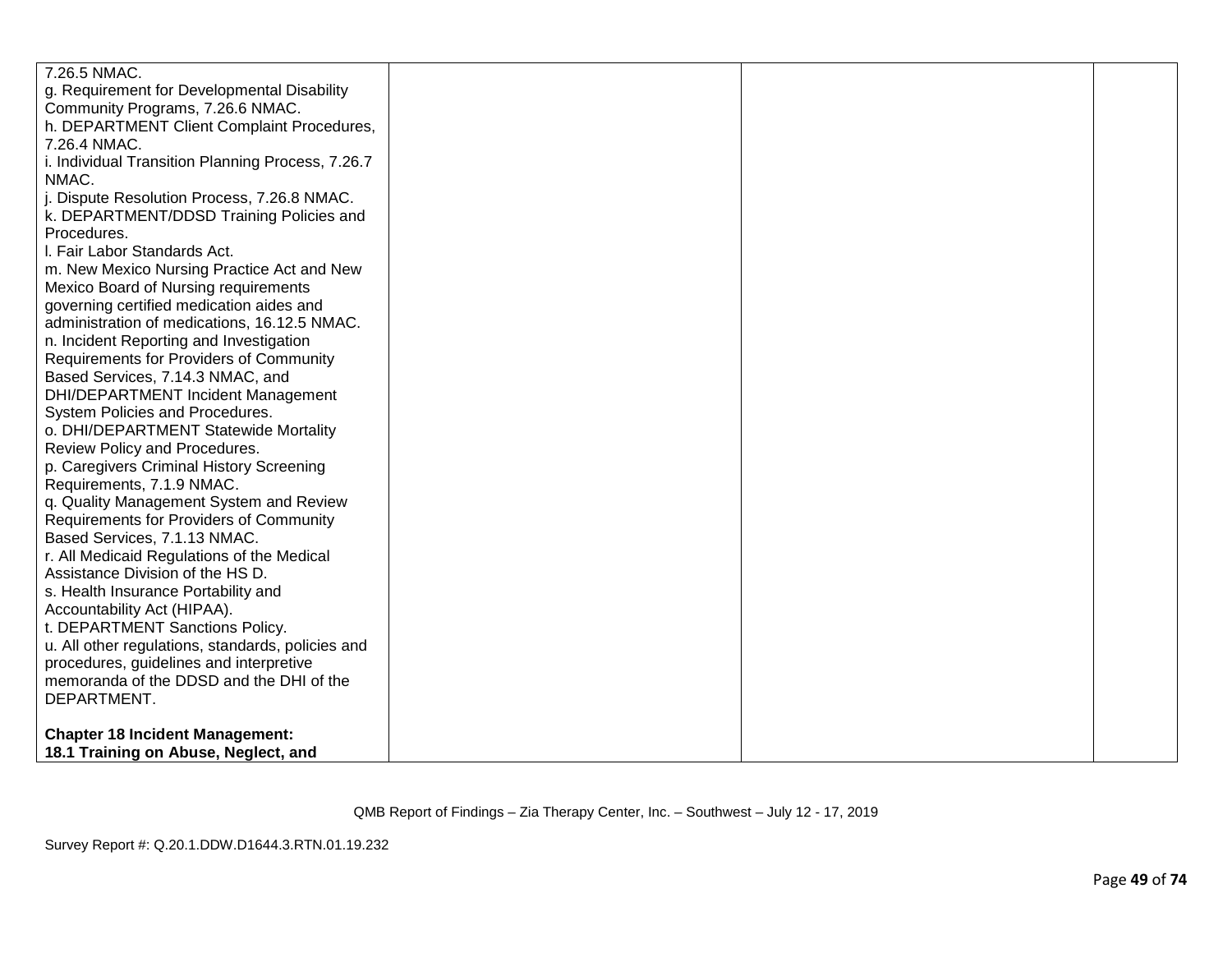| <b>Exploitation (ANE) Recognition and</b>                                                     |  |  |
|-----------------------------------------------------------------------------------------------|--|--|
| Reporting: All employees, contractors, and                                                    |  |  |
| volunteers shall be trained on the in-person ANE                                              |  |  |
| training curriculum approved by DOH.                                                          |  |  |
| Employees or volunteers can work with a DD                                                    |  |  |
| Waiver participant prior to receiving the training                                            |  |  |
| only if directly supervised, at all times, by a                                               |  |  |
| trained staff. Provider Agencies are responsible                                              |  |  |
| for ensuring the training requirements outlined                                               |  |  |
| below are met.                                                                                |  |  |
| 1. DDSD ANE On-line Refresher trainings shall                                                 |  |  |
| be renewed annually, within one year of                                                       |  |  |
| successful completion of the DDSD ANE                                                         |  |  |
| classroom training.                                                                           |  |  |
| 2. Training shall be conducted in a language                                                  |  |  |
| that is understood by the employee,                                                           |  |  |
| subcontractor, or volunteer.                                                                  |  |  |
| 3. Training must be conducted by a DOH                                                        |  |  |
| certified trainer and in accordance with the Train                                            |  |  |
| the Trainer curriculum provided by the DOH.                                                   |  |  |
| 4. Documentation of an employee, subcontractor                                                |  |  |
| or volunteer's training must be maintained for a                                              |  |  |
| period of at least three years, or six months after                                           |  |  |
| termination of an employee's employment or the                                                |  |  |
| volunteer's work.                                                                             |  |  |
|                                                                                               |  |  |
| <b>NMAC 7.1.14.9 INCIDENT MANAGEMENT</b>                                                      |  |  |
| <b>SYSTEM REQUIREMENTS:</b>                                                                   |  |  |
| A. General: All community-based service                                                       |  |  |
| providers shall establish and maintain an                                                     |  |  |
| incident management system, which                                                             |  |  |
| emphasizes the principles of prevention and                                                   |  |  |
| staff involvement. The community-based service                                                |  |  |
| provider shall ensure that the incident                                                       |  |  |
| management system policies and procedures                                                     |  |  |
| requires all employees and volunteers to be<br>competently trained to respond to, report, and |  |  |
| preserve evidence related to incidents in a                                                   |  |  |
|                                                                                               |  |  |
| timely and accurate manner.                                                                   |  |  |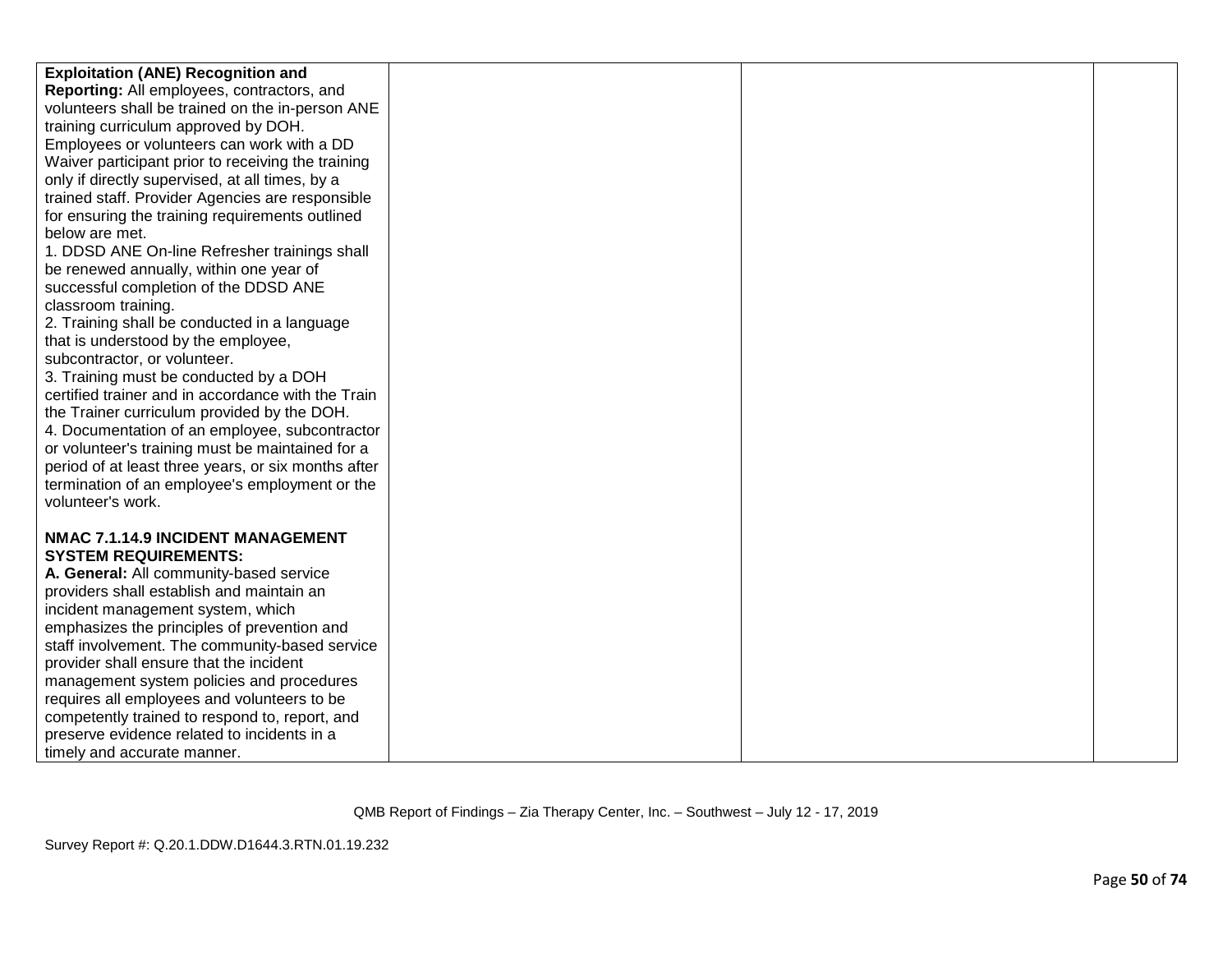| B. Training curriculum: Prior to an employee                                                      |  |  |
|---------------------------------------------------------------------------------------------------|--|--|
| or volunteer's initial work with the community-                                                   |  |  |
| based service provider, all employees and                                                         |  |  |
| volunteers shall be trained on an applicable                                                      |  |  |
| written training curriculum including incident                                                    |  |  |
| policies and procedures for identification, and                                                   |  |  |
| timely reporting of abuse, neglect, exploitation,                                                 |  |  |
| suspicious injury, and all deaths as required in                                                  |  |  |
| Subsection A of 7.1.14.8 NMAC. The trainings                                                      |  |  |
| shall be reviewed at annual, not to exceed 12-                                                    |  |  |
| month intervals. The training curriculum as set                                                   |  |  |
| forth in Subsection C of 7.1.14.9 NMAC may                                                        |  |  |
| include computer-based training. Periodic                                                         |  |  |
| reviews shall include, at a minimum, review of                                                    |  |  |
| the written training curriculum and site-specific                                                 |  |  |
| issues pertaining to the community-based                                                          |  |  |
| service provider's facility. Training shall be                                                    |  |  |
| conducted in a language that is understood by                                                     |  |  |
| the employee or volunteer.                                                                        |  |  |
|                                                                                                   |  |  |
|                                                                                                   |  |  |
| D. Training documentation: All community-                                                         |  |  |
| based service providers shall prepare training                                                    |  |  |
| documentation for each employee and volunteer                                                     |  |  |
| to include a signed statement indicating the                                                      |  |  |
| date, time, and place they received their incident                                                |  |  |
| management reporting instruction. The                                                             |  |  |
| community-based service provider shall                                                            |  |  |
| maintain documentation of an employee or                                                          |  |  |
| volunteer's training for a period of at least three                                               |  |  |
| years, or six months after termination of an                                                      |  |  |
| employee's employment or the volunteer's work.                                                    |  |  |
| Training curricula shall be kept on the provider                                                  |  |  |
| premises and made available upon request by                                                       |  |  |
| the department. Training documentation shall be                                                   |  |  |
| made available immediately upon a division                                                        |  |  |
| representative's request. Failure to provide                                                      |  |  |
| employee and volunteer training documentation                                                     |  |  |
| shall subject the community-based service<br>provider to the penalties provided for in this rule. |  |  |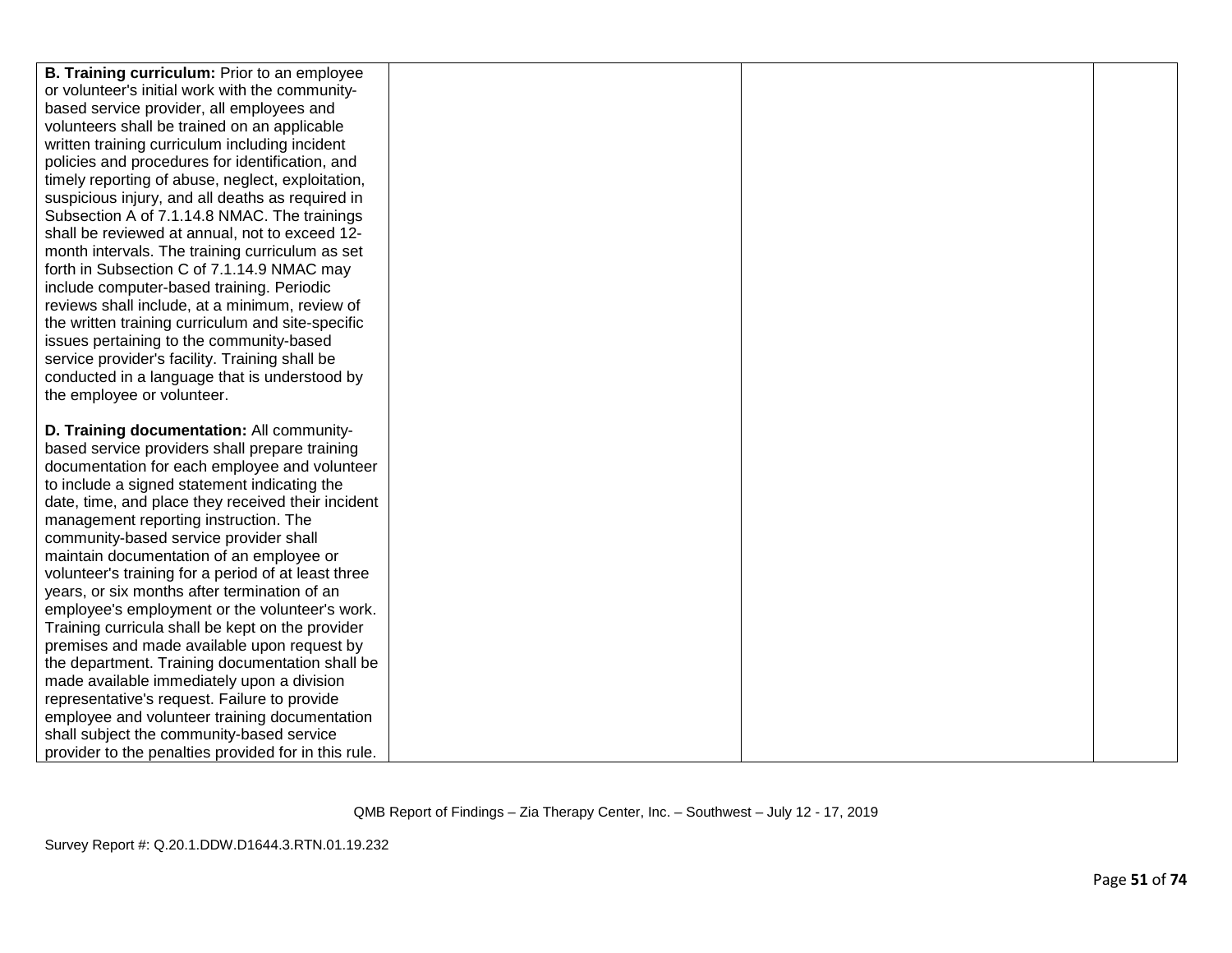| <b>NMAC 7.1.14.8 INCIDENT MANAGEMENT</b><br><b>SYSTEM REPORTING REQUIREMENTS FOR</b>            |  |  |
|-------------------------------------------------------------------------------------------------|--|--|
| <b>COMMUNITY-BASED SERVICE PROVIDERS:</b>                                                       |  |  |
| F. Quality assurance/quality improvement<br>program for community-based service                 |  |  |
| providers: The community-based service                                                          |  |  |
| provider shall establish and implement a quality                                                |  |  |
| improvement program for reviewing alleged                                                       |  |  |
| complaints and incidents of abuse, neglect, or                                                  |  |  |
| exploitation against them as a provider after the                                               |  |  |
| division's investigation is complete. The incident                                              |  |  |
| management program shall include written                                                        |  |  |
| documentation of corrective actions taken. The                                                  |  |  |
| community-based service provider shall take all                                                 |  |  |
| reasonable steps to prevent further incidents.                                                  |  |  |
| The community-based service provider shall                                                      |  |  |
| provide the following internal monitoring and                                                   |  |  |
| facilitating quality improvement program:                                                       |  |  |
| (1) community-based service providers shall                                                     |  |  |
| have current abuse, neglect, and exploitation                                                   |  |  |
| management policy and procedures in place that                                                  |  |  |
| comply with the department's requirements;                                                      |  |  |
| (2) community-based service providers providing                                                 |  |  |
| intellectual and developmental disabilities                                                     |  |  |
| services must have a designated incident                                                        |  |  |
| management coordinator in place; and                                                            |  |  |
| (3) community-based service providers providing                                                 |  |  |
| intellectual and developmental disabilities                                                     |  |  |
| services must have an incident management                                                       |  |  |
| committee to identify any deficiencies, trends,                                                 |  |  |
| patterns, or concerns as well as opportunities for<br>quality improvement, address internal and |  |  |
| external incident reports for the purpose of                                                    |  |  |
| examining internal root causes, and to take                                                     |  |  |
| action on identified issues.                                                                    |  |  |
|                                                                                                 |  |  |
|                                                                                                 |  |  |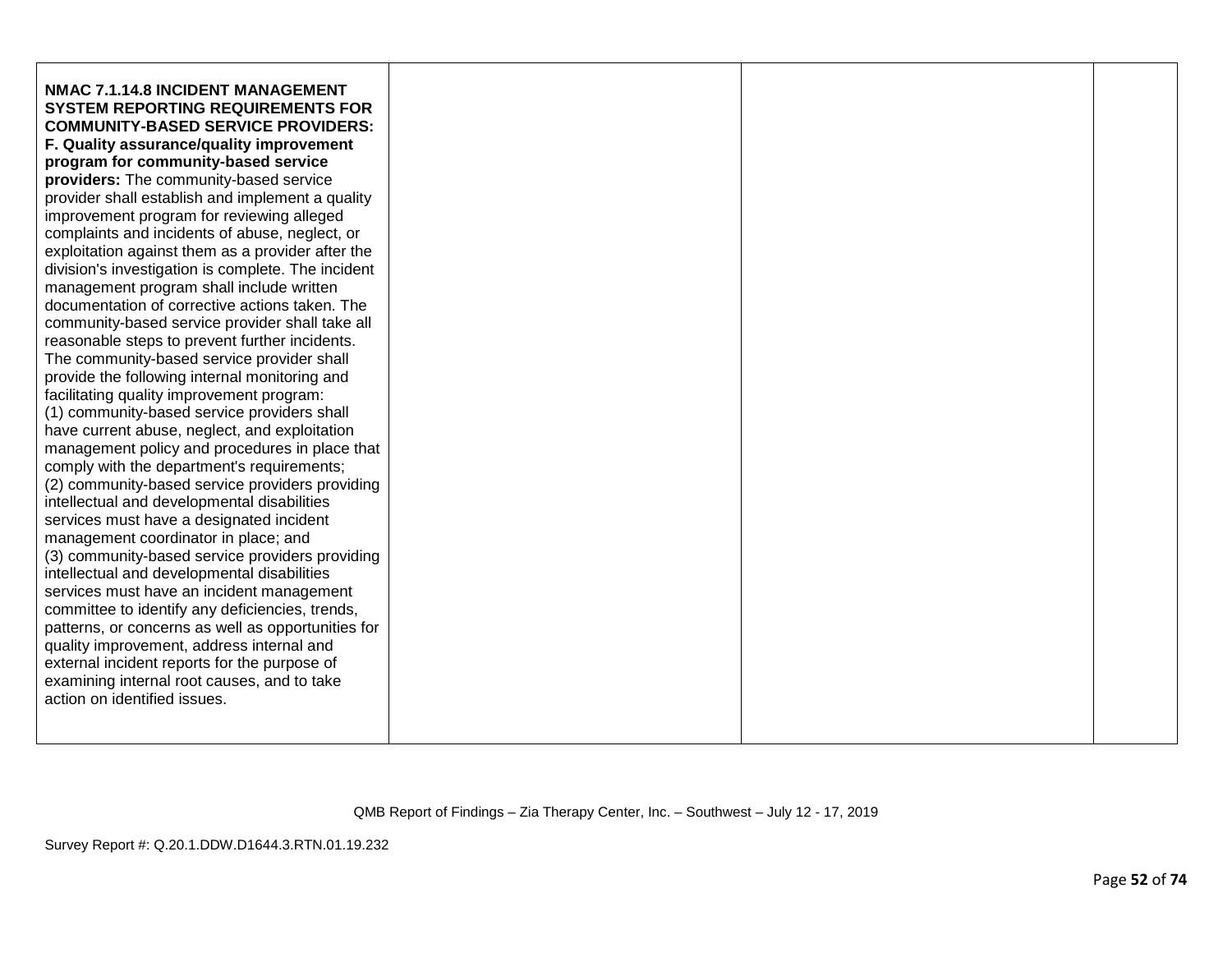| Tag #1A08.2 Administrative Case File:                                       | <b>Condition of Participation Level Deficiency</b> |                                                     |  |
|-----------------------------------------------------------------------------|----------------------------------------------------|-----------------------------------------------------|--|
| <b>Healthcare Requirements &amp; Follow-up</b>                              |                                                    |                                                     |  |
| Developmental Disabilities (DD) Waiver Service                              | After an analysis of the evidence it has been      | Provider:                                           |  |
| Standards 2/26/2018; Re-Issue: 12/28/2018; Eff                              | determined there is a significant potential for a  | <b>State your Plan of Correction for the</b>        |  |
| 1/1/2019                                                                    | negative outcome to occur.                         | deficiencies cited in this tag here (How is the     |  |
| <b>Chapter 3 Safeguards: 3.1.1 Decision</b>                                 |                                                    | deficiency going to be corrected? This can be       |  |
| <b>Consultation Process (DCP): Health decisions</b>                         | Based on record review and interview, the          | specific to each deficiency cited or if possible an |  |
| are the sole domain of waiver participants, their                           | Agency did not provide documentation of annual     | overall correction?): $\rightarrow$                 |  |
| guardians or healthcare decision makers.                                    | physical examinations and/or other                 |                                                     |  |
| Participants and their healthcare decision                                  | examinations as specified by a licensed            |                                                     |  |
| makers can confidently make decisions that are                              | physician for 2 of 9 individuals receiving Living  |                                                     |  |
| compatible with their personal and cultural                                 | Care Arrangements and Community Inclusion.         |                                                     |  |
| values. Provider Agencies are required to                                   |                                                    |                                                     |  |
| support the informed decision making of waiver                              | Review of the administrative individual case files |                                                     |  |
| participants by supporting access to medical                                | revealed the following items were not found,       | <b>Provider:</b>                                    |  |
| consultation, information, and other available                              | incomplete, and/or not current:                    | <b>Enter your ongoing Quality</b>                   |  |
| resources according to the following:                                       |                                                    | <b>Assurance/Quality Improvement processes</b>      |  |
| 1. The DCP is used when a person or his/her                                 | <b>Annual Physical:</b>                            | as it related to this tag number here (What is      |  |
| guardian/healthcare decision maker has                                      | • Not Found in Therap (#6, #9)                     | going to be done? How many individuals is this      |  |
| concerns, needs more information about health-                              |                                                    | going to affect? How often will this be completed?  |  |
| related issues, or has decided not to follow all or                         |                                                    | Who is responsible? What steps will be taken if     |  |
| part of an order, recommendation, or                                        |                                                    | issues are found?): $\rightarrow$                   |  |
| suggestion. This includes, but is not limited to:                           |                                                    |                                                     |  |
| a. medical orders or recommendations from the                               |                                                    |                                                     |  |
| Primary Care Practitioner, Specialists or other                             |                                                    |                                                     |  |
| licensed medical or healthcare practitioners                                |                                                    |                                                     |  |
| such as a Nurse Practitioner (NP or CNP),                                   |                                                    |                                                     |  |
| Physician Assistant (PA) or Dentist;<br>b. clinical recommendations made by |                                                    |                                                     |  |
| registered/licensed clinicians who are either                               |                                                    |                                                     |  |
| members of the IDT or clinicians who have                                   |                                                    |                                                     |  |
| performed an evaluation such as a video-                                    |                                                    |                                                     |  |
| fluoroscopy;                                                                |                                                    |                                                     |  |
| c. health related recommendations or                                        |                                                    |                                                     |  |
| suggestions from oversight activities such as the                           |                                                    |                                                     |  |
| Individual Quality Review (IQR) or other DOH                                |                                                    |                                                     |  |
| review or oversight activities; and                                         |                                                    |                                                     |  |
| d. recommendations made through a Healthcare                                |                                                    |                                                     |  |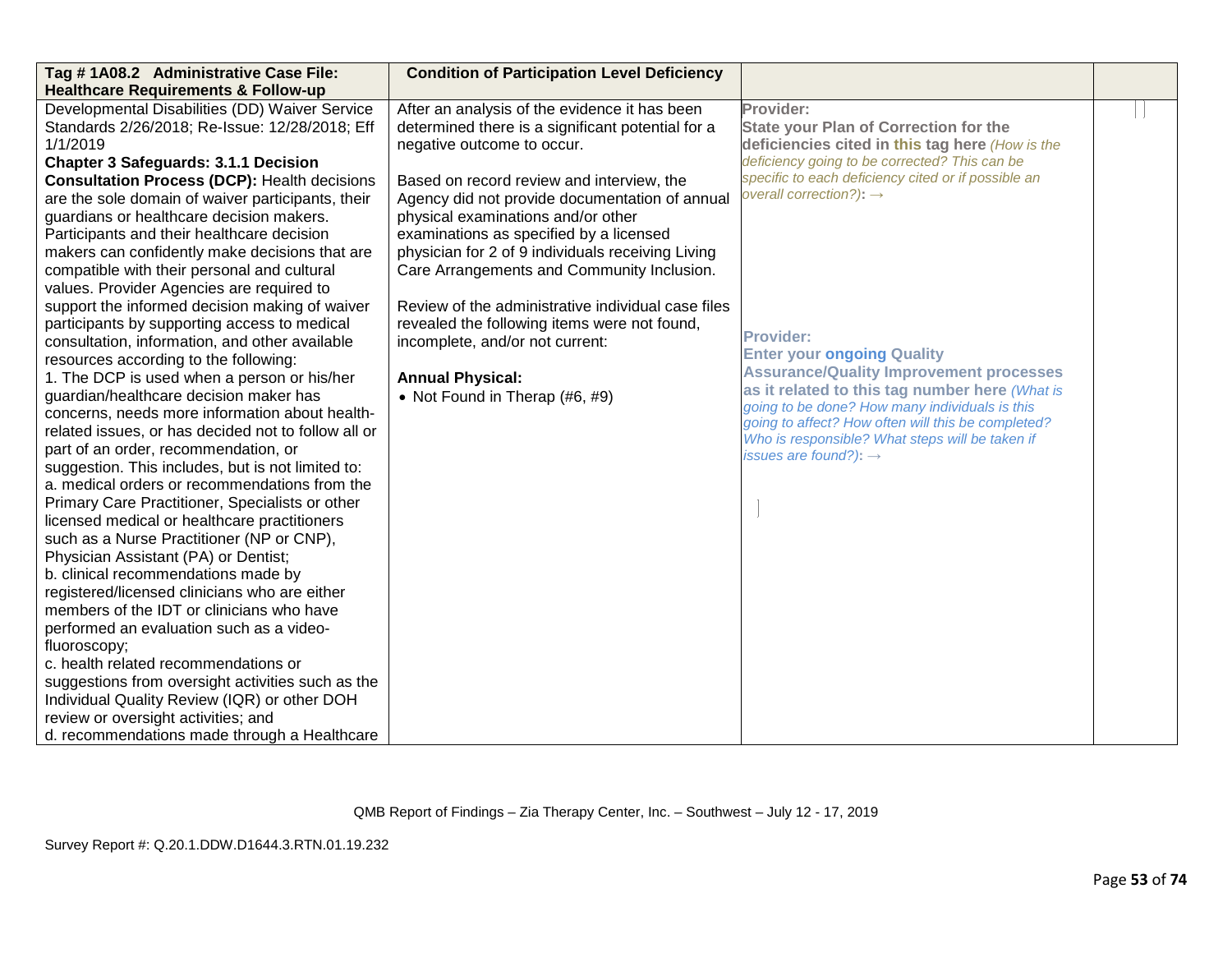| Plan (HCP), including a Comprehensive<br>Aspiration Risk Management Plan (CARMP), or<br>another plan. |  |  |
|-------------------------------------------------------------------------------------------------------|--|--|
| 2. When the person/guardian disagrees with a                                                          |  |  |
| recommendation or does not agree with the                                                             |  |  |
| implementation of that recommendation,                                                                |  |  |
| Provider Agencies follow the DCP and attend                                                           |  |  |
| the meeting coordinated by the CM. During this                                                        |  |  |
| meeting:                                                                                              |  |  |
| a. Providers inform the person/guardian of the                                                        |  |  |
| rationale for that recommendation, so that the                                                        |  |  |
| benefit is made clear. This will be done in<br>layman's terms and will include basic sharing of       |  |  |
| information designed to assist the                                                                    |  |  |
| person/guardian with understanding the risks                                                          |  |  |
| and benefits of the recommendation.                                                                   |  |  |
| b. The information will be focused on the specific                                                    |  |  |
| area of concern by the person/guardian.                                                               |  |  |
| Alternatives should be presented, when                                                                |  |  |
| available, if the guardian is interested in                                                           |  |  |
| considering other options for implementation.                                                         |  |  |
| c. Providers support the person/guardian to                                                           |  |  |
| make an informed decision.                                                                            |  |  |
| d. The decision made by the person/guardian                                                           |  |  |
| during the meeting is accepted; plans are<br>modified; and the IDT honors this health                 |  |  |
| decision in every setting.                                                                            |  |  |
|                                                                                                       |  |  |
| <b>Chapter 20: Provider Documentation and</b>                                                         |  |  |
| <b>Client Records: 20.2 Client Records</b>                                                            |  |  |
| Requirements: All DD Waiver Provider                                                                  |  |  |
| Agencies are required to create and maintain                                                          |  |  |
| individual client records. The contents of client                                                     |  |  |
| records vary depending on the unique needs of                                                         |  |  |
| the person receiving services and the resultant                                                       |  |  |
| information produced. The extent of                                                                   |  |  |
| documentation required for individual client                                                          |  |  |
| records per service type depends on the location                                                      |  |  |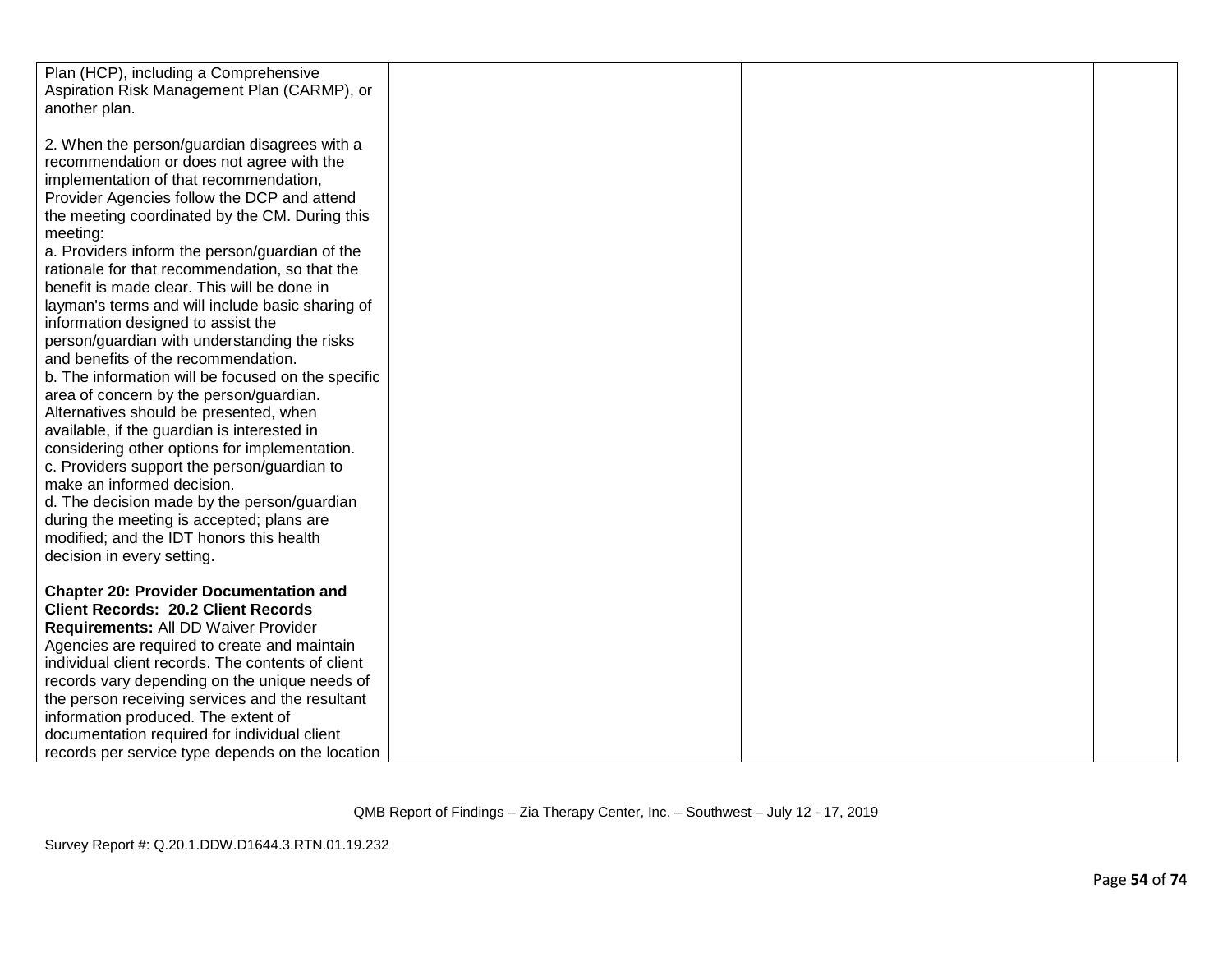| of the file, the type of service being provided,    |  |  |
|-----------------------------------------------------|--|--|
| and the information necessary.                      |  |  |
| DD Waiver Provider Agencies are required to         |  |  |
| adhere to the following:                            |  |  |
| 1. Client records must contain all documents        |  |  |
| essential to the service being provided and         |  |  |
| essential to ensuring the health and safety of the  |  |  |
| person during the provision of the service.         |  |  |
| 2. Provider Agencies must have readily              |  |  |
| accessible records in home and community            |  |  |
| settings in paper or electronic form. Secure        |  |  |
| access to electronic records through the Therap     |  |  |
| web based system using computers or mobile          |  |  |
| devices is acceptable.                              |  |  |
| 3. Provider Agencies are responsible for            |  |  |
| ensuring that all plans created by nurses, RDs,     |  |  |
| therapists or BSCs are present in all needed        |  |  |
| settings.                                           |  |  |
| 4. Provider Agencies must maintain records of       |  |  |
| all documents produced by agency personnel or       |  |  |
| contractors on behalf of each person, including     |  |  |
| any routine notes or data, annual assessments,      |  |  |
| semi-annual reports, evidence of training           |  |  |
| provided/received, progress notes, and any          |  |  |
| other interactions for which billing is generated.  |  |  |
| 5. Each Provider Agency is responsible for          |  |  |
| maintaining the daily or other contact notes        |  |  |
| documenting the nature and frequency of             |  |  |
| service delivery, as well as data tracking only for |  |  |
| the services provided by their agency.              |  |  |
| 6. The current Client File Matrix found in          |  |  |
| Appendix A Client File Matrix details the           |  |  |
| minimum requirements for records to be stored       |  |  |
| in agency office files, the delivery site, or with  |  |  |
| DSP while providing services in the community.      |  |  |
| 7. All records pertaining to JCMs must be           |  |  |
| retained permanently and must be made               |  |  |
| available to DDSD upon request, upon the            |  |  |
| termination or expiration of a provider             |  |  |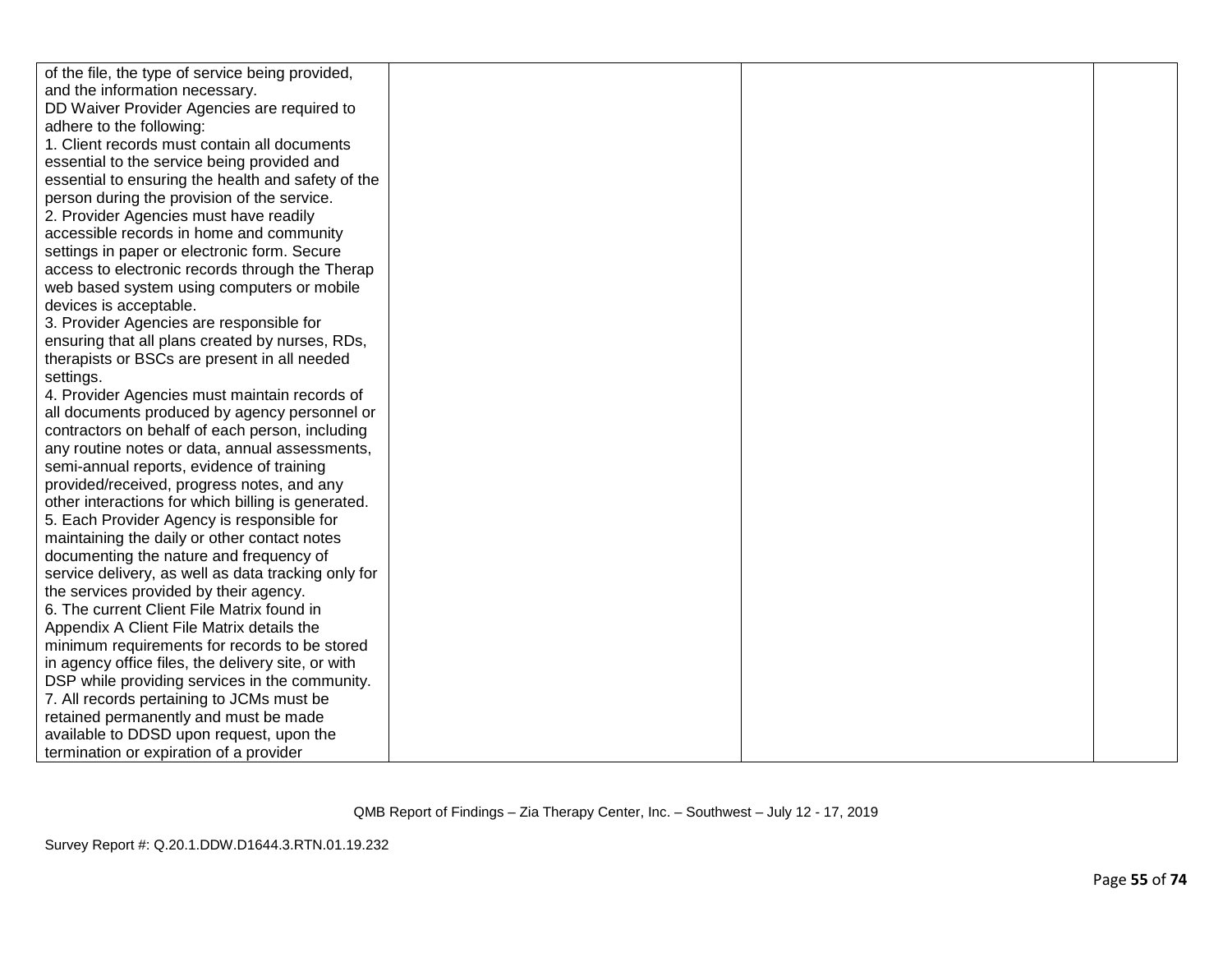| agreement, or upon provider withdrawal from<br>services. |  |  |
|----------------------------------------------------------|--|--|
|                                                          |  |  |
| 20.5.3 Health Passport and Physician                     |  |  |
| <b>Consultation Form: All Primary and Secondary</b>      |  |  |
| Provider Agencies must use the Health Passport           |  |  |
| and Physician Consultation form from the                 |  |  |
| Therap system. This standardized document                |  |  |
| contains individual, physician and emergency             |  |  |
| contact information, a complete list of current          |  |  |
| medical diagnoses, health and safety risk                |  |  |
| factors, allergies, and information regarding            |  |  |
| insurance, guardianship, and advance                     |  |  |
| directives. The Health Passport also includes a          |  |  |
| standardized form to use at medical                      |  |  |
| appointments called the Physician Consultation           |  |  |
| form. The Physician Consultation form contains           |  |  |
| a list of all current medications.                       |  |  |
|                                                          |  |  |
| <b>Chapter 10: Living Care Arrangements (LCA)</b>        |  |  |
| Living Supports-Supported Living: 10.3.9.6.1             |  |  |
| <b>Monitoring and Supervision</b>                        |  |  |
| 4. Ensure and document the following:                    |  |  |
| a. The person has a Primary Care Practitioner.           |  |  |
| b. The person receives an annual physical                |  |  |
| examination and other examinations as                    |  |  |
| recommended by a Primary Care Practitioner or            |  |  |
| specialist.                                              |  |  |
| c. The person receives annual dental check-ups           |  |  |
| and other check-ups as recommended by a                  |  |  |
| licensed dentist.                                        |  |  |
| d. The person receives a hearing test as                 |  |  |
| recommended by a licensed audiologist.                   |  |  |
| e. The person receives eye examinations as               |  |  |
| recommended by a licensed optometrist or                 |  |  |
| ophthalmologist.                                         |  |  |
| 5. Agency activities occur as required for follow-       |  |  |
| up activities to medical appointments (e.g.              |  |  |
| treatment, visits to specialists, and changes in         |  |  |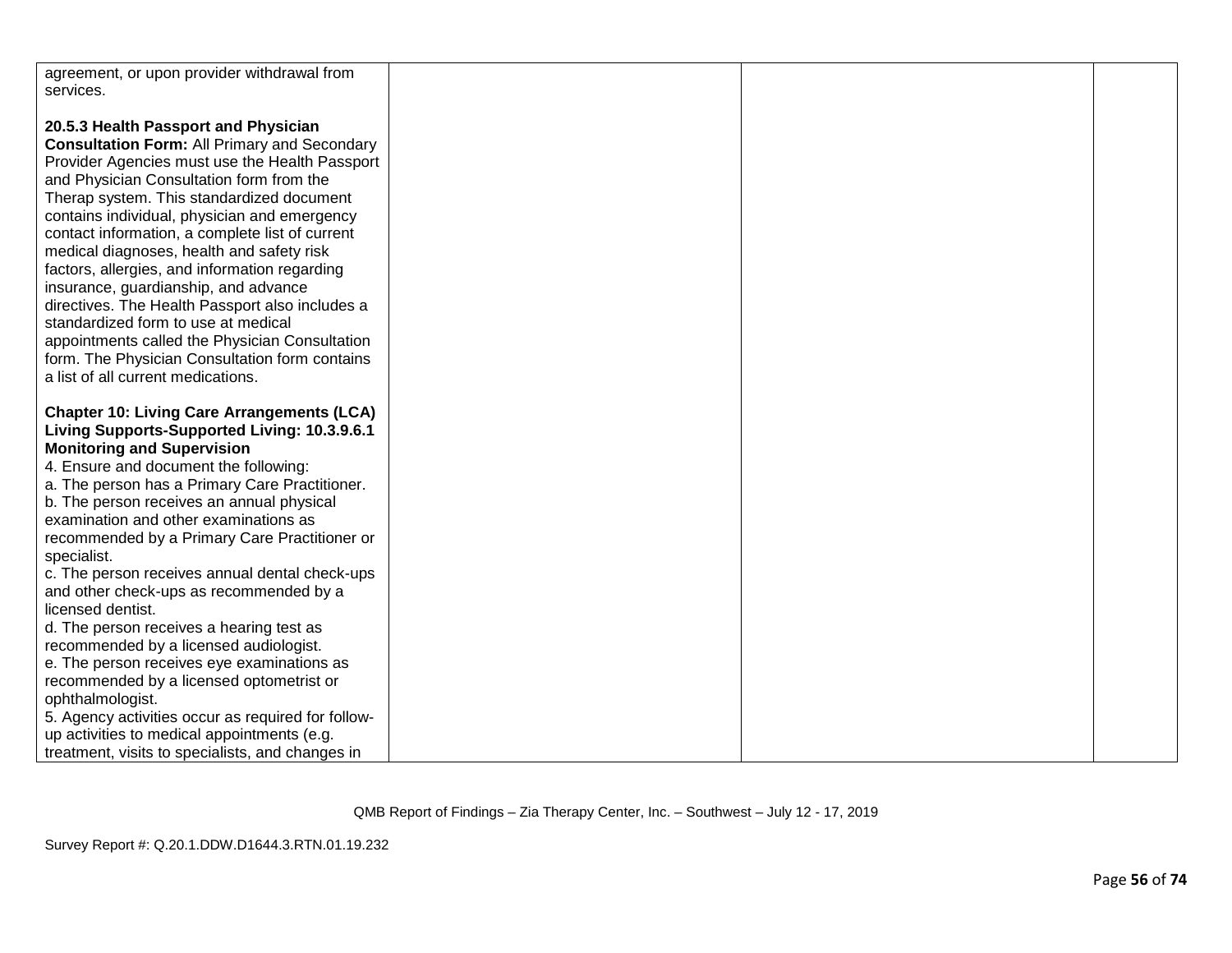| medication or daily routine).                                                                                                                                                                                                                                                                                                                                      |  |  |
|--------------------------------------------------------------------------------------------------------------------------------------------------------------------------------------------------------------------------------------------------------------------------------------------------------------------------------------------------------------------|--|--|
| 10.3.10.1 Living Care Arrangements (LCA)<br><b>Living Supports-IMLS:</b><br>10.3.10.2 General Requirements: 9. Medical<br>services must be ensured (i.e., ensure each<br>person has a licensed Primary Care Practitioner<br>and receives an annual physical examination,<br>specialty medical care as needed, and annual<br>dental checkup by a licensed dentist). |  |  |
| <b>Chapter 13 Nursing Services: 13.2.3 General</b><br><b>Requirements:</b><br>1. Each person has a licensed primary care<br>practitioner and receives an annual physical<br>examination and specialty medical/dental care<br>as needed. Nurses communicate with these<br>providers to share current health information.                                            |  |  |
|                                                                                                                                                                                                                                                                                                                                                                    |  |  |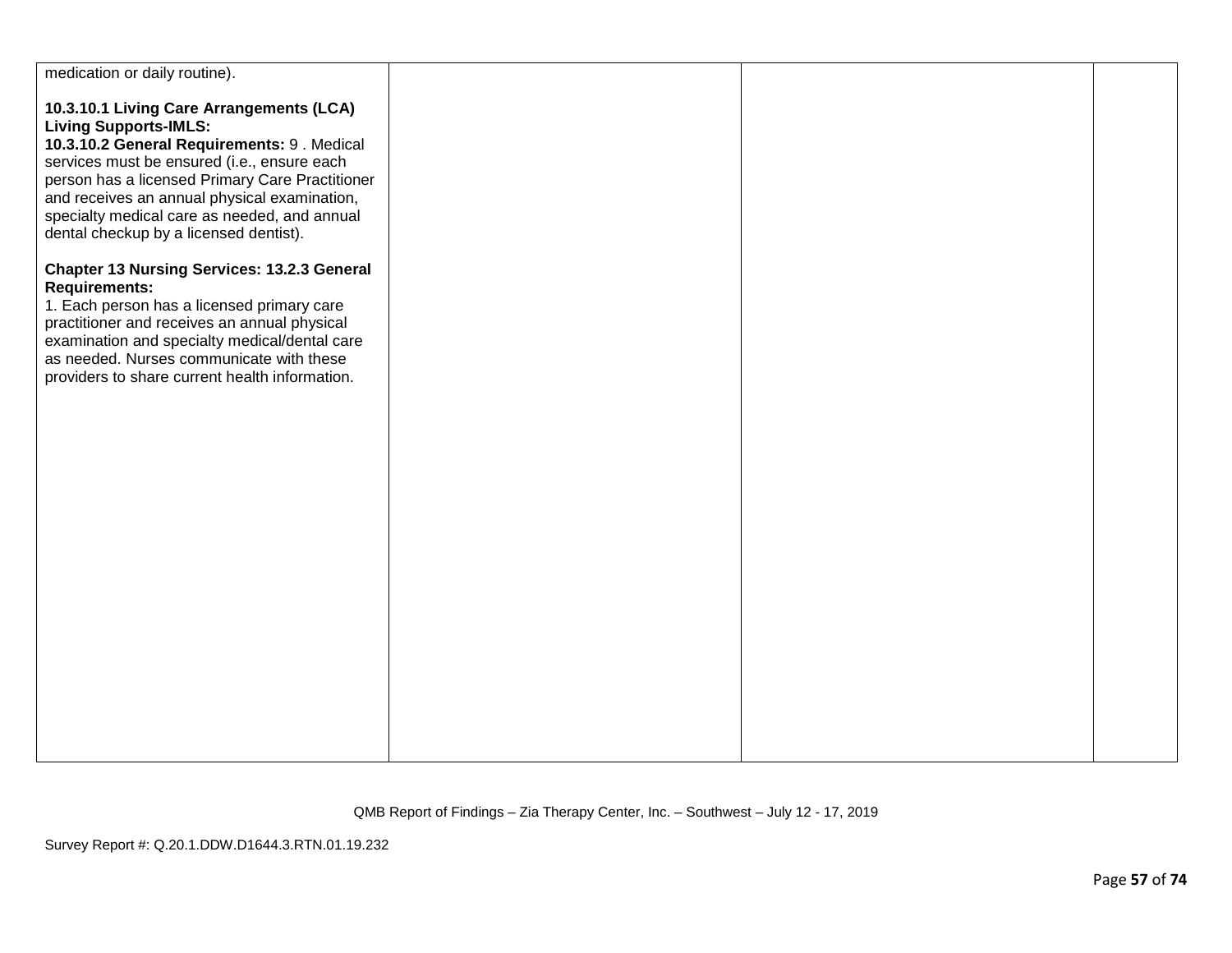| Tag #1A15.2 Administrative Case File:<br><b>Healthcare Documentation (Therap and</b>        | <b>Condition of Participation Level Deficiency</b>                                       |                                                                                                      |  |
|---------------------------------------------------------------------------------------------|------------------------------------------------------------------------------------------|------------------------------------------------------------------------------------------------------|--|
| <b>Required Plans)</b>                                                                      |                                                                                          |                                                                                                      |  |
| Developmental Disabilities (DD) Waiver Service                                              | After an analysis of the evidence it has been                                            | Provider:                                                                                            |  |
| Standards 2/26/2018; Re-Issue: 12/28/2018; Eff                                              | determined there is a significant potential for a                                        | <b>State your Plan of Correction for the</b>                                                         |  |
| 1/1/2019                                                                                    | negative outcome to occur.                                                               | deficiencies cited in this tag here (How is the<br>deficiency going to be corrected? This can be     |  |
| <b>Chapter 20: Provider Documentation and</b><br><b>Client Records: 20.2 Client Records</b> |                                                                                          | specific to each deficiency cited or if possible an                                                  |  |
| <b>Requirements: All DD Waiver Provider</b>                                                 | Based on record review, the Agency did not<br>maintain the required documentation in the | overall correction?): $\rightarrow$                                                                  |  |
| Agencies are required to create and maintain                                                | Individuals Agency Record as required by                                                 |                                                                                                      |  |
| individual client records. The contents of client                                           | standard for 2 of 9 individual                                                           |                                                                                                      |  |
| records vary depending on the unique needs of                                               |                                                                                          |                                                                                                      |  |
| the person receiving services and the resultant                                             | Review of the administrative individual case files                                       |                                                                                                      |  |
| information produced. The extent of                                                         | revealed the following items were not found,                                             |                                                                                                      |  |
| documentation required for individual client                                                | incomplete, and/or not current:                                                          |                                                                                                      |  |
| records per service type depends on the location                                            |                                                                                          |                                                                                                      |  |
| of the file, the type of service being provided,                                            | <b>Medical Emergency Response Plans:</b>                                                 | <b>Provider:</b>                                                                                     |  |
| and the information necessary.                                                              | A1C                                                                                      | <b>Enter your ongoing Quality</b>                                                                    |  |
| DD Waiver Provider Agencies are required to                                                 | • Individual #3 - According to Electronic                                                | <b>Assurance/Quality Improvement processes</b>                                                       |  |
| adhere to the following:                                                                    | Comprehensive Health Assessment Tool the                                                 | as it related to this tag number here (What is                                                       |  |
| 1. Client records must contain all documents                                                | individual is required to have a plan. No                                                | going to be done? How many individuals is this<br>going to affect? How often will this be completed? |  |
| essential to the service being provided and                                                 | evidence of a plan found.                                                                | Who is responsible? What steps will be taken if                                                      |  |
| essential to ensuring the health and safety of the                                          |                                                                                          | issues are found?): $\rightarrow$                                                                    |  |
| person during the provision of the service.                                                 | Falls:                                                                                   |                                                                                                      |  |
| 2. Provider Agencies must have readily                                                      | • Individual #4 - As indicated by the IST section                                        |                                                                                                      |  |
| accessible records in home and community                                                    | of ISP the individual is required to have a                                              |                                                                                                      |  |
| settings in paper or electronic form. Secure                                                | plan. No evidence of a plan found.                                                       |                                                                                                      |  |
| access to electronic records through the Therap                                             |                                                                                          |                                                                                                      |  |
| web based system using computers or mobile                                                  |                                                                                          |                                                                                                      |  |
| devices is acceptable.                                                                      |                                                                                          |                                                                                                      |  |
| 3. Provider Agencies are responsible for                                                    |                                                                                          |                                                                                                      |  |
| ensuring that all plans created by nurses, RDs,                                             |                                                                                          |                                                                                                      |  |
| therapists or BSCs are present in all needed                                                |                                                                                          |                                                                                                      |  |
| settings.<br>4. Provider Agencies must maintain records of                                  |                                                                                          |                                                                                                      |  |
| all documents produced by agency personnel or                                               |                                                                                          |                                                                                                      |  |
| contractors on behalf of each person, including                                             |                                                                                          |                                                                                                      |  |
| any routine notes or data, annual assessments,                                              |                                                                                          |                                                                                                      |  |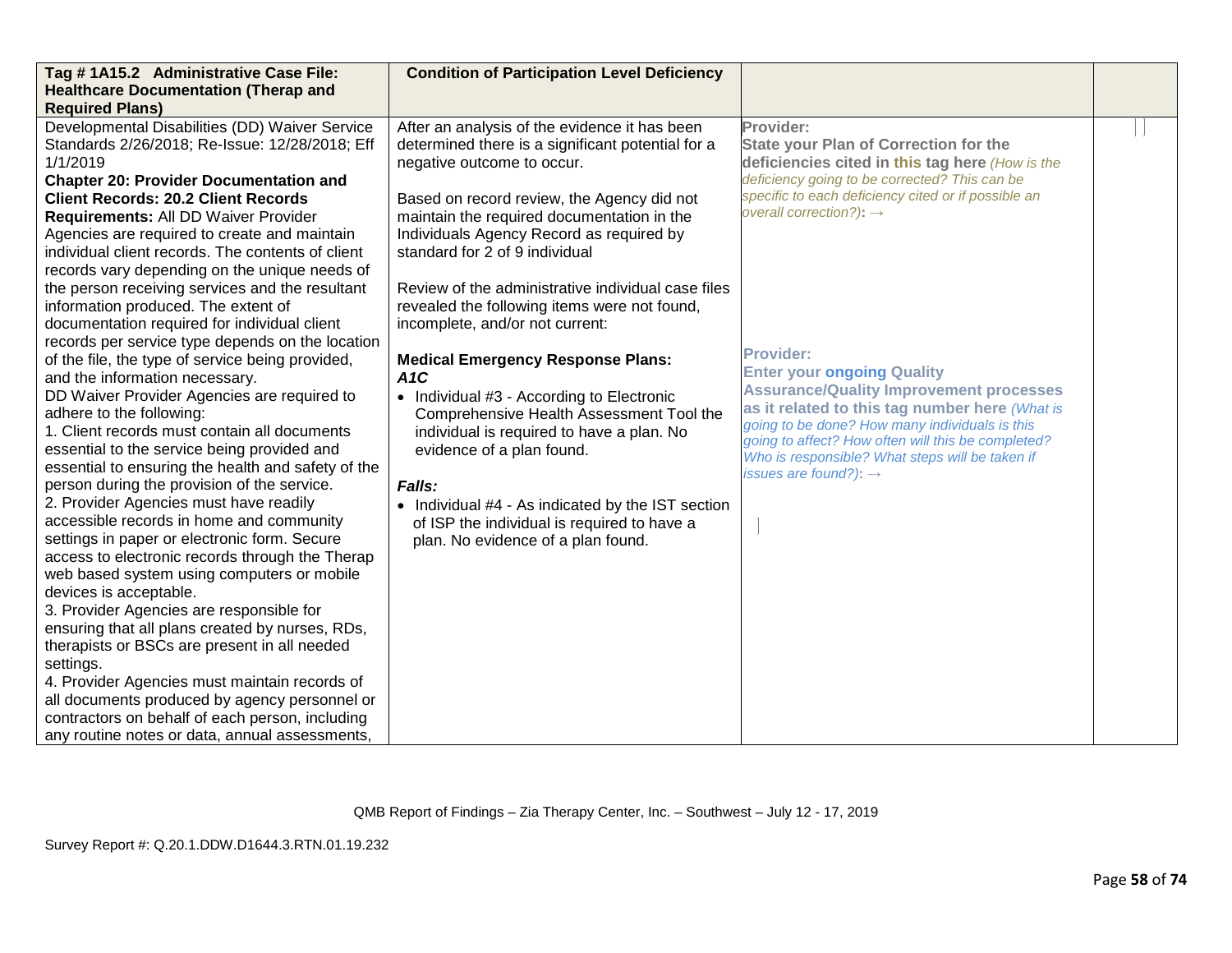| semi-annual reports, evidence of training                                                      |  |  |
|------------------------------------------------------------------------------------------------|--|--|
| provided/received, progress notes, and any                                                     |  |  |
| other interactions for which billing is generated.                                             |  |  |
| 5. Each Provider Agency is responsible for                                                     |  |  |
| maintaining the daily or other contact notes                                                   |  |  |
| documenting the nature and frequency of                                                        |  |  |
| service delivery, as well as data tracking only for                                            |  |  |
| the services provided by their agency.                                                         |  |  |
| 6. The current Client File Matrix found in                                                     |  |  |
| Appendix A Client File Matrix details the                                                      |  |  |
| minimum requirements for records to be stored                                                  |  |  |
| in agency office files, the delivery site, or with                                             |  |  |
| DSP while providing services in the community.                                                 |  |  |
| 7. All records pertaining to JCMs must be                                                      |  |  |
| retained permanently and must be made                                                          |  |  |
| available to DDSD upon request, upon the                                                       |  |  |
| termination or expiration of a provider                                                        |  |  |
| agreement, or upon provider withdrawal from                                                    |  |  |
| services.                                                                                      |  |  |
|                                                                                                |  |  |
|                                                                                                |  |  |
|                                                                                                |  |  |
| <b>Chapter 3 Safeguards: 3.1.1 Decision</b>                                                    |  |  |
| <b>Consultation Process (DCP): Health decisions</b>                                            |  |  |
| are the sole domain of waiver participants, their                                              |  |  |
| guardians or healthcare decision makers.                                                       |  |  |
| Participants and their healthcare decision                                                     |  |  |
| makers can confidently make decisions that are                                                 |  |  |
| compatible with their personal and cultural                                                    |  |  |
| values. Provider Agencies are required to                                                      |  |  |
| support the informed decision making of waiver                                                 |  |  |
| participants by supporting access to medical<br>consultation, information, and other available |  |  |
| resources according to the following:                                                          |  |  |
| 1. The DCP is used when a person or his/her                                                    |  |  |
| guardian/healthcare decision maker has                                                         |  |  |
| concerns, needs more information about health-                                                 |  |  |
| related issues, or has decided not to follow all or                                            |  |  |
| part of an order, recommendation, or                                                           |  |  |
| suggestion. This includes, but is not limited to:                                              |  |  |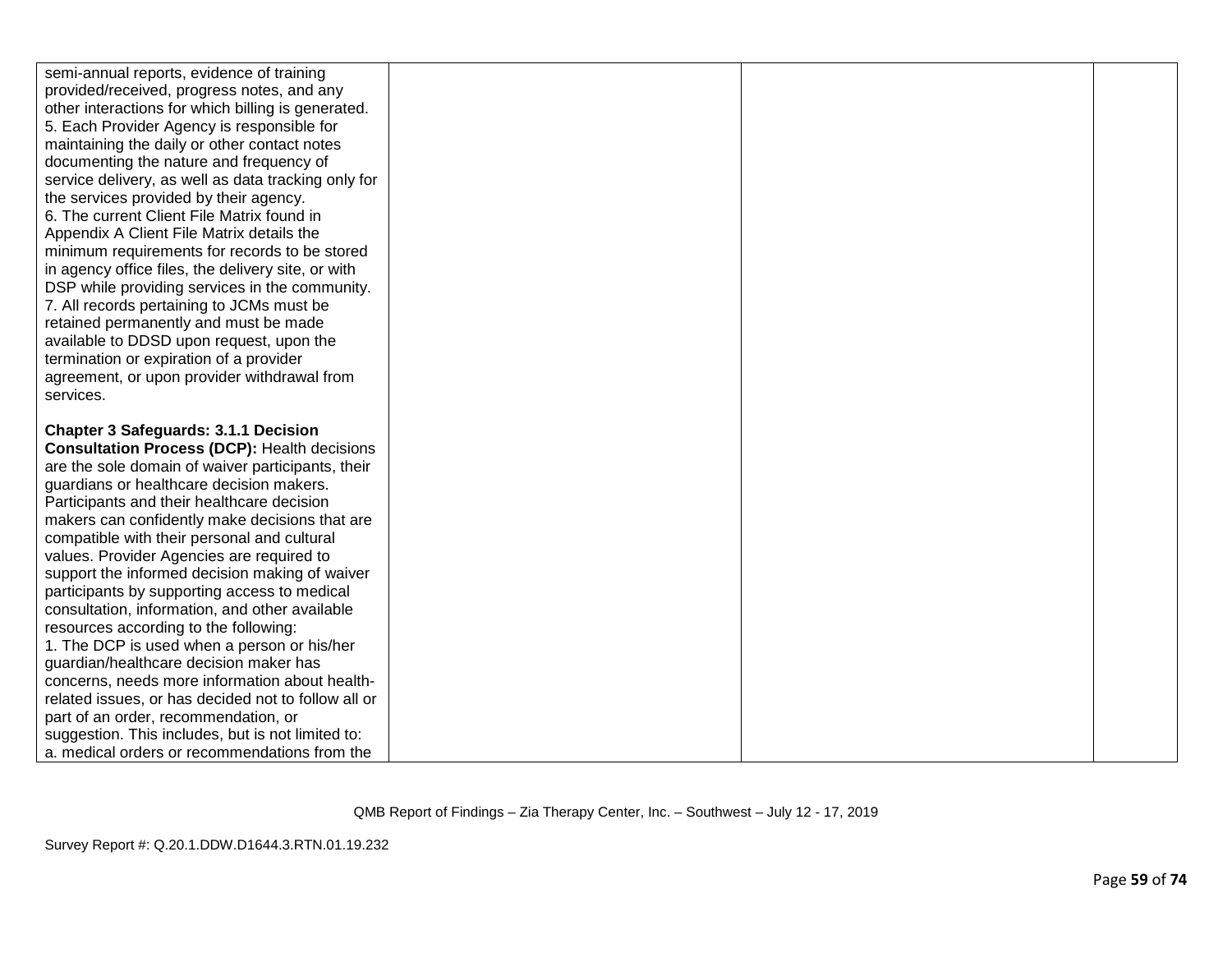| Primary Care Practitioner, Specialists or other    |  |  |
|----------------------------------------------------|--|--|
| licensed medical or healthcare practitioners       |  |  |
| such as a Nurse Practitioner (NP or CNP),          |  |  |
| Physician Assistant (PA) or Dentist;               |  |  |
| b. clinical recommendations made by                |  |  |
| registered/licensed clinicians who are either      |  |  |
| members of the IDT or clinicians who have          |  |  |
| performed an evaluation such as a video-           |  |  |
| fluoroscopy;                                       |  |  |
| c. health related recommendations or               |  |  |
| suggestions from oversight activities such as the  |  |  |
| Individual Quality Review (IQR) or other DOH       |  |  |
| review or oversight activities; and                |  |  |
| d. recommendations made through a Healthcare       |  |  |
| Plan (HCP), including a Comprehensive              |  |  |
| Aspiration Risk Management Plan (CARMP), or        |  |  |
| another plan.                                      |  |  |
|                                                    |  |  |
| 2. When the person/guardian disagrees with a       |  |  |
| recommendation or does not agree with the          |  |  |
| implementation of that recommendation,             |  |  |
| Provider Agencies follow the DCP and attend        |  |  |
| the meeting coordinated by the CM. During this     |  |  |
| meeting:                                           |  |  |
| a. Providers inform the person/guardian of the     |  |  |
| rationale for that recommendation, so that the     |  |  |
| benefit is made clear. This will be done in        |  |  |
| layman's terms and will include basic sharing of   |  |  |
| information designed to assist the                 |  |  |
| person/guardian with understanding the risks       |  |  |
| and benefits of the recommendation.                |  |  |
| b. The information will be focused on the specific |  |  |
| area of concern by the person/guardian.            |  |  |
| Alternatives should be presented, when             |  |  |
| available, if the guardian is interested in        |  |  |
| considering other options for implementation.      |  |  |
| c. Providers support the person/guardian to        |  |  |
| make an informed decision.                         |  |  |
| d. The decision made by the person/guardian        |  |  |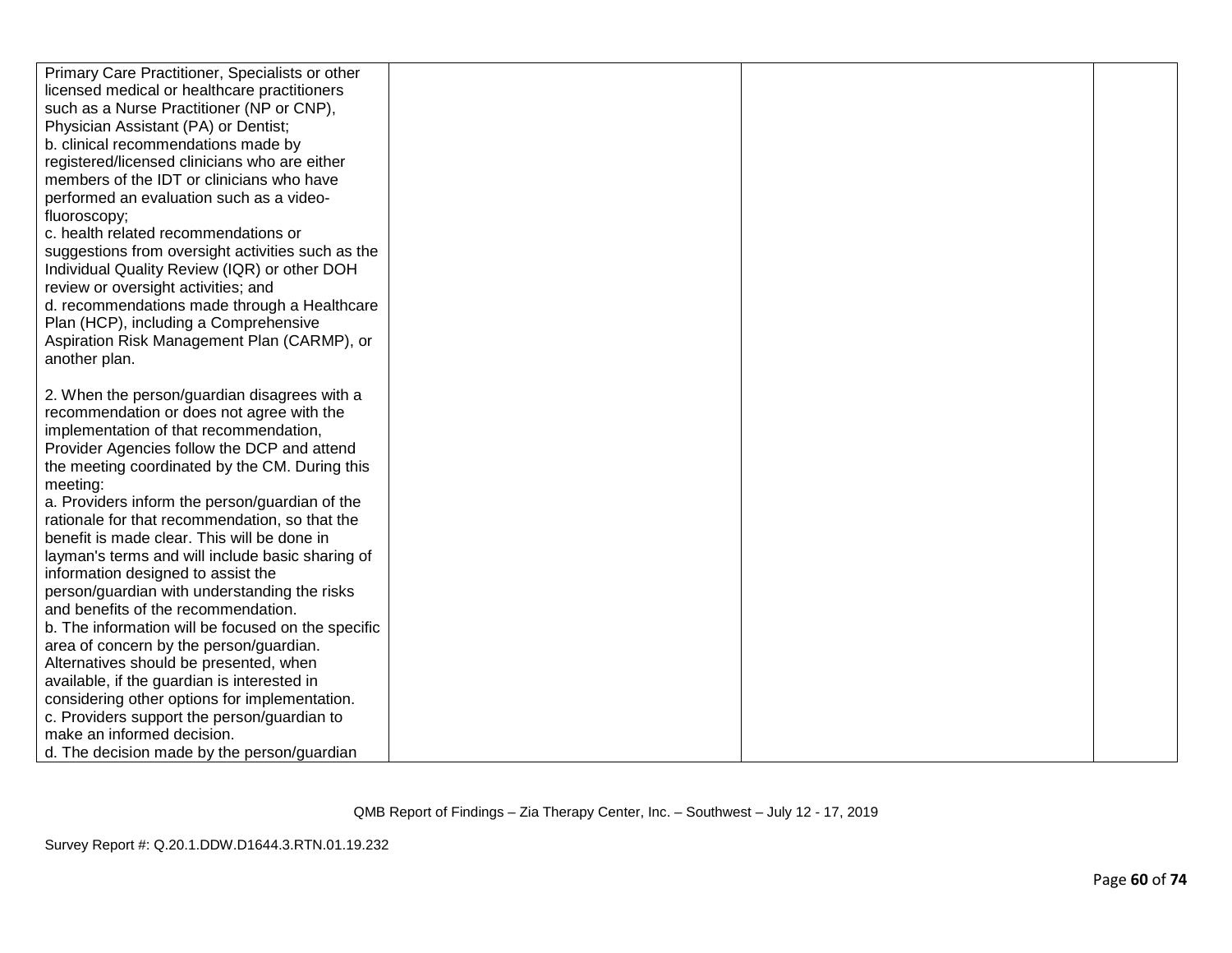| during the meeting is accepted; plans are<br>modified; and the IDT honors this health<br>decision in every setting. |  |  |
|---------------------------------------------------------------------------------------------------------------------|--|--|
| <b>Chapter 13 Nursing Services: 13.2.5</b>                                                                          |  |  |
| <b>Electronic Nursing Assessment and</b>                                                                            |  |  |
| <b>Planning Process:</b> The nursing assessment                                                                     |  |  |
| process includes several DDSD mandated tools:                                                                       |  |  |
| the electronic Comprehensive Nursing                                                                                |  |  |
| Assessment Tool (e-CHAT), the Aspiration Risk                                                                       |  |  |
| Screening Tool (ARST) and the Medication                                                                            |  |  |
| Administration Assessment Tool (MAAT). This                                                                         |  |  |
| process includes developing and training Health                                                                     |  |  |
| Care Plans and Medical Emergency Response<br>Plans.                                                                 |  |  |
| The following hierarchy is based on budgeted                                                                        |  |  |
| services and is used to identify which Provider                                                                     |  |  |
| Agency nurse has primary responsibility for                                                                         |  |  |
| completion of the nursing assessment process                                                                        |  |  |
| and related subsequent planning and training.                                                                       |  |  |
| Additional communication and collaboration for                                                                      |  |  |
| planning specific to CCS or CIE services may be                                                                     |  |  |
| needed.                                                                                                             |  |  |
| The hierarchy for Nursing Assessment and                                                                            |  |  |
| Planning responsibilities is:                                                                                       |  |  |
| 1. Living Supports: Supported Living, IMLS or                                                                       |  |  |
| Family Living via ANS;                                                                                              |  |  |
| 2. Customized Community Supports- Group;                                                                            |  |  |
| and<br>3. Adult Nursing Services (ANS):                                                                             |  |  |
| a. for persons in Community Inclusion with                                                                          |  |  |
| health-related needs; or                                                                                            |  |  |
| b. if no residential services are budgeted but                                                                      |  |  |
| assessment is desired and health needs may                                                                          |  |  |
| exist.                                                                                                              |  |  |
|                                                                                                                     |  |  |
| 13.2.6 The Electronic Comprehensive Health                                                                          |  |  |
| <b>Assessment Tool (e-CHAT)</b>                                                                                     |  |  |
| 1. The e-CHAT is a nursing assessment. It may                                                                       |  |  |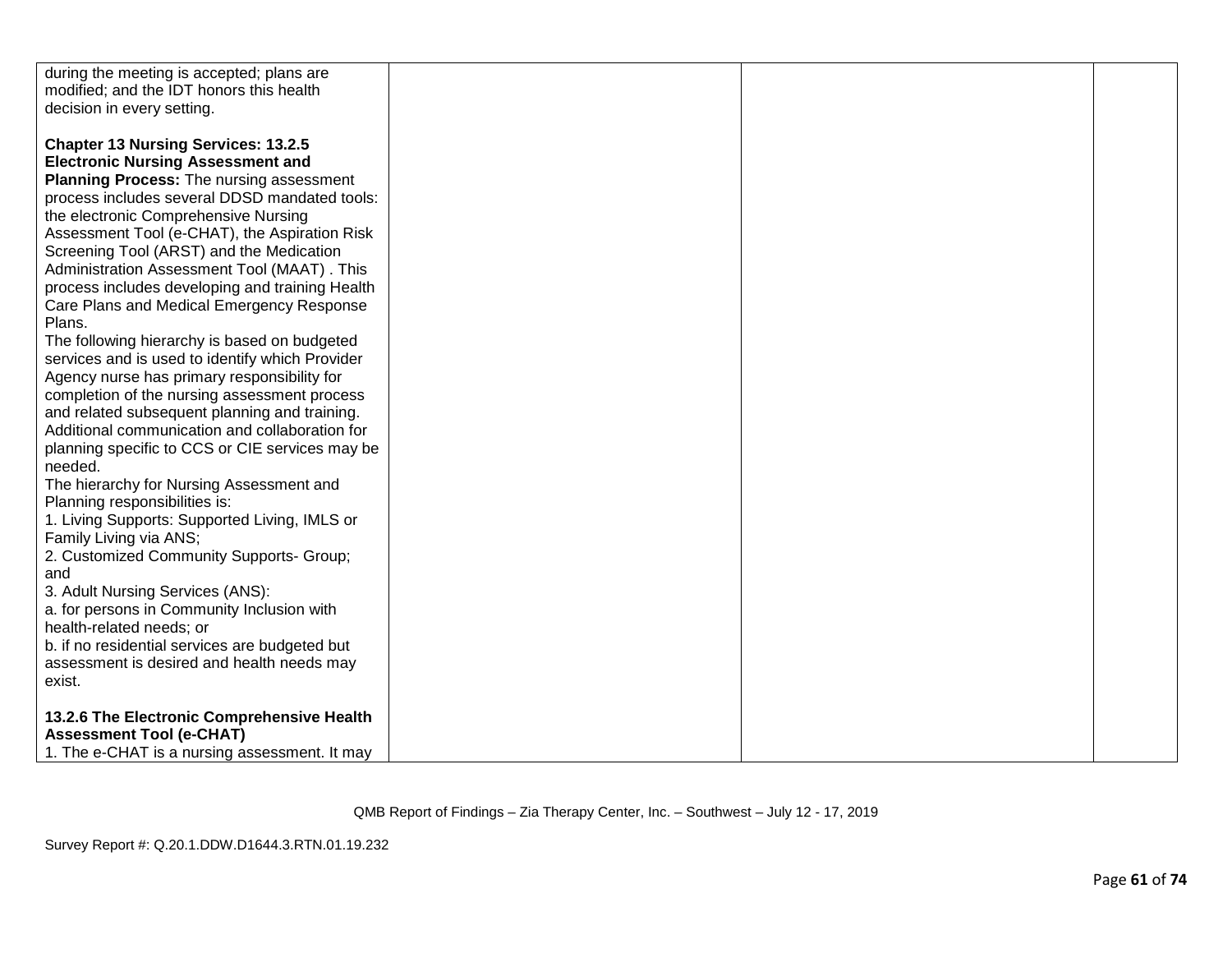| not be delegated by a licensed nurse to a non-<br>licensed person. |  |  |
|--------------------------------------------------------------------|--|--|
| 2. The nurse must see the person face-to-face                      |  |  |
| to complete the nursing assessment. Additional                     |  |  |
| information may be gathered from members of                        |  |  |
| the IDT and other sources.                                         |  |  |
| 3. An e-CHAT is required for persons in FL, SL,                    |  |  |
| IMLS, or CCS-Group. All other DD Waiver                            |  |  |
| recipients may obtain an e-CHAT if needed or                       |  |  |
| desired by adding ANS hours for assessment                         |  |  |
| and consultation to their budget.                                  |  |  |
| 4. When completing the e-CHAT, the nurse is                        |  |  |
| required to review and update the electronic                       |  |  |
| record and consider the diagnoses, medications,                    |  |  |
| treatments, and overall status of the person.                      |  |  |
| Discussion with others may be needed to obtain                     |  |  |
| critical information.                                              |  |  |
| 5. The nurse is required to complete all the e-                    |  |  |
| CHAT assessment questions and add additional                       |  |  |
| pertinent information in all comment sections.                     |  |  |
| 13.2.7 Aspiration Risk Management                                  |  |  |
| <b>Screening Tool (ARST)</b>                                       |  |  |
|                                                                    |  |  |
| <b>13.2.8 Medication Administration</b>                            |  |  |
| <b>Assessment Tool (MAAT):</b>                                     |  |  |
| 1. A licensed nurse completes the DDSD                             |  |  |
| Medication Administration Assessment Tool                          |  |  |
| (MAAT) at least two weeks before the annual                        |  |  |
| ISP meeting.                                                       |  |  |
| 2. After completion of the MAAT, the nurse will                    |  |  |
| present recommendations regarding the level of                     |  |  |
| assistance with medication delivery (AWMD) to                      |  |  |
| the IDT. A copy of the MAAT will be sent to all                    |  |  |
| the team members two weeks before the annual                       |  |  |
| ISP meeting and the original MAAT will be                          |  |  |
| retained in the Provider Agency records.                           |  |  |
| 3. Decisions about medication delivery are made                    |  |  |
| by the IDT to promote a person's maximum                           |  |  |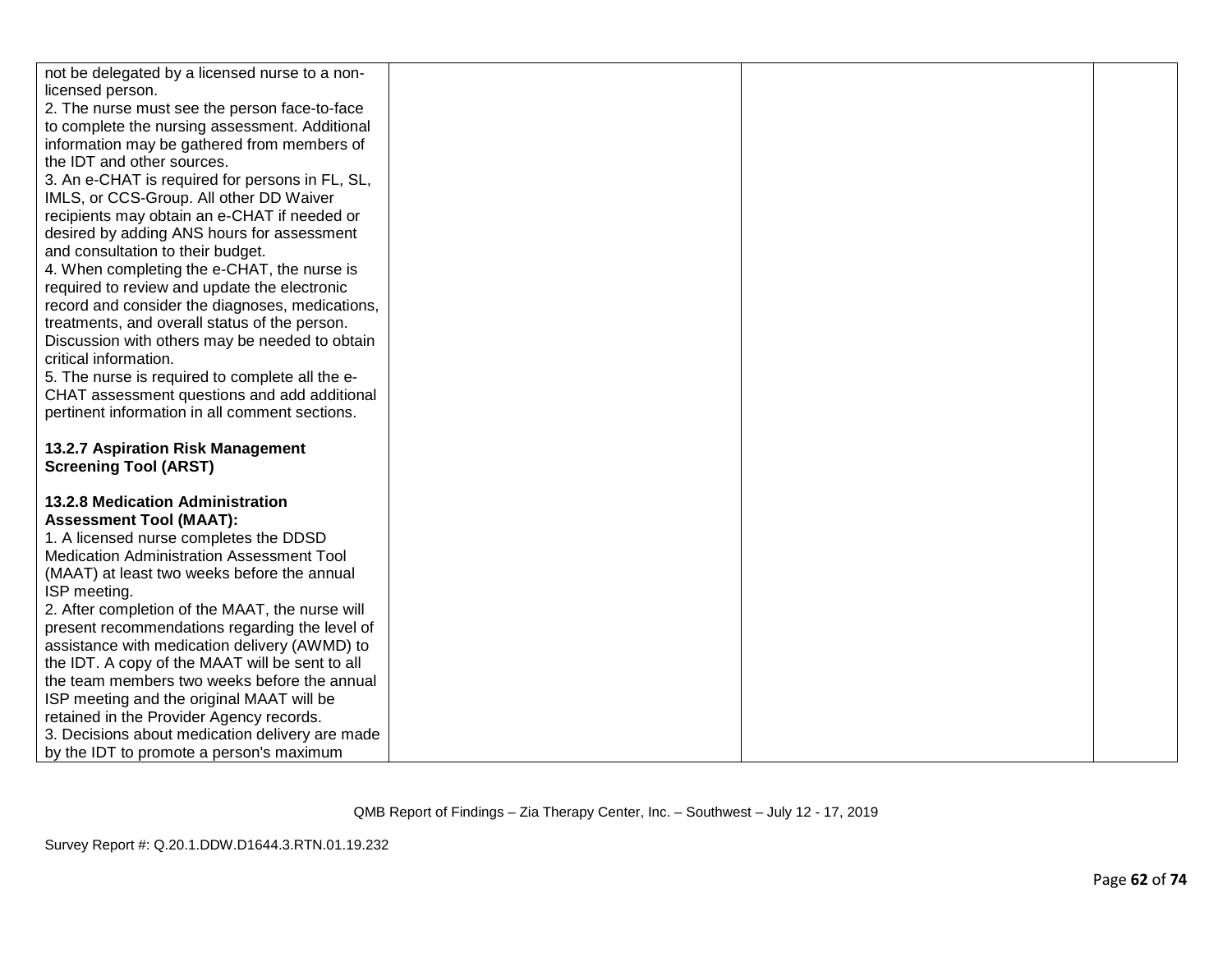| independence and community integration. The       |  |  |
|---------------------------------------------------|--|--|
|                                                   |  |  |
| IDT will reach consensus regarding which          |  |  |
| criteria the person meets, as indicated by the    |  |  |
| results of the MAAT and the nursing               |  |  |
| recommendations, and the decision is              |  |  |
| documented this in the ISP.                       |  |  |
|                                                   |  |  |
| 13.2.9 Healthcare Plans (HCP):                    |  |  |
| 1. At the nurse's discretion, based on prudent    |  |  |
| nursing practice, interim HCPs may be             |  |  |
| developed to address issues that must be          |  |  |
| implemented immediately after admission,          |  |  |
| readmission or change of medical condition to     |  |  |
|                                                   |  |  |
| provide safe services prior to completion of the  |  |  |
| e-CHAT and formal care planning process. This     |  |  |
| includes interim ARM plans for those persons      |  |  |
| newly identified at moderate or high risk for     |  |  |
| aspiration. All interim plans must be removed if  |  |  |
| the plan is no longer needed or when final HCP    |  |  |
| including CARMPs are in place to avoid            |  |  |
| duplication of plans.                             |  |  |
| 2. In collaboration with the IDT, the agency      |  |  |
| nurse is required to create HCPs that address all |  |  |
| the areas identified as required in the most      |  |  |
| current e-CHAT summary report which is            |  |  |
| indicated by "R" in the HCP column. At the        |  |  |
| nurse's sole discretion, based on prudent         |  |  |
| nursing practice, HCPs may be combined where      |  |  |
| clinically appropriate. The nurse should use      |  |  |
| nursing judgment to determine whether to also     |  |  |
| include HCPs for any of the areas indicated by    |  |  |
| "C" on the e-CHAT summary report. The nurse       |  |  |
| may also create other HCPs plans that the nurse   |  |  |
| determines are warranted.                         |  |  |
|                                                   |  |  |
|                                                   |  |  |
| 13.2.10 Medical Emergency Response Plan           |  |  |
| (MERP):                                           |  |  |
| 1. The agency nurse is required to develop a      |  |  |
| Medical Emergency Response Plan (MERP) for        |  |  |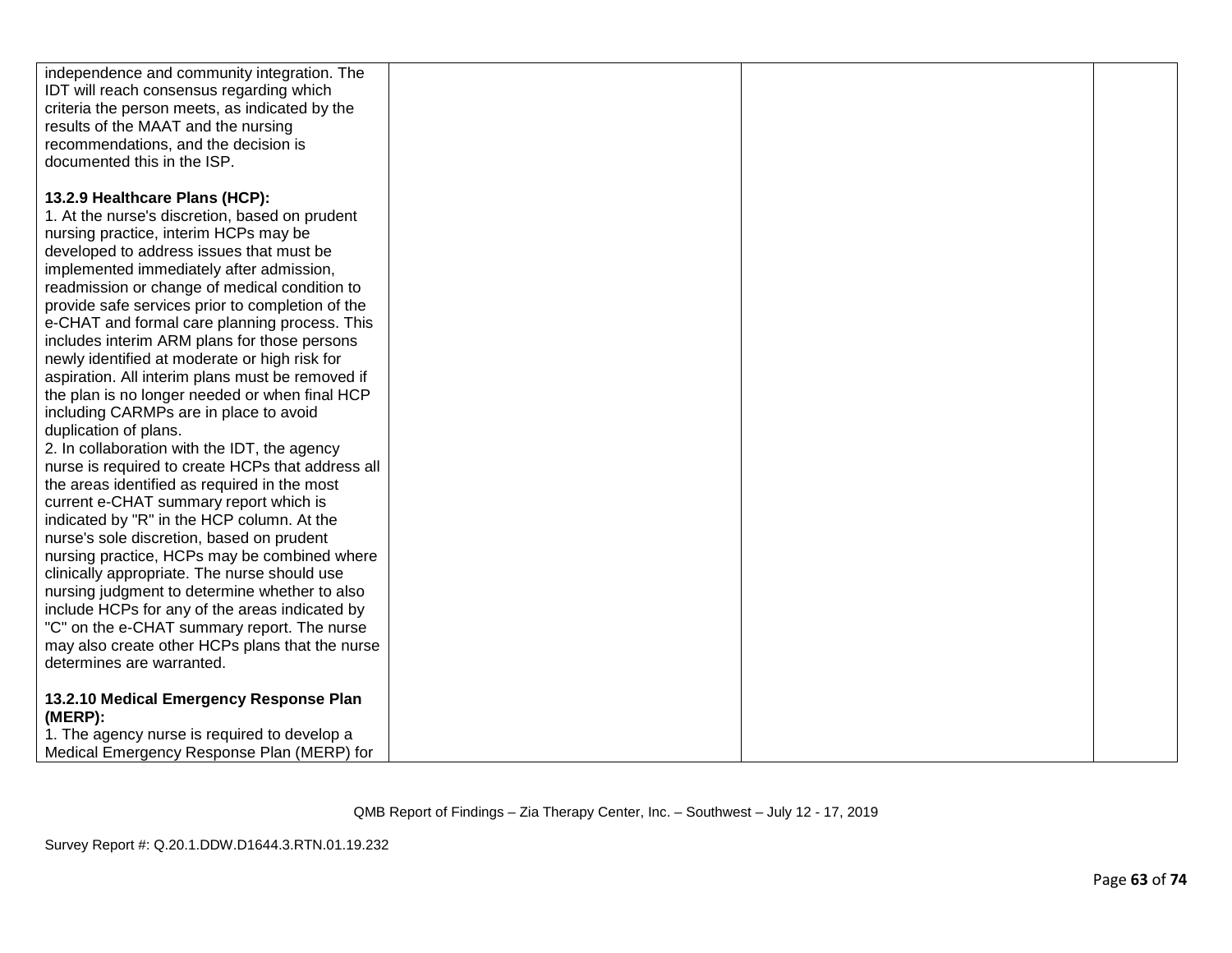| all conditions marked with an "R" in the e-CHAT<br>summary report. The agency nurse should use<br>her/his clinical judgment and input from the<br>Interdisciplinary Team (IDT) to determine<br>whether shown as "C" in the e-CHAT summary<br>report or other conditions also warrant a MERP.<br>2. MERPs are required for persons who have<br>one or more conditions or illnesses that present<br>a likely potential to become a life-threatening<br>situation.                                                                                                                                                                                                                                |  |  |
|------------------------------------------------------------------------------------------------------------------------------------------------------------------------------------------------------------------------------------------------------------------------------------------------------------------------------------------------------------------------------------------------------------------------------------------------------------------------------------------------------------------------------------------------------------------------------------------------------------------------------------------------------------------------------------------------|--|--|
| <b>Chapter 20: Provider Documentation and</b><br>Client Records: 20.5.3 Health Passport and<br>Physician Consultation Form: All Primary and<br>Secondary Provider Agencies must use the<br>Health Passport and Physician Consultation<br>form from the Therap system. This standardized<br>document contains individual, physician and<br>emergency contact information, a complete list<br>of current medical diagnoses, health and safety<br>risk factors, allergies, and information regarding<br>insurance, guardianship, and advance<br>directives. The Health Passport also includes a<br>standardized form to use at medical<br>appointments called the Physician Consultation<br>form. |  |  |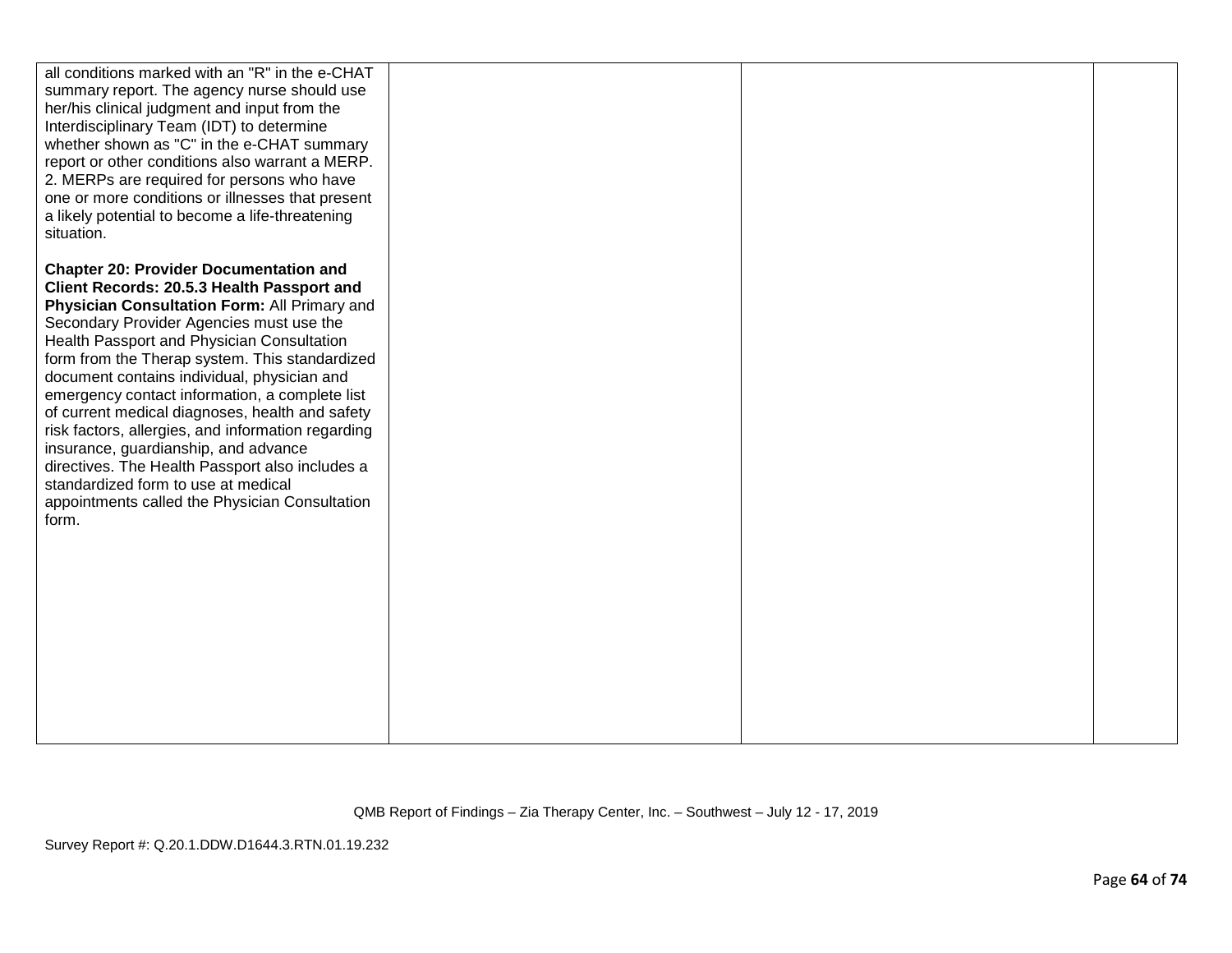| Tag #1A39 Assistive Technology and                                                                   | <b>Standard Level Deficiency</b>                 |                                                     |  |
|------------------------------------------------------------------------------------------------------|--------------------------------------------------|-----------------------------------------------------|--|
| <b>Adaptive Equipment</b>                                                                            |                                                  |                                                     |  |
| Developmental Disabilities (DD) Waiver Service                                                       | Based on interview and observation, the Agency   | Provider:                                           |  |
| Standards 2/26/2018; Re-Issue: 12/28/2018; Eff                                                       | did not ensure the necessary support             | <b>State your Plan of Correction for the</b>        |  |
| 1/1/2019                                                                                             | mechanisms and devices, including the rationale  | deficiencies cited in this tag here (How is the     |  |
| <b>Chapter 10: Living Care Arrangements (LCA)</b>                                                    | for the use of assistive technology or adaptive  | deficiency going to be corrected? This can be       |  |
| 10.3.6 Requirements for Each Residence:                                                              | equipment is in place for 1 of 6 Individuals.    | specific to each deficiency cited or if possible an |  |
| Provider Agencies must assure that each                                                              |                                                  | overall correction?): $\rightarrow$                 |  |
| residence is clean, safe, and comfortable, and                                                       | Review of Assistive Technology list (AT          |                                                     |  |
| each residence accommodates individual daily                                                         | Inventory) indicated a Nebulizer, eyeglasses and |                                                     |  |
| living, social and leisure activities. In addition,                                                  | a cane were required to be used by the           |                                                     |  |
| the Provider Agency must ensure the residence:                                                       | Individual.                                      |                                                     |  |
| 9. supports environmental modifications and                                                          |                                                  |                                                     |  |
| assistive technology devices, including                                                              | When DSP were asked if the Individual            |                                                     |  |
| modifications to the bathroom (i.e., shower                                                          | required any type of assistive device or         | <b>Provider:</b>                                    |  |
| chairs, grab bars, walk in shower, raised toilets,                                                   | adaptive equipment and if yes, was it            | <b>Enter your ongoing Quality</b>                   |  |
| etc.) based on the unique needs of the individual                                                    | functioning, the following was reported:         | <b>Assurance/Quality Improvement processes</b>      |  |
| in consultation with the IDT;                                                                        |                                                  | as it related to this tag number here (What is      |  |
| 10.3.7 Scope of Living Supports (Supported                                                           | • DSP #500 stated, "a cane." According to the    | going to be done? How many individuals is this      |  |
| Living, Family Living, and IMLS): The scope                                                          | Individual Data Form the individual also         | going to affect? How often will this be completed?  |  |
| of all Living Supports (Supported Living, Family<br>Living and IMLS) includes, but is not limited to | requires eyeglasses and a Nebulizer."            | Who is responsible? What steps will be taken if     |  |
| the following as identified by the IDT and ISP:                                                      | (Individual #1)                                  | issues are found?): $\rightarrow$                   |  |
| 7. ensuring readily available access to and                                                          | When DSP was asked about the Nebulizer           |                                                     |  |
| assistance with use of a person's adaptive                                                           | specifically, the following was reported:        |                                                     |  |
| equipment, augmentative communication, and                                                           |                                                  |                                                     |  |
| assistive technology (AT) devices, including                                                         | • DSP #500 stated, "it's weird I can't find it." |                                                     |  |
| monitoring and support related to maintenance                                                        | (Individual #1)                                  |                                                     |  |
| of such equipment and devices to ensure they                                                         |                                                  |                                                     |  |
| are in working order;                                                                                | During observation of the Individual's           |                                                     |  |
|                                                                                                      | environment no evidence of item was found.       |                                                     |  |
| <b>Chapter 12: Professional and Clinical</b>                                                         |                                                  |                                                     |  |
| <b>Services Therapy Services 12.4.1</b>                                                              |                                                  |                                                     |  |
| Participatory Approach: The "Participatory                                                           |                                                  |                                                     |  |
| Approach" is person-centered and asserts that                                                        |                                                  |                                                     |  |
| no one is too severely disabled to benefit from                                                      |                                                  |                                                     |  |
| assistive technology and other therapy supports                                                      |                                                  |                                                     |  |
| that promote participation in life activities. The                                                   |                                                  |                                                     |  |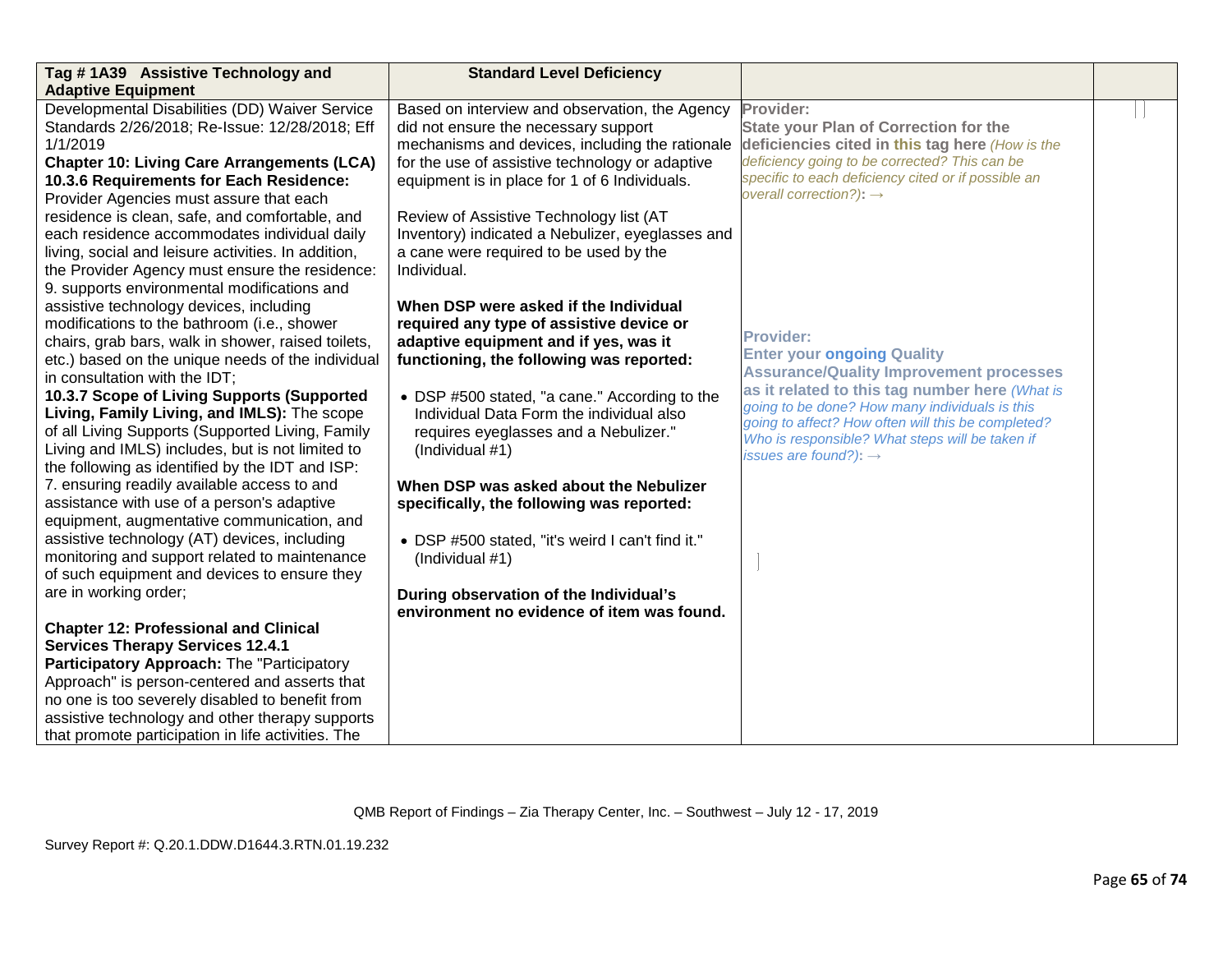| Participatory Approach rejects the premise that    |  |  |
|----------------------------------------------------|--|--|
| an individual shall be "ready" or demonstrate      |  |  |
| certain skills before assistive technology can be  |  |  |
| provided to support function. All therapists are   |  |  |
| required to consider the Participatory Approach    |  |  |
| during assessment, treatment planning, and         |  |  |
| treatment implementation.                          |  |  |
| 12.4.7.3 Assistive Technology (AT) Services,       |  |  |
| <b>Personal Support Technology (PST) and</b>       |  |  |
| <b>Environmental Modifications: Therapists</b>     |  |  |
| support the person to access and utilize AT,       |  |  |
| PST and Environmental Modifications through        |  |  |
| the following requirements:                        |  |  |
| 1. Therapists are required to be or become         |  |  |
| familiar with AT and PST related to that           |  |  |
| therapist's practice area and used or needed by    |  |  |
| individuals on that therapist's caseload.          |  |  |
| 2. Therapist are required to maintain a current    |  |  |
| AT Inventory in each Living Supports and CCS       |  |  |
| site where AT is used, for each person using AT    |  |  |
| related to that therapist's scope of service.      |  |  |
| 3. Therapists are required to initiate or update   |  |  |
| the AT Inventory annually, by the 190th day        |  |  |
| following the person's ISP effective date, so that |  |  |
| it accurately identifies the assistive technology  |  |  |
| currently in use by the individual and related to  |  |  |
| that therapist's scope of service.                 |  |  |
| 4. Therapist are required to maintain              |  |  |
| professional documentation related to the          |  |  |
| delivery of services related to AT, PST and        |  |  |
| Environmental Modifications. (Refer to Chapter     |  |  |
| 14: Other Services for more information about      |  |  |
| these services.)                                   |  |  |
| 5. Therapists must respond to requests to          |  |  |
| perform in-home evaluations and make               |  |  |
| recommendations for environmental                  |  |  |
| modifications, as appropriate.                     |  |  |
| 6. Refer to the Publications section on the CSB    |  |  |
| page on the DOH web site                           |  |  |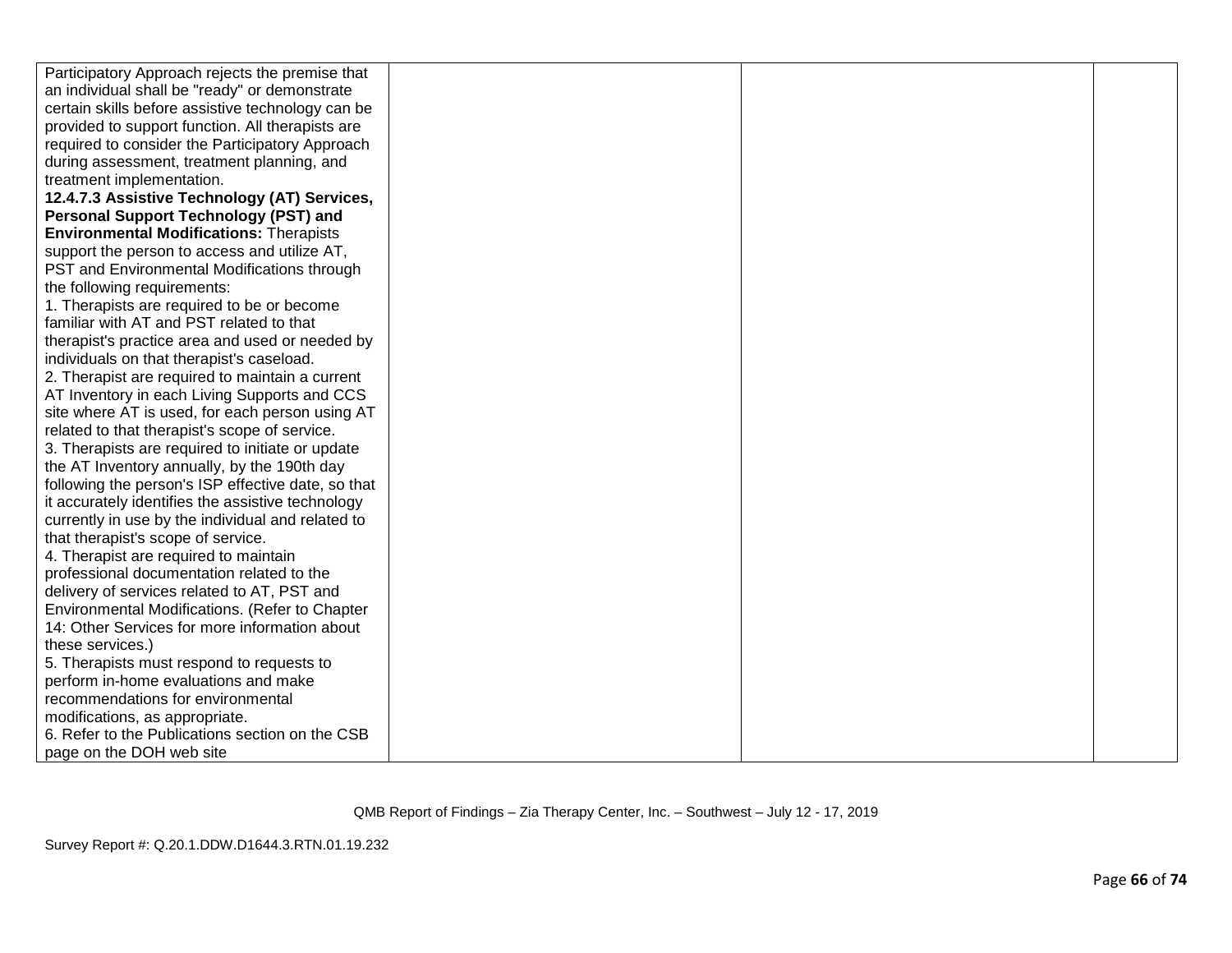| (https://nmhealth.org/about/ddsd/pgsv/clinical/)   |  |  |
|----------------------------------------------------|--|--|
| for Therapy Technical Assistance documents.        |  |  |
| <b>Chapter 11: Community Inclusion</b>             |  |  |
| 11.6.2 General Service Requirements for CCS        |  |  |
| Individual, Small Group and Group: CCS shall       |  |  |
| be provided based on the interests of the person   |  |  |
| and Desired Outcomes listed in the ISP.            |  |  |
| Requirements include:                              |  |  |
| 1. Conducting community-based situational          |  |  |
| assessments, discovery activities or other         |  |  |
| person-centered assessments. The assessment        |  |  |
| will be used to guide the IDT's planning for       |  |  |
| overcoming barriers to employment and              |  |  |
| integrating clinical information, assistive        |  |  |
| technology and therapy supports as necessary       |  |  |
| for the person to be successful in employment.     |  |  |
| 11.7.2.2 Job Development: Job development          |  |  |
| services through the DD Waiver can only be         |  |  |
| accessed when services are not otherwise           |  |  |
| available to the beneficiary under either special  |  |  |
| education and related services as defined in       |  |  |
| section 602(16) and (17) of the Education of the   |  |  |
| Handicapped Act (20 U.S.C. 1401(16) and (17)       |  |  |
| or vocational rehabilitation services available to |  |  |
| the individual through a program funded under      |  |  |
| section 110 of the Rehabilitation Act of 1973 (29  |  |  |
| U.S.C. 730).                                       |  |  |
| 9. Facilitating/developing job accommodations      |  |  |
| and use of assistive technology such as            |  |  |
| communication devices.                             |  |  |
|                                                    |  |  |
|                                                    |  |  |
|                                                    |  |  |
|                                                    |  |  |
|                                                    |  |  |
|                                                    |  |  |
|                                                    |  |  |
|                                                    |  |  |
|                                                    |  |  |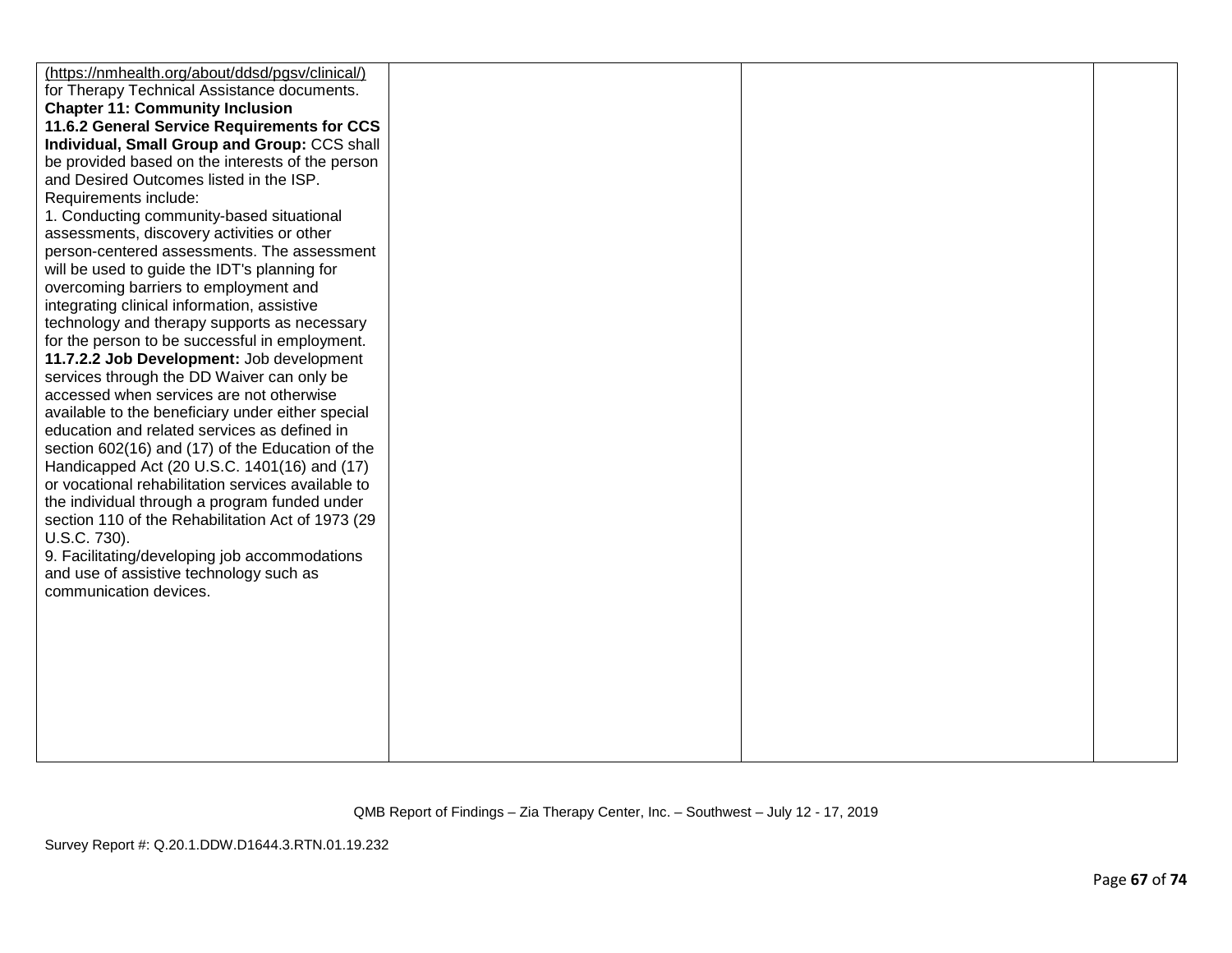| Tag # LS25 Residential Health and Safety             | <b>Standard Level Deficiency</b>                 |                                                                                                      |  |
|------------------------------------------------------|--------------------------------------------------|------------------------------------------------------------------------------------------------------|--|
| (Supported Living & Family Living)                   |                                                  |                                                                                                      |  |
| Developmental Disabilities (DD) Waiver Service       | Based on record review and / or observation, the | Provider:                                                                                            |  |
| Standards 2/26/2018; Re-Issue: 12/28/2018; Eff       | Agency did not ensure that each individuals'     | <b>State your Plan of Correction for the</b>                                                         |  |
| 1/1/2019                                             | residence met all requirements within the        | deficiencies cited in this tag here (How is the                                                      |  |
| <b>Chapter 10: Living Care Arrangements (LCA)</b>    | standard for 1 of 4 Living Care Arrangement      | deficiency going to be corrected? This can be                                                        |  |
| 10.3.6 Requirements for Each Residence:              | residences.                                      | specific to each deficiency cited or if possible an                                                  |  |
| Provider Agencies must assure that each              |                                                  | overall correction?): $\rightarrow$                                                                  |  |
| residence is clean, safe, and comfortable, and       | Review of the residential records and            |                                                                                                      |  |
| each residence accommodates individual daily         | observation of the residence revealed the        |                                                                                                      |  |
| living, social and leisure activities. In addition,  | following items were not found, not functioning  |                                                                                                      |  |
| the Provider Agency must ensure the residence:       | or incomplete:                                   |                                                                                                      |  |
| 1. has basic utilities, i.e., gas, power, water, and |                                                  |                                                                                                      |  |
| telephone;                                           | <b>Family Living Requirements:</b>               |                                                                                                      |  |
| 2. has a battery operated or electric smoke          |                                                  |                                                                                                      |  |
| detectors or a sprinkler system, carbon              | • Carbon monoxide detectors (#2)                 | <b>Provider:</b>                                                                                     |  |
| monoxide detectors, and fire extinguisher;           |                                                  | <b>Enter your ongoing Quality</b>                                                                    |  |
| 3. has a general-purpose first aid kit;              |                                                  | <b>Assurance/Quality Improvement processes</b>                                                       |  |
| 4. has accessible written documentation of           |                                                  | as it related to this tag number here (What is                                                       |  |
| evacuation drills occurring at least three times a   |                                                  | going to be done? How many individuals is this<br>going to affect? How often will this be completed? |  |
| year overall, one time a year for each shift;        |                                                  | Who is responsible? What steps will be taken if                                                      |  |
| 5. has water temperature that does not exceed a      |                                                  | issues are found?): $\rightarrow$                                                                    |  |
| safe temperature (1100 F);                           |                                                  |                                                                                                      |  |
| 6. has safe storage of all medications with          |                                                  |                                                                                                      |  |
| dispensing instructions for each person that are     |                                                  |                                                                                                      |  |
| consistent with the Assistance with Medication       |                                                  |                                                                                                      |  |
| (AWMD) training or each person's ISP;                |                                                  |                                                                                                      |  |
| 7. has an emergency placement plan for               |                                                  |                                                                                                      |  |
| relocation of people in the event of an              |                                                  |                                                                                                      |  |
| emergency evacuation that makes the residence        |                                                  |                                                                                                      |  |
| unsuitable for occupancy;                            |                                                  |                                                                                                      |  |
| 8. has emergency evacuation procedures that          |                                                  |                                                                                                      |  |
| address, but are not limited to, fire, chemical      |                                                  |                                                                                                      |  |
| and/or hazardous waste spills, and flooding;         |                                                  |                                                                                                      |  |
| 9. supports environmental modifications and          |                                                  |                                                                                                      |  |
| assistive technology devices, including              |                                                  |                                                                                                      |  |
| modifications to the bathroom (i.e., shower          |                                                  |                                                                                                      |  |
| chairs, grab bars, walk in shower, raised toilets,   |                                                  |                                                                                                      |  |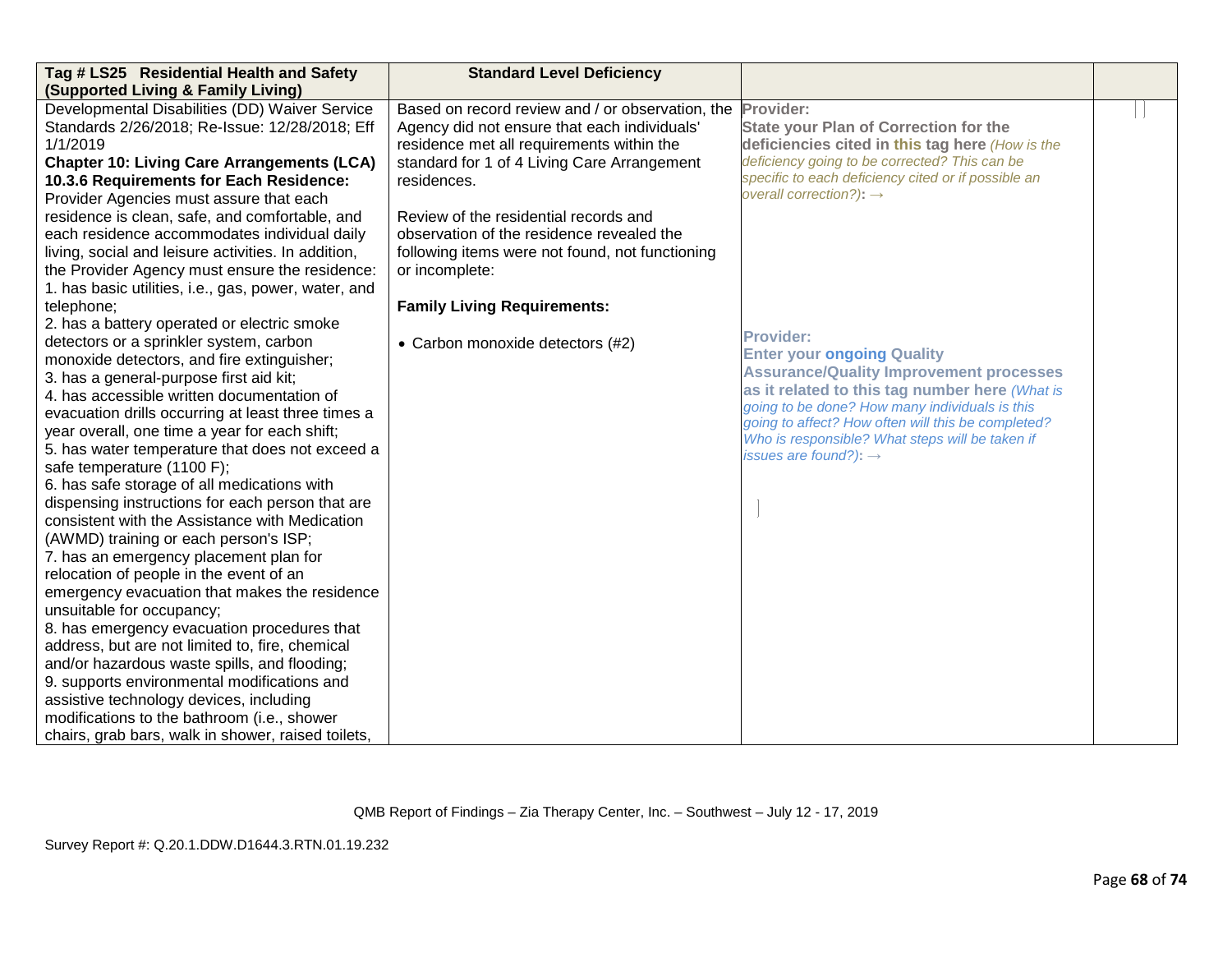| etc.) based on the unique needs of the individual                                              |  |  |
|------------------------------------------------------------------------------------------------|--|--|
| in consultation with the IDT;                                                                  |  |  |
| 10. has or arranges for necessary equipment for<br>bathing and transfers to support health and |  |  |
| safety with consultation from therapists as                                                    |  |  |
| needed;                                                                                        |  |  |
| 11. has the phone number for poison control                                                    |  |  |
| within line of site of the telephone;                                                          |  |  |
| 12. has general household appliances, and                                                      |  |  |
| kitchen and dining utensils;                                                                   |  |  |
| 13. has proper food storage and cleaning                                                       |  |  |
| supplies;                                                                                      |  |  |
| 14. has adequate food for three meals a day                                                    |  |  |
| and individual preferences; and                                                                |  |  |
| 15. has at least two bathrooms for residences                                                  |  |  |
| with more than two residents.                                                                  |  |  |
|                                                                                                |  |  |
|                                                                                                |  |  |
|                                                                                                |  |  |
|                                                                                                |  |  |
|                                                                                                |  |  |
|                                                                                                |  |  |
|                                                                                                |  |  |
|                                                                                                |  |  |
|                                                                                                |  |  |
|                                                                                                |  |  |
|                                                                                                |  |  |
|                                                                                                |  |  |
|                                                                                                |  |  |
|                                                                                                |  |  |
|                                                                                                |  |  |
|                                                                                                |  |  |
|                                                                                                |  |  |
|                                                                                                |  |  |
|                                                                                                |  |  |
|                                                                                                |  |  |
|                                                                                                |  |  |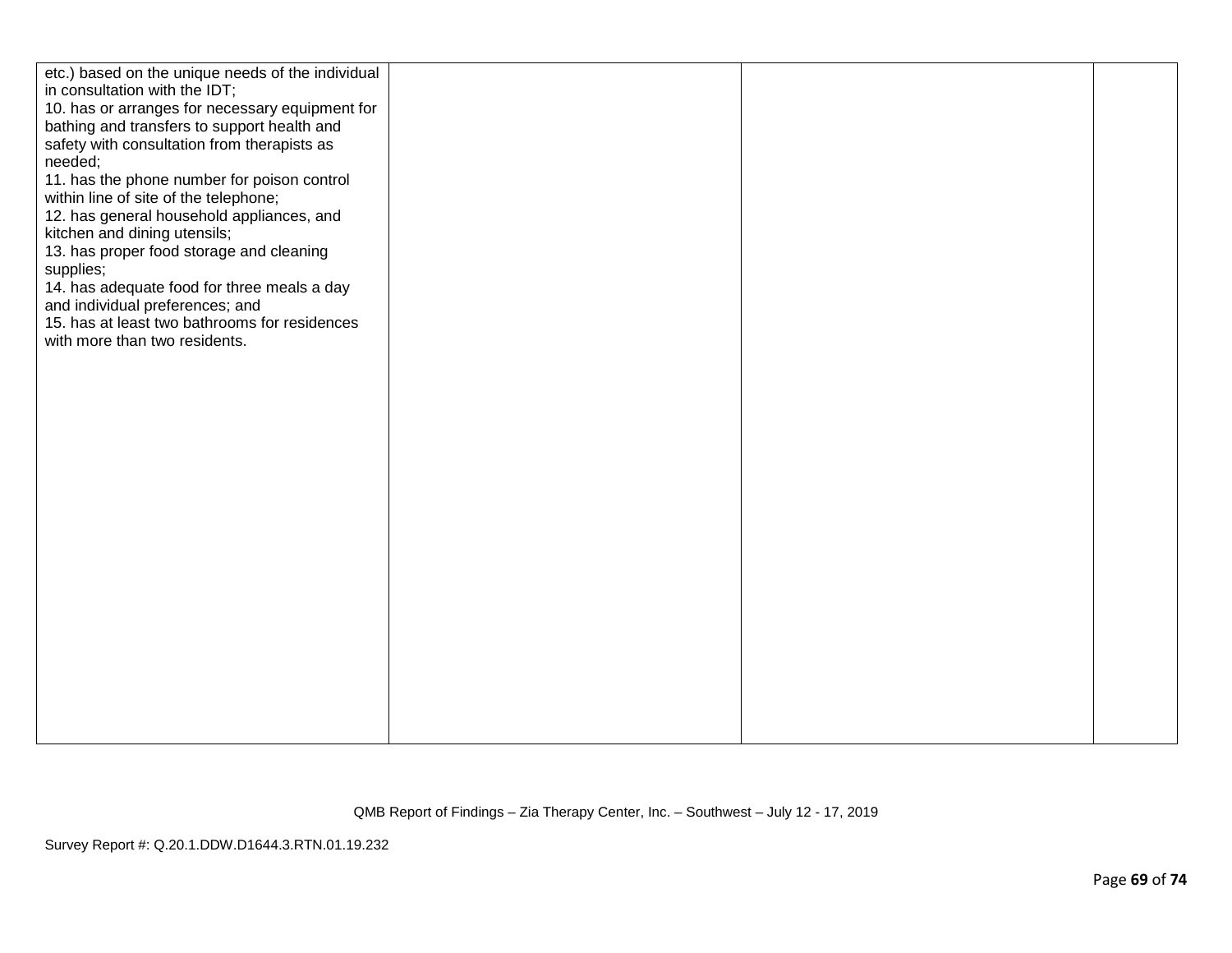| <b>Standard of Care</b>                                     | <b>Deficiencies</b>                            | Agency Plan of Correction, On-going QA/QI<br>& Responsible Party                                                                                      | <b>Date</b><br><b>Due</b> |
|-------------------------------------------------------------|------------------------------------------------|-------------------------------------------------------------------------------------------------------------------------------------------------------|---------------------------|
|                                                             |                                                | Service Domain: Medicaid Billing/Reimbursement - State financial oversight exists to assure that claims are coded and paid for in accordance with the |                           |
| reimbursement methodology specified in the approved waiver. |                                                |                                                                                                                                                       |                           |
| Tag # IS30 Customized Community                             | <b>Standard Level Deficiency</b>               |                                                                                                                                                       |                           |
| <b>Supports Reimbursement</b>                               |                                                |                                                                                                                                                       |                           |
| Developmental Disabilities (DD) Waiver Service              | Based on record review, the Agency did not     | Provider:                                                                                                                                             |                           |
| Standards 2/26/2018; Re-Issue: 12/28/2018; Eff              | provide written or electronic documentation as | <b>Enter your ongoing Quality</b>                                                                                                                     |                           |
| 1/1/2019                                                    | evidence for each unit billed for Customized   | <b>Assurance/Quality Improvement processes</b>                                                                                                        |                           |
| <b>Chapter 21: Billing Requirements: 21.4</b>               | Community Supports for 1 of 7 individuals.     | as it related to this tag number here (What is                                                                                                        |                           |
| <b>Recording Keeping and Documentation</b>                  |                                                | going to be done? How many individuals is this                                                                                                        |                           |
| <b>Requirements: DD Waiver Provider Agencies</b>            | Individual #8                                  | going to affect? How often will this be completed?                                                                                                    |                           |
| must maintain all records necessary to                      | March 2019                                     | Who is responsible? What steps will be taken if                                                                                                       |                           |
| demonstrate proper provision of services for                | • The Agency billed 51 units of Customized     | issues are found?): $\rightarrow$                                                                                                                     |                           |
| Medicaid billing. At a minimum, Provider                    | Community Supports (Individual) (H2021 HB      |                                                                                                                                                       |                           |
| Agencies must adhere to the following:                      | U1) from 3/26/2019 through 3/28/2019.          |                                                                                                                                                       |                           |
| 1. The level and type of service provided must              | Documentation received accounted for 47        |                                                                                                                                                       |                           |
| be supported in the ISP and have an approved                | units. (Note: Void/Adjust provided during on-  |                                                                                                                                                       |                           |
| budget prior to service delivery and billing.               | site survey. Provider please complete POC for  |                                                                                                                                                       |                           |
| 2. Comprehensive documentation of direct                    | ongoing QA/QI.)                                |                                                                                                                                                       |                           |
| service delivery must include, at a minimum:                |                                                |                                                                                                                                                       |                           |
| a. the agency name;                                         | May 2019                                       |                                                                                                                                                       |                           |
| b. the name of the recipient of the service;                | • The Agency billed 48 units of Customized     |                                                                                                                                                       |                           |
| c. the location of the service;                             | Community Supports (Individual) (H2021 HB      |                                                                                                                                                       |                           |
| d. the date of the service;                                 | U1) from 5/7/2019 through 5/9/2019.            |                                                                                                                                                       |                           |
| e. the type of service;                                     | Documentation received accounted for 47        |                                                                                                                                                       |                           |
| f. the start and end times of the service;                  | units. (Note: Void/Adjust provided during on-  |                                                                                                                                                       |                           |
| g. the signature and title of each staff member             | site survey. Provider please complete POC for  |                                                                                                                                                       |                           |
| who documents their time; and                               | ongoing QA/QI.)                                |                                                                                                                                                       |                           |
| h. the nature of services.                                  |                                                |                                                                                                                                                       |                           |
| 3. A Provider Agency that receives payment for              | • The Agency billed 26 units of Customized     |                                                                                                                                                       |                           |
| treatment, services, or goods must retain all               | Community Supports (Individual) (H2021 HB      |                                                                                                                                                       |                           |
| medical and business records for a period of at             | U1) on 5/14/2019. Documentation received       |                                                                                                                                                       |                           |
| least six years from the last payment date, until           | accounted for 18 units. (Note: Void/Adjust     |                                                                                                                                                       |                           |
| ongoing audits are settled, or until involvement            | provided during on-site survey. Provider       |                                                                                                                                                       |                           |
| of the state Attorney General is completed                  | please complete POC for ongoing QA/QI.)        |                                                                                                                                                       |                           |
| regarding settlement of any claim, whichever is             |                                                |                                                                                                                                                       |                           |
| longer.                                                     | • The Agency billed 52 units of Customized     |                                                                                                                                                       |                           |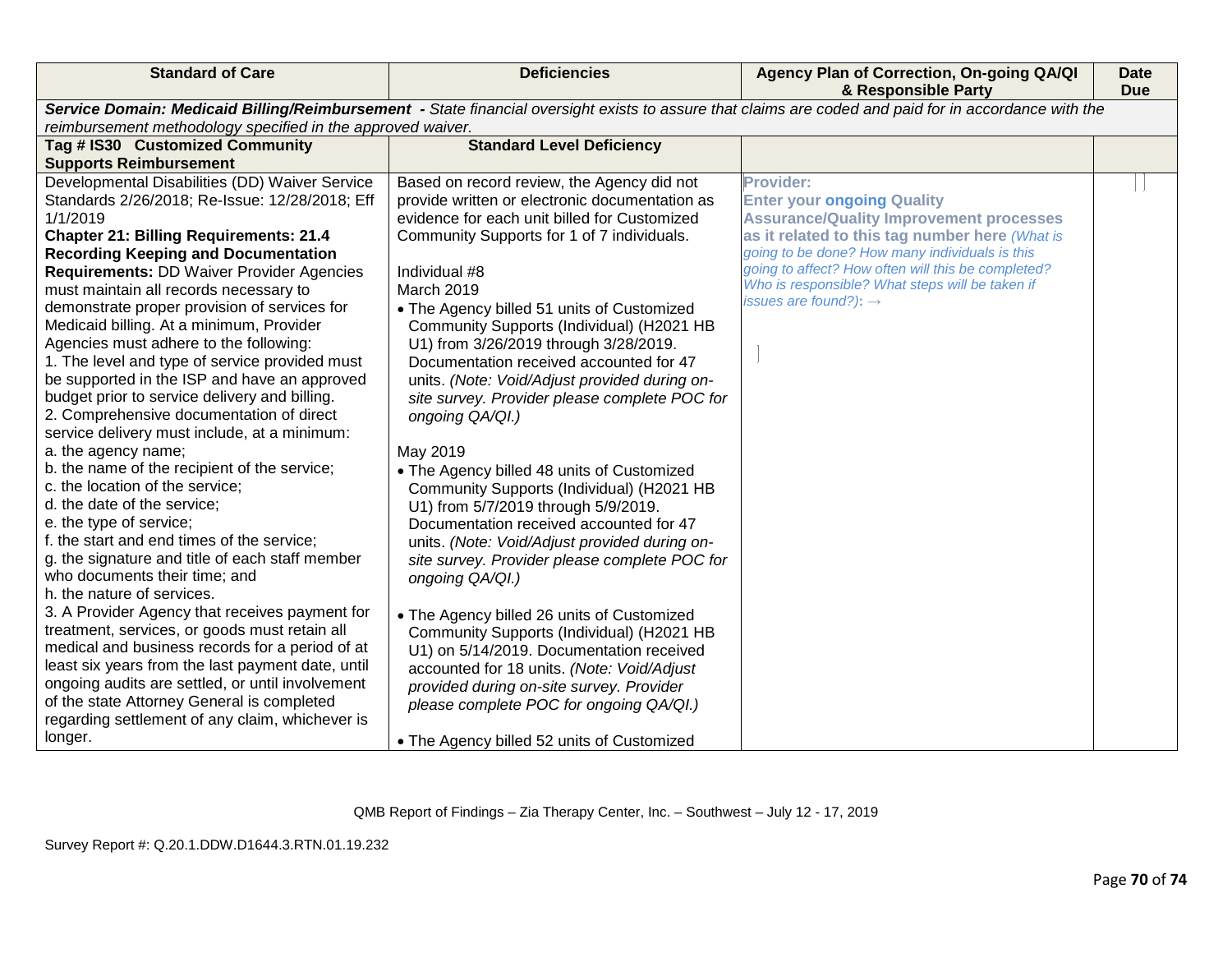| 4. A Provider Agency that receives payment for<br>treatment, services or goods must retain all<br>medical and business records relating to any of<br>the following for a period of at least six years<br>from the payment date:<br>a. treatment or care of any eligible recipient;<br>b. services or goods provided to any eligible<br>recipient;<br>c. amounts paid by MAD on behalf of any<br>eligible recipient; and<br>d. any records required by MAD for the<br>administration of Medicaid.                                                                                                                                                                                                                                                                                                                                             | Community Supports (Individual) (H2021 HB<br>U1) from 5/21/2019 through 5/23/2019.<br>Documentation received accounted for 44<br>units. (Note: Void/Adjust provided during on-<br>site survey. Provider please complete POC for<br>ongoing QA/QI.) |  |
|----------------------------------------------------------------------------------------------------------------------------------------------------------------------------------------------------------------------------------------------------------------------------------------------------------------------------------------------------------------------------------------------------------------------------------------------------------------------------------------------------------------------------------------------------------------------------------------------------------------------------------------------------------------------------------------------------------------------------------------------------------------------------------------------------------------------------------------------|----------------------------------------------------------------------------------------------------------------------------------------------------------------------------------------------------------------------------------------------------|--|
| 21.9 Billable Units: The unit of billing depends<br>on the service type. The unit may be a 15-<br>minute interval, a daily unit, a monthly unit or a<br>dollar amount. The unit of billing is identified in<br>the current DD Waiver Rate Table. Provider<br>Agencies must correctly report service units.                                                                                                                                                                                                                                                                                                                                                                                                                                                                                                                                   |                                                                                                                                                                                                                                                    |  |
| 21.9.1 Requirements for Daily Units: For<br>services billed in daily units, Provider Agencies<br>must adhere to the following:<br>1. A day is considered 24 hours from midnight to<br>midnight.<br>2. If 12 or fewer hours of service are provided,<br>then one-half unit shall be billed. A whole unit<br>can be billed if more than 12 hours of service is<br>provided during a 24-hour period.<br>3. The maximum allowable billable units cannot<br>exceed 340 calendar days per ISP year or 170<br>calendar days per six months.<br>4. When a person transitions from one Provider<br>Agency to another during the ISP year, a<br>standard formula to calculate the units billed by<br>each Provider Agency must be applied as<br>follows:<br>a. The discharging Provider Agency bills the<br>number of calendar days that services were |                                                                                                                                                                                                                                                    |  |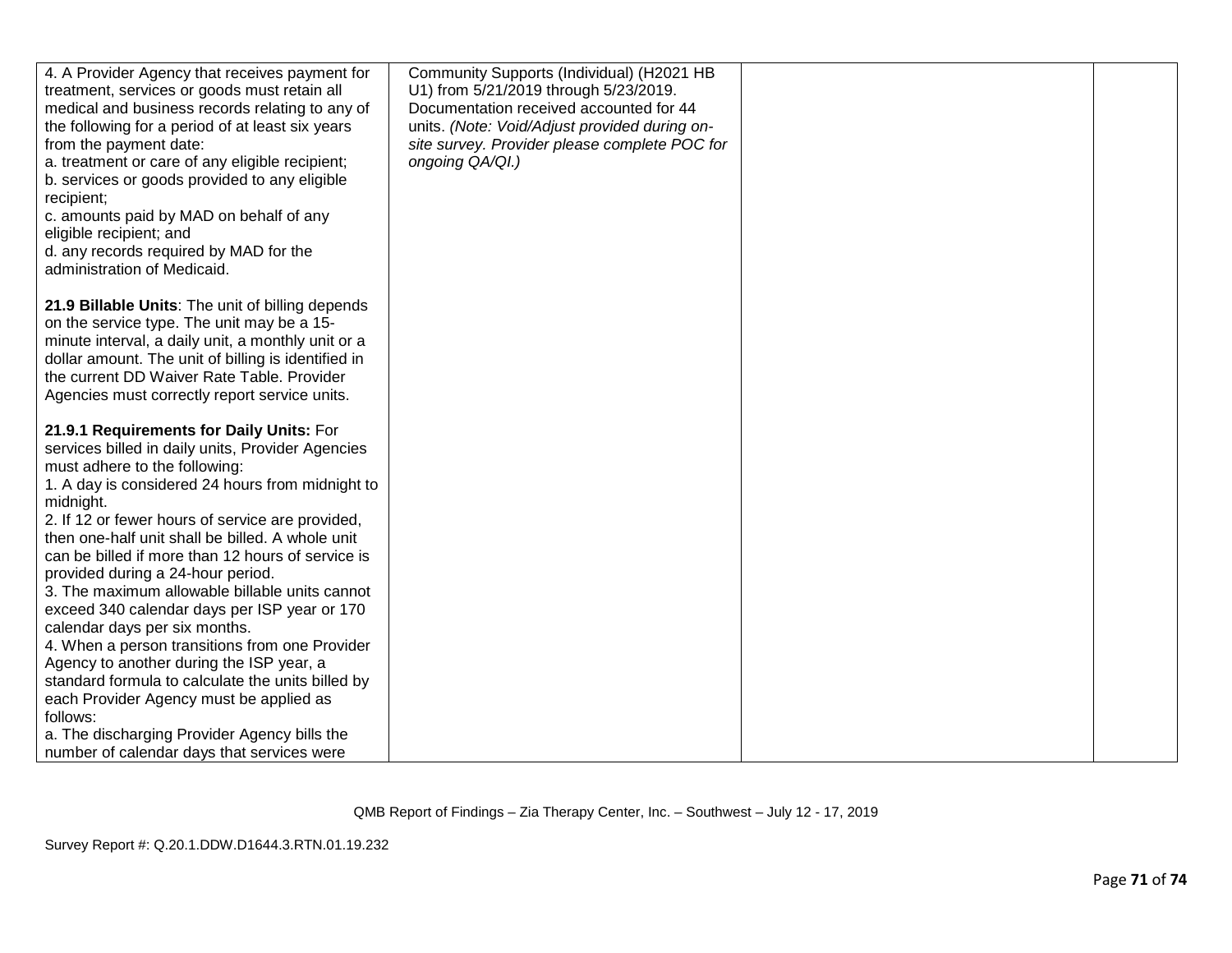| provided multiplied by .93 (93%).<br>b. The receiving Provider Agency bills the<br>remaining days up to 340 for the ISP year.<br>21.9.2 Requirements for Monthly Units: For<br>services billed in monthly units, a Provider<br>Agency must adhere to the following:<br>1. A month is considered a period of 30 calendar<br>days.<br>2. At least one hour of face-to-face billable<br>services shall be provided during a calendar<br>month where any portion of a monthly unit is<br>billed.<br>3. Monthly units can be prorated by a half unit.<br>4. Agency transfers not occurring at the<br>beginning of the 30-day interval are required to<br>be coordinated in the middle of the 30-day |  |  |
|------------------------------------------------------------------------------------------------------------------------------------------------------------------------------------------------------------------------------------------------------------------------------------------------------------------------------------------------------------------------------------------------------------------------------------------------------------------------------------------------------------------------------------------------------------------------------------------------------------------------------------------------------------------------------------------------|--|--|
| interval so that the discharging and receiving<br>agency receive a half unit.<br>21.9.3 Requirements for 15-minute and<br>hourly units: For services billed in 15-minute or<br>hourly intervals, Provider Agencies must adhere<br>to the following:<br>1. When time spent providing the service is not<br>exactly 15 minutes or one hour, Provider<br>Agencies are responsible for reporting time<br>correctly following NMAC 8.302.2.<br>2. Services that last in their entirety less than<br>eight minutes cannot be billed.                                                                                                                                                                 |  |  |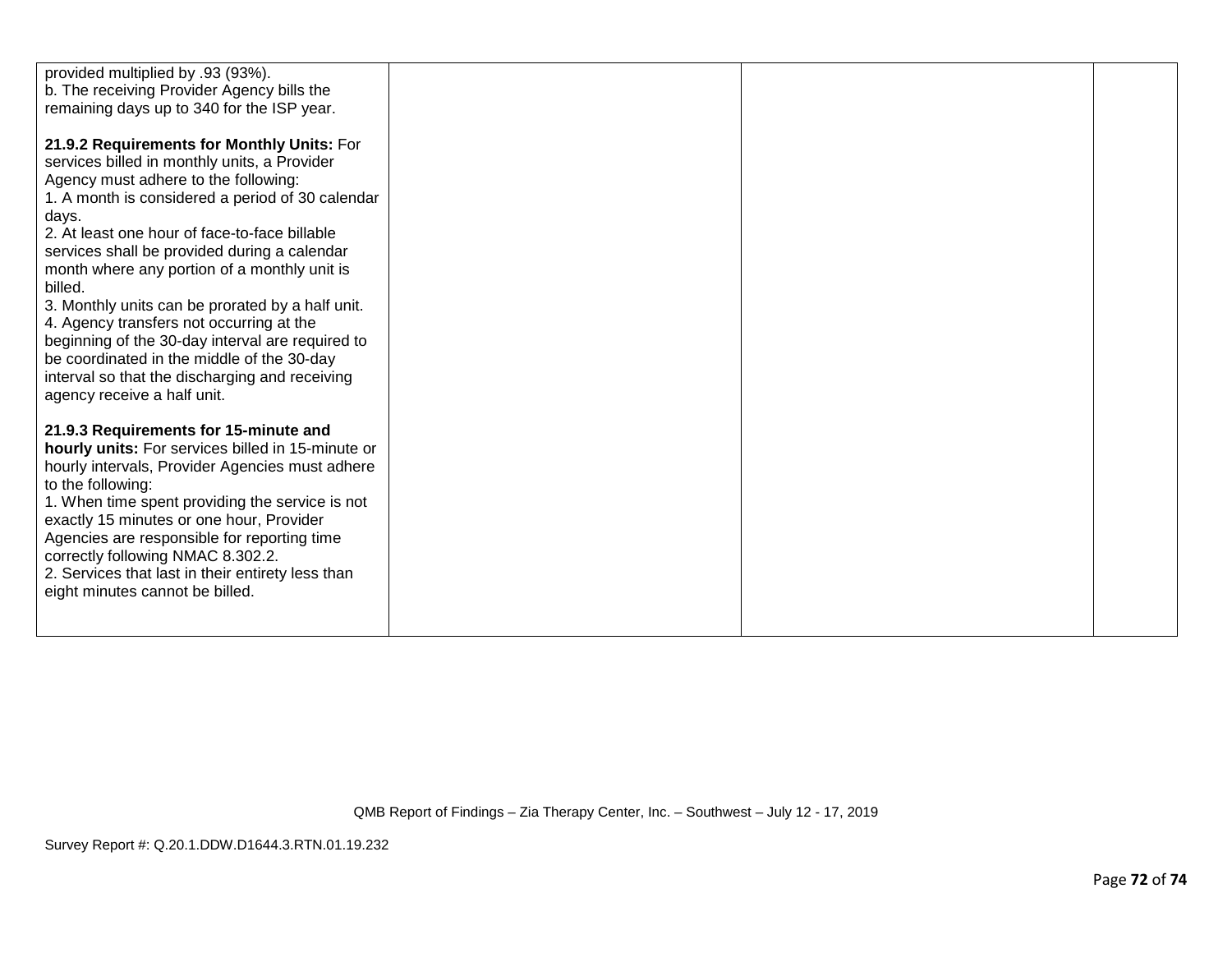## MICHELLE LUJAN GRISHAM GOVERNOR



## KATHYLEEN M. KUNKEL **CABINET SECRETARY**

| Date:                                      | October 1, 2019                                                                                                                    |
|--------------------------------------------|------------------------------------------------------------------------------------------------------------------------------------|
| To:                                        | Margaret S. (Peggy) O'Neill, Executive Director                                                                                    |
| Provider:<br>Address:<br>City, State, Zip: | Zia Therapy Center, Inc.<br>900 1 <sup>st</sup> Street<br>Alamogordo, New Mexico 88310                                             |
| E-mail Address:                            | oneill@ziatherapy.org                                                                                                              |
| CC:                                        | Denise Kohls, Program Manager & Sharon Gilsdorf, Chief Financial<br>Officer                                                        |
| E-Mail Address:                            | denise@ziatherapy.org; sharon@ziatherapy.org                                                                                       |
| Region:<br>Survey Date:                    | Southwest<br>July 12 - 17, 2019                                                                                                    |
| Program Surveyed:                          | Developmental Disabilities Waiver                                                                                                  |
| Service Surveyed:                          | 2018: Family Living, Customized In-Home Supports, Customized<br><b>Community Supports Community Integrated Employment Services</b> |

Survey Type: Routine

Dear Margaret S. (Peggy) O'Neill:

The Division of Health Improvement/Quality Management Bureau has received, reviewed and approved the supporting documents you submitted for your Plan of Correction. The documents you provided verified that all previously cited survey Deficiencies have been corrected.

## **The Plan of Correction process is now complete.**

## **Furthermore, your agency is now determined to be in Compliance with all Conditions of Participation.**

To maintain ongoing compliance with standards and regulations, continue to use the Quality Assurance (self-auditing) processes you described in your Plan of Correction.

Consistent use of these Quality Assurance processes will enable you to identify and promptly respond to problems, enhance your service delivery, and result in fewer deficiencies cited in future QMB surveys.

Thank you for your cooperation with the Plan of Correction process, for striving to come into compliance with standards and regulations, and for helping to provide the health, safety and personal growth of the people you serve.